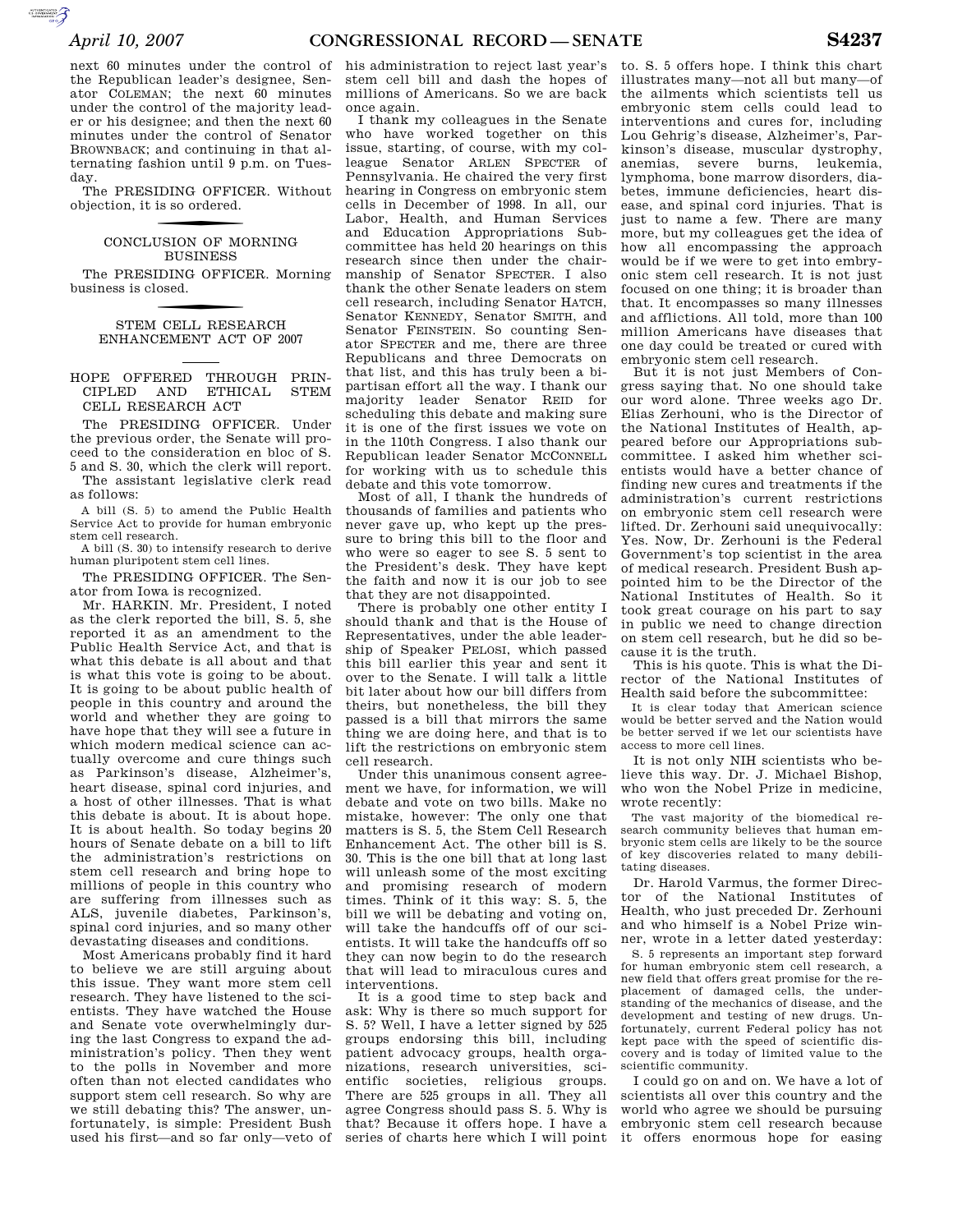human suffering. Some may ask: I thought the Federal Government already supports embryonic stem cell research. Well, here we have an interesting situation in terms of Federal funding for embryonic stem cell research.

I have to take my colleagues back in time to August 9 of 2001. In an evening address starting at 9 p.m. on August 9 of 2001, the President, in an address to the Nation, said we were going to permit Federal funding for embryonic stem cells only if they were derived prior to 9 p.m. on August 9 of 2001. Any that were derived after that we could not fund research on. Well, at this time it was said there were 78 lines, 78 stem cell lines we could use. We know that is less than 21 now and many of these are in bad shape, and every single one of them contaminated on mouse feeder cells, which I will talk about in a moment. I always thought it was kind of interesting and very curious that we had this hypocrisy—I call it stem cell hypocrisy—that before 9 p.m. on August 9 of 2001, it is morally acceptable to use taxpayers' dollars to fund embryonic stem cell research. So if the stem cells were derived before 9 p.m., it is morally acceptable, but if they were derived after 9 p.m. on August 9, it is morally unacceptable. Well, I ask, what is so significant about 9 p.m. on August 9? Why couldn't it have been 8:30 p.m., 9:15 p.m., midnight, or 10 p.m? Well, I think my colleagues get the point. It is totally arbitrary—totally arbitrary. We have to ask ourselves: Why is it that Federal tax dollars can be used on embryonic stem cells derived before 9 p.m.—that is OK—but after 9 p.m., it is not OK? Please, someone tell me why 9 p.m., August 9 is the moral dividing line. It is totally arbitrary.

Even with that, we had hoped the President's policy would work, but it hasn't. Here is why. As I said earlier, on that date, the President said there were 78 stem cell lines available. We now know only 21 are eligible. It is not nearly enough to reflect the genetic diversity scientists need to develop treatments for everyone in the country. What is more, every single one every single one of these approved lines—is contaminated by mouse feeder cells. What that means is when you take the stem cells and you propagate them, you get them to grow, you do them in a medium. You grow them in a medium. They were grown on mouse cells, mouse feeder cells, so they are all contaminated. Ask yourself: Would you want to take the possibility that somehow mouse cells are getting into your body because of stem cells? No. Many of the 21 lines are too unhealthy. They have degenerated. They are unhealthy. As a matter of fact, I have been told we are down to about right now only four.

Dr. Elizabeth Nabel, the Director of the NIH Heart, Lung and Blood Institute, said only 4 of the 21 federally approved lines are in common use by NIH-funded scientists. Only four. Dr.

Jeremy Berg, another NIH Director, was a little more generous. He said there are six lines in common use. Well, four or six, you get the picture. It is not 78, it is only 4 or 6. Again, they are contaminated with mouse feeder cells. So some stem cell research is taking place, but our top scientists are working with one arm tied behind their backs because of these restrictions. It is having a chilling impact on the scientists who are thinking about entering the field.

According to Dr. Nora Volkow, Director of the NIH Drug Abuse Institute, the administration's policy is discouraging scientists from applying for NIH funding to conduct stem cell research. In a letter to me last year, she wrote:

Despite general interest and enthusiasm in the scientific community for embryonic stem cell research, the limited number of available lines has translated into a general lack of research proposals.

So the President's policy, which we have had in effect since August 9, 2001, is not a way forward; it is an absolute dead end for research. It only offers false hope to the millions of people across America and the world who are suffering from diseases that could be cured or treated through embryonic stem cell research. Meanwhile, hundreds of new stem cell lines have been derived since the President's arbitrary time of August 9, 2001. The NIH estimates there are about 400 different stem cell lines worldwide. Many of those lines are uncontaminated and healthy, but they are totally off limits to federally funded scientists.

Scientists in many other countries around the world don't face these kinds of arbitrary restrictions. We have talked to researchers in England, for example. Our policy makes no sense to them. They cannot understand why stem cell lines derived on one date are fine to use, but if they are derived on another date, they are off limits. I don't understand that, either. I have wrestled with that since August 9, 2001.

If you are going to take the position that this is totally morally unacceptable and there should be no Federal funding, then we should have no Federal funding, and there are four or five lines that are now being examined and studied that should not be allowed, either. But I have not seen any amendment from anyone here that would even overturn that policy. It is a shame that we don't open these stem cell lines. Think about it this way. We don't require astronomers to explore the skies with 19th century telescopes. We don't tell our geologists to study the earth with tape measures. If we are serious about realizing the promise of stem cell research, our scientists need access to the best stem cell lines available.

Again, don't take my word for it. Dr. Story Landis runs the Stem Cell Task Force at NIH. In January, she appeared before a joint hearing of the HELP Committee, chaired by Senator KEN-NEDY, and my subcommittee. Senator

KENNEDY asked her whether scientists are missing out on possible breakthroughs under the administration's current policy, and this was her answer:

Yes, we are missing out on possible breakthroughs. From a purely scientific perspective, Federal funding of additional cell lines is necessary to advance the field.

This is Dr. Landis, head of the Stem Cell Task Force at NIH.

So we need a stem cell policy in this country that offers true, meaningful hope to patients and their loved ones. That is what this bill, S. 5, would do. Under our bill, federally funded researchers could study any stem cell line, regardless of the date a stem cell is derived, as long as strict ethical guidelines are met.

I believe it is important to emphasize this: We have very strict ethical guidelines. First, stem cells must come from embryos that would otherwise be discarded. There are more than 400,000 embryos right now in the United States left over from fertility treatments that are currently sitting frozen in liquid nitrogen. If the contributors of those embryos—the parents, the moms and dads—have had all the children they want and they no longer need the embryos, what happens to them? Under the policy we have now, there are only two things: You can keep them frozen for the next 10,000 or 20,000 or 50,000 years, or however long, or you can discard them. That is what is happening every day at in vitro fertilization clinics across the country. Embryos are being discarded as hospital waste.

Now, you might be a couple who says: We have had all our children, and we don't want any more. We don't want to keep paying forever and ever to have the embryos frozen. We would like to donate them to stem cell research to maybe help a young person with juvenile diabetes or someone with a spinal cord injury. We would like to contribute those embryos for that research. They cannot do it. It seems to me that at least we ought to be able to allow the couples to donate them if they wish. So the real question is, Do we throw them away or use them to ease suffering? Do we throw them away or allow them to be used with these strict ethical guidelines? I think it is the second choice that is truly moral and respectful of human life.

You might even think about it this way. Embryos will be destroyed, people say. The embryo itself—about which, by the way, I will point out there is a lot of misconception. I didn't listen to it, but I read the debate in the House last year. One of the speakers—I think the former minority leader, Mr. Delay, talked about fetuses and about the protection of fetuses. A lot of people think we are talking about fetuses. We are not. We are talking about embryos. I often put a dot on a piece of paper and I say: Can anybody see what I put there? That is just how big an embryo is, which is a few dozen cells.

Well, you have to get over this idea that somehow it is a fully formed fetus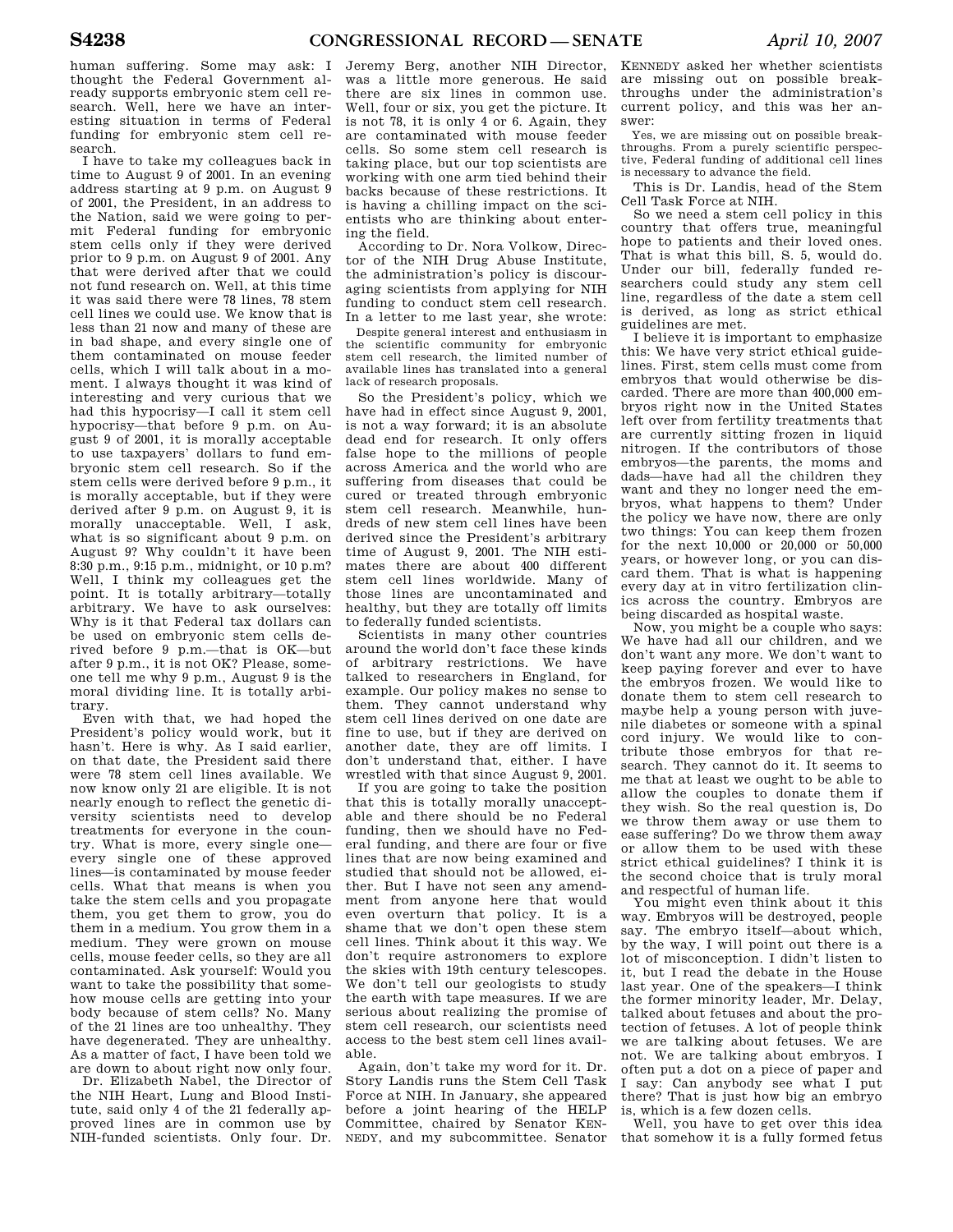existing in a womb. That is not it at all. You might say it is alive, it has life—yes, it does—and you should not destroy that life. Well, you might destroy the embryo itself, but in taking the stem cells from it—the cells in the embryo give the embryo life. If you take the cells out and you propagate them and examine them and then maybe use those lines for curing diseases in the future, it seems to me that you are really propagating life, saving lives, and enhancing life by doing that. That is why giving people the choice of voluntarily contributing the cells is truly moral and respectful of human life.

The second ethical requirement is that couples must provide written, informed consent. Now, I might point out that some of the 21 federally approved lines that are now in existence—especially the ones from other countries don't meet that requirement. So we need to pass S. 5 to tighten the ethical guidelines of stem cell research, so there is no question that the embryos were donated properly. Think of it this way. We have Federal money right now that could be going—and probably is for research on some stem cells that were provided without written informed consent. So we need to tighten down on that. S. 5 does that.

I read the debates of last year on the floor of the Senate and in the House. There was a lot of talk about setting up ''embryo farms,'' that there is going to be embryo farming so that women will take their eggs, or create embryos, and there will be embryo farms. I heard that a number of times. Well, S. 5 prohibits women from being paid to donate their embryos. There is no chance under this bill that women could be exploited to go through the donation process against their will. Under our bill, couples cannot receive money or other inducements to donate embryos. Under the present guidelines that now exist from the White House, it just says you cannot receive money. Well, there might be other inducements that may be provided to you to get you to donate. We want to cut that off and say it has to be purely voluntary. So you cannot receive money or any other inducements; you must have written, informed consent; it can only come from embryos that would otherwise be discarded; and there are very strict ethical guidelines.

So, again, this year's bill, S. 5, has one significant change from last year's bill that we passed. We passed that overwhelmingly, with 63 votes. But this bill has one difference. It includes the text of last year's Specter-Santorum bill, which passed the Senate unanimously but got tied up in the House and died at the end of the 109th Congress. That bill, which President Bush strongly endorsed, encouraged NIH to pursue alternative ways of deriving stem cells, in addition to our current method.

As I have made clear, going back to December of 1998, I support any ethical

means to improve the lives of human beings who are suffering. I believe we should open every door we can in the pursuit of cures. So what we have done in the new version of S. 5 is combine the two bills the Senate passed overwhelmingly last year but did not become law. That was H.R. 810 and the Specter-Santorum bill. By voting for S. 5, the bill before us now, Senators can show they support all forms of stem cell research. Again, the Specter-Santorum bill says open it up and find out all other forms of stem cell research. That was amniotic, placental stem cells, adult stem cells, whatever. I have no problem with that. I think we ought to pursue all of them. But that is the key difference between S. 5 and S. 30—that is the other bill we will vote on tomorrow night, S. 30. That bill puts all its hopes in theories, alternative ways of deriving stem cells that might or might not work. At this point, nobody knows. We do know how to derive embryonic stem cells and how to propagate them. Some research in other countries and private research has already led to stem cells developing into nerve cells and things like that.

We don't know about what S. 30 does. S. 30 says to scientists—that is the other bill before us—don't use any of the 400 existing stem cell lines already derived. Instead, put all of your effort into figuring out some new way of deriving stem cells that might take 10 or more years to pan out, or maybe not at all. For example, the proponents of S. 30 will talk a lot over today and tomorrow about stem cells that could allegedly be derived from ''dead embryos'' embryos that are not healthy and have stopped growing. I have to tell you, the idea that we can cure juvenile diabetes, ALS, and Parkinson's with something called ''dead embryos'' doesn't exactly inspire me with a lot of confidence. Think about it. If you were treating somebody with embryonic stem cells, would you rather use stem cells that came from an embryo that is healthy, vibrant, and growing or would you rather have them coming from a dead embryo? Ask yourself that simple question. The dead embryo died for a reason: there was something wrong with it. Chances are that the stem cells which come from that embryo are not so great, either. So why does anyone think a dead embryo holds the secret to curing ALS or juvenile diabetes? S. 5, our bill, by contrast, would immediately make those hundreds of new lines eligible for Federal research, again, as long as they were derived under the strict ethical guidelines we have in our bill. So S. 30, the other bill, might not do any harm, but I don't think it does any good, either. Again, that is why we ought to keep our focus on S. 5.

If this year's debate goes like last year's, then we will expect opponents of S. 5 to make a lot of unfounded claims about adult stem cells. I will listen closely and try to correct those mistakes people might make. There is

a lot of stuff out there. Our committee looked at this, and we have had a lot of testimony from scientists at NIH. So there will be a lot of unfounded claims about adult stem cells.

As I have said for the last several years, I am all for adult stem cell research and use. Adult stem cells are already being used successfully in treating several blood-related diseases, and that is great. I am all for it. Let's continue this area of research. But as we now know, and as scientists tell us, adult stem cells have limits. They can't do everything that embryonic stem cells can do. Again, don't take my word for it. Listen to what Dr. Zerhouni, the Nation's highest ranking medical researcher, has to say about adult stem cells. This is what he said before our committee:

The presentations about adult stem cells having as much or more potential than embryonic stem cells, in my view, do not hold scientific water. . . . I think they are overstated. . . . My point of view is that all angles in stem cell research should be pursued.

That is what S. 5 will allow us to do. Most people could care less what cells are used to develop a cure. They just want a cure. So I say let's examine them all.

By the way, S. 30, the other bill we will be debating that focuses on deriving stem cells from naturally dead embryos, can be done under S. 5 also or under the Specter-Santorum bill. There are no restrictions on that issue. It is just that S. 30 says that is all we will do. S. 5, our bill, says we will open the 400 lines as long as they meet the ethical guidelines we have established. We will open those 400 lines to federally funded research and everything else, too. They can look at stem cells from naturally dead embryos. They can look at them from adult stem cells, placental, amniotic fluid, umbilical cord whatever. They can look at them all as long as they meet ethical guidelines.

Lastly, we talk all about research, about science, about stem cells, using all the quotes from scientists and others. What it is really about is giving hope to people. It is about helping people who have devastating—devdevastating—devastating—illnesses.

This is a picture of Karli Borcherding of Ankeny, IA. Karli is one of the millions of Americans whose hopes depend on stem cell research. I met Karli for the first time last fall with her mother and her sisters. She just celebrated her 12th birthday. She has type 1 diabetes, also called juvenile diabetes. When people have this disease, their body stops making insulin, so they have to inject it either through needles or a pump.

Here is a picture of Karli Borcherding, age 12, from Ankeny, IA, with 1 month's worth of needles. Look at that picture. There are 120 needles, 1 month. Ask yourself: How would you like to give yourself four shots a day at age 12? Imagine that, four times a day. As Karli says, she never gets a vacation from juvenile diabetes. It is with her wherever she goes—at school, at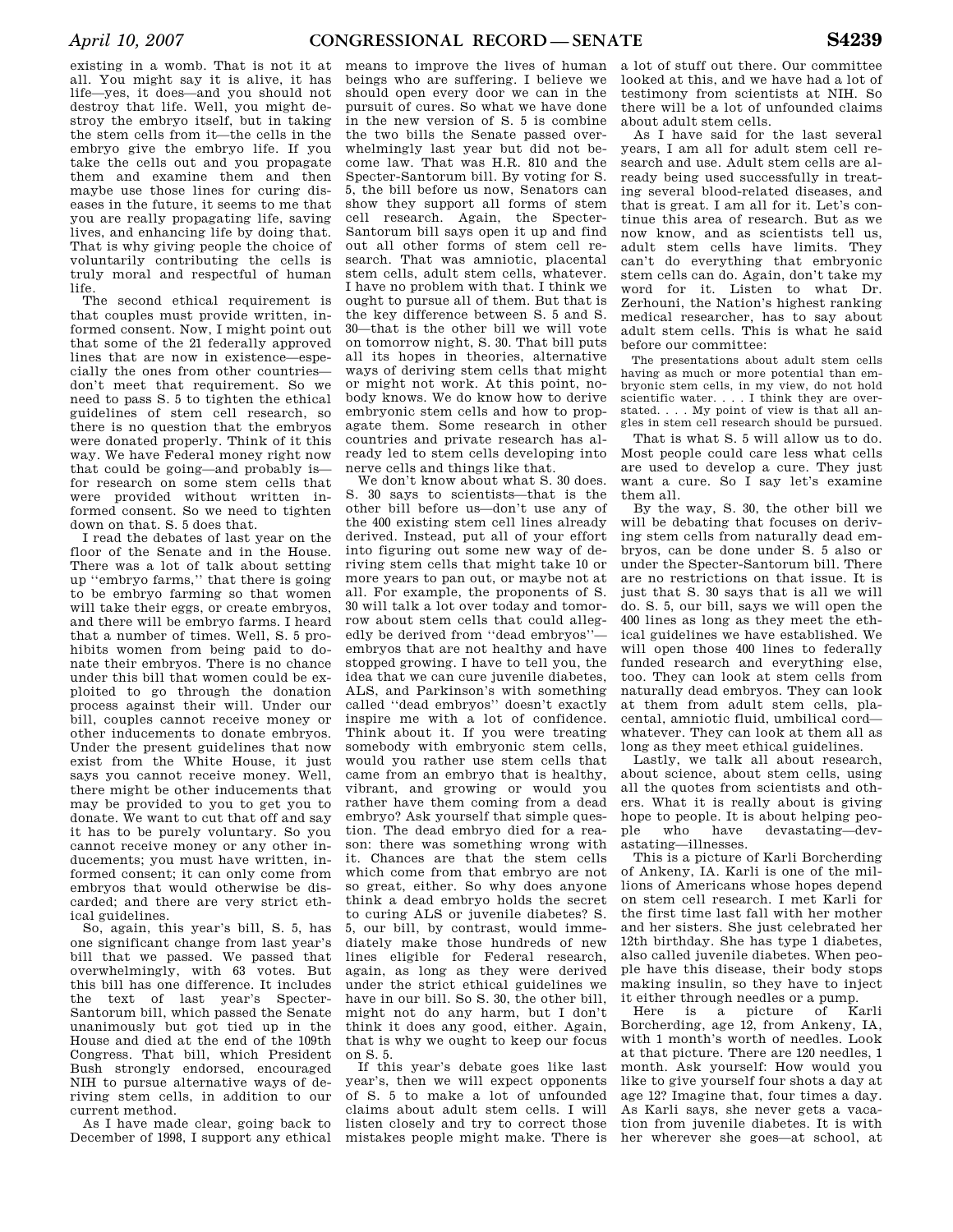home, on field trips, on holidays. She told me:

My dream is that one day we will find a cure for juvenile diabetes, and I can just go back to being just a normal kid.

If adult stem cells could bring Karli a cure, she would gladly take it. But scientists have known about adult stem cells for 40 years, and they still haven't provided the answer for juvenile diabetes. We can't keep telling people such as Karli that embryonic stem cells might bring them a cure but, sorry, the Federal Government is not interested. Our premier institution of NIH can't be involved.

We can't keep telling the millions of Americans who have Parkinson's, ALS, cancer, or spinal cord injuries: Sorry, we know that embryonic stem cell research might ease your suffering, but we would rather do nothing about it.

Now is our chance to change that situation. I urge Senators to think about Karli Borcherding and all the people in their lives who could benefit from stem cell research and vote yes emphatically on S. 5 tomorrow.

Mr. President, I yield the floor to my good friend, and I say again, the person who started all of our hearings on this issue in December of 1998. Under the chairmanship of Senator SPECTER, our subcommittee had the first hearing on stem cell research 1 month after they were derived. Under his chairmanship, we have had 20 hearings. I mentioned that earlier. There hasn't been a more stalwart, informed person in either body, or on the Hill, about embryonic stem cell research than Senator SPEC-TER.

The PRESIDING OFFICER. The Chair recognizes the Senator from Pennsylvania, Mr. SPECTER.

Mr. SPECTER. Mr. President, parliamentary inquiry: Is it correct that I have 20 minutes allocated at this time? Mr. HARKIN. Yes.

Mr. SPECTER. Mr. President, I thank my distinguished colleague, Senator HARKIN, for his leadership on this very important issue. I thank him for his very generous comments. It is true that he and I have worked together on the Subcommittee on Labor, Health, and Human Services, Education, and Related Agencies for more than 20 years. He now chairs the subcommittee, and I am the ranking member.

In the past, I have chaired the committee, and he has been the ranking member. We have had very close bipartisan cooperation. As we frequently say, there has been a seamless transfer of the gavel, looking out for the interests of the American people.

Senator HARKIN accurately notes that when stem cells first burst upon the American scene in November of 1998, our subcommittee moved immediately. It was actually December 2 of 1998. We have since had a total of 20 hearings on this important subject.

Today I am speaking for 110 million Americans who suffer directly or indirectly, personally or through their hourglass was referenced by one of my

families and loved ones, from debilitating diseases such as Parkinson's, Alzheimer's, heart disease, cancer, diabetes, and I also speak for myself.

In 1970, President Nixon declared war on cancer. Had that war been prosecuted with the same diligence as other wars, my former chief of staff, Carey Lackman, a beautiful young lady of 48, would not have died of breast cancer. One of my very best friends, a very distinguished Federal judge, Chief Judge Edward R. Becker, would not have died of prostate cancer. All of us know people who have been stricken by cancer, who have been incapacitated with Parkinson's or Alzheimer's, who have been victims of heart disease, or many other maladies.

We now have an opportunity, with the breakthrough on stem cell research, to have the potential of curing these maladies.

I sustained an episode with Hodgkin's lymphoma cancer 2 years ago. That trauma, that illness, I think, could have been prevented had that war on cancer declared by the President of the United States in 1970 been prosecuted with sufficient intensity.

We now know about stem cells. We now know from the leading scientists of the United States and the leading scientists of the world the potential of stem cells to deal with these dreaded maladies. The leader of the National Institutes of Health, Dr. Zerhouni, has said:

Embryonic stem cell research holds great promise for treating, curing, and improving our understanding of disease, as well as revealing important basic mechanisms involved in stem cell differentiation and development.

I ask unanimous consent, Mr. President, to print in the RECORD at the conclusion of my remarks the testimonials from the Directors of the National Institutes of Health who have spoken out vigorously in support of embryonic stem cell research.

The PRESIDING OFFICER. Without objection, it is so ordered.

(See Exhibit 1.)

Mr. SPECTER. Mr. President, there are some 400,000 of those embryos which have been frozen and which will either be used potentially to cure disease or will be discarded. Embryos are created for in vitro fertilization. A few of them are used and the others are frozen. If any of these embryos could be used to produce life, none of us would advocate the research. But they will not be used to produce life.

Our subcommittee took the lead in providing \$2 million for embryonic stem cell adoption. As of April 5 of this year, the Night Life Christian Adoption Service reports that embryo adoption resulted in the birth of some 135 so-called snowflake children, and 20 babies are currently due. It is obvious by these statistics that we have enormous wasted resources available for scientific research.

I have in my hand an hourglass. This

constituents, a man named Jim Cordy, from Pittsburgh, PA, who suffers from Parkinson's. When I was in Pittsburgh years ago, Jim Cordy approached me with an hourglass. He said: Senator, the sands are slipping through this hourglass like my life is slipping away. There is the potential for curing Parkinson's, and you ought to be doing something about it.

We have tried mightily. Senator HAR-KIN, Senator KENNEDY, Senator HATCH Senator SMITH, Senator FEINSTEIN many of us have tried mightily. Last year we passed a bill for stem cell research which would allow the use of Federal funds for research. But I think it is important to note that the Federal funds would not be used to kill embryos but would be used to conduct research on 400 existing lines. That bill, as we all know, was vetoed. The Senate passed the bill by 63 votes. I believe it is accurate to say that there are more than 63 affirmative votes in the Senate today. Whether there are 67 remains to be seen.

I think it is also accurate to say that in the House of Representatives, we are not close to a veto override based on the votes in the House of Representatives last year. But we are not too far away either.

It is my view that if we had sufficient mobilization of public opinion, that public opinion and political pressure, which is the appropriate process in a democracy, could provide enough votes for an override.

As I see it, it is not a matter of whether there will be Federal funding for embryonic stem cell research but when that Federal funding will be present. The longer it is delayed, the more people will suffer and die from these maladies.

I have encouraged the groups which come to Washington in large numbers to stage a massive march on the Mall. If we put a million people on the Mall, they would be within hearing distance of the living quarters of the White House, and with 110 million people who are affected personally or indirectly through their families, there is the potential for sufficient political pressure to provide enough votes to override a veto if, in fact, the President were to veto the bill.

It is my hope the President will relent in light of the reconstructed statute which we are providing.

Mr. President, I ask unanimous consent that the history of the 20 hearings which the subcommittee has held on stem cells, the endorsements of the embryonic stem cell research by the Directors of the National Institutes of Heath, and my full statement on the stem cell bills be printed in the RECORD.

There being no objection, the material was ordered to be printed in the Record, as follows:

#### STEM CELL HISTORY

Hearings: 20 Labor-HHS Subcommittee hearings have been convened on stem cell issues. 17 hearings have dealt specifically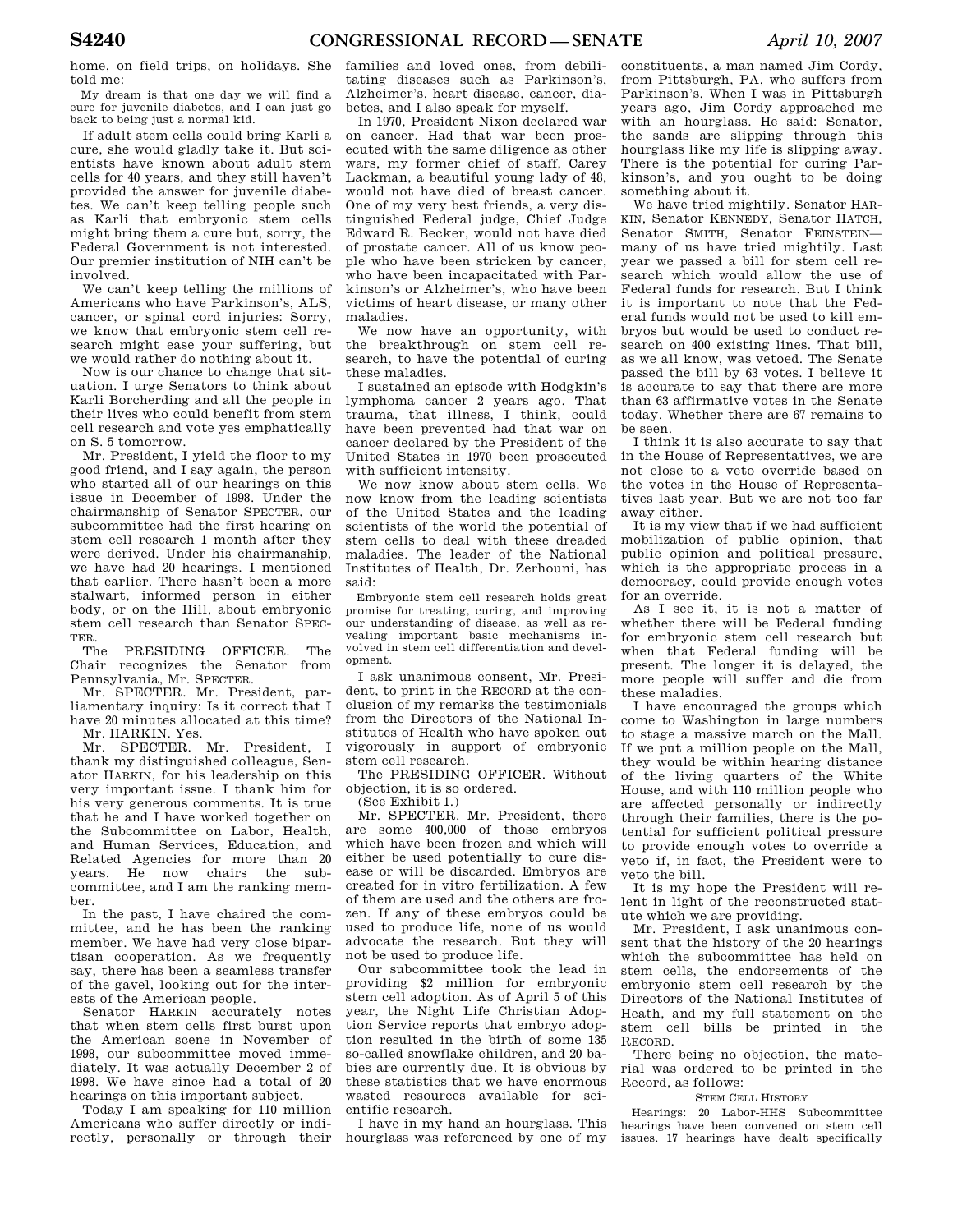with stem cells and 3 with cloning. Several additional hearings have focused on diseases, such as Parkinson's and Alzheimer's, that relate to stem cells.

The first hearing, on December 2, 1998, focused on the mechanics of this research and its potential medical benefits.

The second hearing, on January 12, 1999, focused on key intellectual property issues surrounding stem cell research.

The third hearing, on January 26, 1999, discussed the HHS General Counsel's opinion.

The fourth hearing was held on November 4, 1999, to explore the findings of the National Bioethics Advisory Commission and ethical issues surrounding Federal funding for human stem cell research.

The fifth hearing, on April 26, 2000, explored stem cell research and its implications for medical treatment.

The sixth hearing, on September 7, 2000, focused on the final NIH human embryonic guidelines.

The seventh hearing, on September 14, 2000 focused on the promise and potential benefits of research using human embryonic stem cells to treat and cure diseases, and provided a forum about the ethical and right-to-life Issues.

At the eighth hearing, on July 18, 2001, Senators Frist, Hatch, and G. Smith testified in favor of embryonic stem cell research, and a second panel compared adult and embryonic stem cell potential.

The ninth hearing, on August 1, 2001, focused on intellectual property and the ethical dilemmas associated with private embryonic stem cell research.

The tenth hearing, on October 31, 2001, focused on NIH's report outlining the status of the stem cell lines.

The eleventh hearing, on Dec. 4, 2001 was the first hearing on cloning, initiated after the announcement by Advanced Cell Technologies (ACT) that it had cloned a human embryo.

The twelfth hearing, on January 24, 2002, focused on the National Academy of Sciences' Panel on Human Cloning.

The thirteenth hearing on March 12, 2002 focused on prohibiting human cloning and the implications for medical research.

The fourteenth on September 25, 2002 focused on the implementation of the President's stem cell policy.

The fifteenth hearing on May 22, 2003 investigated the recent acknowledgment that 16 stem cell lines in Sweden had not been developed enough to have been exposed to mouse feeder cells.

The sixteenth hearing on July 12, 2005 was the first hearing to investigate alternative methods for obtaining pluripotent stem cells.

The seventeenth hearing on October 18, 2005 explored the potential of embryonic stem cell research and nuclear transplantation in treating several specific diseases and featured Mr. Anthony Herrera.

The eighteenth hearing on June 27, 2006 was the second hearing investigating alternative methods for obtaining pluripotent stem cells and it featured testimony by Senator Rick Santorum.

The nineteenth hearing on September 6, 2006 investigated the claim by Advanced Cell Technology Inc. that it had succeeded in deriving stem cell lines without destroying embryos. This was the third hearing specifically discussing alternative methods for deriving stem cells.

The twentieth hearing on January 19, 2007 is a joint hearing with the HELP Committee that is reviewing the science of stem cell research and asking the question ''Can Congress Help Fulfill the Promise of Stem Cell Research?''

#### FLOOR STATEMENT OF SENATOR ARLEN SPECTER

Mr. President, I rise to speak in support of the stem cell bills that are being debated today: S. 5—the ''Stem Cell Research Enhancement Act'' of which I am an original co-sponsor, along with Senators Harkin, Hatch, Kennedy, Feinstein, Smith and Reid and S. 30, the HOPE Act introduced by Senators Coleman and Isakson. S. 5 is a combination of two bills that I introduced in the previous Congress and of which I have been a strong proponent for eight years.

SUPPORT OF BIOMEDICAL RESEARCH

I believe medical research should be pursued with all possible haste to cure the diseases and maladies affecting Americans. In my capacity as Ranking Member and at times—Chairman—of the Labor, Health and Human Services, and Education Appropriations Subcommittee, I have backed up this belief by supporting increases in funding for the National Institutes of Health. I have said many times that the NIH is the crown jewel of the Federal Government—perhaps the only jewel of the Federal government. When I came to the Senate in 1981, NIH spending totaled \$3.6 billion. In FY2007, NIH will receive approximately \$29 billion to fund its pursuit of life-saving research. The successes realized by this investment in NIH have spawned revolutionary advances in our knowledge and treatment for diseases such as cancer, Alzheimer's disease, Parkinson's illnesses. osteoporosis, heart disease, ALS and many others. It is clear to me that Congress' commitment to the NIH is paying off. This is the time to seize the scientific opportunities that lie before us, and to ensure that all avenues of research toward cures—including stem cell research—are open for investigation.

#### STEM CELLS

I first learned of the potential of human embryonic stem cells in November of 1998 upon the announcement of the work by Dr. Jamie Thomson at the University of Wisconsin and Dr. John Gearhart at Johns Hopkins University. I took an immediate interest and held the first Congressional hearing on the subject of stem cells on December 2, 1998. These cells have the ability to become any type of cell in the human body. Another way of saying this is that the cells are pluripotent. The consequences of this unique property of stem cells are far reaching and are key to their potential use in therapies. Scientists and doctors with whom I have spoken—and that have since testified before the Labor-HHS Appropriations Subcommittee at 20 stem cell-related hearings—were excited by this discovery. They believed that these cells could be used to replace damaged or malfunctioning cells in patients with a wide range of diseases. This could lead to cures and treatments for maladies such as Juvenile Diabetes, Parkinson's disease, Alzheimer's disease, cardiovascular diseases, and spinal cord injury. In all, well over 100 million Americans could benefit from stem cell research.

Embryonic stem cells are derived from embryos that would otherwise have been discarded. During the course of in vitro fertilization (IVF) therapies, sperm and several eggs are combined in a laboratory to create 4 to 16 embryos for a couple having difficulty becoming pregnant. The embryos grow in an incubator for 5 to 7 days until they contain approximately 100 cells. To maximize the chances of success, several embryos are implanted into the woman. The remaining embryos are frozen for future use. If the woman becomes pregnant after the first implantation, and does not want to have more preg-

nancies, the remaining frozen embryos are in excess of clinical need and can be donated for research. Embryonic stem cells are derived from these embryos. The stem cells form what are called ''lines'' and continue to divide indefinitely in a laboratory dish. In this way, the 21 lines currently available for federal researchers were obtained from 21 embryos. The stem cells contained in these lines can then be made into almost any type of cell in the body—with the potential to replace cells damaged by disease or accident. At no point in the derivation process are the embryos or the derived cells implanted in a woman, which would be required for them to develop further. The process of deriving stem cell lines results in the disruption of the embryo and I know that this raises some concerns.

#### EMBRYO ADOPTIONS

During the course of our hearings in this subject, we have learned that over 400,000 embryos are stored in fertility clinics around the country. If these frozen embryos were going to be used for in vitro fertilization, I would be the first to support it. In fact, I have included \$2,000,000 in the HHS budget each year since 2002 to create and continue an embryo adoption awareness campaign. But the truth is that most of these embryos will be discarded. I believe that instead of just throwing these embryos away, they hold the key to curing and treating diseases that cause suffering for millions of people.

#### THE CURRENT STEM CELL POLICY

The President opened the door to stem cell research on August 9, 2001. His policy statement allowed limited federal funding of human embryonic stem cell research for the first time. There is a real question as to whether the door is open sufficiently.

A key statement by the President related to the existence of approximately 60 eligible stem cell lines—then expanded to 78. In the intervening 5 years, it has become apparent that many of the lines cited are not really viable, robust, or available to federally funded researchers. The fact is there are only 21 lines now available for research. Perhaps, most fundamental is the issue of therapy. It was not addressed in the President's statement, but it came to light in the first weeks after the President's announcement that all of the stem cell lines have had nutrients from mouse feeder cells and bovine serum. Under FDA regulations, these lines will face intense regulatory hurdles before being useful in human therapies. In the intervening years, new technology has been developed so that mouse feeder cells are no longer necessary for the growth of stem cells. It only makes sense that our nation's scientists should have access to the latest technology.

Since August 9, 2001, new facts have come to light and the technology has moved forward to the extent that the policy is holding back our scientists and physicians in their search for cures. I have a friend and constituent in Pittsburgh named Jim Cordy who suffers from Parkinson's. Whenever I see Jim, he carries an hourglass, to remind me that the sands of time are passing and that the days of his life are slipping away. That is a pretty emphatic message from the hourglass. So it seems to me that this is the kind of sense of urgency which ought to motivate Congress and the biomedical research community.

#### TESTIMONY OF NIH DIRECTOR, DR. ELIAS ZERHOUNI

On March 19, 2007, Dr. Elias Zerhouni, President Bush's appointee to lead the National Institutes of Health, testified before the Senate Labor-HHS-Education Appropriations Subcommittee regarding the NIH budget and stem cells. At that time he stated, ''it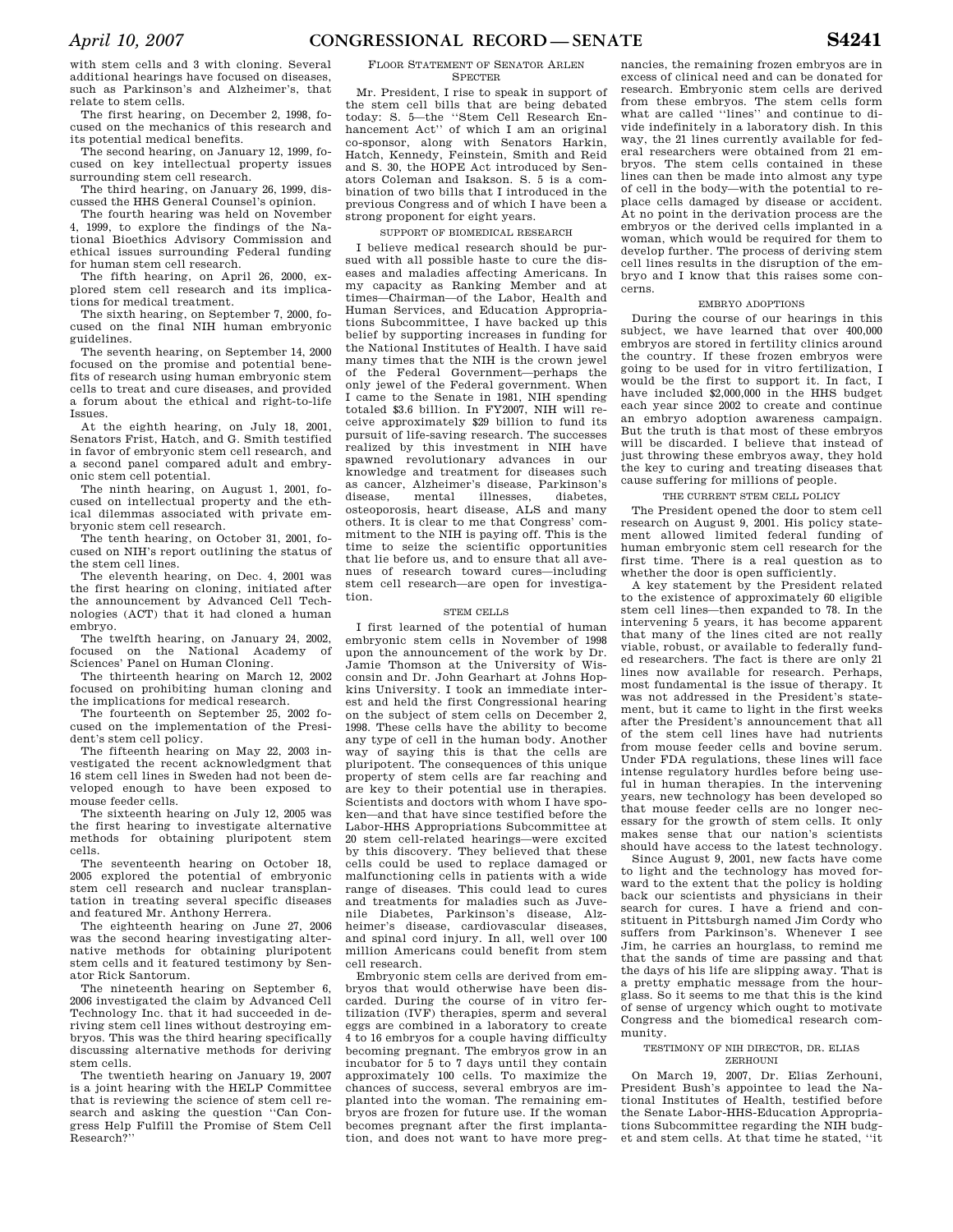is clear today that American science would be better served and the nation would be better served if we let our scientists have access to more cell lines . . . To sideline NIH in such an issue of importance, in my view, is shortsighted. I think it wouldn't serve the nation well in the long run.'' His testimony clearly shows that the time has come to move forward.

#### S. 5—THE STEM CELL RESEARCH ENHANCEMENT ACT

S. 5, the Stem Cell Research Enhancement Act, lifts the August 9, 2001 date restriction, thus making stem cell lines eligible for federally funded research regardless of the date on which they were derived. Expanding the number of stem cell lines would accelerate scientific progress towards cures and treatments for a wide range of diseases and debilitating health conditions. The bill puts in place strong ethical requirements on stem cell lines that are funded with Federal dollars. In fact, several stem cell lines currently funded with Federal dollars would not be eligible under the policies put in place by this bill. The requirements include:

(1) embryos used to derive stem cells were originally created for fertility treatment purposes and are in excess of clinical need;

(2) the individuals seeking fertility treatments for whom the embryos were created have determined that the embryos will not be implanted in a woman and will otherwise be discarded;

(3) the individuals for whom the embryos were created have provided written consent for embryo donation; and

(4) the donors can not receive any financial or other inducements to make the donation.

Importantly, the bill does not allow federal funds to be used for the derivation of stem cell lines—the step in the process where the embryo is destroyed.

#### ALTERNATIVE METHODS FOR DERIVING STEM CELLS

S. 5 further includes authorization for NIH to pursue research toward alternative methods for deriving stem cells that do not result in the destruction of embryos. The approach is identical to that promoted by former Senator Santorum and myself in the last Congress, which passed this body by a vote of 100 to 0. Unfortunately, that legislation did not clear the House of Representatives.

When the President's Council on Bioethics reported on several theoretical methods for deriving stem cells without destroying embryos, I immediately scheduled a hearing to investigate these ideas. On July 12, 2005, the Labor-HHS Subcommittee heard testimony from five witnesses describing several theoretical techniques for deriving stem cells without destroying embryos. The stem cells would theoretically have the key ability to become any type of cell. We discussed these techniques at a second hearing on June 27, 2006. I must emphasize that none of these techniques is a proven technology, and in some cases they are only being pursued because of the restrictions in place.

The legislation, which former Senator Santorum and I introduced, was meant to encourage these alternative methods for deriving stem cells without harming human embryos. That language has now been incorporated into S. 5 making it a stronger bill. Those provisions in S. 5 amend the Public Health Service Act by inserting a section that:

(1) Mandates that the Secretary of Health & Human Services shall support meritorious peer-reviewed research to develop techniques for the derivation of stem cells without creating or destroying human embryos.

(2) Requires the Secretary to issue guidelines within 90 days to implement this research and to identify and prioritize the next research steps.

(3) Includes a 'Rule of Construction' stating: Nothing in this section shall be construed to affect any policy, guideline, or regulation regarding embryonic stem cell research, human cloning by somatic cell nuclear transfer, or any other research not specifically authorized by this section.

# THE TWO SECTIONS OF S. 5 ARE

COMPLEMENTARY

Understanding that scientists never know exactly which research will lead to the next great cure; I have always supported opening as many avenues of research as possible. Based on that line of reasoning, I have always supported human embryonic, adult, and cord blood stem cell research. My goal is to see cures for the various afflictions that lower the quality of life—or end the lives—of Americans. S. 5 is the only bill under consideration that supports the funding of ALL types of stem cell research.

#### THE COLEMAN/ISAKSON ''HOPE'' ACT

The Coleman/Isakson HOPE Act focuses attention on only alternative avenues of research. This bill promotes research on alternative ways of deriving stem cells—as does S. 5. It emphasizes a particular alternative using so-called ''dead embryos'' that is unproven and highly speculative. It does not lift the President's restrictions on stem cell research. Unfortunately, it also attempts to codify scientific terms that would be better left to definition by the scientific and medical community. Despite these shortcomings, this bill deserves support because it highlights the need for further research.

I must emphasize that this bill is not a substitute for support of human embryonic stem cell research or support for S. 5. A vote in favor of the HOPE Act and against S. 5 will not advance the search for cures. The two bills are compatible in their scope and together will advance our understanding of biomedical science and bring us another step closer to the cures and treatment that we all desire.

#### CONCLUSION

The two bills before us are both worthy of passage. S. 5 stands out as it will allow real progress towards cures. I strongly believe that the funding provided by Congress should be invested in the best research to address diseases based on medical need and scientific opportunity. Politics has no place in the equation. Throughout history there are numerous examples of politics stifling science in the name of ideology. Galileo was imprisoned for his theory that the planets revolve around the sun. The Institute of Genetics of the Soviet Academy of Sciences opposed the use of hybrid varieties of wheat because it was based on the science of the West. Instead, they supported a doctrine called ''acquired characteristics,'' which was made the official Soviet position. This resulted in lower yields for Soviet wheat throughout the former Soviet Union in the first half of the twentieth century. These historical examples teach us that we must make these decisions based on sound science, not politics. I urge you to vote in favor of S. 5, so that this Congress does not look as foolish in hindsight as these examples.

#### EXHIBIT 1

#### LETTERS TO NIH DIRECTORS

On July 10, 2006, you and Senator Harkin wrote to Dr. Zerhouni and 18 other NIH institute directors asking that they answer questions in preparation for the upcoming stem cell debate. We asked that the responses ''be submitted directly to us without editing, revision, or comment by the Department of Health and Human Services as required by'' the fiscal year 2006 appropriations bill. The questions and a summary of their answers are listed below:

Question 1. Do you believe that embryonic stem cell research holds promise for treating, curing and improving our understanding of diseases? If so, please describe some of the most promising potential applications of this research. Would access to additional and newer stem cell lines hasten progress to-

wards these basic and clinical applications? Dr. Zerhouni (Director, NIH): ''Yes, embryonic stem cell research holds great promise for treating, curing, and improving our understanding of disease, as well as revealing important basic mechanisms involved in cell differentiation and development.''

. from a purely scientific standpoint, it is clear that more cell lines would be helpful in ensuring expeditious progress in this important field of science.''

Dr. Fauci (Director, Allergy Institute): ''The National Institute of Allergy and Infectious Diseases (NIAID) believes that research on embryonic stem cells could potentially increase scientific understanding of the biology of human diseases and also lead to improvements in the treatment of many human diseases.''

''NIAID believes that embryonic stem cell research could be advanced by the availability of additional cell lines. Individual stem cell lines have unique properties. Thus. we may be limiting our ability to achieve the full range of potential therapeutic applications of embryonic stem cells by restricting research to the relatively small number of lines currently available.''

Dr. Battey (Director, Deafness Institute): The National Institute on Deafness and Other Communications Disorders believes embryonic stem cell research holds promise for increased understanding of an possible treatments for diseases and conditions especially within the research mission areas of the Institute.''

''The more cell lines available for study, the more likely a cell line will be maximally useful for a given research, and potentially clinical, application. . . . the scientific community would be best served by having a greater number of human embryonic stem cell lines available for study.''

Dr. Nabel (Director, Heart, Lung and Blood Institute): ''Embryonic stem cell research has vast potential for addressing critical health needs in a number of areas relevant to the mission of the National Heart, Lung and Blood Institute.''

.. we recognize that the limitations of existing cell lines are hindering scientific progress among a community that is very eager to move forward in this promising area. We support the creation and dissemination of newer stem cell lines in the expectation that it will advance this field and hasten progress in basic and clinical research.''

Jeremy Berg (Director, General Medical Sciences Institute (NIGMS): ''The National Institute of General Medical Sciences firmly believes that embryonic stem cell research holds enormous promise for treating, curing and improving our understanding of many diseases.

''Access to additional and newer cell lines could be beneficial to this basic research endeavor in several ways. . . . a limited number of embryos may restrict the ability to compare fundamental processes that differ as a function of genetic variability.''

Dr. Alexander (Director, Child Health Institute—NICHD): ''The NICHD believes that human embryonic stem cell research holds exceptional promise for treating, curing and improving our understanding of diseases.

Access to more and newer stem cell lines would benefit basic and clinical research applications . . . it is necessary to be able to derive new embryonic stem cell lines (ESC) from embryos of high quality in order to know whether those embryonic stem cell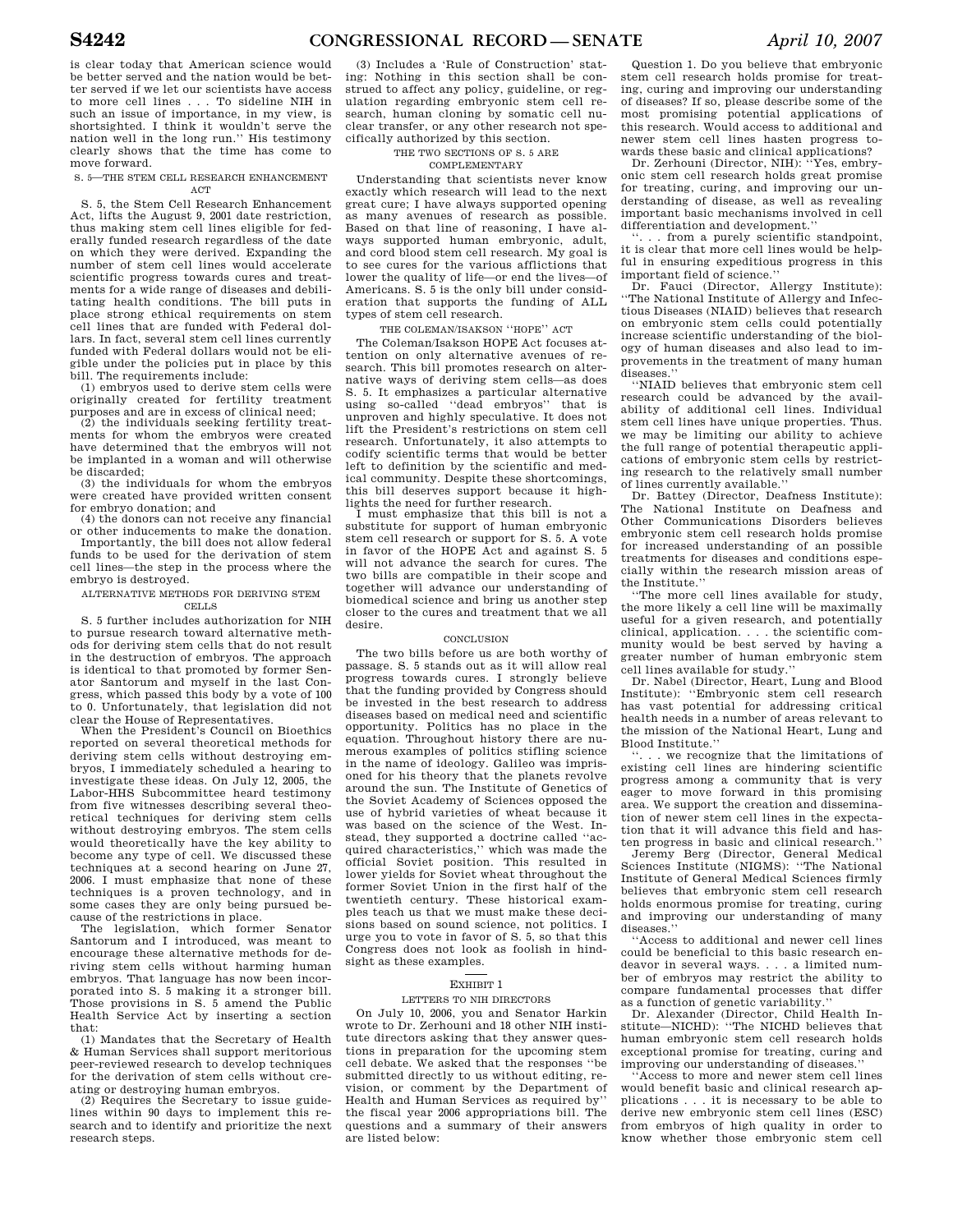lines would possess any capabilities or behave differently than the ESC from the discarded embryos.''

Dr. Sieving (Director, Eye Institute): ''Yes, it is my professional opinion that human embryonic stem cell research holds considerable promise for treating, curing, and improving our understanding of ocular dis-<br>eases.... better access could hasten eases. . . . better access progress by increasing the number of investigators willing to work in this area.''

Dr. Schwartz (Director, Environmental Health Institute): ''I believe that human stem cell research represents one of the most exciting opportunities in biomedical research. Embryonic stem cell research holds great promise for improving our understanding of disease etiology, prevention, and therapy.

Dr. Hodes (Director, Aging Institute): ''Embryonic stem cell research holds promise for helping us find more effective ways to prevent or treat a number of age-related conditions in which cell loss plays a critical role Alzheimer's and Parkinson's diseases, and the damage and cell death related to heart diseases and diabetes.''

Dr. Li (Director, Alcohol Abuse Institute): ''As with other stem cell types, embryonic stem cells may hold great promise for the treatment of certain diseases.''

''It is possible that the ability of researches to access newer human embryonic stem cell lines might serve to enhance our goal to understand cellular processes that govern regeneration which has the long-term potential to clinically translate our research findings<sup>'</sup>

Dr. Alving (Acting Director, Center for Research Resources): ''Embryonic stem cell research holds promise for treating, curing, and improving our understanding of diseases From a scientific standpoint, access to additional and new stem cell lines has the potential to advance the field of medical research . . . newer lines can be derived in the absence of animal products . . . genetic background of the current lines is very limited.''

.. additional and newer stem cell lines would enable the research enterprise to overcome . . . major limitations . . . spontaneous mutations that can arise after any cell line is maintained long-term . . . the human embryonic stem cell lines in the NIH Registry were derived using animal cell feeder layers . . . and the limited genetic diversity of the current NIH Registry lines.''

Dr. Tabak (Director, Dental Institute): ''The currently available stem cell lines have provided the first step in our understanding of their basic biology. However, due to limitations . . . newer and improved stem cell lines could unleash the full potential of stem cells for clinical utility.''

''. . . unless conditions are determined to better maintain them, the current lines will become exhausted. This instability also leads one to think that the ways in which the currently available human embryonic stem cell lines were derived may not have been optimal.''

Dr. Volkow (Director, National Institute of Drug Abuse): ''Yes, embryonic stem cells are promising research tools that can be used to identify and investigate a variety of therapeutic approaches.''

''Access to a wider array of embryonic stem cell lines would definitely increase scientific opportunity and the chances of breakthrough discoveries, as well as their eventual application in the form of novel therapies for many diseases . . . the translation of any discovery into clinical research and practice can be expected to be severely hindered by the fact that the cells now available for research are likely to be rejected by a patient's immune system.''

Dr. Collins (Director of the Human Genome Institute): ''Stem cell research has tremendous potential for therapeutic advances in diseases affecting many Americans.''

''Access to newer and more varied stem cell lines would benefit researchers not only because modern cultural techniques have increased the utility of stem cell lines, but also because newer lines would provide greater genetic and cellular diversity.

Dr. Neiderhuber (Director, Cancer Institute): ''Embryonic stem cells are important research tools that may provide important knowledge about key processes in cancer metastasis, new blood vessel development, and the regulation of cell replication and programmed death.''

Dr. Rodgers (Acting Director, Diabetes and Digestive Disease Institute): ''Access to additional and newer stem cell lines is likely to hasten progress towards basic and clinical applications.''

Dr. Landis (Director, Neurology Institute): For neurological disorders, embryonic stem cells present considerable promise as an agent of therapy, in the development of therapeutics, and for advancing our understanding of disease.''

''Access to newer lines, however, would hasten progress, particularly as therapies move toward human testing.''

Question 2. Have researchers reported difficulties in obtaining any of the 21 lines currently available to NIH-funded researchers? If so, please provide examples. In practice, how many of the 21 lines are in common use by NIH-funded researchers?

Dr. Zerhouni (Director, NIH): "... all of the human embryonic stem cell (hESC) lines listed on the NIH Human Embryonic Stem Cell Registry are privately owned and many are from foreign sources. The private owners are under no obligation to make their hESC lines widely available for research in other laboratories. Many scientists expressed concern that access to these cell lines was a major obstacle hindering hESC research eligible for Federal funding.''

Dr. Nabel (Director, Heart, Lung and Blood Institute): ''. . . only four cell lines were in common use . . . we believe that the availability of additional cell lines would be of great service to NHLBI-funded researchers.''

Dr. Landis (Director, Neurology Institute): ''The NIH unit that is systematically characterizing the approved lines and making that information available now has 18 of the 21 lines, and the others are on order.''

Jeremy Berg (Director, General Medical Sciences Institute (NIGMS): ''Although NIGMS grantees have purchased 13 of the 21 approved human embryonic stem cell lines, only 6 lines are in common use.''

Dr. Hodes (Director, Aging Institute): ". one National Institute on Aging intramural investigator involved with human embryonic stem cell researching using approved cell lines identified genetic abnormalities and contaminations from mouse feeder cells in the embryonic stem cells that made them unusable for his research. In part because of his inability to continue his research with approved cell lines. he has left the Institute.''

Mr. Volkow (Director, National Institute of Drug Abuse (NIDA): ''. . . obtaining these lines has been procedurally complex and expensive. Despite general interest and enthusiasm in the scientific community for embryonic stem cell research. the limited number of available lines has, the NIDA's case. translated into a general lack of research proposals.''

Mr. SPECTER. Mr. President, how much of my 20 minutes remains?

The PRESIDING OFFICER (Mr. WHITEHOUSE). The Senator has about 11 minutes remaining.

Mr. SPECTER. I thank the Chair.

(The further remarks of Mr. SPECTER are printed in the RECORD under ''Morning Business.'')

The PRESIDING OFFICER. Who yields time?

Mr. HARKIN. Mr. President, how much time do we have remaining on our side?

The PRESIDING OFFICER. The Senator controls 9 minutes.

Mr. HARKIN. Mr. President, we started a little late, so I will yield back the remainder of my time on this segment.

The PRESIDING OFFICER. Under the previous order, the next 60 minutes is under the control of the Senator from Minnesota, Mr. COLEMAN.

Who yields time?

Mr. ISAKSON. Mr. President, we are going to reverse the order for a second.

Mr. President, I wish to commend the distinguished Senators from Iowa and Pennsylvania on their passion for stem cell research, which is shared by virtually all the people whom I know.

I also wish to ask unanimous consent that Senators CHAMBLISS, CORNYN, and BURR be added as cosponsors of S. 30.

The PRESIDING OFFICER. Without objection, it is so ordered.

Mr. ISAKSON. Mr. President, at the outset of my remarks I thank Tyler Thompson and Brittany Espy for the 2 years she devoted to this issue prior to Tyler taking over and Joan Kirchner and Chris Carr of my staff for their invaluable work and an intern and distinguished scholar from the University of Georgia named Nick Chammoun who introduced me to a man for whom I have the greatest admiration, Dr. Steven Stice, an eminent scholar and eminent stem cell researcher at the University of Georgia.

I have introduced, in concert with Senator COLEMAN, S. 30, which has been referred to by the Senator from Ohio as containing theories—and I know he is getting ready to leave, but I want him to hear one part before he leaves.

Mr. HARKIN. Iowa.

Mr. ISAKSON. The Senator from Iowa, I sincerely apologize. His man just won the Masters in Augusta. I should remember that.

This bill is not about a theory when it comes to naturally dead embryos. Five of the existing 21 lines funded by NIH, grandfathered under the President's directive in August 2001, were derived, and are active today, from naturally dead embryos. So we are not talking about a theory, we are not talking about hope, and we are not talking about speculation. We are talking about a way to address the concern of the ethics of destruction of viable embryos with the promises and the hope of embryonic stem cell research.

Now, I was a real estate broker before I was elected to Congress, and since I have been in Congress, I have been anything but a scientist or anyone knowledgeable of medicine, but I care deeply and compassionately about those who suffer, and I share the concerns of not the question of ''when'' but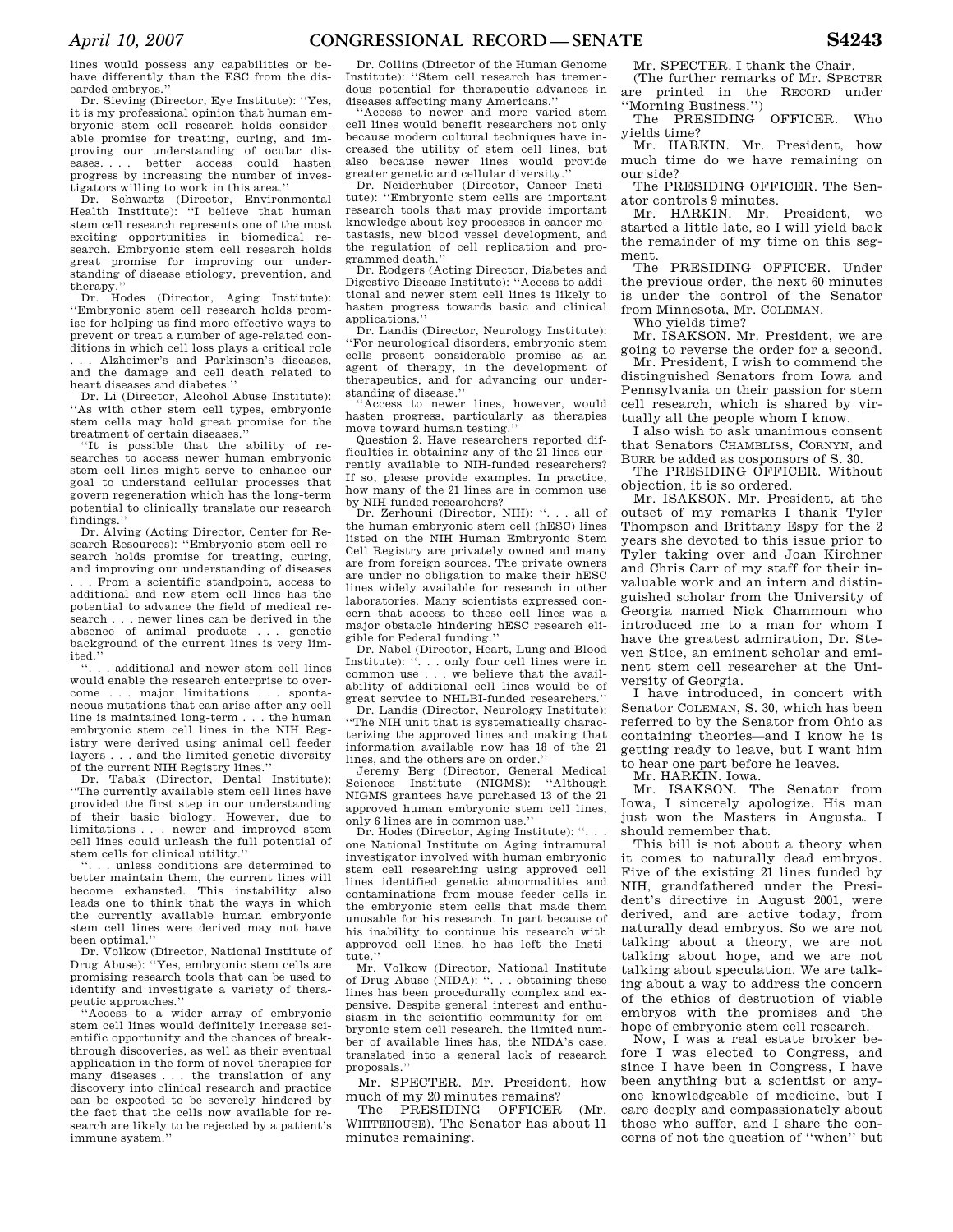the question of ''if'' that was expressed by Senator SPECTER. So I began researching this entire issue to see if there wasn't a way, and that is when I stumbled onto the fact that there were already ways that embryonic stem cells were being derived without the destruction of viable embryos.

I went to the University of Georgia and I met Dr. Stice for the first time and he walked me through that process. For the edification of all those here, as well as those who are concerned about that issue, I wish to talk about it for a second because it is clear and it is precise and it threads the ethical needle and addresses the concern for the furtherance of scientific research.

In the process of in vitro fertilization, there are three principles, known as the Gardner principles, by which physicians and doctors grade embryonic byproducts of the fertilization to determine the embryos that are implantable, the embryos that are freezable, and the embryos that are clinically or naturally dead.

Level I embryos, after in vitro fertilization, are created within the first 3 days. They are viable embryos with a cluster of eight cells ready for implantation and can develop into a human being. After 4 additional days, additional embryos develop that contain the essential eight cells, and they are viable for freezing or for implantation. But after 7 days, the natural process of the cells dividing no longer takes place, and there are level III Gardner principle materials that are left that contain embryonic stem cells but cannot be implanted and cannot become a human being. Five of those lines were in existence in 2001 and were invested in by NIH and are active today.

So it is absolutely possible for further embryonic stem cell research to take place today without destroying a viable embryo and to have a plethora of available stem cells for researchers and for scientists. That, by the way, has been certified by any number of learned doctors and physicians and researchers and I wish to share some of those quotes at this time.

There was an article written, ''A Comparison of National Institute of Health-Approved Human Embryonic Stem Cell Lines," by Carol Ware, Angelique Nelson, and Anthony Blau. In that, they compared 15 of the 22 lines that at the time were active under the August 2001 Presidential executive directive, and I quote:

They compare stem cell markers, and growth characteristics of and ease of genetic manipulation of all lines. Only 10 of the lines were easily tested and our 3 lines again were one of those 10 lines derived from naturally dead embryos. None of the 10 lines were statistically different in any way when 7 different growth and characteristics experiments were conducted. The take home message is that there is no difference between our 3 lines, the 3 lines derived from naturally dead embryos, and the other 7 lines which were derived from donated embryos.

So there you have it clearly and precisely stated that we have active em-

bryonic stem cell lines under research and funded by the NIH derived from a naturally dead embryo that did not involve the destruction of a viable embryo.

With the passage of S. 30, you immediately have the opportunity, and NIH is directed, to develop those guidelines for the furtherance of additional embryonic stem cell research on stem cells derived from those lines.

Now, there are a number of other distinguished and learned people who have written extensively about these lines and their viability, among them Sandii Brimble and Yongquan Luo. Mr. Luo is at the Laboratory of Neuroscience, National Institute of Aging, Department of Health and Human Services, in Baltimore, MD, who wrote:

Lines BG01, BG02, and BG03, which are the three lines NIH currently is investing in that were derived from naturally dead embryos, are therefore independent, undifferentiated, and pluripotent lines that can be maintained without accumulation of karyotypic abnormalities.

It took me a long time to practice saying those last two words, but I finally got through it. The point being that they are equally as viable as pluripotent and as rich for scientific research as those cells that would have been derived from a destroyed embryo.

In addition, I wish to quote from an article called Embryonic Death and the Creation of Human Embryonic Stem Cells, written by Dr. Donald W. Landry and Howard A. Zucker of Columbia University. I read as follows:

We propose herein a paradigm for research involving embryos that protects human life, is consistent with Federal policy, and yet advances the interests of biomedical science and therapeutic innovation.

That is precisely quoting the definition of natural death for embryos as the threshold for which that should go forward.

In terms of making ''naturally dead'' a term that is understandable, this bill defines ''natural death'' in regard to embryos as the same acceptable way that death is defined in all 50 States of the United States of America. In my 30 years of public life, I have been through a number of ethical debates the ''living will'' debates of the 1970s and the ''durable power of attorney,'' where we tried to legislate how you, Mr. President, or I could give an advanced directive of what a doctor could or could not do to me when I came to be in an incapacitated state, and we finally decided that an irreversible cessation of brain waves would be a clinical definition upon which that threshold can take place.

A ''naturally dead'' embryo is an embryo that, after the seventh day, has a cessation of the division of cells. It no longer can be implanted and become an embryo, but the cells that remain are viable, just as my heart, liver, kidneys, or lungs remain alive while I have an irreversible cessation of brain waves. It is that precedent which established all the organ transplants we do in America

today—the gift of life that is given after the loss of life and the irreversible cessation of brain waves. This is, clinically, as Dr. Landry and Dr. Zucker have said, precisely the exact way to deal with the ethics and the morality of embryonic stem cell research because it is the same thing for that embryo that cannot become a human being to donate cells to become pluripotent embryonic stem cells as it is for a predirective to determine that organs can be transplanted from someone who has suffered an irreversible cessation of brain waves. It is scientific. It is ethical. And it is precise.

I submit the President of the United States has said he would—actually did last year—veto a bill similar to the one introduced by Senator HARKIN. The President said he will veto it again. Senator SPECTER, in his compassionate remarks and passionate remarks, acknowledged that the number of votes necessary to override a veto did not exist in the U.S. House of Representatives.

If, in fact, it is a matter of not if but when, with the adoption of S. 30, we can make the when now. We can see to it that the promise of embryonic stem cell research goes forward and the ethical lines that cause the dilemma that exists today in the United States of America are not crossed.

There is a human face on the desire to further that research. It is the face like that of a friend of mine, like former Senator Kip Klein, who suffers from Parkinson's and who has been an inspiration to me to find methods like this; and Cindy Donald, a beautiful lady who tragically was injured in an automobile accident and lost her ability to walk. There is hope and promise in centers such as the Shepherd Spinal Center in Atlanta which deals with those terrible injuries to the spinal cord. There is the hope to see to it that those who suffer from diabetes and juvenile diabetes can, in fact, find a cure that is possible and within our reach.

To that end, at the University of Georgia today, which I have already referred to a number of times, that research on embryonic stem cell research for the curing of diabetes is taking place. It is taking place in a laboratory and under the direction of eminent scholars, one of whom is Dr. Steven Stice, one of America's leading scholars today and one of the embryonic researchers who himself introduced to me this method, given his recognition of the ethical considerations and his desire and hope to bring promise and hope to the future of those who suffer.

I submit that the Coleman-Isakson bill, S. 30, is a road for us to walk proudly down, that enhances and advances, immediately, research into embryonic stem cell cures while at the same time respecting the ethical, scientific, and moral concerns that exist in the medical community today. It is not always possible in the body politic for solutions to be win-win, but I submit that S. 30, the Coleman-Isakson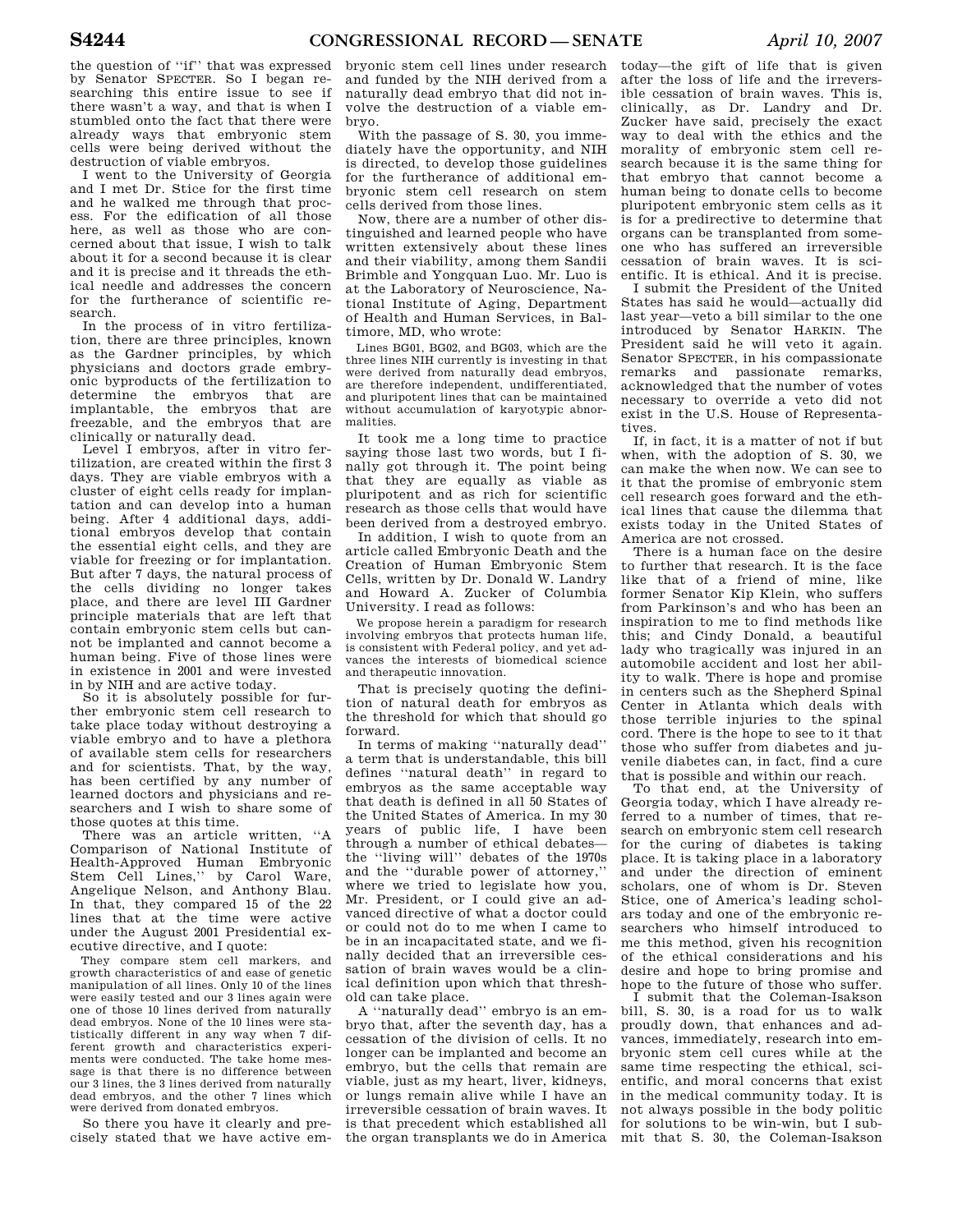bill, is a win-win. It is a win for hope, it is a win for research, and it is a win for promise.

I am pleased to yield to the distinguished Senator from Minnesota, Mr. NORM COLEMAN.

The PRESIDING OFFICER. The Senator from Minnesota.

Mr. COLEMAN. I thank my colleague from Georgia, who shares the passion of the Senator from Iowa, shares the passion of the Senator from Pennsylvania. We want to see scientific breakthroughs. We want to see cures for those kids who suffer from juvenile diabetes and friends who have ALS. I have a brother-in-law who suffers from Parkinson's.

How do we get there? Senator SPEC-TER noted that, as he filled an hourglass and said: The clock is ticking and it is. The question becomes how do we move forward, not just in the debate but action. I am a former mayor. If it snowed in St. Paul and the streets weren't plowed, I heard about it. That is what you do—take action.

If we look at the amount of research going on in stem cell research, human embryonic stem cell research—they are pluripotent. What we are talking about is an ability of stem cells to—they have apparently an incredible elastic ability to be perhaps transformed to a heart or a liver, an incredible capacity—in theory. But clearly, scientists, I think uniformly, believe there is great hope and great opportunity there.

The reality today is that there is a certain amount of Federal dollars. What we are talking about is Federal dollars. We are not talking about the sum of all research but simply, What does the Federal Government do? What do we do with taxpayer dollars? Where do we put them?

In terms of human embryonic, pluripotent, the President said—I think it was in 2001—he talked about a series of lines that would be available, just that. He was drawing the line there in terms of embryonic stem cells. Of those lines, originally there were 60 or 70, and there are now about 20 lines.

There is about \$132 million being spent in Federal money in human embryonic stem cell research and over \$1 billion in human nonembryonic cord blood stem cell, bone marrow, other kinds of research—all of which is promising. In some areas, there are actually therapies going on.

It is fascinating. Scientists are also very passionate. I am not a scientist, but I have been listening to them. There are those scientists who are advocates of embryonic stem cell, and they are passionate that this is the way. Clearly, in theory, in terms of pluripotency, embryonic stem cells have more pluripotency than adult stem cells, but the critics say you have the process of embryonic stem cells, that they have the rejection because when you have organ transplants, you put another genetic material into somebody, and there are problems of rejection. You have the problem of tu-

mors growing from them. They say we have to support adult stem cell because that is where the work is being done, that is where the breakthroughs are happening. Of course, other scientists come back and say, rightfully so, that adult stem cells do not have the elasticity, the pluripotency of embryonic, and so that is not the way. The question is, Is there a third way? Is there a way to get past the culture wars, to get past the great divide we have?

There are many in this country who believe passionately that Federal dollars should not be used for research which involves the destruction of a human embryo, who believe very passionately about that. There are others who say the cause of science is so great, the size of this embryo is so small, the hope we have to offer is so great, we need to move forward. There is a divide.

The reality today is, with policy as it is, if the Harkin-Specter bill passes which I presume it will, probably overwhelmingly it will pass—and a similar bill is passed in the House and ultimately we work out the language and the President then vetoes it and, as my colleague from Pennsylvania recognizes, there are not enough votes to override the veto, at the end of the day of January 1, 2008, there will still not be more than \$132 million spent on human embryonic pluripotency research.

The question is, Is there another way? Senator ISAKSON has talked about another way. He talked about dead embryos. My colleague from Iowa dismissed it: Dead embryos, what does that mean?

My colleague explained it well, that embryonic stem cells produced by that method have the same pluripotency, the same capacity as other embryonic stem cells, but they do not cross the moral line.

Within S. 30, there is the point of doing other kinds of research that does not cross the moral line. One is called altered nuclear transfer. Later I will, perhaps, put up some charts to show how it works, but very simply, if you think about it, science 101, take an egg and sperm, they come together, create an embryo, become a person—one of the pages here or a Senator or mom and dad sitting somewhere. Then what we do with altered nuclear transfer actually, by the way, if you relate it to cloning, it is not cloning, but if you think of the concept of cloning, you take an egg, put some genetic material from an adult in there, and it becomes a person. Practically, we had Dolly the sheep, so we know that works. Altered nuclear transfer basically says take that egg, take some genetic material, and before you put it in there, you program the egg so it doesn't create an embryo but creates a tissue mass which has the same pluripotency, the ability to do all the other things any other embryonic stem cell would do.

I have a series of letters from scientists who say this should work. I will quote:

Research results suggest that Altered Nuclear Transfer may be able to produce human pluripotent stem cells—the functional equivalent of embryonic stem cells—in a manner that is simpler and more efficient than current methods.

That is by Hans Schoeler, chairman of the Department of Cell and Developmental Biology at the Max Planck Institute in Germany.

Recently, multiple labs in the United States and around the world have published or reported experiments in which adult cells were converted, not to embryos, but directly to pluripotent ''embryonic-like'' cells. The resulting cells were virtually indistinguishable from embryonic stem cells derived from embryos. The techniques used have included altered nuclear transfer, cell fusion and chemical reprogramming. The results were obtained from the top scientists in the field and published in the best journals.

That is by Markus Grompe, M.D., Oregon Stem Cell Center.

One last quote:

I think that current scientific evidence and reasonable expectations make it likely that altering a donor nucleus to preclude normal organization of any subsequent blastocyst is technically feasible and consistent with the scientific and medical goals of embryonic stem cell research.

That is by Lawrence S.B. Goldstein, Ph.D., Department of Cellular and Molecular Medicine at the University of California, San Diego.

Much of the work is from a doctor, Dr. William B. Hurlbut, over at Stanford, the Neuroscience Institute at Stanford. I worked with him. He has published a lot on this issue. I ask unanimous consent to have printed in the RECORD a presentation by Dr. Hurlbut entitled ''Stem Cells, Embryos and Ethics: Is There a Way Forward?''

There being no objection, the material was ordered to be printed in the RECORD, as follows:

STEM CELLS, EMBRYOS AND ETHICS: IS THERE A WAY FORWARD?

(By William B. Hurlbut, M.D.,University of Notre Dame, Neuroscience Institute at Stanford, Apr. 18, 2006)

We are at a crucial moment in the process of scientific discovery. The dramatic advances in molecular biology throughout the 20th century have culminated in the sequencing of the human genome and increasing knowledge of cell physiology and cytology. These studies were accomplished by breaking down organic systems into their component parts. Now, however, as we move on from genomics and proteomics to discoveries in developmental biology, we have returned to the study of living beings. When applied to human biology, this inquiry reopens the most fundamental questions concerning the relationship between the material form and the moral meaning of developing life.

The current conflict over ES cell research is just the first in a series of difficult controversies that will require us to define with clarity and precision the moral boundaries we seek to defend. Human-animal Chimeras, parthenogenesis, projects involving the laboratory production of organs—and a wide range of other emerging technologies will continue to challenge our definitions of human life. These are not questions for science alone, but for the full breadth of human wisdom and experience.

The scientific arguments for going forward with this research are strong.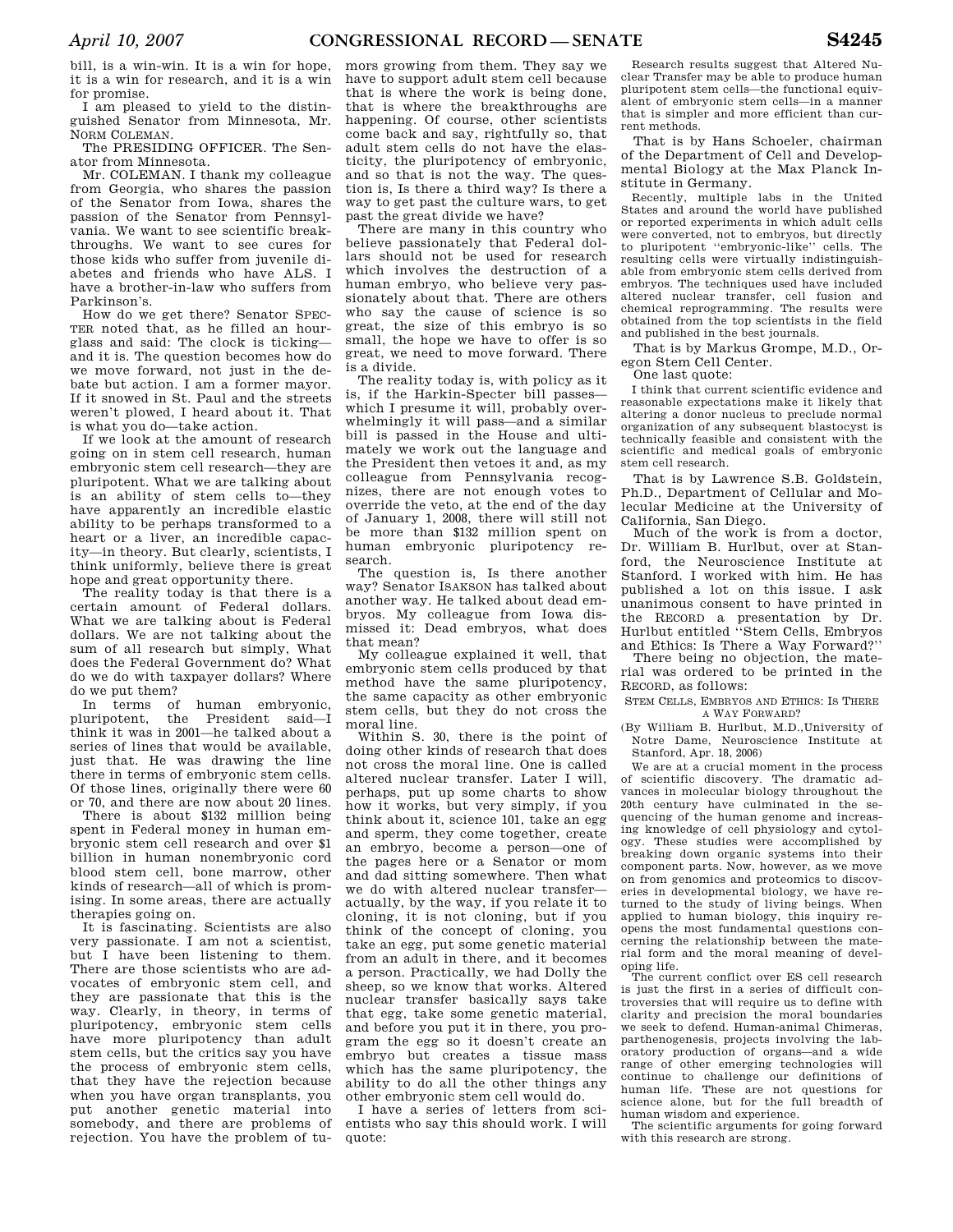—The convergence of these advancing technologies is delivering unprecedented powers for research into the most basic questions in

early human development. —Beyond the obvious benefit of understanding the biological factors behind the estimated 150,000 births with serious congenital defects per year, it is becoming increasingly evident that certain pathologies that are only manifest later in life are influenced or have their origins in early development.<br>--Furthermore.

—Furthermore, fundamental develop-mental processes (including the formation and functioning of stem cells), and their disordered dynamics, seem to be at work in a range of adult pathologies including some forms of cancer.

Yet from the moral and social perspective there are serious concerns. (This is an eightcell embryo on the sharp tip of a pin.)

It is important to acknowledge the many scientific projects for which human embryos could be used. Beyond their destruction for the procurement of embryonic cells, some fear the industrial scale production of living human embryos for a wide range of research in natural development, toxicology and drug testing.

Lord Alton, a member of the House of Lords in the UK told me that they estimate over 100,000 human embryos have already been used in scientific experimentation in Britain.

Beyond that, there is concern about the commodification and commercialization of eggs and embryos, and worry about the implications of ongoing research to create an artificial endometrium (a kind of artificial womb) that would allow the extracorporeal gestation of cloned embryos to later stages for the production of more advanced cells, tissues and organs.

Furthermore, from a social perspective, do we really want to have red state medicine/ blue state medicine? The emerging patchwork of policies on the state level threatens to create a situation in which a large percentage of patients will enter the hospital with moral qualms about the foundations on which their treatments have been developed. What was traditionally the sanctuary of compassionate care at the most vulnerable and sensitive moments of human life is becoming an arena of controversy and conflict.

Clearly, both sides of this difficult debate are defending important human goods—and both of these goods are important for all of us. A purely political solution will leave our country bitterly divided, eroding the social support and sense of noble purpose that is essential for the public funding of biomedical science. While there are currently no federally legislated constraints on the use of private funds for this research, there is a consensus opinion in the scientific community that without NIH support for newly created embryonic stem cell lines, progress in this important realm of research will be severely constrained.

The current conflict in the political arena is damaging to science, to religion and to our larger sense of national unity. The way this debate is proceeding is, in my opinion, completely contrary to the positive pluralism that is the strength of our democracy.

What is needed is to draw back from the polarized positions of political rhetoric and to respectfully reflect on the meaning of the moment we are in.

In the spirit of such a dialogue, and in the hope that it might lead us toward a resolution of our difficult national impasse over embryonic stem cell research, I offer the perspective that follows.

MORAL MEANING OF EMERGING LIFE

Any evaluation of the moral significance of human life must take into account the full

procession of continuity and change that is essential for its development. With the act of conception, a new life is initiated with a distinct genetic endowment that organizes and guides the growth of a unique and unrepeatable human being.

The gametes (the sperm and egg), although alive as cells, are not living beings: they are instrumental organic agents of the parents. The joining of the gametes brings into existence an entirely different kind of entity, a living human organism. With regard to fundamental biological meaning (and moral significance), the act of fertilization is a leap from zero to everything.

In both structure and function, the zygote (the one cells embryo) and subsequent embryonic stages differ from all other cells or tissues of the body; they contain within themselves the organizing principle for the full development of a human being. The very word organism implies organization, an overarching principle that binds the parts and processes of life into a harmonious whole. As a living being, an organism is an integrated, self-developing and self-maintaining unity under the governance of an immanent plan.

For an embryonic organism, this implies an inherent potency, an engaged and effective potential with a drive in the direction of the mature form. By its very nature, an embryo is a developing being. Its wholeness is defined by both its manifest expression and its latent potential; it is the phase of human life in which the 'whole' (as the unified organismal principle of growth) precedes and produces its organic parts. The philosopher Robert Joyce explains: ''Living beings come into existence all at once and then gradually unfold to themselves and to the world what they already but only incipiently are.'' To be a human organism is to be a whole living member of the species Homo sapiens, with a human present and a human future evident in the intrinsic potential for the manifestation of the species typical form. Joyce continues: ''No living being can become anything other than what it already essentially is.''

It is this implicit whole, with its inherent potency, that endows the embryo with continuity of human identity from the moment of conception and therefore, from this perspective, inviolable moral status. To interfere in its development is to transgress upon a life in process. The principle of this analysis applies to any entity that has the same potency as a human embryo produced by natural fertilization, regardless of whether it is the product of IVF, cloning, or other processes.

#### *Accrued moral status*

The major alternative to the view that an embryo has an inherent moral status is the assertion that moral status is an accrued or accumulated quality related to some dimension of morphology or function.

The three arguments currently given in support of a 14 day limit on embryo research—lack of differentiation, lack of individuation and pre-implantation status—are based on a kind of 'received tradition' that dates back to the 1986 Warnock Commission in the UK. But this commission explicitly acknowledged the continuous nature of embryonic development, stating: ''There is no particular part of the developmental process that is more important than any other.'' In a recent memoir, Mary Warnock discussed the utilitarian grounding of her commission's analysis acknowledging that her committee's task was ''to recommend a policy which might allow the sort of medical and scientific progress which was in the public interest.'' Indeed, recent advances in embryology do not support this commission's conclusions.

The argument on differentiation is based on the idea that before gastrulation (which begins around the 12th to 14th day with the formation of the primitive streak), the embryo is an inchoate clump of cells with no actuated drive in the direction of distinct development.

It is argued that the undifferentiated quality of the blastocyst (the 4–5 day embryo) justifies its disaggregation for the procurement of stem cells, while the evident organization at gastrulation reveals an organismal integrity that endows inviolable moral status to all subsequent stages of embryological development.

Scientific evidence, however, supports the opposing argument—that from conception there is an unbroken continuity in the differentiation and organization of the emerging individual life, the anterior-posterior axis appears to be already established within the zygote (the one-cell stage); the earliest embryonic cell divisions (at least at by the 4 cell stage) exhibit differential gene expression; the unequal cytoplasmic concentrations of cell constituents in the early embryo suggest distinct cellular fates.

All this implies that the changes at gastrulation do not represent a discontinuity of ontological significance (a change in the nature of being), but merely the visibly evident culmination of more subtle developmental processes at the cellular level that are driving in the direction of organismal maturity.

These new scientific perspetives were documented in a July 2002 article in Nature: ''The mammalian body plan starts being laid down from the moment of conception . . . a suprising shift in embryological thinking.'' *Twinning* 

Another argument for accrued moral status is that as long as an embryo is capable of giving rise to a twin it cannot be considered to have the moral standing of an individual.

Yet monozygotic twinning, which occurs in just one in 240 births, does not appear to be either an intrinsic drive or a random process within embryogenesis. Rather, it results from a disruption of normal development by a mechanical or biochemical disturbance of fragile cell relationships. This provokes a compensatory repair, but with the restitution of integrity within two distinct trajectories of embryological development.

In considering the implications of twinning for individuation, one might better ask the question from the opposite perspective. What keeps each of the cells of the early embryo from becoming a full embryo? Clearly, crucial relational dynamics of position and intercellular communication are already at work establishing the unified pattern of the emerging individual.

From this perspective twinning is not evidence of the absence of an individual, but of an extraordinary power of compensatory repair that reflects more fully the potency of the individual drive to fullness of form even in the earliest stages of embryonic human life.

#### *Implantation*

Some have argued that the implantation of the embryo within the uterine lining of the mother constitutes a moment of altered moral status.

Fertilization occurs in the fallopian tubes. The embryo floats down into the uterus and begins to implant in the uterine wall around the 6th–7th day. All along this journey the diffusion of essential nutrients and growth factors sustains the life and nourishes the growth of the developing embryo. Implantation and the development of the placenta simply extend this relationship between mother and embryo with an internal circulation as the embryo gets too large to be nourished by direct diffusion.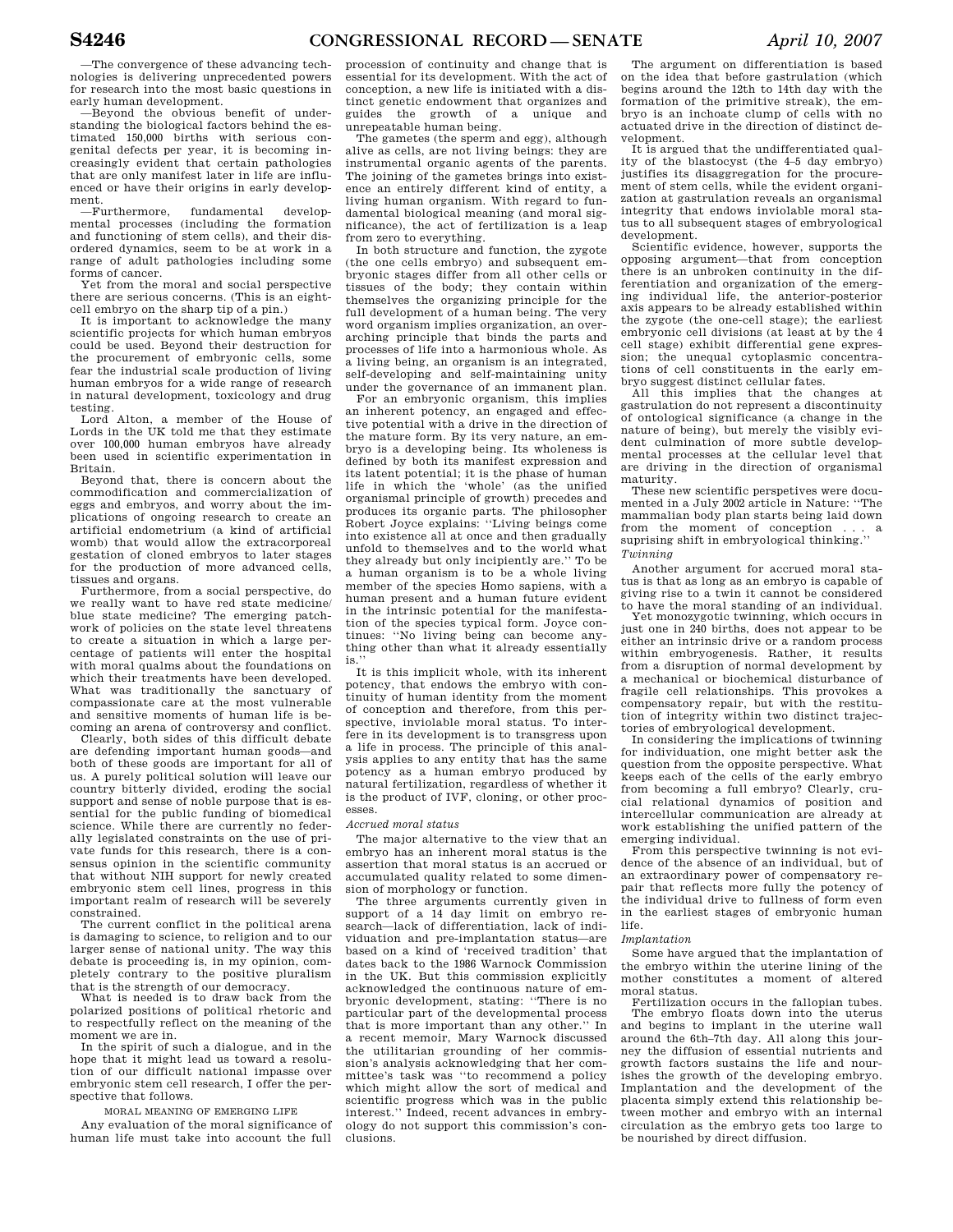Implantation, then, must be viewed as just another step in a continuum of ongoing intimate dependence, all occuring along the trajectory of natural development that begins with conception and continues into infancy. This continuity implies no meaningful moral marker at implantation.

*Function* 

Most other arguments relate in some way to the onset of a specific function or capacity. Arguments for a change in moral status based on function are at once the most difficult to refute and to defend.

The first and most obvious problem is that the essential functions (and even their minimal criteria and age of onset) are diverse and arbitrarily assigned. Generally they relate to the onset of sentience, awareness of pain, or some apparently unique human cognitive capability such as consciousness.

This approach raises a number of disturbing ethical questions.

—If human moral worth is based on actual manifest functions, then does more of that function give an individual life a higher moral value?

—And what are we to make of the parallel functional capacities in animals that we routinely sacrifice for food and medical research?

—Furthermore, what becomes of human moral status with the degeneration or disappearance of such functions? While we might argue that our relational obligations change along with changes in function, such as occur with senile dementia, we would not sanction a utilitarian calculus and the purely instrumental use of such persons no matter how promising the medical benefits might be.

More fundamentally, from a scientific perspective, there is no meaningful moment when one can definitively designate the biological origins of a human characteristic such as consciousness. The human being is an inseparable psycho-physical unity. Our thinking is in and through our bodily being, and thus the roots of our consciousness reach deep into our development. The earliest stages of human development serve as the indispensable and enduring foundations for the powers of freedom and self-awareness that reach their fullest expression in the adult form.

With respect to fundamental moral status therefore, the human being is an embodied being whose intrinsic dignity is inseparable from its full procession of life and always present in its varied stages of emergence.

This conclusion is consistent with 2,500 years of medical science—as recently as 1948, the Physicians Oath in the Declaration of Geneva, echoing the enduring traditions of Hippocratic medicine, proclaimed: ''I will maintain the utmost respect for human life from the time of conception.''

As we descend into an instrumental use of human life we destroy the very reason for which we were undertaking our new therapies; we degrade the humanity we were trying to heal.

#### IN VITRO FERTILIZATION EMBRYOS

This brings us to the dilemma of the moral status of an estimated one million embryos left over from in vitro fertalization (IVF). Created to give life, they are now suspended in time and space and the uncertainty of a conflicted fate.

In this canister in the Assisted Reproduction Technologies clinic at Stanford are 300 embryos. The water in their cells has been replaced with glycerol and they are immersed in liquid nitrogen at a temprature of minus 200 degrees Celsius. (I joke with my friend, the director of the lab, that this must be the densest population in human history.)

But the future of these embryos is a poignant problem. In some cases, such embryos

have been implanted as long as twelve and a half years after freezing, including one born seven and a half years after its twin. In other cases, there have been custody battles over the frozen embryos after divorces and even a dispute over inheritance when a wealthy couple died in an airplane crash and left several embryonic hiers with numerous couples stepping forward and offering to adopt them. But most of these one million frozen embryos do not have such privileged prospects. They are castoffs, destined to be discarded or disaggregated in the service of medical science.

And this is a warning to us of how even the best intentions of our science, unconstrained by the forethought of moral consideration, slips slowly along the gradient of utility. Each of these embryos, once the precious promise of a happy baby, is now relegated to the category of mere matter, raw material in a larger program of scientific progress.

However much we may agree or disagree with the process that put them there, we should acknowledge that this is a difficult dilemma. Produced with a healing purpose, the good intentions of overcoming the sorrow of infertility, they are now abandoned to a project of a completely different character. Some say that if there is a moral problem it is upstream, in the process that put them there and that now, since they are destined to die, what further harm can be done? As a pragmatic people, many Americans feel the weight of this argument. And, if we fail to develop a morally acceptable alternative source of embryonic stem cells, I suspect that is where our national policy may settle.

Yet even if use of these embryos becomes accepted policy and practice, we should be aware of something more complicated that is below the surface: there has been a slow but steady shift in our underlying attitude toward human life. As we gain the powers of comprehension and control over our most basic biology, there is a transformation, not just in our physical being, but in our whole sense of who we are, and of our place and purpose within the natural order.

As we take increasing instrumental control over natural life processes our attitude changes and we lose the sense of cautionary reverence and respect. With each step, however benevolent the initial intention, there is a moral danger, a fracturing of matter and meaning that breaks the coherence and natural connections of life. With each step, the original radiance and vitality of the cosmos, its order, beauty and coherent moral meaning, are obscured by the conviction that all of living nature is mere matter and information, to be reshuffled and reassigned for the projects of the human will.

This instrumental use of life reaches its most ominous extension as we relegate the human embryo to the status of a resource, as raw material in the service of our project in the mastery over nature. Such an instrumental use of early human life opens a doorway down a long corridor indeed.

For one thing, many of these embryos are not at the developmental state for harvesting embryonic stem cells and would have to undergo further laboratory culture to the blastocyst stage. Will we not want to use some for experiments to perfect the culture medium? And while we are at it, there are many other studies that could be done on early embryos to help perfect IVF.

Thirty years ago, when IVF first came on the scene there was a difficult debate in congress over support of research that involves the destruction of human life. This debate culminated in 1996 with the passage of the Dickey Amendment that forbids federal funding for projects that endanger or destroy human embryos. As with abortion, IVF, involving the creation and implantation or dis-

posal of embryos, would be a matter of personal choice done with private funds.

Will we now retreat and override this decision—or is only embryonic stem cell research urgent enough to justify an exception to this long-standing federal policy? Furthermore, even if we endorse this course of action, the 14-day limit on the use of human embryos will not hold since it does not stand up to logical argument. As discussed above, the designation of fourteen days as the moral boundary for embryo experimentation is in the category of a 'received tradition,' almost a superstition in the sense that it is a belief in a change of state without a discernible cause. As a moral marker, fourteen days makes no sense, it is arbitrarily set and therefore vulnerable to transgression through the persuasive promise of further scientific benefit.

#### BEYOND CELLS

And it is becoming increasingly apparent that the promise of stem cells lies beyond simple cell cultures and cell replacement. The technological goal is to produce more advanced cell types and even tissues, organs, and possibly limb primordia. Producing such complex tissues and organs may require the intricate cell interactions and microenvironments now available only through natural gestation.

During embryogenesis, differentiation and organ formation unfold within the fragile spatio-temporal induction of a highly specific sequence of cell signaling—different signals coming from different sides and in a perfect synchrony of process.

Consider the formation of the human hand. It begins as a small bud induced off the trunk of the embryo, then through an extraordinary orchestration of cell interactions it progressively unfolds toward its functional form. But once initiated (after about the 5–6th week of embryogenesis), the limb bud can actually be severed from the embryo and, given the right environment, will continue its momentum of development as an independent unit.

I have seen just such a hand in the bottom of a test tube. The tiny limb bud, snipped from the fetal remains of a 5 week old aborted fetus, was implanted into the abdominal cavity of a SCID mouse (a special kind of mouse that won't reject the tissue), and grown till it was about 1⁄4 inch wide. I looked down on that little hand and I thought to myself—this is fantastic, one day we may grow limbs for people with congenital malformations or injuries and amputations. But at the same time I thought—this was going to be someone's little hand, that tender little newborn hand that lays across his mother's breast while nursing.

But if we might one day grow human limbs, we might even more easily grow other organs—kidneys, livers and hearts. Scientists in Isreal have already established that human kidney primordia taken from 7– 8 week old aborted fetuses can be successfully grown in mice—a feat proclaimed as ''a breakthrough that might one day help save thousands of patients waiting for transplants.'' (There are 50,000 people in the U.S. alone on dialysis, waiting for kidney transplants—an estimated 17 deaths a day are due to the inadequate organ supply.) Furthermore, several years ago it was announced that a scientist in China successfully sustained *in vitro* a human heart severed from its source in a 7 week old aborted fetus.

The benefits of implanting embryos in order to employ the developmental dynamics of natural embryogenesis for the production of limb and organ primordia seem self-evident.

The implantation of cloned embryos (either into the natural womb or possibly an artificial endometrium) for the production of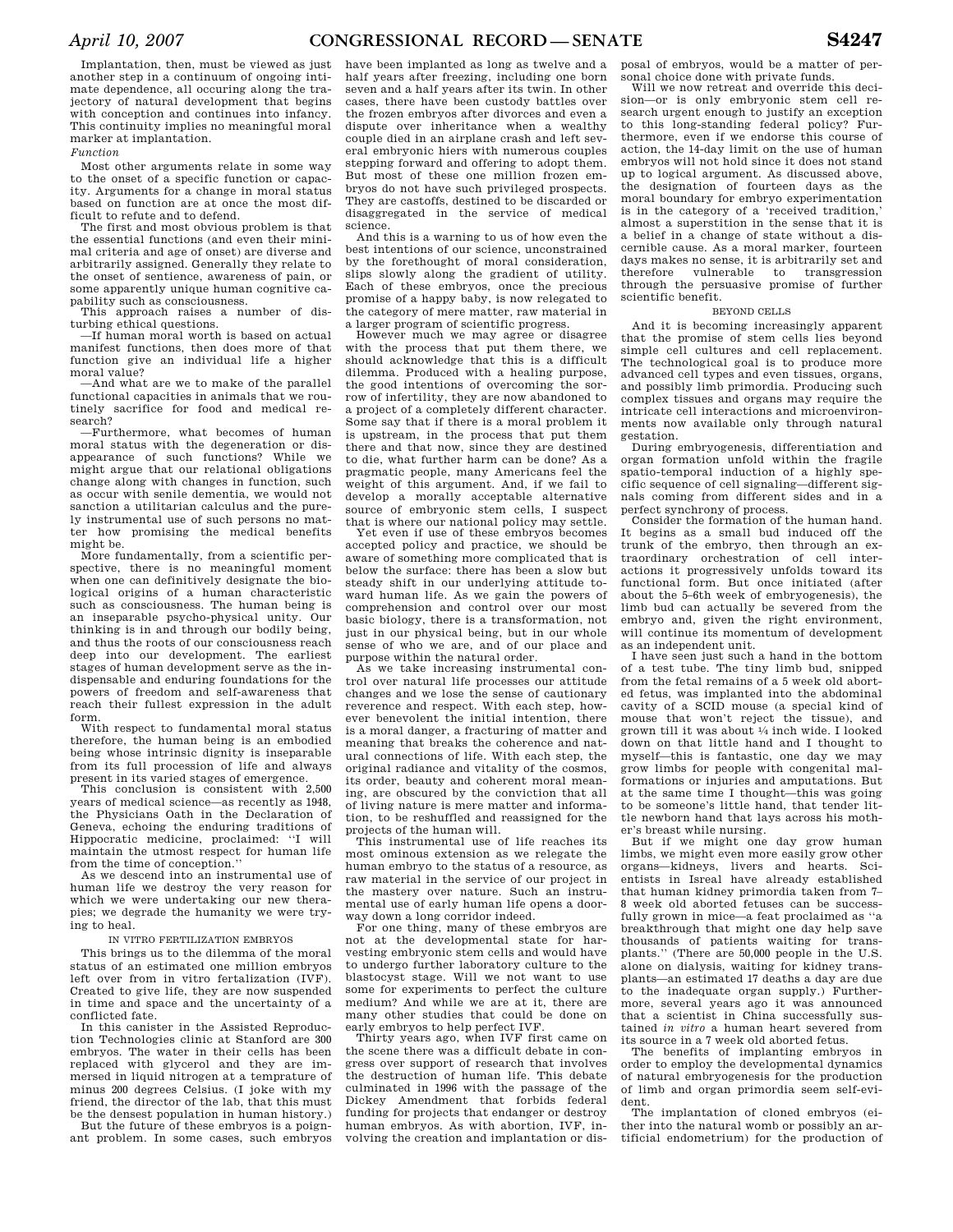patient specific tissue types to bypass problems of immune rejection would further extend the logic of the instrumental use of developing life.

The public pressure that has already been brought to bear on the politics of stem cells and cloning by patient advocacy groups has provoked such a sense of promise that it may propel the argument for allowing such gestation of cloned human embryos.

Over the past four years, I have talked with hundreds of people, including many scientists, who say that they would find such a practice, (that is, the implantation of a cloned embryo) acceptable to save the life of a dying child.

Different people have different limits to the duration of gestation they find morally acceptable, but in light of the current sanction of abortion up to and beyond the end of the second trimester, it is difficult to argue that creation, gestation and sacrifice of a clone to save an existing life is a large leap in the logic of justification. The argument is made that if abortion is legal, that is, if a developing life can be terminated with no reason given, then why not for a good reason? One must admit there is a certain perverse logic to this argument.

#### WHITE PAPER

In light of the arguments given above that human moral worth is based on a continuity of embodied form from fertilization to natural death, it would seem that we are at an irresolvable impasse. If embryonic stem cells can be obtained only by the destruction of human embryos this may, in fact, be the case. But last May a White Paper by the President's Council on Bioethics suggested otherwise. This report describes four proposals put forward as possible means of obtaining embryonic stem cells without the creation and destruction of human embryos.

As the author of one of the proposals, Altered Nuclear Transfer, I would like to draw on this to discuss the scientific advances and moral reasoning that may lead us to a technological solution to our national conflict.

#### ALTERED NUCLEAR TRANSFER

As described above, natural conception signals the activation of the organizing principle for the self-development and self-maintenance of the full human organism. In the language of stem cell biology, this capability is termed ''totipotency,'' the capacity to form the complete organism. A naturally fertilized egg, the one cell embryo, is totipotent.

In contrast, the term ''pluripotency,'' designates the capacity to produce all the cell types of the human body but not the coherent and integrated unity of a living being. Embryonic stem cells are merely pluripotent. This is a difference between the material parts and the living whole.

Altered Nuclear Transfer would draw on the basic technique of SCNT (popularly known as ''therapeutic cloning'') but with an alteration such that pluripotent stem cells are produced without the creation and destruction of totipotent human embryos.

In standard nuclear transfer the cell nucleus is removed from an adult body cell and transferred into an egg cell that first has its own nucleus removed. The egg then has a full set of DNA and, after it is electrically stimulated, starts to divide like a naturally fertilized egg. This is how Dolly the sheep was produced.

Altered Nuclear Transfer uses the technology of nuclear transfer but with a preemptive alteration that assures that no embryo is created. The adult body cell nucleus or the enucleated egg's contents (or both) are first altered before the adult body cell nucleus is transferred into the egg. The alterations cause the adult body cell DNA to function in such a way that no embryo is generated, but pluripotent stem cells are produced.

There is natural precedent for such a project. In normal conception, fertilization signals the activation of the organizing principle for the self-development of the full human organism.

But without all of the essential elements the necessary complement of chromosomes, proper epigenetic configuration and the cytoplasmic factors for gene expression there can be no living whole, no organism, and no human embryo. Recent scientific evidence suggests incomplete combinations of the necessary elements—'failures of fertilization'—are the fate of many, perhaps most, of early natural initiations in reproduction.

#### FAILURES OF FERTILIZATION

It is important to realize that many of these naturally occurring failures of fertilization may still proceed along partial trajectories of organic growth without being actual organisms. For example, certain grossly abnormal karyotypes (including haploid genomes, with only half the natural number of chromosomes) will form blastocyst-like structures but will not implant.

Even an egg without a nucleus, when artificially activated has the developmental power to divide to the eight-cell stage, yet clearly is not an embryo—or an organism at all. The mRNA for the protein synthesis that drives these early cell divisions is generated during the maturation of the egg and then activated after fertilization. Like a spinning top, the cells contain a certain biological momentum that propels a partial trajectory of development, but unlike a normal embryo they are unable to bootstrap themselves into becoming an integrated and self-regulating organism.

Some of these aberrant products of fertilization that lack the qualities and characteristics of an organism, appear to be capable of generating ES cells or their functional equivalent. Mature teratomas are benign tumors that generate all three primary embryonic cell types as well as more advanced cells and tissues, including partial limb and organ primordia—and sometimes hair, fingernails and even fully formed teeth. (The white opacities in this x-ray are adult-size molars.) Yet these chaotic, disorganized, and nonfunctional masses are like a bag of jumbled puzzle parts, lacking entirely the structural and dynamic character of organisms. Neither medical science nor the major religious traditions have ever considered these growths to be 'moral beings' worthy of protection, yet they produce embryonic stem cells.

These benign ovarian tumors, appear to be derived by spontaneous development of activated eggs. The disorganized character of teratomas appears to arise, not from changes in the DNA sequence, but from genetic imprinting, an epigenetic modification that affects the pattern of gene expression (keeping some genes turned off and others on). In natural reproduction the sperm and egg have different, but complementary, patterns of imprinting, allowing a coordinated control of embryological development. When an egg is activated without a sperm, the trophectoderm (the outer layer in a natural embryo—sometimes called the trophoblast) and its lineages fail to develop properly. In the absence of the complementary genetic contribution of the male, the activated egg is simply inadequately constituted to direct the integrated development characteristic of human embryogenesis.

#### SYSTEMS BIOLOGY

This example points to another new dimension of our advancing knowledge. Through systems biology, we are beginning to recognize how even a small change of one gene can affect the entire balance of an enormous network of biochemical processes necessary to initiate and sustain the existence of a living being.

Systems biology offers us the view of an organism as a dynamic whole, an interactive web of interdependent processes that express emergent properties not apparent in the biochemical parts. Within this dynamic selfsustaining system is the very principle of life, the organizing information and coordinated coherence of a living being. With the full complement of coordinated parts, an organismal system subsumes and sustains the parts; it exerts a downward causation that binds and balances the parts into a patterned program of integrated growth and development. Partial organic subsystems (cells, tissues and organs) that are components of this larger whole, if separated or separately produced, may temporarily proceed forward in development. But without the coherent coordination and robust selfregulation of the full organism, they will ultimately become merely disorganized cellular growth.

ANT proposes that small, but precisely selected alterations will allow the harnessing of partial developmental trajectories apart from their full natural context in order to produce ES cells.

### CDX2

Altered nuclear transfer is a broad concept with a range of possible approaches; there may be many ways this technique can be used to accomplish the same end.

One variation involves the deletion or silencing of a gene essential at the most primary level of coordinated organization. As described in a January 2006 paper in the journal Nature, stem cell biologist Rudolf Jaenisch has established the scientific feasibility of this approach in a series of dramatic mouse model experiments in which he procured fully functional embryonic stem cells from a laboratory construct that is radically different in developmental potential than a normal embryo.

Using the technique of RNA interference, he was able to reversibly silence the gene Cdx2 in the donor nucleus before nuclear transfer to the enucleated egg. And a study just two months ago in the journal Science suggests that it may be possible to achieve the goals of ANT through the preemptive silencing of Cdx2 in the egg even before the act of nuclear transfer, thereby producing the biological (and moral) equivalent of an inner cell mass tissue culture. This article showed that in mice, m-RNA for Cdx2 is present in the egg and asymmetrically distributed in the first cell division after fertilization. This asymmetric distribution of Cdx2 directs the cells at the two-cell stage to form two distinct cell lineages. One of the cells at the two-cell stage goes on to become the trophectoderm and forms the outer layer of the embryo (and later the extra-embryonic membranes, including the placenta). The other cell forms the 'inner cell mass' which is the source of embryonic stem cells. By selective silencing of Cdx2, the authors were able to produce an unorganized mass composed exclusively of cells with the character of inner cell mass.

This is the organic equivalent of a model airplane kit without the glue, you have parts but no capacity to form a coherent whole. The gene Cdx2 has been shown in mouse models to be essential for the early integration of organismal function. In the absence of expression of this gene, as with a teratoma, the trophectoderm fails to grow and there is only partial and unorganized cellular process. Lacking one of the two essential cell types, it is the equivalent of trying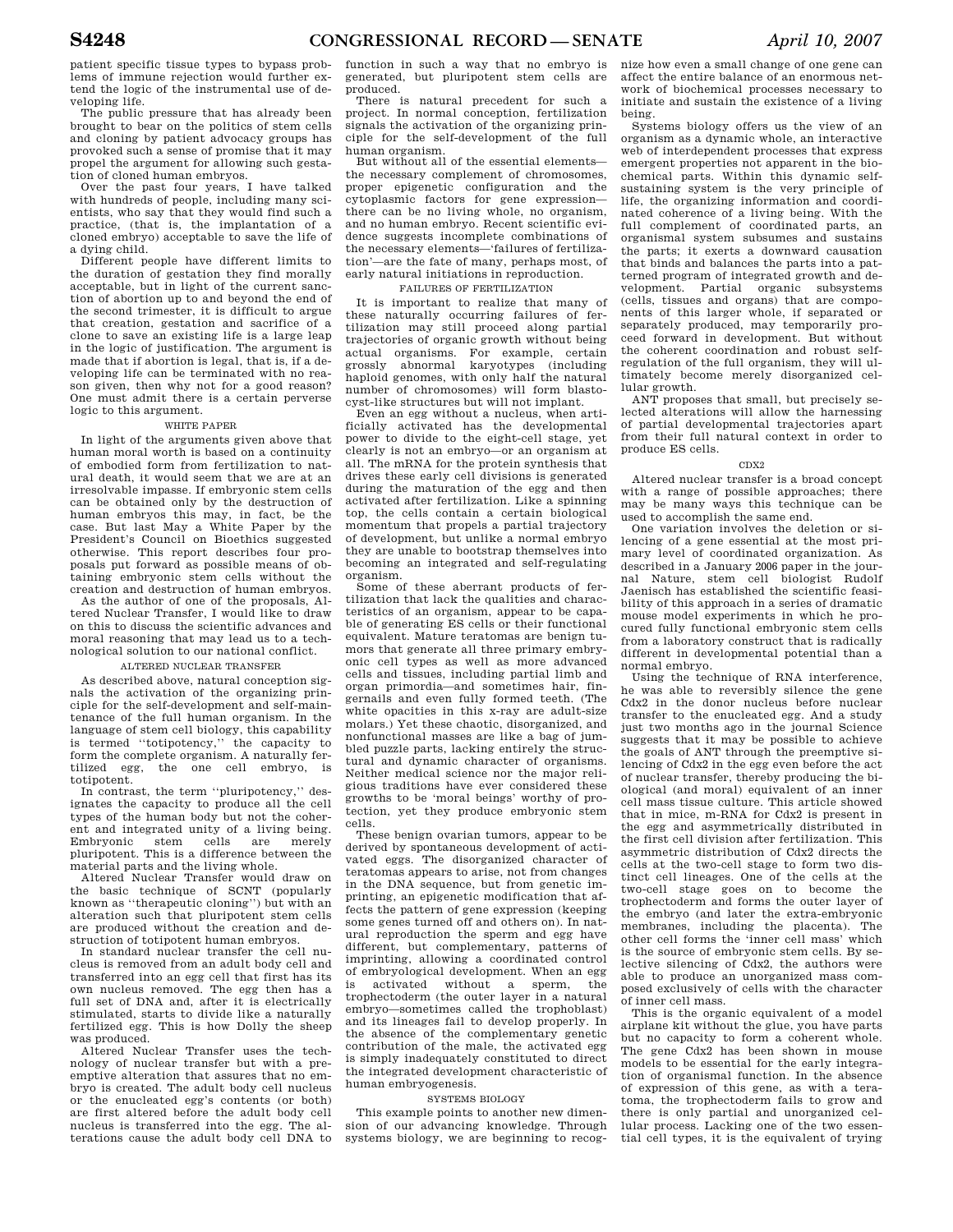to sing a duet with only one voice. The coordinated interactions that are essential for embryonic development are simply not possible. Nonetheless, an inner cell mass is produced from which functional embryonic stem cells can be extracted.

It is important to recognize that the improper development of the trophectoderm is not reasonably considered a defect within a part but rather a failure in the formation of the whole. An early embryo does not have parts in quite the same sense as an adult organism or even as a later-stage embryo just a few days or weeks later. Natural embryogenesis is, by definition, the period during which the whole, as the unified principle of growth, produces the parts. The differentiation of parts during early embryogenesis lays down the fundamental axes, body plan, and pattern of integrated organogenesis. An embryo does not have a central integrating part like the brain; rather, the essential being is the whole being. At this stage, a critical ''deficiency'' is more rightly considered an ''insufficiency,'' not a defect in a being, but an inadequacy at such a fundamental level that it precludes the coordinated coherence and developmental potential that are the defining characteristics of an embryonic organism. In testimony to a U.S. Senate subcommittee on stem cell research, Dr. Jaenisch stated: ''Because the ANT product lacks essential properties of the fertilized embryo, it is not justified to call it an 'embryo.'

Many scientists, moral philosophers and religious authorities (including some of the most conservative evangelical and Catholic leaders) have expressed strong encouragement for further exploration of this project. Of course additional animal studies, including some with non-human primates must precede any translation of these findings into practice with human cells.

#### ADVANTAGES OF ANT

ANT, in its many variations, could provide a uniquely flexible tool and has many positive advantages that would help advance stem cell research.

—Unlike the use of embryos from IVF clinics, ANT would produce an unlimited range of genetic types for the study of disease, drug testing and possibly generation of therapeutically useful cells.

—By allowing controlled and reproducible experiments, ANT would provide a valuable research tool for a wide range of studies of gene expression, imprinting, and intercellular communication.

—Furthermore, the basic research essential to establishing the ANT technique would advance our understanding of developmental biology and might serve as a bridge to transcendent technologies such as direct reprogramming of adult cells.

—Moreover, as a direct laboratory technique, ANT would unburden embryonic stem cell research from the additional ethical concerns of the ''left over'' IVF embryos, including the attendant clinical and legal complexities in this realm of great personal and social sensitivity.

The one remaining link with IVF, the procurement of oocytes, is a subject of intense scientific research and there appear to be several prospects for obtaining eggs without<br>the morally dubious and expensive dubious and hormonally induced super-ovulation of female patients. These include the use of eggs left over from IVF, the laboratory maturation of eggs cultured from ovaries obtained after surgical removal or from cadavers, and possibly the direct production of eggs from embryonic stem cells (a feat already accomplished with mouse cells).

#### CONCLUSION

We are at a crucial moment in the progress of science and civilization. Advances in biol-

ogy have delivered new powers with extraordinary potential for positive application in both basic research and clinical medicine. Yet, at the same time, these new possibilities challenge the most fundamental moral principles on which our society is based. Clearly, both sides of this difficult debate over embryonic stem cell research are defending something important to all of us. Without a resolution that sustains social consensus, there will be a series of continuing conflicts as our science challenges us with further dilemmas at the boundaries of human life.

The English author G.K. Chesterton had a metaphor that may inform our current situation. Little boys are playing soccer on an island, but at the very edges of the field cliffs go down hundreds of feet to the waves crashing against the rocky shore. The boys are playing, but only in the middle twenty yards—no one wants to do a corner kick. Then someone comes and builds a sturdy fence right at the edges of the field: now they can play within the full field without fear of falling off the cliff.

Our current conflict is like this: science is stalled across a broad front. If we can define with clarity and precision the moral boundaries we are trying to defend, we might open a wider arena of legitimate study without fear of the grave dangers posed by breach of the basic moral principles that sustain our civilization. In provoking just such reflection and clarity of definition, the proposal for Altered Nuclear Transfer sets the foundation for a positive future of scientific advance.

Yet, some will say, ''how can such a tiny clump of cells hold such significance?''

But size is not a measure of moral meaning. It is true, from here these cells are barely visible.

But from here one cannot see the people.

And from here one cannot see the earth. And from here one cannot even see our galaxy.

Three hundred years ago the French philosopher-mathematician Blaise Pascal noted that human existence is located between infinities—between the infinitely large and the infinitely small. He went on to say ''By size the universe surrounds and swallows me up like a dot: by thought I encompass the universe.''

But what kind of thought could encompass the universe? That thought must be a moral thought—that thought must be love.

C.S. Lewis once said that we should answer all of our problems with more love, not less love.

That precious love that nourished and sustained each one of us in the early dawn of our unfolding form.

Now, as we prepare to enter the future with the new powers of our scientific understanding, we should remember the words of St. John of the Cross: ''In the evening of life, we will be judged by love.''

We are all aware of how divisive this issue has been. I believe that there are areas of common ground where people can come together and reconcile what appear to be two opposing opinions. This is the ground on which I have built my legislation.

The HOPE Act is the only bill up for debate which would not be in danger of a Presidential veto. This means that my bill is the only way we can actually move the science forward for at least the next two years.

What this debate is really about is what the American public gets at the end of the day. When all the votes are

cast, what can we say to the patients who visit us who want cures for terrible diseases? Some members would focus on adult stem cells and some would leave all the promise with embryonic stem cells. But a balanced and measured approach would give the Federal Government the opportunity to support both.

At the end of the day, one bill is destined for the garbage bin. It sounds harsh, but it's a fact that the President will veto it. Maybe it can be dusted off in 2009 with a new administration, but in the meanwhile, we're wasting time. The HOPE Act actually has a chance of becoming law and putting the force of Federal support into pluripotent stem cell research that can benefit patients in the very near future.

My bill incorporates all of the most promising current scientific advancements which adhere to ethical principles, induding methods using adult stem cells and some using embryonic stem cells.

Since 2001, the Federal Government has funded human embryonic stem cell research using only lines created before August 9, 2001. No embryonic stem cell lines created after 2001 were eligible for funding. Although the White House could change their policy at any time, they haven't. Currently, only 20–21 lines are eligible, down from an original 60.

There are already several methods proposed for deriving pluripotent cells without harming human embryos.

Research involving ANT, naturally dead embryos or single cell biopsy has never before received Federal funding. Our bill would allow these methods to be considered for Federal funding and specifically direct the NIH to establish guidelines to carry out this research. Similiar guidelines or requests for research proposals, RFPs, do not currently exist.

Additionally, my bill provides funding to start the process of developing a stem cell bank. By opening banks to store amniotic and placental cells, this bill will make available a greater variety of stem cells. Different types of stem cells are used in different types of treatments. Anthony Atala has told us that ''So far, we've been successful with every cell type we've attempted to produce from these stem cells. The AFS cells can also produce mature cells that meet tests of function, which suggests their therapeutic value.''

Bottom line—This bill moves the United States one step further towards widespread use of stem cells for treatments for a variety of diseases.

Opponents tell us that this bill doesn't do anything new. This is just not true. In addition to what I've mentioned above, there is scientific proof that these alternatives can create quality, new embryonic stem cell lines.

In fact, one of these methods, using naturally dead embryos, has already produced at least one new embryonic stem cell line which is currently available in a stem cell bank and under your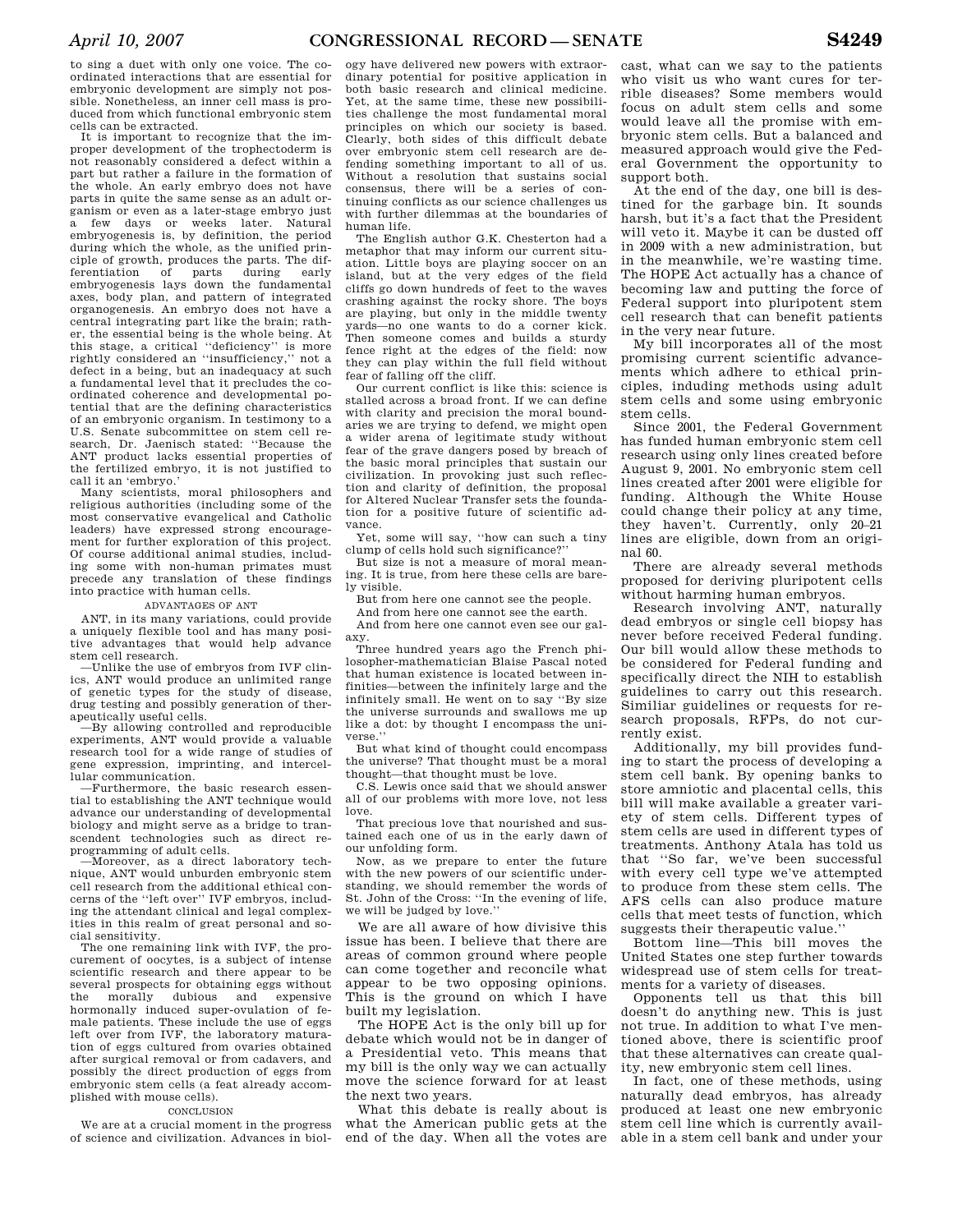bill would now be eligible for Federal funding. Donald Landry, Chief of the Division of Experimental Therapeutics at Columbia University, says that increasing the number of stem cell lines created this way would be just a matter of effort.

According to this well-respected researcher, there could be a continuous supply of new embryonic stem cell lines using stem cells derived from naturally dead embryos. The same could be said for other methods:

When the dust clears, The HOPE Act is the only bill up for consideration which will give the American public new research for their tax dollars. Under The HOPE Act, a continuous supply of pluripotent stem cell lines would be available for Federal funding.

We are at a point where there is this great debate in this country over, not the issue of stem cell research but, simply, the source of the stem cells and then the Federal funding of the stem cells. That is the reality. That is where we are today. What Senator ISAKSON and myself and other colleagues are offering is what we believe is a way forward, a way to move the science forward, a way to avoid the culture wars. It is not everything my colleagues who support S. 5, if that would have passed and become law, would have, but S. 5 for many crosses that line, so we can't support it, but we want the research to move forward.

The reality is the science is moving so much faster than the politics here. The science is putting us in a position where we could and should explore the benefits of embryonic research and pluripotent stem cell research without having to cross the moral line. So if S. 30 is passed, the President has said he will not veto S. 30. If S. 30 becomes the law, then, in fact, the amount of Federal dollars available for human embryonic pluripotency research will be far greater than what we have today.

For those out there who are looking for hope—and that is what we call our bill, HOPE—it is hope offered through principled ethical stem cell research. For those who are looking for hope, we are offering some hope. It is not everything. It is not everything that all desire in the area of stem cell research. But the reality of so much of what we are dealing with in stem cell research is about theory. It is about hope.

Let's offer the hope. There is hope of what embryonic stem cells can do. My colleague from Iowa, when he was discounting dead embryo research, said it may take 10 year for that to pan out. Stem cell research of any kind, I have to tell the folks out there, may take 10 year or more. I am not hearing scientists telling me that within the next couple of years we are going to have those therapies which will cure juvenile diabetes or cure ALS or change the situation. We are talking about looking down the road. We are talking about looking at research opportunities in which we want to provide hope. We believe that is the right thing to do.

So my message to my colleagues who support S. 5—my colleague from Arkansas and from Iowa, who talked about he wants to open every door we can—I think we need to push all of them. Well, S. 30 opens a door. It opens a door without crossing the cultural line. It opens the door without being involved in the midst of the battle between those who support embryonic stem cell research and those who support only adult stem cell research. It offers a third way: It offers real dollars and real hope and real opportunity to see if we can make progress. That is our goal.

To my colleagues who support S. 5, at the end of the day if all you do is vote for S. 5, you will cast a vote I am sure in your heart you will feel will be principled, the right message, the right thing to do. But the reality is at the end of the day, there are going to be no more dollars going into Federal research, you are not going to be offering real hope, you will have offered a political statement, but we need to do more.

What Senator ISAKSON and I have tried to do is offer the opportunity to do more, to say, yes, we will move the science forward. There are going to be critics who say it can't be done. Science is fascinating. Oftentimes it is ''my way or the highway.'' Embryonic stem cells, that is the way; adult stem cells, that is the way; autonuclear transfer, that is the way.

I am not a scientist; I just want to move it forward. I understand we are operating in a world where it is about hope. Let's open this door. Let's put aside the cultural battles and the cultural wars.

One last observation, if I may. The Senator from Iowa talked about trying to put this in context, and said, you know, look at the size, what we are dealing with. This embryo—this is a pin. That is small. What is the value of that? I take this, by the way, from Dr. Hurlbett's work. I can show you the next picture here. You know, if you are on the Moon and you are looking at this from there, this would be kind of small. Then if you are standing—by the way, from here, these people would be about the size of a pin.

Now we are kind of looking at the Earth from far away. If you are looking at that, by the way, from the galaxy, boy, that would be very small. If you are looking at the galaxy from the universe, this would be very small. It is not about size. We are dealing with the human embryo, and there is a moral question some of us want to ask and say that there is a line, but in doing that we want the research to go forward, we want to offer hope, we want to offer opportunity, we want to use science as best we can.

S. 30 offers that opportunity. I would hope all of my colleagues on all sides of this issue would come forward. Some would say, it is not all we want, but we are moving the science forward. Let's do that. And in the end, hopefully real hope will be given and real cures ulti-

mately will be found, and we will have done it in a way that does not engage the cultural ways, does not cross the line that some do not want to cross, but in the end makes real progress with real science.

I yield the floor.

The PRESIDING OFFICER. The Senator from Iowa is recognized.

Mr. GRASSLEY. Mr. President, I wish to explain to my colleagues why I will vote against S. 5 in its present form, and I believe it will probably be in its present form as we vote on it.

We in Congress are petitioned every day by individuals, by families, by companies, by interest groups, and other entities that have a stake in what the Federal Government does. We were elected to this great body to represent people back home, and to provide reasonable solutions to everyday problems that we confront here in the Congress.

I meet people in Iowa every week who seek cures for different diseases and different disorders. They seek results, and we fight to provide them results so that life is better, life expectancy is longer. Americans want Congress to fund medical research, and we do it in a big way. That is why we provided nearly \$30 billion annually for the National Institutes of Health, which is the leading organization on health-related research.

We all know and love someone who has suffered from a devastating disease or disorder. My wife is a breast cancer survivor; my brother died of a stroke; my sister died of an aortic aneurysm. I have friends with diabetes, Parkinson's, and Lou Gehrig's disease. I have known many who have lost a battle to cancer, and others who face a long struggle with Alzheimer's disease.

I want cures as well as everybody else wanting cures. I want to believe that the pain and suffering will end as much as anyone wants it to end. But I cannot in good conscience support a bill that forces American taxpayers to fund research that requires the destruction of innocent human life. This is a slippery slope.

I wish to address six key points that have been put forward by Robert George and by Thomas Berg. They were made in an op-ed piece from the Wall Street Journal on March 13, this year.

These authors state that responsible and productive debate is often lost amidst confusion and misperceptions surrounding the issue of embryonic stem cell research. Both sides of this debate have reasonable arguments. But these authors, including this Senator, believe embryonic-destructive research cannot be morally justified.

First, Professor George and Reverend Berg rightly point out there is not a ban on human embryonic stem cell research in the United States. Yet I believe people in this body leave that impression. More importantly, it has left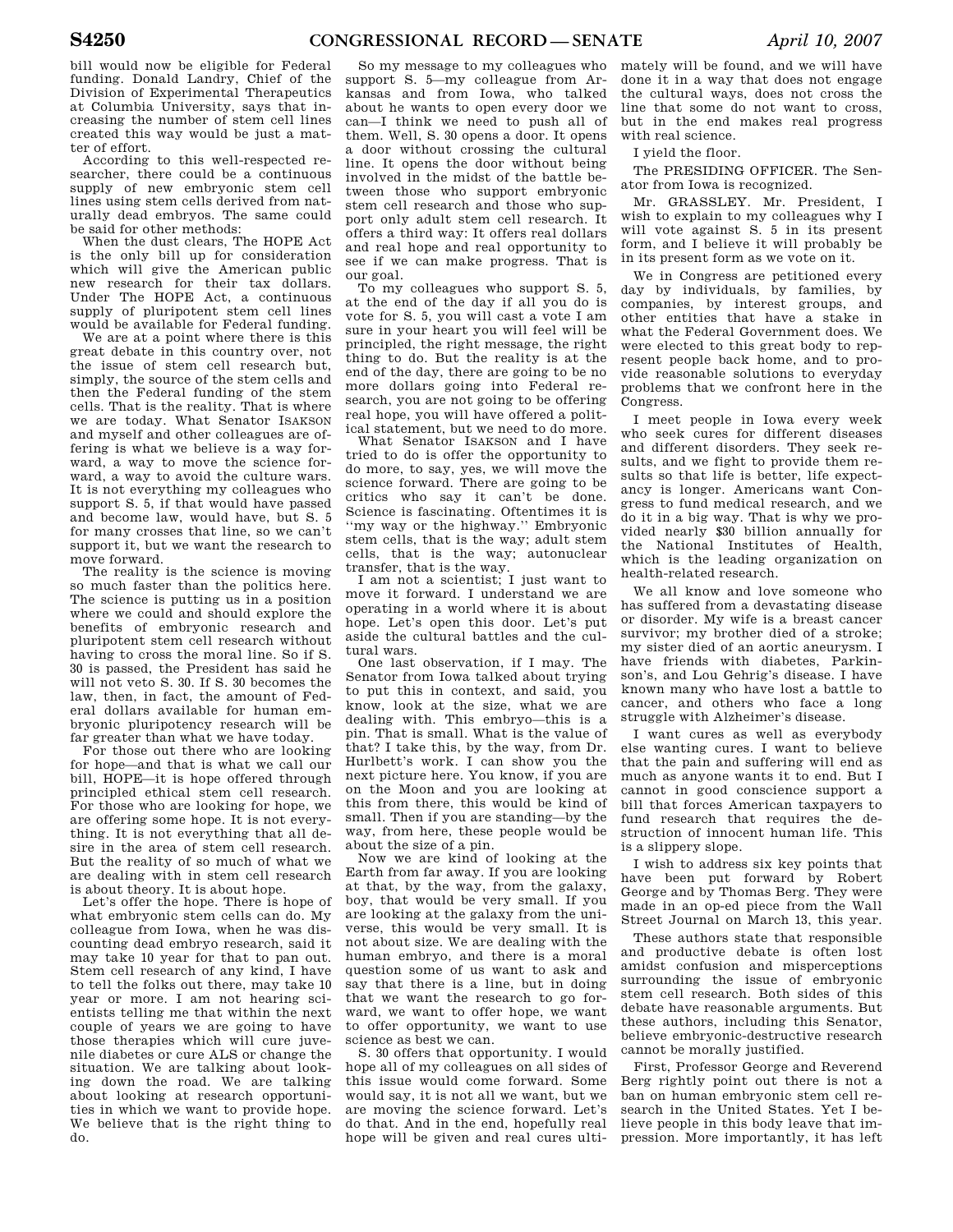the impression—whether from Members of Congress or other people in our society—there is a Federal ban on human embryonic stem cell research. They leave out the fact we are already doing some through the Federal Government. They leave out the fact that the private sector and State governments are doing a lot of embryonic stem cell research as well. So there is embryonic stem cell research going on. The issue is whether the Federal taxpayers ought to be paying for something that would destroy life at the beginning.

What people have forgotten in this debate, then, is George W. Bush was, in fact, the first President to provide Federal dollars for embryonic stem cell research. Throughout the Clinton administration, not one penny of taxpayer dollars was allowed for this sort of research. So there is no Federal ban. In fact, companies and researchers can and are doing it now. There is no legal barrier to prohibit the private financing of it. In fact, we will continue to fund the lines President Bush authorized in 2001. Since the President announced his decision in August 2001, the Federal Government has provided almost \$130 million for embryonic stem cell research. Eighty-five percent of the embryonic stem cell research studies in the world use these lines that President Bush's decision in August 2001 allowed.

Because of this funding and the investment in the National Institutes of Health, America, our country, remains one of the global leaders in medical research. Why then do some generate the false impression that the Federal Government is not involved in stem cell research?

Well, that brings me to the second point. The authors say we are a long way away from seeing the therapies the other side promises. Embryonic stem cell research may not be the magic potion many make it out to be. Even the most ardent pro-embryonic stem cell research experts have stated its benefits are years, if not generations, away. George and Berg quote a prominent British expert who is not entirely convinced that embryonic stem cells will, in his life and possibly anyone's lifetime, be holding quite the promise that some desperately hope they will.

One expert from the University of Wisconsin fears a backlash because the cures the public expects could be decades away. I know many of my colleagues and many of my constituents believe embryonic stem cell research holds potential. They believe the hope and the promise of this research will save their lives and the lives of their loved ones. But I cannot support the expanded use of taxpayer dollars to invest in something that is generations away—even if possible—when proven therapies through adult stem cell research, with no moral strings being attached, no lives being taken, are right in front of us.

Third, the authors explain that a human embryo is deserving of at least some degree of special moral status. Most people would agree the embryo being destroyed has the potential to be developed into human life. It is a fact. Therefore, it is only right that a heightened degree of sensitivity and consideration be paid to this life at this stage of development, the embryo.

This bill then plays with human life. The other side's promise of cures disregards the fact that this bill will allow researchers to kill embryos, and pay for that killing, with American taxpayer dollars.

The bill before us says we should fund research using embryos that were on the brink of being thrown away anyway. Thrown away? What about the many children who have been adopted through this process? They were not thrown away or they obviously would not have been here to be adopted.

What about making sure that couples are not exploited and forced to create extra embryos so that industry can make a profit? Think how China makes a profit from harvesting organs from prisoners that they execute, or who knows how they die? Tourist medicine is what it is called. Do we want that sort of ethic in our research? I do not think so.

What about ensuring those so-called leftover embryos are not being created through cloning? How do we ensure human cloning is not made more attractive, and that researchers are limited to how they create and destroy life? Where do we draw the line?

Point number four: There are noncontroversial methods that are worth exploring if you want to do something for curing maladies with stem cells. Other noncontroversial methods of cutting-edge research, those which do not destroy human embryos, offer near equal promise for future medical benefit. Those methods are treating people this very day. Stem cells derived from bone marrow, umbilical cord blood, amniotic fluid, have opened the doors to many therapies. Adult stem cells have already proven effective in treating over 70 diseases and disorders, not something anybody interested in embryonic stem cells can point to. This alternative research has proven effective. We are investing taxpayers' money in research that people are reaping benefits in today.

Last year, I talked about an acquaintance of mine by the name of David Foege whom I happen to know from the years when he was a page in the Iowa Legislature in the 1960s. He grew up in Iowa and now resides in Florida. Four years ago, David Foege was told that he had little chance of survival. His heart was losing all function, and there was little that doctors could do. David turned to stem cell therapy. He found doctors in Bangkok who would harvest his own stem cells and inject them back into his own heart. This year, 25 million of his own stem cells were taken from his blood

and injected into his heart. He went from a life-threatening situation to a nearly normal heart function. He went from a life expectancy of 90 days to 10 or 15 more years. He is fighting that death warrant that he received years ago. David Foege is evidence that adult stem cells work, that the investment we have made in adult stem cells is paying off, and it is evidence that we ought to put our money where product is received as opposed to the quandary of when will we get therapies or when will we get maladies fixed by the research in adult stem cells.

I wish I could list the advances with embryonic stem cell research, but I cannot. There aren't any. There are no treatments for human patients derived from embryonic stem cells. So there is no evidence on which to argue that this research should be expanded with public resources; in other words, tax dollars being used. We in Congress have to realize that there is a difference between hope and hype.

The fifth point these authors make, moral concerns are not exclusively religious in nature. Everybody thinks that anyone who is fighting this research is some religious fanatic.

Nobody says it better than Charles Krauthammer, a highly regarded columnist and former member of the President's Council on Bioethics. Mr. Krauthammer doesn't believe that life begins at conception, as many who have a feeling about embryonic stem cells and the destruction of life at that stage. But Mr. Krauthammer says that ''many secularly''—I emphasize secularly; I didn't say religious—''inclined people have great trepidation about the inherent dangers of wanton and unrestricted manipulation''—to the point of dismemberment—''of human embryos.'' Mr. Krauthammer says that we don't need religion to simply ''have a healthy respect for the human capacity for doing evil in the pursuit of doing good.''

Mr. Krauthammer knows firsthand what it is like to live with a debilitating disease. He suffers from spinal cord injury. He spends every day of his life in a wheelchair. Even he knows that it is cruel to play on the hearts of those who suffer by saying that a cure is within reach. He said:

There's nothing less compassionate than to construct a political constituency of sufferers by falsely and cruelly intimating that their disease is on the very cusp of cure if only the President would stop playing politics with the issue.

We aren't playing politics. Reasonable people can disagree on the moral or fiscal consequences of this bill without being labeled religiously minded obstructionists.

The sixth and final point that Berg and George make is that medical advancements are not the only interest of stem cell researchers. Because the benefit of embryonic stem cell research is only speculative and many years from producing results, most scientists have acknowledged that the primary interest of this type of research is to enhance the basic knowledge of early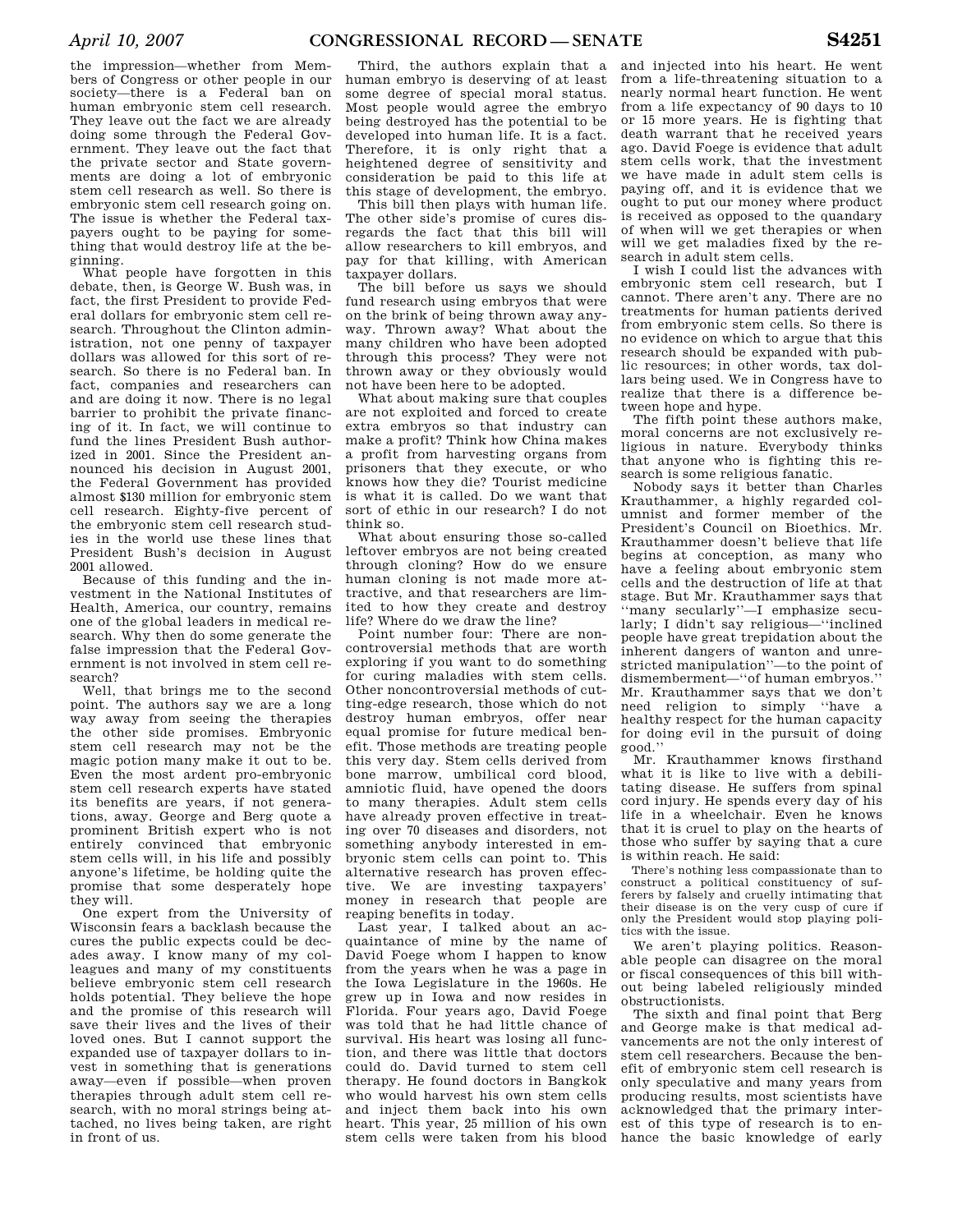this issue before casting their vote. S. 5 disregards respect for human life at the expense of prolonging the pain of those who seek a cure. We in Congress and across the country need to think rationally and to make tough choices. The right choice is to invest in what works. I have spent a great deal of time explaining that I thought that was adult stem cell research. I urge my colleagues to join in defeating S. 5 and supporting the proven and noncontroversial field of adult stem cell research.

very slippery slope. I urge my colleagues to think long and hard about

I thank the Chair.

The PRESIDING OFFICER. The Senator from Oklahoma.

Mr. COBURN. Mr. President, I thank my colleagues for this bill. Senator COLEMAN and Senator ISAKSON have put a great deal of time into this bill, and I am pleased to work with them in bringing about this formulation. If I am not already a cosponsor, I ask unanimous consent to be added as a cosponsor.

The PRESIDING OFFICER. Without objection, it is so ordered.

Mr. COBURN. Unlike many in the Chamber, I am a scientist. I am a physician. I have delivered, at last count, somewhere over 4,000 babies. I understand embryology. I understand the science of molecular biology. This debate is going to come down to a couple of moral questions. There are really two moral questions that this country has to answer. I will talk about those, and then I will talk about a few other things that most people don't want to admit to or discuss, issues surrounding this topic.

The first moral issue is, do we have the capability to destroy life in the name of saving life? That is what we are talking about with embryonic stem cells. We selectively snuff out a life so that we can potentially have a treatment in the future. That is the first great moral question. I have seen the various early stages and then every other stage through pregnancy what that life potential is. It is not to be taken lightly, this step of ignoring life or neutralizing life under the proxy of saying we are going to benefit someone.

We have heard many people talk about the promise of embryonic stem cells. They do yield promise for us. However, it is a long way off. But we need to be careful with this step in the direction of destroying life in the name of saving life.

I thought Senator ISAKSON did a very good job of explaining embryos that no longer grow. They have quit dividing. They won't be frozen. They won't be implanted. They, in fact, will be discarded. But they still have tremendous value for us for research. As he noted,

5 of the 21 lines presently being researched, and 3 of the 10 lines that presently have no problems whatsoever came from dead embryos, embryos that still have live cells but won't divide again unless induced to do so, and then won't divide into an embryo.

This is a big question for us because how we answer this question today is going to say a lot about the decisions we make in the future. One of the things we are going to hear about is the tremendous amount of excess embryos around. Here is a RAND study report that disputes that. Here is a scientific research organization that looked at the availability of excess embryos and in fact says the claims are not supported by the facts.

I ask unanimous consent to print this in the RECORD.

There being no objection, the material was ordered to be printed in the RECORD, as follows:

HOW MANY FROZEN HUMAN EMBRYOS ARE

AVAILABLE FOR RESEARCH?

Frozen human embryos have recently become the focus of considerable media attention. Frozen embryos are a potential source of embryonic stem cells, which can replicate themselves and develop into specialized cells (e.g., blood cells or nerve cells). Researchers believe that such cells might be capable of growing replacement tissues that could be used to treat people suffering from a number of diseases, including cancer, Alzheimer's disease, and diabetes. Among the most contentious issues in the stem cell debate are whether frozen embryos should be used to produce stem cells for research purposes and whether it is appropriate to use federal funds for research involving human embryos.

Many of the proposed resolutions to the embryonic stem cell debate are based on assumptions about the total number of frozen human embryos in the United States and the percentage of that total that is available for research. Accurate data on these issues, however, have not been available. Guesses on the total number of embryos have ranged wildly from tens of thousands to several hundred thousand.

RAND researchers Gail L. Zellman and C. Christine Fair, together with the Society of Assisted Reproductive Technology (SART) Working Group led by David Hoffman, MD, have completed a project designed to inform the policy debate by providing accurate data on the number of frozen embryos in the United States and how many of those embryos are available for research purposes. Their findings include the following:

Nearly 400,000 embryos (fertilized eggs that have developed for six or fewer days) have been frozen and stored since the late 1970s.

Patients have designated only 2.8 percent (about 11,000 embryos) for research. The vast majority of frozen embryos are designated for future attempts at pregnancy.

From those embryos designated for research, perhaps as many as 275 stem cell lines (cell cultures suitable for further development) could be created. The actual number is likely to be much lower.

#### VAST MAJORITY OF FROZEN EMBRYOS ARE HELD FOR FAMILY BUILDING

The practice of freezing embryos dates back to the first infertility treatments in the mid-1980s. The process of in vitro fertilization often produces more embryos than can be used at one time. In the United States, the decision about what to do with the extra embryos rests with the patients who produced them.

The RAND-SART team designed and implemented a survey to determine the number and current disposition of embryos frozen and stored since the mid-1980s at fertility clinics in the United States and the number of those embryos designated for research. The survey was sent to all 430 assisted reproductive technology facilities in the United States, 340 of which responded. Estimates for nonresponding clinics were developed using a statistical formula based on a clinic's size and other characteristics. The results show that as of April 1, 2002, a total of 396,526 embryos have been placed in storage in the United States. This number is higher than expected; previous estimates have ranged from 30,000 to 200,000.

Alhough the total number of frozen embryos is large, the RAND-SART survey found that only a small percentage of these embryos have been designated for research use. As the figure illustrates, the vast majority of stored embryos (88.2 percent) are being held for family building, with just 2.8 percent of the total (11,000) designated for research. Of the remaining embryos, 2.3 percent are awaiting donation to another patient, 2.2 percent are designated to be discarded, and 4.5 percent are held in storage for other reasons, including lost contact with a patient, patient death, abandonment, and divorce.

EMBRYOS AVAILABLE FOR RESEARCH DO NOT

HAVE HIGH DEVELOPMENT POTENTIAL

Although the 11,000 embryos designated for research might seem like a large number, the actual number of embryos that might be converted into stem cell lines is likely to be substantially lower. Because assisted reproductive technology clinics generally transfer the best-quality embryos to the patient during treatment cycles, the remaining embryos available to be frozen are not always of the highest quality. (High-quality embryos are those that grow at normal rates.) In addition, some of the frozen embryos have been in storage for many years, and at the time that some of those embryos were created, laboratory cultures were not as conducive to preserving embryos as they are today. Some embryos would also be lost in the freeze-andthaw process itself.

To illustrate how such laboratory conditions might limit the number of embryos available for research, the RAND-SART team performed a series of calculations. Drawing upon the few published studies in this area, they estimated that only about 65 percent of the approximately 11,000 embryos would survive the freeze-and-thaw process, resulting in 7,334 embryos. Of those, about 25 percent (1,834 embryos) would likely be able to survive the initial stages of development to the blastocyst stage (a blastocyst is an embryo that has developed for at least five days). Even fewer could be successfully converted into embryonic stem cell lines. For example, researchers at the University of Wisconsin needed 18 blastocysts to create five embryonic stem cell lines, while researchers at The Jones Institute used 40 blastocysts to create three lines.

Using a conservative estimate between the two conversion rates from blastocyst to stem cells noted above (27 percent and 7.5 percent), the research team calculated that about 275 embryonic stem cell lines could be created from the total number of embryos available for research. Even this number is probably an overestimate because it assumes that all the embryos designated for research in the United States would be used to create stem cell lines, which is highly unlikely.

#### CONCLUSION

The RAND-SART survey found that almost twice as many frozen embryos exist in the United States as the highest previous estimate. Only a small percentage of these embryos are available for research because the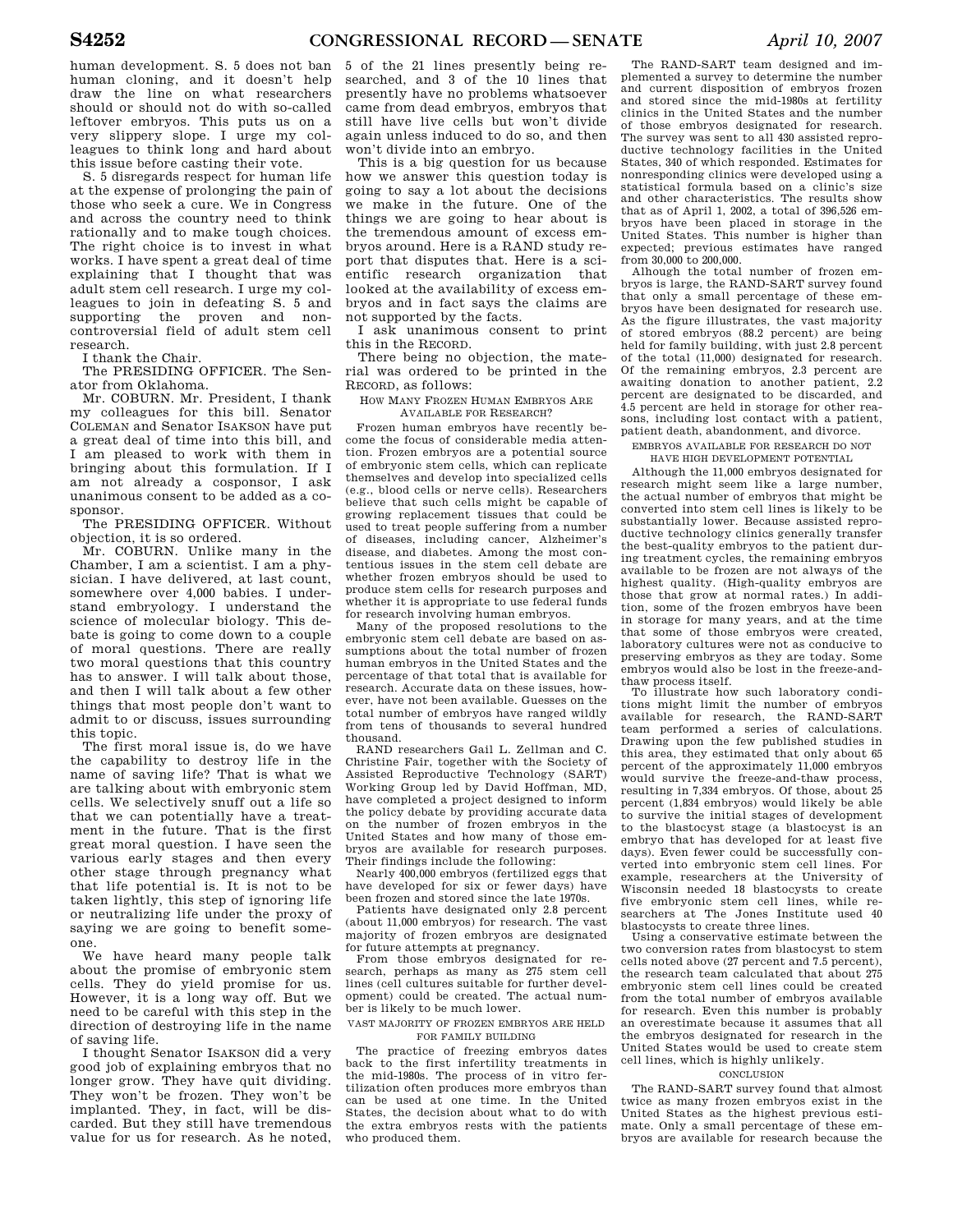vast majority are reserved for family building. Among those that are in principle available for research, some have been in storage for more than a decade and were frozen using techniques that are less effective than those that are currently available.

Mr. COBURN. The second question we have to ask ourselves is, if you are a mother of a juvenile diabetic, a 2- or 3-year-old, or you are the wife of a Parkinson's patient or the caregiver of somebody with a spinal cord injury, if we told you that in fact we can do everything to produce a cure, to give you the exact same opportunity for a cure without ever destroying the first embryo, which would your choice be? Would your choice be to destroy that embryo or to do it in a nondestructive way getting exactly the same results?

That is where the science is today. That is going to be disputed. But the false hopes that have been created that that is the only way that we can find these cures is nothing but hogwash, scientifically proven hogwash.

The fact is, we don't know what is going to come from embryonic stem cells. We know a lot that will come from other treatments. I just shared with Senator COLEMAN, we will have a treatment for juvenile diabetes within 5 years, but it won't come from stem cells. It is going to come from the tobacco plant. That is very new research. It has been repeated in mice. It is working. We will have that cure. That is going to get funded, and it will be produced long before anything else that comes to an actual cure.

By the way, autologous stem cells, cells taken from yourself, have already cured five juvenile diabetics by taking the cells from a tube inside the pancreas and growing those cells, regenerating beta cells, and reimplanting those into children who have juvenile diabetes, who are off insulin today. So there are lots of opportunities.

The second moral question that Americans need to ask themselves, as do Members of this body, is if we can do everything without destroying the first embryo, why do we want to destroy embryos? Because it is easy? Because it is convenient? Because we are locked in a mantra that says this is the only way. Think for a minute about what else is going on. We now produce almost every cell type that man has from germ cells, research done in this country, proven in Germany, in Japan, another source of stem cells. Didn't destroy the first embryo, but we have it. Altered nuclear transfer, assisted reprogramming, which you heard Senator COLEMAN talk about, has not been done in humans yet because it hasn't been funded. The fact is, it has been done in mice. You sit and think, what can happen.

When we heard that these were theories by the Senator from Iowa, going to the Moon was a theory, but we did it. The fact is, there are lots of other theories on how to treat disease out there that we are going to be accomplishing that aren't going to have anything to do with stem cells.

It is important that we don't take our eye off the ball. This is a very key moral question that has to be answered. It has to be answered by all the disease groups out there. If, in fact, we can supply the same product in the same timeline with the same results, why would we want to destroy an embryo? If we could do it in an ethically, morally correct way, why would we do it in an ethically less correct way?

Then there is the little problem that you never hear talked about with stem cells. The only way a stem cell therapy is ever going to work without antirejection drugs, the only way it is ever going to work is if you clone yourself. They don't want to talk about that right now. But for a treatment to happen that will keep you free from rejecting that stem cell, that treatment, that set of cells that is not purely yours will mean anybody who gets a treatment from an embryonically derived stem cell will be on antirejection drugs the rest of their life, which has multiple complications. The solution to that—they don't want to talk about it—is you have to clone yourself. So now we are into cloning ourselves and then destroying ourselves so we can have a treatment for ourselves? That is the dirty little secret that nobody with embryonic stem cells wants to talk about.

The interesting answer to that is altered nuclear transfer, oocyte-assisted reprogramming, which has none of those problems because you use one of your cells into an egg, reprogram it to produce pluripotent cells that never produce an embryo. Nobody wants to talk about the real scientific issue of the problems of a treatment for a disease that we have no treatments for yet, that is well down the road, and the big kicker that will come is, what if we get a treatment and then we try to give it and everybody is going to have to be on an antirejection drug. Everybody knows somebody who has had a transplant. Ask them how they like taking their drugs. They like taking them because they have a new liver or heart or kidney, but if they could not take those drugs and have it, they would much rather have that.

So we set up a false choice. The false choice is, embryonic stem cells or nothing. That is not a real choice for this country.

I believe America is a great land, made up of good people. If we answer this second moral question, if we can do this, and we can, through multiple ways, why would we destroy the first embryo? We do not have to destroy the first embryo.

I think we ought to be considering the moral questions, but also the facts that are going to come about as a result of this fascination and hope for a cure. I have had mothers of juvenile diabetics in my office. I have had family members of Alzheimer's patients. I have had a Parkinson's patient plead with me to do this. When I explain to them what is on the horizon, when I ex-

plain to them what the potentials are, all of a sudden this hope that has no substance to it yet whatsoever does not have near the meaning as all the other things that are going on that do have meaning.

So we need to refocus on the real search, the real potential that is in front of our country and answer this best, most important moral question: Do we steal life from the innocent to potentially give life to the maimed or the injured or diseased, or do we, in fact, do it in a way that never steals life and accomplishes the same goal?

That is the real question before the Senate. S. 30 does that. S. 5 does not. That is the division. One says: To heck with the ethics, to heck with the problems associated with it, to heck with the rejection, to heck with the antirejection drugs, to heck with the idea we cannot clone ourselves, we want to go this way only.

S. 30 allows all the options, all the accomplishments, all the potential without violating the first ethical clause. That is the question America needs to ask itself in this debate. We can give to all those who are desirous of all these needed benefits of cure and treatment, and we can do it in an ethically responsible manner that will send us down the right road for this country, not the wrong road.

With that, I yield the floor.

The PRESIDING OFFICER. The Senator from Georgia.

Mr. ISAKSON. Mr. President, how much time remains?

The PRESIDING OFFICER. Five minutes remains under the control of the Republican leader.

Mr. ISAKSON. Mr. President, I am going to yield to Senator COLEMAN. But, first, I ask unanimous consent that Senator MCCONNELL be added as a cosponsor to S. 30.

The PRESIDING OFFICER. Without objection, it is so ordered.

The Senator from Minnesota.

Mr. COLEMAN. Mr. President, I want to briefly touch on one other aspect of the bill we have not talked about. I do want to thank my colleague from Oklahoma for articulating what is the basic issue: if we can move science forward without crossing a moral line, if we can avoid the great division in America. Scientific research should be something that as a society we embrace. S. 30 gives us the opportunity to do that. I hope my colleagues from all perspectives on this issue decide they will support S. 30.

One other aspect of S. 30 that is important is there is a provision in the bill that calls for the Secretary of Health and Human Services to look into setting up a national amniotic and placental stem cell bank.

There are three banks of stem cells in this country. I believe Wisconsin has the 21 embryonic stem cell lines of the 78 the President originally authorized. In Minnesota, there is a cord blood cell bank, and there is a bone marrow bank.

What we hope to do, based on research that has recently come to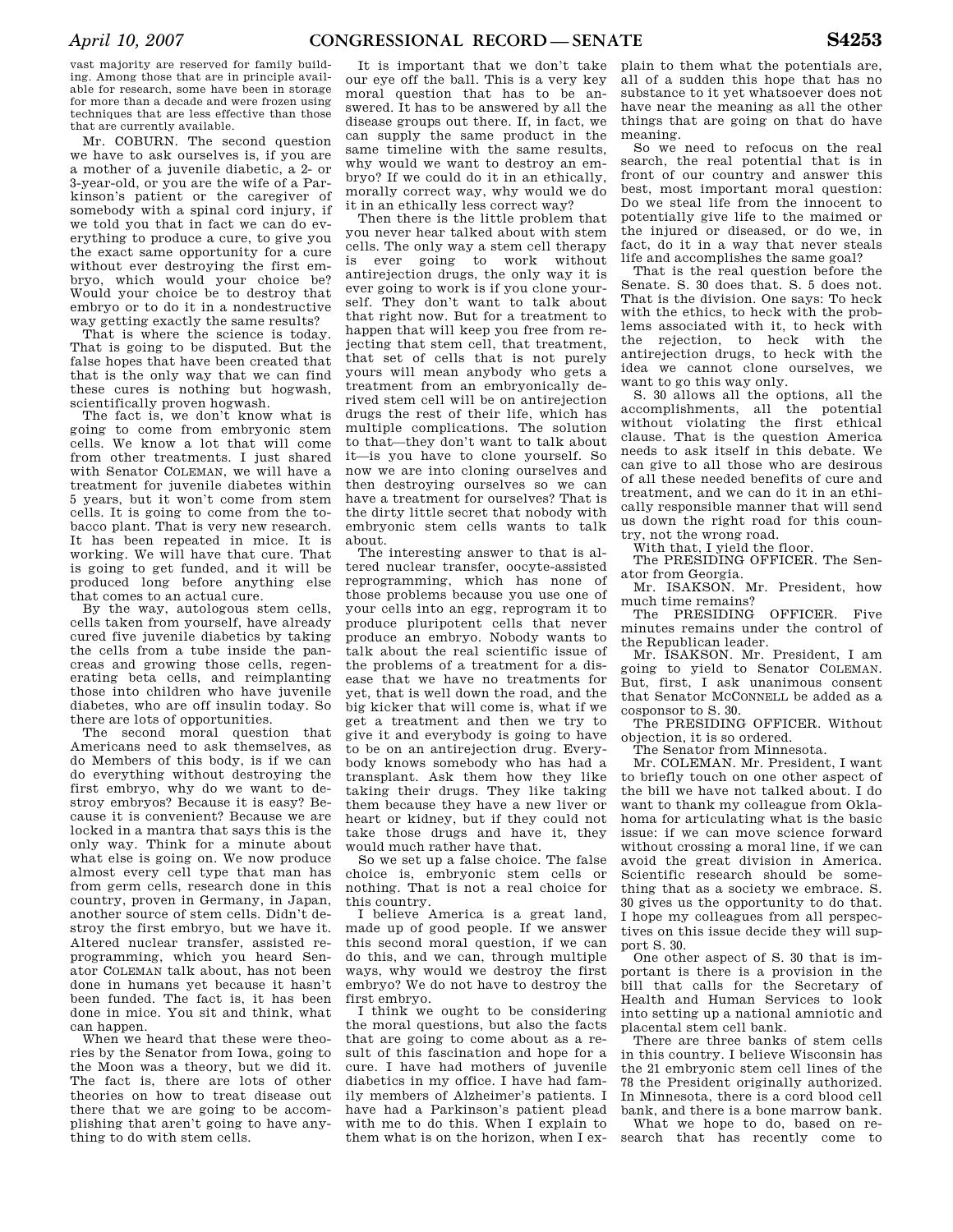light—Wake Forest has done some of it—is have the use of amniotic and placental stem cells. These are stem cells, by the way, that can be grown in large quantities. They do not produce tumors, which occur in other types of stem cells. The Wake Forest scientists have noted the specialized cells generated from amniotic cells really, in effect, may have—again, this is all potential—but there is the potential to have the kind of elasticity and pluripotency we see in embryonic stem cells—high-flexibility growth potential in many ways resembling human embryonic stem cells.

The hope is to put together a tissue sampling of 100,000 tissues which would then give you the kind of ability to cut across a diversity we do not have today with the research that is going on.

Again, if S. 5 is passed, it will be vetoed, and the science will not be moved forward. But if S. 30 is passed, with the provisions that provide for stem cell research, that will provide for pluripotent research, that will provide for dead embryo research, which would give you, again, the same kind of stem cells you get from any other kind of embryonic stem cells—these are some of the new techniques out there.

In addition, S. 30 contains a provision for moving forward with a national amniotic and placental stem cell bank, which is another opportunity to move the research forward and to move from hope to reality, which is certainly the hope of the authors of this bill.

With that, I yield the floor.

Mr. President, we yield back the remainder of our time.

The PRESIDING OFFICER. Under the previous order, the next 60 minutes is under the control of the majority leader or his designee.

The Senator from California.

Mrs. FEINSTEIN. Mr. President, it is my understanding I have 20 minutes. Is that correct?

The PRESIDING OFFICER. There is 60 minutes under the control of the majority leader. The Chair is not aware of any designation within that 60 minutes.

Mrs. FEINSTEIN. I see. I thank the Presiding Officer.

Mr. President, I rise in support of the Stem Cell Research Enhancement Act of 2007 that is known as S. 5. It is really the only bill of the two that will allow scientists to fully pursue the promise of stem cell research.

I want to particularly thank Senators HARKIN and SPECTER, KENNEDY and HATCH, who have been in the leadership of this issue for the past several Congresses. I also want to point out, in the case of the distinguished Senator from Utah, he is very pro-life. I have listened to him over these many years. I have listened to the real wisdom he has espoused on this issue. I hope more people will pay attention to him because I think he is right with respect to this issue.

On August 9, 2001—that is 6 years ago—President Bush limited Federal research funding to 78 stem cell lines already in existence. Nearly 6 years have passed, and in that time two things have happened. First, most of these 78 stem cell lines are no longer available for scientific work. Many lines developed abnormalities and mutations as they aged. Only 21 lines are available today. These lines are all contaminated with mouse feeder cells and therefore are useless for research in humans. They do not have the diverse genetic makeup that is necessary to find cures that benefit all Americans, and researchers cannot use them to examine rare and deadly genetic diseases.

This was, in fact, the President's policy. It is now clearly established that policy does not work, that policy is moribund. Yet the President will not relent and Federal research on stem cells cannot go forward.

Secondly, public support for stem cell research—full-blown stem cell research—has grown. Sixty-one percent of Americans responding to a poll in January of this year support embryonic stem cell research. This is also a bipartisan issue. Fifty-four percent of Republicans in an ABC News poll also support embryonic stem cell research.

The majority of the American public support this bill. We know the current policy is handcuffing our scientists and is not allowing this research to move forward. So the solution is obvious. We should pass this bill.

I think the time has come for the President to come to this realization, and it is my hope he will see he has been mistaken.

The bill we are debating today offers a compromise. This bill will not destroy any embryo that would not otherwise be destroyed or discarded. It will allow promising research to move forward. It would end the impasse. It would take off the handcuffs.

President Bush had the opportunity to take a step forward 9 months ago when the House and Senate sent him the Castle-DeGette bill, on which this bill is based. He made it the first and, so far, only veto of his Presidency. My colleagues and I made a commitment that we would raise this issue again and again—as long as it takes. Today we are fulfilling that promise. We know this bill will one day become law—if not this year, then next year; if not next year, then the following year.

The majority of the American people, the majority of the scientific community, other nations, many of our States have embraced the promise of stem cell research. The President can stand in the way of such an overwhelming consensus for only so long.

With every passing week, the inevitability of this legislation grows clearer. Just since the President's veto, officials from his own administration have acknowledged the shortcomings of the current policy. More research has demonstrated the unique promise of pluripotent, multipurpose stem cells. States and private institutions are forging ahead without Federal support.

Finally, and importantly, more Americans are waiting for cures and treatments for catastrophic diseases. This is a very large lobby indeed.

So today we have another opportunity to move hope forward. The two bills before us today present a very stark choice. Only one bill, S. 5, the Stem Cell Research Enhancement Act, embraces all forms of stem cell research. This legislation provides a simple and straightforward way to provide American scientists and researchers with immediate access to the most promising stem cell lines.

It states that embryos to be discarded from in vitro fertilization clinics may be used in federally funded stem cell research, no matter when they were created.

While opponents have suggested this bill will lead us down a slippery slope, the parameters created by the bill are numerous and, in fact, strict. Let me give you some examples.

The embryos must be left over following fertility treatment. The people donating the embryos must provide written consent. The donors may not be compensated for their donation. Finally, it must be clear that the embryos would otherwise be discarded.

This legislation will not allow Federal funding to be used to destroy embryos. With restrictions in place, over 400,000 embryos could become available while ensuring that researchers meet the highest of ethical standards.

Let's be clear. We are talking about embryos that will be destroyed whether or not this bill becomes law. It is an indisputable fact, and everyone would agree these embryos have no future. When President Bush adopted his illfated policy in 2001, he allowed lines already in existence to be used for federally funded research because ''the lifeor-death decision'' had already been made.

The same is true here. In terms of the basic ideology of the President's earlier policy, this bill is no different than the earlier policy because the lifeor-death decision has already been made with respect to these particular embryos. These will never be implanted. They will never be adopted. They will never be used.

This bill has not been held up because it is flawed. There is nothing wrong with this bill. The bill has been held up because of ideology, not policy.

There is a clear scientific consensus on this issue. Embryonic stem cell research has been endorsed by 525 organizations and 80 Nobel prize laureates. These groups and these experts represent the entire panoply of American health care, the young and the old: the American Association of Retired Persons, which we know as AARP; the Society of Pediatric Research; the American Geriatrics Society. They represent a wide range of medical experts. The American Medical Association supports this bill. The American Academy of Nursing supports this bill.

They are from varying regions in the country: the University of California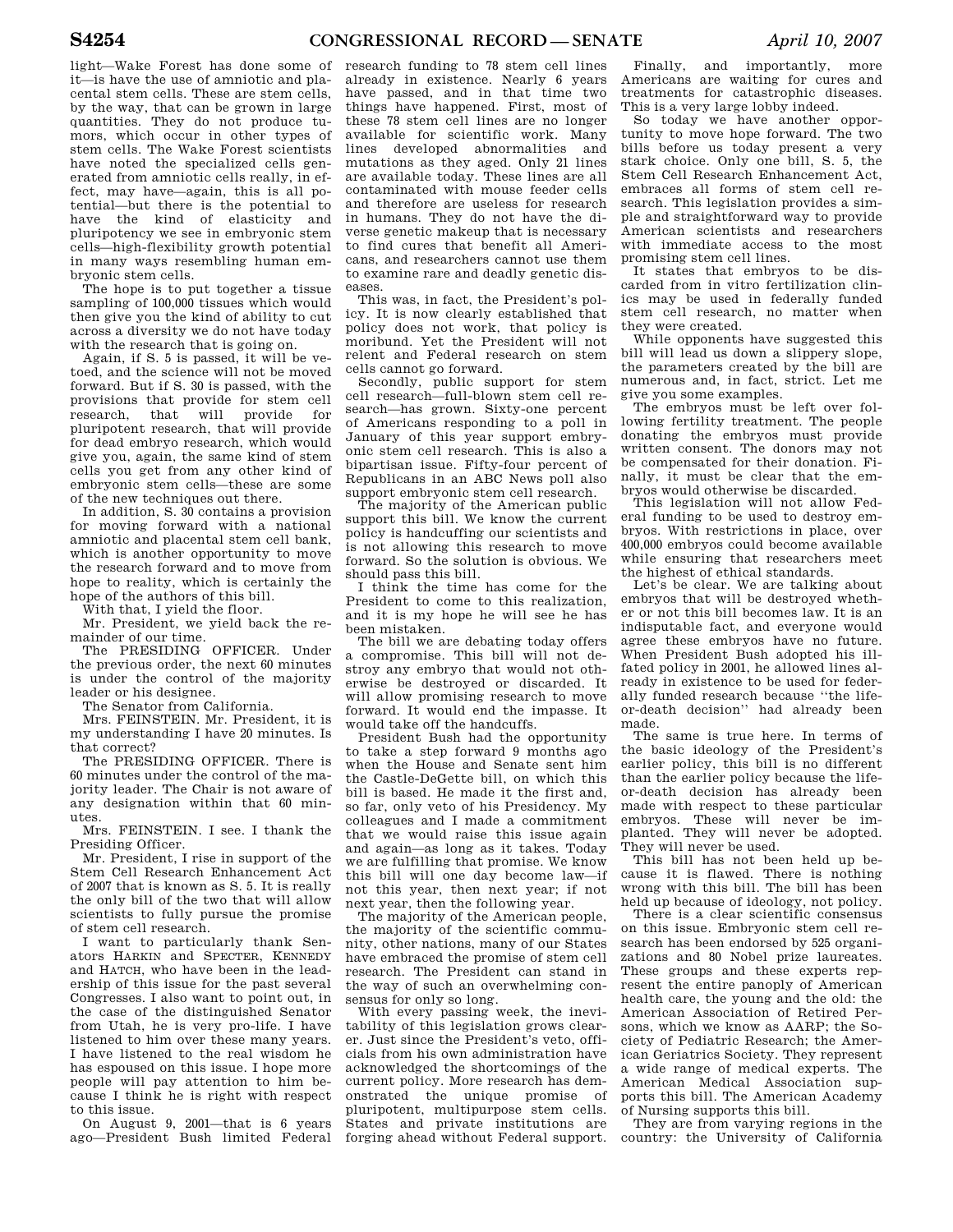system, the University of Kansas, the University of Arizona, the University of Chicago, and the Wisconsin Alumni Research Foundation.

They represent patients struggling with a wide variety of afflictions: the Christopher Reeve Foundation, the Lung Cancer Alliance, the Arthritis Association, the ALS Association, the Juvenile Diabetes Research Foundation.

They represent a variety of religious faiths, including the Episcopal Church and the National Council of Jewish Women.

These groups represent a variety of patients, medical disciplines, and religious faiths. They are from all over this country, and they all support expanding stem cell research. This consensus now even includes Bush administration officials. Last month, NIH Director Dr. Elias Zerhouni testified this:

From my standpoint as NIH director, it is in the best interest of our scientists, our science, and our country that we find ways and the Nation finds a way to go full-speed across adult and embryonic stem cells equally.

That is a pretty unambiguous statement from the man who heads the Institutes of Health.

The Senate and the President should listen to the scientists who best understand this issue and give them access to the stem cell lines that successful research demands.

Jennifer McCormick of Stanford University's Center for Biomedical Ethics has said:

The United States is falling behind in the international race to make fundamental discoveries in related fields.

It is time to address and reverse that sentiment.

In a letter to President Bush, Nobel laureates called the discoveries made thus far by stem cell researchers a significant milestone in medical research. They go on to say that:

Federal support for the enormous creativity of the United States biomedical community is essential to translate this discovery into novel therapies for a range of serious and currently intractable diseases.

They are not alone. Paul Berg of Stanford, George Daley of Harvard, and Laurence S.B. Goldstein of the University of California at San Diego recognize the promise and the need for embryonic stem cell research. These esteemed researchers have said:

We want to be very clear. The most successful demonstrated method for creating the most versatile type of stem cells capable of becoming many types of mature human cells is to derive them from human embryos.

This is the science.

You can quote a scientist here or a scientist there who will differ with that, but the bulk of people in this field worldwide believe as this statement reflects.

As Lucian V. Del Priore of Columbia University said:

This is important and exciting work.

It is time we use the wisdom of these respected scientists and embrace the

promise of biomedical research using embryonic stem cells.

Scientists have learned more about stem cells—how they work, how they may one day be used for cures—since we last considered this issue, I guess some 10 months ago. This past August, scientists from the University of Edinburgh used embryonic stem cells from an African clawed frog to identify a protein that is critical to the development of liver cells and insulin-producing beta cells. This could lead to a better understanding of diabetes and liver disease as well as new treatments.

Then during the next month or two, in October, scientists at Novocell, a San Diego biotech company, announced the development of a process to turn human embryonic stem cells into pancreatic cells that produce insulin. This could be another significant step toward using stem cells to treat diabetes.

In September last, researchers used human embryonic stem cells to slow vision loss in rats suffering from a genetic eye disease that is similar to macular degeneration in humans. Macular degeneration is the leading cause of blindness in people aged 55 and over in the world. It affects more than 15 million Americans. This research means stem cells could one day be used to restore vision in many of these patients. Just think of that: fifteen million people who are surely going to go blind, and that blindness might be stopped.

In March, a team at the Burnham Institute in La Jolla, CA used embryonic stem cells in mice to treat a rare degenerative disorder called Sandhoff's disease. This condition, which is similar to Tay-Sachs disease, destroys brain cells. The mice treated with stem cells enjoyed a 70-percent longer lifespan, and the onset of their symptoms was delayed. The stem cells migrated throughout the brains of the mice and they replaced damaged nerve cells. No one ever thought that could be done before. This suggests that embryonic stem cells may effectively treat this disease as well as other genetic neurological conditions, including Tay-Sachs.

So all of this work is just beginning. Scientists will now work to translate these promising advances into cures for humans, and such a feat will almost certainly require access to viable lines of human stem cells. Unless the President's policy is overturned, these lines will not be available, and without access to additional stem cell lines, the cures and treatments will never move from mice to humans.

Many States, frustrated with Federal gridlock and the loss of their best scientific minds, are moving forward. I am particularly proud of my State of California. In 2004, California voters, by a whopping margin, approved Proposition 71 and created the California Institute of Regenerative Medicine. That institute is spending \$3 billion over 10 years supporting promising research conducted in California. This work will

be done with careful ethical oversight. It also bans human reproductive cloning, something we can all agree is immoral and unethical. Over \$158 million in research grants has now been approved, making California the largest source of funding for embryonic stem cell research in America.

Promising projects include creating liver cells for transplantation at the University of California at Davis, developing cellular models for Parkinson's disease and Lou Gehrig's disease, ALS, at the Salk Institute. This will give a better understanding of how these diseases work and yield possible treatments, as will work at Stanford to more effectively isolate heart and blood cells from embryonic stem cells. These are only some of the more than 100 labs in California now working.

One might say: All right, why not let the private sector and the State address this problem? Why do we need Federal research? I want to concentrate a few moments on that. The actions of California and the actions of other private and public institutions do not substitute for Federal funding and a standardized national policy. Much of this debate focuses on stem cell lines themselves, but scientists need much more to succeed. They need expensive equipment and lab space in which to work and collaborate, and there is the rub. For scientists working on embryonic stem cells, this means taking great care not to intermingle their work on approved stem cell lines with those that are not approved. If Federal funds, for example, built a lab or bought a freezer, a petri dish, or a test tube, these resources cannot be used on research involving lines not included in the President's policy. As I said, there are no lines left in the President's policy. Therefore, they can't be used. This has created a logistical nightmare.

The duplication and careful recordkeeping required is an enormous disadvantage faced by the U.S. stem cell scientists. Many have gone to extreme lengths to ensure they follow these regulations. The stakes are high: Any mistake could result in the loss of Federal grants for a researcher's lab.

Let me give a few examples. University of Minnesota researcher Meri Firpo buys one brand of pens for her lab that receives Government money and another brand of pens for use in her privately funded lab. This helps her ensure that a ballpoint pen purchased with Federal grant money is not used to record results in her lab that works with stem cell lines not covered by the President's policy.

UCLA is using a complex accounting system to allocate Federal and private dollars in careful proportion to the amount of time a researcher spends working on either approved or unapproved stem cell lines. A stem cell researcher, Jeanne Loring at the Burnham Institute in La Jolla, CA, designed labels for all her equipment: Stem cells in a green circle denote equipment that can be used with all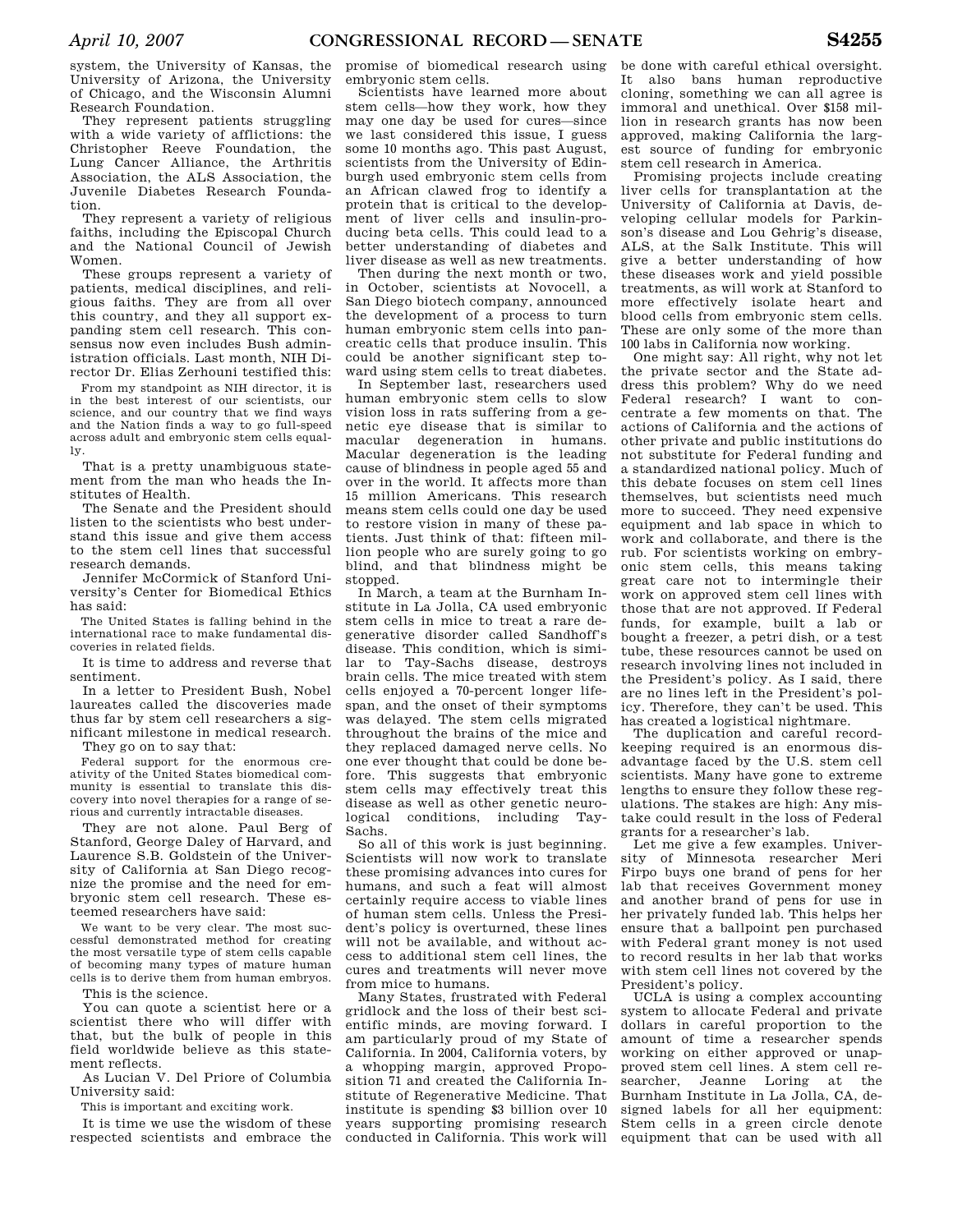stem cell lines, while equipment bought with Federal funds is marked with a red circle with a slash through it.

At the University of California in San Francisco, biologist Susan Fisher worked for 2 years to cultivate stem cell lines in a privately funded makeshift lab. Unfortunately, the power the electricity—in her lab failed. She couldn't move her lines into the industrial-strength freezers in the other lab because they were federally funded. The stem cell lines on which she had worked for 2 years melted and were gone. So 2 years of work was out the window because of this ridiculous situation.

Money that could otherwise be devoted to research is instead used to build labs and purchase duplicate equipment, and the cost is significant. Scientists at the Whitehead Institute for Biomedical Research in Cambridge, MA, didn't want to fall behind international stem cell leaders, so they established a second lab. They had to buy a \$52,000 microscope, two incubators which cost \$7,500, and a \$6,500 centrifuge. They already owned this equipment. They had the equipment, but they couldn't use it because that equipment was published with Federal dollars. To me, this makes no sense. I don't think we can afford this kind of wasteful duplication with what are very precious research dollars. Our scientists should be focused on investigating disease, not worrying about who pays for their pens or their test tubes. So bottom line: We need a reasonable Federal policy that includes funding for viable stem cell lines.

I don't need to tell my colleagues about the famous faces and the average people who are behind this legislation. It is nearly 70 percent of the population. I don't have to tell my colleagues about Michael J. Fox, who showed the Nation the true face of Parkinson's disease. I don't have to tell my colleagues about First Lady Nancy Reagan, who has spoken out in support of this and other legislation, or Christopher Reeve, who lived his life refusing to accept that his spinal cord injury would never be healed, or Dana Reeve, who stood by her husband and then tragically lost her own battle with cancer. Just as important are the millions of Americans who may not have a famous face, but put everything they have in us in the hope that we will do the right thing. The right thing is pretty simple. It is to give them a chance to live—to live.

That is what we are talking about. I don't think there is any other piece of legislation that more involves the right to life than this piece of legislation.

These are people who are going to die. They live with catastrophic, often terminal diseases; they suffer immeasurably. Suddenly, there might well one day be a cure, or their disease might be put in remission. The kind of research might be done that can mend a broken

spinal cord. How can we not support this? How can we look at the facts? Life or death is not involved for the embryo that is used. That is exactly what this legislation is. These are embryos that have no chance at life. All we ask is that they be put to work to protect human life. It seems to me that is not too much.

I hope this bill not only will pass here by a substantial margin but that some way, somehow, the 67 votes we need in this body to overturn a Presidential veto will be present. I think the American people demand no less.

I yield the floor.

Mr. HARKIN. Mr. President, I thank the Senator from California for the eloquent statement and for her many years of working on this issue and for her support on so many issues dealing with the health of the American people. I thank Senator FEINSTEIN for being a stalwart in trying to break down the barriers we have to embryonic stem cell research.

I now yield 10 minutes to the Senator from Delaware, Mr. CARPER.

Mr. CARPER. I thank the Senator.

Mr. President, we have made some truly amazing strides in medical research with the creation of new medicine and mapping the human genome. I think we all agree more can be done and more should be done.

We know stem cells hold promise, and we have an opportunity tomorrow to pass critical legislation that enables us to take some of those next steps in finding treatments and cures for diseases such as Parkinson's, juvenile diabetes, heart disease, and even cancer.

Like, I suspect, every Member of this body, I have my own personal experiences in my family and reasons for supporting stem cell research. My mother passed away about a year and a half ago—almost 2 years ago now. She had, in the last decade or so, been stricken by Alzheimer's disease, dementia. Her mother had lived and died with the same disease. Her grandmother lived and died with the same disease. Her sister may be showing early symptoms of the same disease. My mother's father was a butcher. He worked 5, 6 days a week until he was 81 years old in a little mom-and-pop supermarket in Beckley, WV. His hands would shake. Some would probably think, how many fingers would he lose today while trying to cut up the meat. He never did lose any. He was a great hero to me. I remember watching as Parkinson's took its toll on him, as it has others of our colleagues here and in the House, such as Mo Udall, whom we thought the world of, and still do—but to see what happened to them because of that disease. We lost my uncle in Huntington, WV, last year to a form of cancer which is almost always deadly, pancreatic cancer. Those are only a couple of people in my own life, people who were close to me and people in my family whom we have lost or have seen a serious degradation in the quality of their lives. Some day, I would like to

be able to say to my sons, who are 17 and 18, you will never have to worry about Alzheimer's disease because of the research and the kind of work that is made possible in this legislation and what it will do for you. I would like to tell them you will never have to worry about Parkinson's or pancreatic cancer.

Today is about much more than curing diseases. It is also about keeping America's research centers competitive and relevant. The United States has always been a key leader in the prevention and treatment of illnesses. We have developed vaccines and antibiotics that have literally saved millions of lives, and still do. We have made tremendous advances in biotechnology and pharmaceutical research as well. Now we have the opportunity to make a national commitment to expand the frontiers of medical research. Stem cell research is a key part of doing that. I know a lot of us agree. The nation that is able to take stem cell research to the next step and use it to truly understand how our DNA works and then to use that information to help find treatments and cure diseases will be in the driver's seat of medical research worldwide for some time to come.

My friend and fellow Delawarean, Congressman MIKE CASTLE, led the way to expand stem cell research. Last year, he introduced legislation that would allow the NIH to support embryonic stem cell research. Congress passed this bill, thanks to the leadership in no small part of Senator HAR-KIN and others in this body. It was vetoed by the President. I disagree with the President's policy on stem cell research. On this front, I think he is wrong.

This year, several of my colleagues, including my friend Senator HARKIN, have introduced legislation very similar to the Castle bill that we passed last year. S. 5, the Stem Cell Research Enhancement Act of 2007, would advance stem cell research by expanding the number of stem cell lines that are eligible for Federal funding. It would also strengthen the ethical rules that govern stem cell research—a concern that I know is on many people's minds, including my own.

Under the administration's current policy, the number of stem cell lines available for federally funded research has continued to shrink. There are only 21 cells now available, I am told. What is more, many of the current lines are contaminated or have reached

the end of their usefulness.<br>A gentleman named Dr. A gentleman named Dr. Elias Zerhouni, the Director of the National Institutes of Health, recently testified before a Senate panel and made a similar claim that these 21 cell lines the National Institutes of Health has will not be sufficient for the research they need to do at NIH.

S. 5 would allow new lines to be derived from excess in vitro fertilization embryos that would otherwise be discarded. To me, the choice seems clear: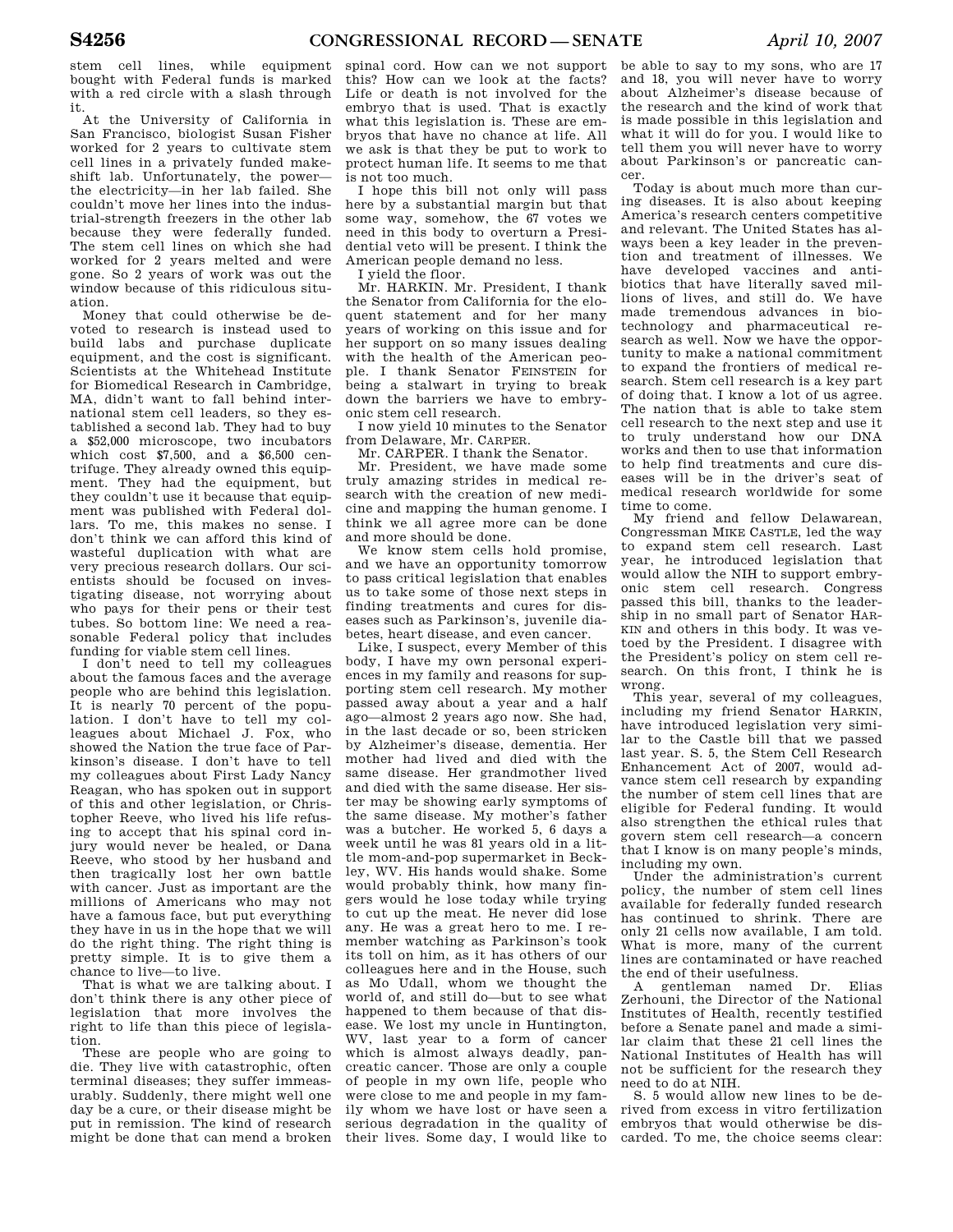Rather than allowing these embryos to be discarded, destroyed, we can use them to further lifesaving research. They may contribute to saving the lives of our spouses, our brothers and sisters, our parents, our children, or our nieces and nephews. S. 5 would allow new lines to be derived from excess in vitro fertilization embryos that would otherwise be discarded. I know people are concerned about that and they have an ethical dilemma they face. I say to people who have those concerns and may have deeply held beliefs, does it make sense to you that these embryos that have been created in fertility clinics are going to be destroyed at the discretion of whoever was the person who donated the eggs and the sperm that fertilized the egg? Does it make more sense to allow the fertilized eggs to be destroyed or to allow that embryo to be—at the discretion of that husband and wife—used to help preserve and enhance and improve life?

These new stem cell lines would dramatically expand our ability to study and find treatments for a wide range of illnesses. The benefits will come not only from having more lines but from having better lines. By expanding our research policy, we can create stem cell lines that help us study specific diseases or create specific treatments.

I close by urging all of our colleagues to join us—a majority of us—in supporting S. 5. It has been made better because the sponsors of the bill have also introduced legislation that, I think, was offered last year by Senators SPECTER and SANTORUM. It is now part of this legislation. It made it better.

We should not wait any longer. If we focus our resources and attention today to find cures, we can save lives and also save money in the long run. I will close by saying for those who believe this legislation is somehow diverting us from pursuing the use of adult stem cells, or stem cells that may come from umbilical cords, it doesn't do that. We should pursue those paths as well. But we should not close the door on this path; we should pursue this path, too.

To those who brought us to this day, Congressman CASTLE from Delaware, the sponsors of this bill today, all who have joined in supporting it, and the people in the country who joined us as well, thank you for doing a good thing for a lot of people who need our help.

Mr. HARKIN. Mr. President, I thank my good friend, the Senator from Delaware, for his very eloquent and personal statement. That is what this is all about, helping people who are suffering bad problems and need help with their health care.

I yield to a leader on all our health care issues for so many years, and I think he is recognized as such by the entire country. He is a great leader in all health care issues, especially on this issue of stem cell research. I yield to the Senator from Massachusetts, Mr. KENNEDY.

The PRESIDING OFFICER. The Senator from Massachusetts is recognized.

Mr. KENNEDY. Mr. President, I thank my friends, Senators HARKIN and SPECTER, for the extraordinary leadership they have provided on the extraordinary leadership they have provided on this issue, which is so important to families in our country. We deal with a lot of issues around this body. But this particular legislation probably offers more hope to more people than perhaps anything else we will do here in the Senate this year.

When we think of all of the various kinds of illnesses and diseases and accidents that have affected so many families here in the Senate—and, most importantly, the American families—we know we have the best in terms of treatment for these illnesses and sicknesses in the United States for those who are able to receive it. Still, all of these illnesses and sicknesses have defied the ablest and most gifted minds until very recently, and that is with the discovery that started about 10 years ago with the opportunity for using stem cells, which can play a very indispensable role in providing a cure for these individuals.

That is what this is basically all about—an extraordinary opportunity that is out there, and whether we in the United States are going to permit the great institution—the greatest institution for research—the National Institutes of Health to be able to unleash the vastness of the creativity, brilliance, and ability of those researchers and scientists to try to unlock the cures for so many of these diseases, and do it in a way that is ethically sound, and for so many of the reasons that have been spelled out.

This is an enormously timely bill. I thank Senator HARKIN for his persistence and for ensuring we were going to be able to have this on the floor of the Senate in a timely way. I thank Senator REID for scheduling this. I thank the broad bipartisan coalition that has come together on our side and on the other side of the aisle which has given strong support for this legislation.

It is pretty popular at this time in Washington to talk about the differences that exist in our Nation's Capital. There are some very important ones. We have come together, Republicans and Democrats, House and Senate—those who have over a long period of time advocated the pro-life position and those who have felt there should be an ability for individuals to make judgments about their own future—in support of this legislation. So this is a very special time, and this vote we are going to have tomorrow is enormously important.

Again, I thank my colleagues and friends for bringing us to the point where we are today. Nearly a decade ago, American scientists made the revolutionary discovery that tiny cells, called stem cells, held the extraordinary potential to offer new hope and new help in the fight against diabetes

and Parkinson's disease, spinal injury, and many other illnesses.

Six years ago, many of us in the Senate joined millions of patients and their families in calling on President Bush to support this lifesaving research. Sadly, he rejected those calls and instead imposed severe restrictions on the search for the cures.

Since those severe limitations were imposed, we have struggled to free American scientists from these unwarranted restrictions. Last year, we scored a great victory when the House and Senate, with broad bipartisan majorities, voted to end those restrictions. But those efforts came to naught with a veto, and we are back at the battle again.

I share that view of my colleagues and friends in saying if we are not successful—although we are hopeful we will be—we are going to continue this battle day in and day out until we are successful.

Today we renew our hope that the President will start anew and consider the merits of this new legislation instead of automatically picking up the veto pen. When Congress passed the bipartisan stem cell bill last year, we voted for hope, for progress, and for life. But President Bush chose to dash those hopes by vetoing the legislation.

Now we are taking up the cause once again. Our legislation again brings together conservatives and progressives, Members of Congress on both sides of the debate over a woman's right to choose. Representatives from big cities, small towns, rural communities we all agree stem cell research must go forward.

This legislation before us is only six pages long. It is a short, simple bill with enormous goals and vast potential. It overturns the unrealistic and unreasonable restrictions on the embryonic stem cell research imposed by the President's Executive order 5 years ago. His unilateral action bypassed Congress and froze progress in its tracks by barring the NIH from funding research using any stem cells derived after August 9, 2001, an arbitrary date chosen solely to coincide with the President's speech.

Many of us warned at that time that this policy would delay the search for new cures and put needless barriers in the way of medical progress. At a HELP Committee hearing days after the Executive order was issued, many of us raised concerns about the new policy and urged the President to reconsider.

Our concerns were dismissed by the administration, but time has shown that each of the drawbacks we feared then has become a real barrier to progress today.

At the time of the Executive order, the administration claimed that over 60 independent stem lines would be available to NIH researchers. We found, as our friend from California, Senator FEINSTEIN, and Senator HARKIN pointed out earlier, that 21 of those stem lines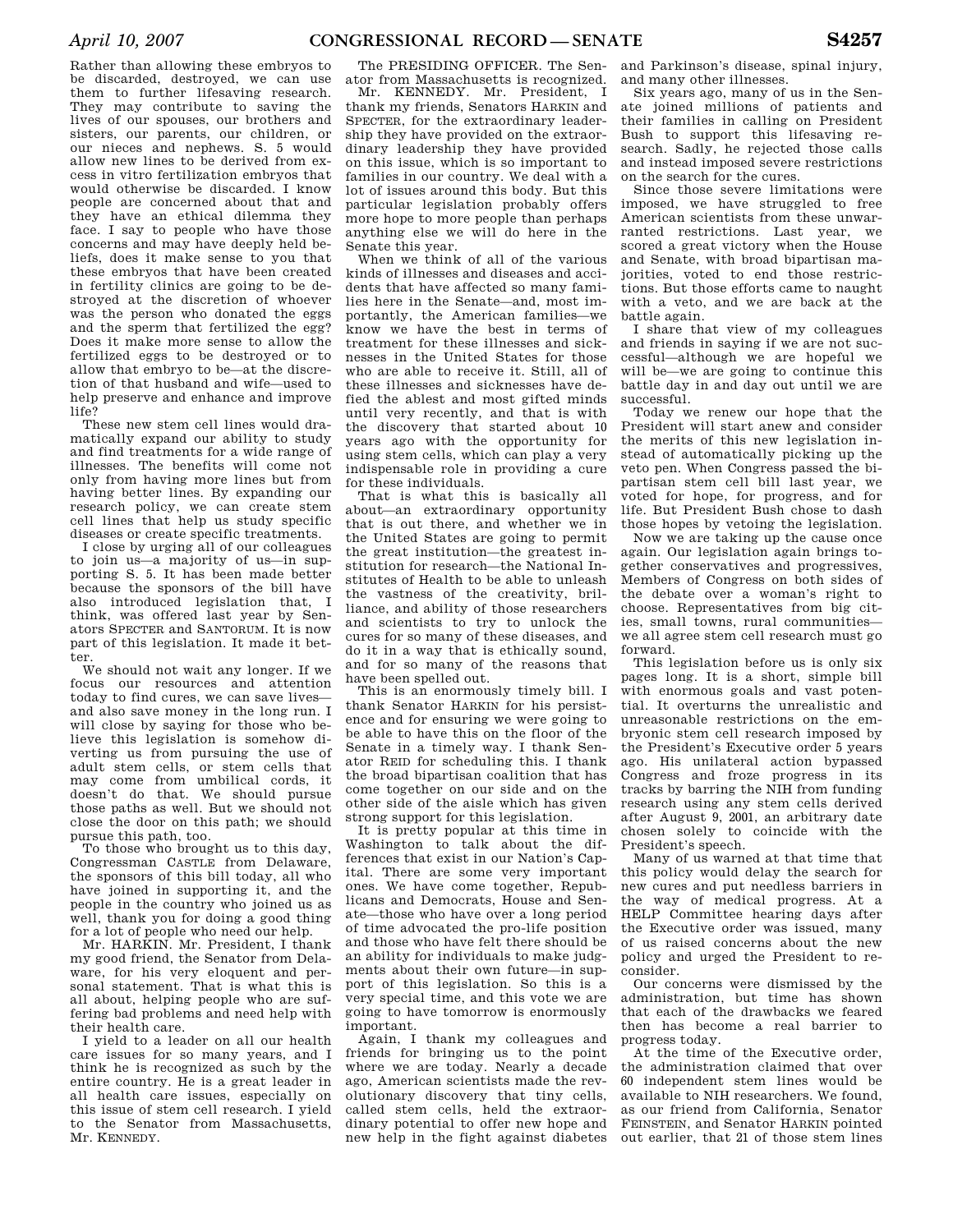are available to NIH researchers and all those were obtained using out-ofdate methods and outmoded techniques.

We listened carefully to the words of Dr. Landis, who is chair of the NIH stem cell task force, in testimony before the Senate in January of this year.

''We are missing out on possible breakthroughs.''

''Federally funded research has monitoring oversight and transparency that privately funded research will not necessarily have.''

''The cell lines that are eligible for the NIH funding now have been shown to have genetic instabilities,'' effectively pointing out the missed opportunities that are in place now because of the restrictions put on by the administration and that even the research that is being done in the private sector, as limited as it is, is lacking in the kind of monitoring and oversight and, in many instances, the enormously important ethical considerations that have been included in this legislation.

It has been mentioned earlier in this discussion but needs to be mentioned again, the excellent statement by the Director of the National Institutes of Health before the Senate on March 19, where he points out:

To sideline the NIH in such an issue of importance, in my view, is shortsighted. I think it wouldn't serve the Nation well in the long run. We need to find a way to move forward.

These are two of the most distinguished researchers, scientists. Dr. Zerhouni has had a brilliant record at the NIH. Dr. Landis has had a brilliant record. Anyone who has the opportunity to listen to them respond to questions can't help but leave that meeting recognizing and supporting their position.

Those are the issues. That is what this legislation is about. Our legislation makes the basic change needed to reverse our current policy. As has been pointed out, science without ethics is akin to a ship without a rudder. For that reason, the legislation establishes essential ethical safeguards for stem cell research—enormously important and has been reviewed earlier during this debate.

Our legislation authorizes new initiatives for obtaining the stem cells from sources other than embryos. We strongly support ongoing research for alternatives to embryonic stem cell research, but it is fundamentally wrong to shut down the promise of new cures while that search is underway.

In the end, this debate is not about abstract principles or complex aspects of science but the people who look with hope to stem cell research to help them with the challenges they face.

It is important to SGT Jason Wittling. Let me read about SGT Jason Wittling. He was injured in Kabala, Iraq. He is in the U.S. Marine Corps:

I was in Charlie Company, 1st Combat Engineering Battalion, 1st Marine Division. I spent 10 years, 1 month, 28 days in the Ma-

rine Corps, but who's counting. On May 9, 2003, on the outskirts of Kabala, Iraq, my squad was disposing of Iraqi ordinances.

The fuse went off prematurely, and as a result of the accident, his vehicle overturned on him.

I had burst fractures of my C6 vertebrae in my neck, broke my right wrist, and a number of other injuries. He is in a wheelchair now, a brave and courageous marine.

Sergeant Wittling now looks to stem cell research for new hope for his injuries. He has had multiple surgeries.

Here is LCpl James Crosby of Winthrop, MA. He enlisted in the Marine Corps at age 17. He is married to Angela. He was living in California before his service and injury. On March 18, James was wounded by enemy fire while riding in the back of a U.S. military vehicle in Iraq. A rocket was fired and killed the driver and injured two marines, including James. Shrapnel pierced James's side and penetrated his intestine and spine. James was immediately flown to a hospital in Kuwait. He had his first operation there and was stabilized. He was finally flown to a U.S. military hospital in Germany.

In Germany, James underwent several surgeries to remove shrapnel and repair wounds. James's wife Angela was flown to Germany to be with him. He is now in a wheelchair. He has had multiple additional operations. He has lost 50 pounds, requires a colostomy bag at all times. He has undergone 14 surgeries. He remains paralyzed from the waste down.

He is now in a wheelchair and has high hopes that stem cell research can be of help, permitting him to recover from his wounds.

There are countless others who have similar injuries and recognize the importance of this research.

I am going to conclude with a letter I received from 15-year-old Lauren Stanford, who is from Plymouth, MA, who has juvenile diabetes. In her letter, she wrote of her hope of what stem cell research means to her and her family. She wrote me again this year. While she is still full of hope, you can also hear her frustration. These are her words:

I'm now wearing what is called a continuous glucose monitoring system. It has a wire probe that I insert under my skin every few days on my own. When I first held the wire probe to my thigh, I was scared to death. The needle was huge, and I was going to be plunging it into my body. Would it hurt? What if it didn't work? Was it worth the risk? After about 20 minutes of sweating and shaking, I stopped chickening out and found the guts to do it. And then, as soon as I did it, I knew almost immediately it was the right thing to do. It went in fine. It didn't hurt that much. And it is helping me.

Those were her words. She goes on to write to each of us about our decisions on how to vote on this legislation. Here is what she writes:

Some of you might be scared to vote yes. You know it's the right thing to do; after all, if embryos are being discarded, how can it not be right to use them to help people like me?

Your hand is lingering over the yes lever, just like mine was over the insertion device. You can see it might do some good . . you're afraid. Someone might get mad. It might hurt a little. But follow my lead. Be brave.

Do something that might hurt a little or scare you for a second, but after will make so many things so much better. Vote yes to allow scientists to do this valuable research to free kids like me from horrible diseases. Vote yes and take another step along with me to finding cures.

No one ever said doing the right thing, the brave thing, and the thing to make the world better would be easy. I've learned that the hard way. Vote yes. Free me from the machines that keep me alive. Clear away my future of kidney damage, blindness and fear of a shortened life.

Those are Lauren Stanford's words, and they compel us to act. Tomorrow we can cast a vote of conscience and courage. By approving the Stem Cell Research Enhancement Act, we call upon the President of the United States to think anew and decide not to veto hope.

Mr. President, I yield back the remainder of my time.

Mr. HARKIN. How much time remains, Mr. President?

The PRESIDING OFFICER (Mr. WEBB). There is 8 minutes 24 seconds remaining.

Mr. HARKIN. I suggest the absence of a quorum.

The PRESIDING OFFICER. The clerk will call the roll.

The legislative clerk proceeded to call the roll.

Mr. BROWNBACK. Mr. President, I ask unanimous consent that the order for the quorum call be rescinded.

The PRESIDING OFFICER. Without objection, it is so ordered.

Mr. BROWNBACK. Mr. President, I rise to start the discussion on this side regarding stem cells, regarding the major hope and promise of stem cells, stem cell research and adult stem cells, cord blood, amniotic fluid.

I wish to start off with a story of a patient, David Foege. I have a picture of him here. David Foege lives in Florida and has suffered from end-stage heart disease. He experienced shortness of breath, tiredness, and an inability to concentrate and function in a normal fashion. Over 2 years ago, his cardiologist indicated that he should go to hospice, saying he had no other options. ''I would be provided plenty of morphine to ease my way into a 'transitional state,''' was the statement of his treating physician. Hospice does provide great service, but David learned about adult stem cell treatments through a company called TheraVitae.

When I saw David last year, he had just returned from his first stem cell treatment. He has just returned from his second one a matter of weeks ago just this week, as a matter of fact. We have a progress report from him about this amazing work which has taken place, this therapy which has occurred with adult stem cells. Listen to David's letter. It is really impressive and very interesting.

I am one of 7 people in the world who have experienced 2 stem cell therapies!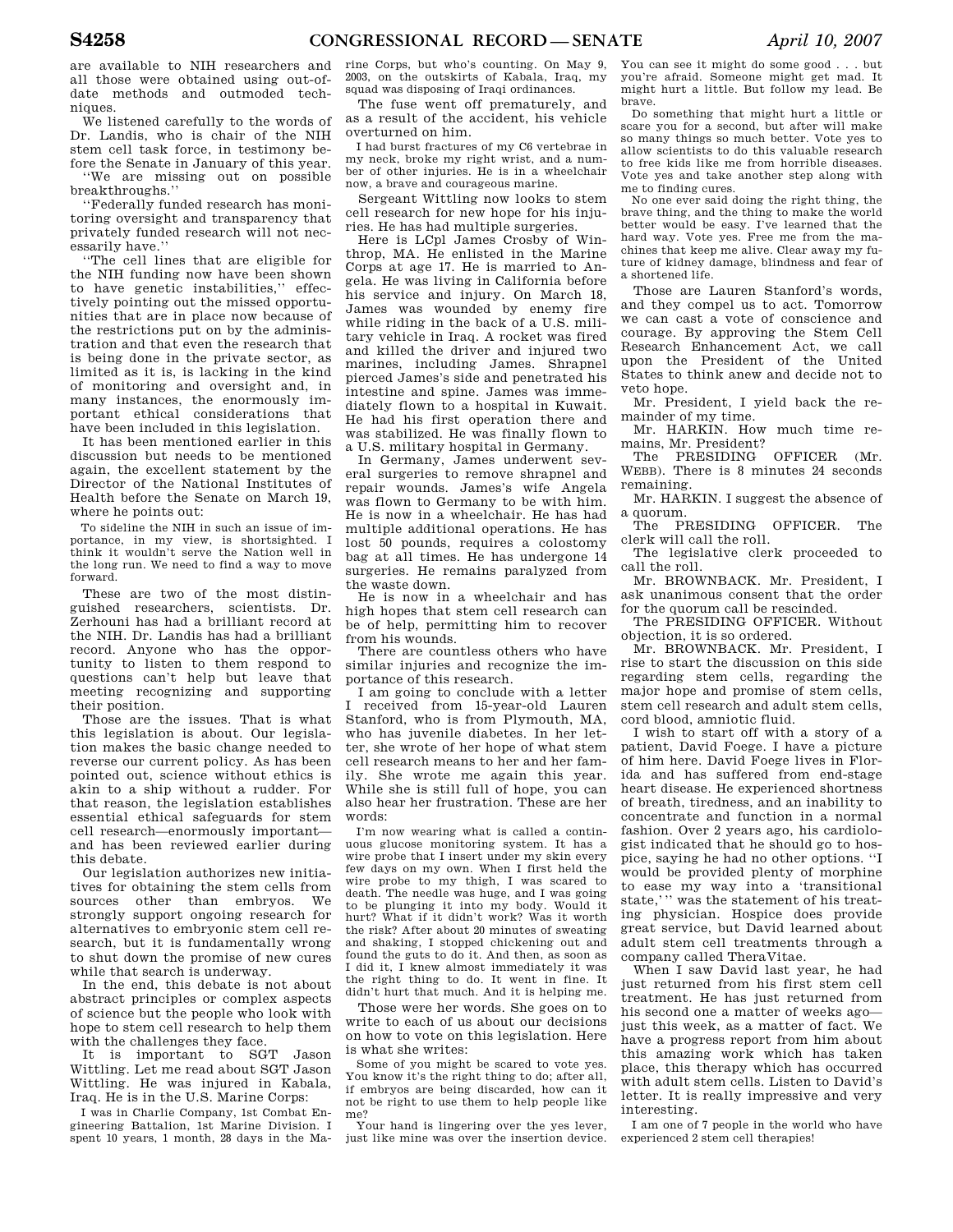Susan and I have just returned from Bangkok, Thailand, after 45 days of adult stem cell cardiac treatment and rehabilitation. [One has to wonder why he is in Thailand for that.] The absolute cutting edge of technology, the utilization of my own stem cells reinjected into my heart, allowed the reshaping and a re-functioning of my heart from a life-threatening situation to a nearly normal heart function today.

Following my stem cell [treatment] last year I went from a life expectancy of one day to 90 days to at least one year. The second stem cell treatment has jumpstarted me into the range of normal function. I reasonably can expect a normal life expectancy, which is approximately 10 to 15 more years. I can't '' tell you how great it is to the back in the greatest country in the world, the United States of America. The weather is fabulous here in Florida, and it is wonderful to sleep on my own soft bed.

I am in awe of the Creator, who amazingly engineered us to have our own warranty in our body's toolbox with us at all times . our own stem cells! It does not check our politics, race, religion, or sex.

Some of the diseases in addition to heart diseases which can be treated in 2008–2009 are the following [projected into the future]:

Blindness macular degeneration, diabetes, stroke and Parkinson's disease, paralysis of any part of the body including back and/or legs, renal failure.

Being one of the world's longest living renal transplant recipients of 23 years, I can't tell you how thrilled I am for others that they may not have to endure the hellish torture of a renal failure. This reasonable treatment is in the immediate future.

It is an absolutely wonderful time to be alive. The only letters, or designation, I would like to have behind my name is David Foege, Alive!

TheraVitae has the technology to soup-up our cells and differentiate them for maximum effectiveness. I would support embryonic cells, but they have a 100% certain side effect of growing cancer tumors. Our own adult stem cells do not.

Best wishes and great health be with you. This opens a revolutionary door of opportunity to improve the quality of life like it has for me and cut the spiraling cost of health care in the USA.

On my way to Costco without cane or wheel chair for 30 minute shopping walk, I remain

Sincerely yours,

David Foege, Ph.D. And alive

That is a good way to start this discussion of these miraculous stem cells. They are beautiful, and they are working in at least 72 different human maladies. David Foege had treatments using two. The problem is, he has had to go to Bangkok, Thailand, for both of them instead of the United States.

Adult stem cell therapy has no ethical problems, no ethical questions. They are his own stem cells. Yet he has had to travel to Bangkok because we don't seem to have enough research funding to be able to support this sort of research into areas that are giving cures—treatments, I want to say, emphasize treatments, not cures—to people to give them an enthusiastic life, to give them a chance to live and to sign off ''David Foege, Ph.D., and alive.''

We have now found these amazing stem cells in many places, not only in cord blood. Thanks to my colleague from Iowa, who worked with me and

many others, we established a cord blood bank, and we are now—I just checked these numbers before we came over here—at the end of 2006, there have been 10,000 cord blood transplants to unrelated donors. I got those from the New York Blood Center, which was responsible for 2,500 of these units. That is 10,000 people probably alive who wouldn't be—maybe some would, in other ways or shapes. But still it is taking place.

We now need to bank amniotic fluid. We just found in recent research—I want to show this chart as well. Some of my colleagues may have missed this. This came out in JAMA, February 28, 2007: ''Stem cells obtained from amniotic fluid.'' This is the fluid, of course, surrounding the child in the womb.

Amniotic fluid-derived stem cells—AFS cells—can be coaxed to become muscle, bone, fat, blood, vessel, nerve and live cells.

AFS, stem cells, might be capable of repairing damaged tissues resulting from conditions such as spinal cord injuries, diabetes, Alzheimer's disease and stroke.

I hope one of the efforts we can take on banking, that I could possibly do with my colleague from Iowa and many others, is banking amniotic fluid. This has been traditionally thrown away. It may hold the promise of incredible cures. It is a great source of stem cells. They are very malleable, the pluripotent stem cells that are taking place that are in this as well. That may be another one on which we can join together. There is much news to celebrate on the stem cell front, this being one.

In the placenta, I believe, they are finding a rich source of these pluripotent malleable stem cells as well—here another throwaway, if you will. That is an area we are going to be able to find and probably use more and more into the future for these very malleable, pluripotent stem cells from which we can create—not create but use for additional amazing cures.

I want to recognize the work of my colleagues who are on the other side of this debate, Senator SPECTER from Pennsylvania, Senator HARKIN from Iowa—many others who have pushed for a long time in these areas, and much good has happened. In the cord blood banking, that has gone very well. In the adult stem cell research, that work has gone fabulously, as I just read in this opening story of a gentleman just back from Bangkok—although he wished his treatments were taking place in the United States rather than in Thailand. Much good has happened.

We have two major barriers. The first one I believe to be an insurmountable barrier, that first one being, What is the human embryo? If it is a person, as we have discussed many times, then it is entitled to human dignity and should be treated in a dignified fashion and not researched or taxpayer dollars used to research and destroy it. If it is property, it can be done with as its master chooses.

We have discussed and debated this many times. Obviously, here the effort would be to treat the youngest of human beings as property to be researched on, to be destroyed with the use of Federal taxpayer dollars. Yet, if you follow that debate on forward, at what point in time does a human embryo become a person? We know that if you allow it to grow, at some point in time, under everybody's definition, it becomes a person entitled to protection and human dignity. Yet we are saying here: No, at the earliest phases, we are going to treat it as property, and with Federal taxpayer dollars we are going to pay to destroy it and to research on it.

That is the obstacle which cannot be overcome because we believe in human dignity. We believe as a society in human dignity. So our debate, which we have had multiple sets of times, sets of different debates on this here, continues today.

The central question will be, Will we sanction the destruction of nascent human life with Federal taxpayer dollars? That is the central issue. Will we divert taxpayer dollars from adult stem cell research, which is working? See the case of Dr. David Foege—and send these dollars to fund speculative research that likely will never produce any patient treatments? That is the second question with it.

I mentioned the first to be an insurmountable one. I think the second is one of wisdom: Should we be funding something that is working or should we be speculating on something that is not and is producing, indeed, tumors? I will back that up with a number of research papers.

These are the two central questions. These are the two questions we will be debating throughout this period of time.

I doubt there is much surprise left on the vote, on how the votes will take place. It is an important debate. It does frame much of what we move forward with in this country and in places around the world. But these are the two central questions: Will we sanction the destruction of nascent human life with Federal taxpayer dollars? Will we divert taxpayer dollars from adult stem cell research which is working and send these dollars to fund speculative research that likely will never produce any patient treatments?

Central to this debate is the issue of how we treat our fellow man. We would all agree, I hope, that individuals should be treated with respect. We would agree that we should avoid prejudices. We would agree that each individual has an inalienable right to life my colleagues, my colleague from Iowa, myself, the Presiding Officer, those around, those watching would all agree that we each have an inalienable right to life—to live. We would all hold this for the newborn through the eldest members of our society. But when does that life begin? The question that has vexed this body for some period of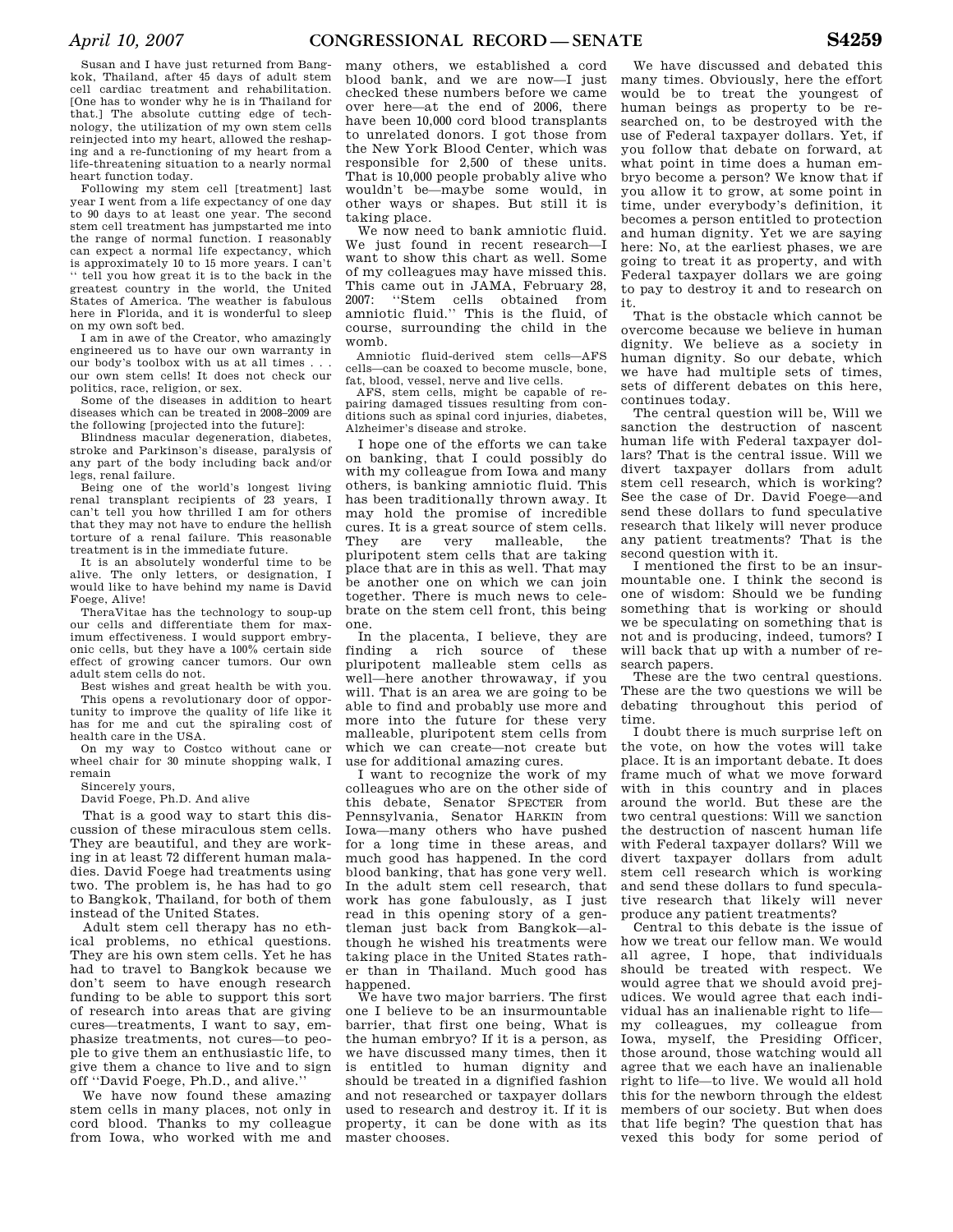time. Does it begin at birth? Does it begin before birth? When? Biology tells us that life begins much earlier than birth. Here I want to read from the ''Human Embryology'' textbook. It says this:

Although life is a continuous process, fertilization is a critical landmark because under ordinary circumstances, a new genetically distinct human organism is thereby formed.

Such definitions are helpful in clarifying that human life does begin at the embryonic phase. Indeed, myself, my colleague from Iowa, the Presiding Officer all began at that embryonic phase, whether the embryo comes the old-fashioned way, via IVF or a product of various scientific methods such as SCNT human cloning.

With the scientific fact in hand, we evaluate the facts in light of our ethical framework. For instance, we know that the human embryo is a human life. Then the question is, How should we treat it? Human life has immeasurable value, from the youngest to the oldest. Human beings are ends in themselves. It is wrong to use any human as a means to an end. Any time throughout human history when we have done otherwise we have regretted it.

Our value as people is intrinsic. I would say here, I am pro-life, whole life. I believe that all life is sacred, it is beautiful, it is unique, it is the child of a loving God, from beginning to end, it is true here, it is true in the womb, it is true of a child in Darfur, it is true of a lady in poverty, it simply is true.

Yes, we want to treat people and help people who have medical conditions. But we must not trample upon any human to achieve such an end. This is because human beings are distinct and unique amongst all creation. I would note that Ronald Reagan had, I thought, a very folksy way of defining whether this was human life and whether it should be protected. In his 1983 essay on ''Abortion and the Conscience of a Nation,'' he put this in a very commonsense way.

Anyone who doesn't feel sure whether we are talking about a second human life, should clearly give life the benefit of the doubt. If you don't know whether a body is alive or dead, you would never bury it.

I think this consideration itself should be enough for all of us to insist on protecting the unborn. Very commonsense, folksy way, but he does hit the point. Will we do what is ethical with respect to our fellow man? This is one of the central questions of this debate.

Now during this debate some will argue that we should proceed with ethical embryonic stem cell research. Here I would distinguish between embryonic and some of the unquestionably ethical alternatives which we can talk about. With respect to embryonic stem cell research, though, as embodied in the guidelines of the Stem Cell Research Enhancement Act, S. 5, how is it possible to ethically do something that is completely unethical—destroy another

human life, innocent human life—for research purposes?

Arguments that the bill provides ethical guidelines, though well intended, I believed are misplaced. The ethics of S. 5 have nothing to do with protecting innocent life from destruction. They will fund, with taxpayer dollars, the destruction of innocent human life.

The ethics of S. 5 have to do with the process of how you donate young human embryos for destruction. Mr. President, we have had this debate before. We have had it on the floor on this issue, and we have had it before regarding other issues. We had it with the fetal tissue research from abortions.

I wish to take the body back to 1991, the Coalition for Research Freedom, in a letter signed by many prominent patient advocacy groups who are advocating embryonic stem cell research today, were advocating fetal tissue research in 1991. They wrote this: Fetal tissue transplantation research is widely recognized as one of the most promising research avenues for such disease and disabilities as Parkinson's, Alzheimer's, diabetes, Huntington's, leukemia, epilepsy, spinal cord injuries, and many other chronic health conditions.

Doesn't that sound familiar, Congress responding to the emotional outcry with legislation to provide for funding for unethical research, research that can only take place with the trampling of the rights of a fellow human.

That was 1991. Those were the promises. That was the move forward by this body. That is what was pushed on forward. We know what happened. It was on the front page of the New York Times in 2001. The news story began like this:

A carefully controlled study that tried to treat Parkinson's disease by implanting cells from aborted fetuses into patient's brains not only failed to show an overall benefit but also revealed a disastrous side effect, scientists report.

In about 15 percent of patients, the cells apparently grew too well, churning out so much of a chemical that controls movement that the patients writhed and jerked uncontrollably.

The story continues:

''They chew constantly, their fingers go up and down, their wrists flex and distend,'' Dr. Greene said. And the patients writhe and twist, jerk their heads, fling their arms about.

''It was tragic, catastrophic,'' he said. ''It's a real nightmare. And we cannot selectively turn it off.''

One man was so badly affected that—

We will see what happens. Hopefully, the sound will come back in a little while.

One man was so badly affected that he could no longer eat and had to use a feeding tube, Dr. Greene said. In another, the condition came and went unpredictably throughout the day, and when it occurred, the man's speech was unintelligible.

For now, Dr. Greene said, his position is clear: ''No more fetal transplants. We are absolutely and adamantly convinced that this should be considered for research only.'' The pattern repeats itself. It is a double tragedy. First, the young human life is destroyed. Second, it is patients who will likely be harmed. There are no embryonic human treatments or applications, despite 25 years of embryonic work in animal models and a decade of work with human embryonic stem cells.

I repeat that. Twenty-five years of embryonic work in animal models, there are no human treatments, and a decade of work with human embryonic stem cells, no treatments.

But what we have learned about embryonic stem cells is that these cells are very good at forming tumors, in particular. The literature abounds with such stories. One example is in an area published last year in Stem Cells. You read the article and find: The expression of the insulin gene could be demonstrated only when the cell is differentiated in vivo into teratomas, those are tumors.

This is one example and there are many others. I wish to point this out because this was the same result we saw taking place with fetal tissue research, was that tumors were formed. That is what took place.

I wish to go to several of the articles now that are published articles on the formation of tumors by embryonic stem cells. Note this one on the insulin gene, this was in the publication Stem Cells, published August 2 of 2006—have another one published April 6, 2006.

They noted there as well the potential for teratoma development in embryonic stem cell lines, even after prolonged differentiation. I have a series of articles. Here is one in Neurochem, 2006, June. They were noting there frequent tumor-related deaths in transplanted animals taking place in that one.

Here is one in Stem Cells in June of 2006. There they note that rats grafted with human embryonic stem cells predifferentiated in vitro for 16 days developed severe teratomas—again, tumors.

The literature is full of that work. These are developing tumors. We note in Stem Cells publication, June of 2006, more than 70 percent of mice that received embryonic stem cells neural precursor cells developed teratomas, developed tumors.

I have a series of those publications, all noting the stem cell therapy in animals produced tumors. Strange. That is what we found took place in fetal tissue research when we were dealing with an older set of cells that had been developed, and now when we back it up to a younger set of stem cells or cells we are using, we are seeing this same feature, forming teratomas or tumors throughout each of the research animals and in some cases in almost every circumstance.

That is what we found then, and we are finding the same thing now, consistent on the research. I have, for those who are interested, if any of the offices are interested, 17 different examples of the formation of teratomas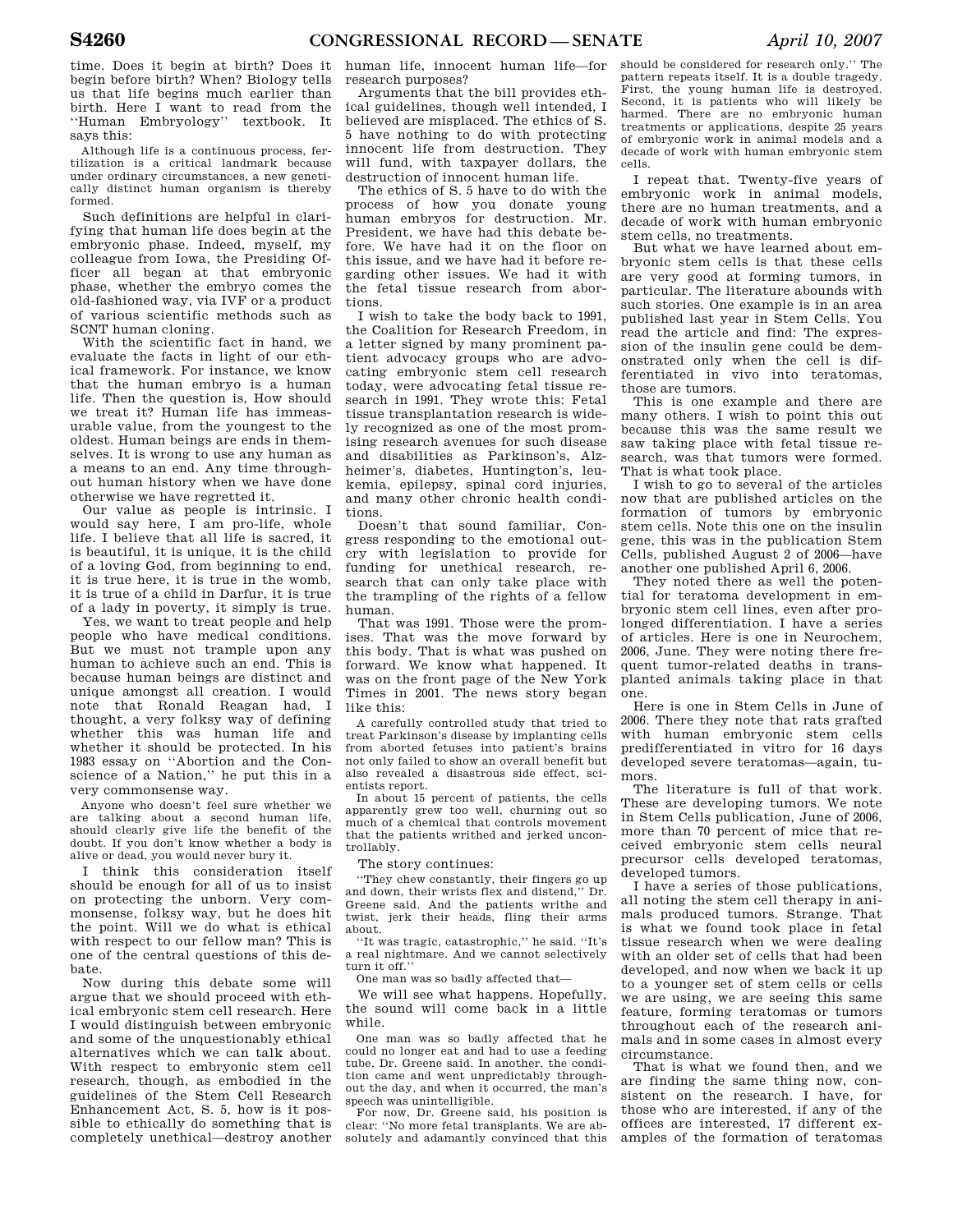by embryonic stem cell work in lab animals.

Let's not go down this road of unethical, speculative research. I am sure the research is interesting to some. But the Government needs to pursue what is best for Americans suffering from diseases and injuries. That is what our standard should be in this.

We have an enormous ethical hurdle of killing young human life for this research purpose, and we have an area that needs more funding in the adult stem cell, cord blood, amniotic fluid, and that money is being diverted to other places.

Now let us move from that ethical to the practical question: Should we put millions or billions of dollars into interesting, speculative research on tumor-forming embryonic stem cells or should we put our money where we are already getting strong results with adult stem cell work, cord blood, amniotic fluid, other areas where there is no ethical problem?

Adult stem cells have no ethical strings attached. You can get them from an adult patient without causing the patient harm, you can harvest them from the rich cord blood, and as noted in the Journal of the American Medical Association on March 7 of this year, they can be obtained from amniotic fluid, which I previously cited, without causing harm to the unborn child.

Defying the naysayers, who said this could not work or would not work, there are so many confirmed adult pluripotent stem cells, pluripotent cells, that means they can form a number of different types of cell types, previously thought to only exist in the embryos, can turn into virtually any cell in the body.

And here I want to show—first, let us go to the chart of the areas that were having treatments taking place by adult stem cell therapy. I wish to hold this up. I do not think this is a complete set of areas but 72 current human—this is in humans—clinical applications using adult stem cells: blood conditions, autoimmune, bladder disease, cancer, cardiovascular, liver disease, ocular, wounds and injuries, metabolic disorders.

You can see the list of 72 different areas that are being treated with adult stem cells in humans, in human trials. I wish to hold up to my colleagues—I will be happy to provide this to any offices that would like it—it is about an inch-thick binder of ''New Reasons for Hope.'' These are recent developments published since Congress's stem cell debate and vote of 2006 and the adult stem cell research and other alternative to embryonic stem cell work and research.

This is from June 2006 to March of 2007. Here are the number of additional areas that we have gotten successful work taking place in each of those. I wish to show this as a folder—I have shown it before to my colleagues—if anybody would like to see this. These

are the recent advances in adult stem cell research and other alternatives. This is a binder about 4 inches thick, full of the front pages, just the first pages of the research in these fields of what is taking place. There needs to be more taking place in this field to get more of the treatments for more people like David Foege.

If people want to go to the Web site of ClinicalTrials.gov and pull up the latest number of trials and studies of places that are recruiting patients or are filled and no longer recruiting, it pulls up 1,422 studies currently ongoing. This is the first of 50 pages from ClinicalTrials.gov of the various areas and uses of adult stem cells that are going on right now.

Let's look at the money chart. Presently, there is no prohibition against anybody developing new embryonic stem cell lines legally. If a private group or a state wants to develop a new embryonic stem cell line, they can. The limitation is on the use of Federal taxpayer dollars in research areas on newly established embryonic stem cell lines. But if a private group wants to develop an embryonic stem cell line or a State, they can do that now.

Let's look at the funding that has gone into embryonic stem cell research, both human and nonhuman. In fiscal year 2006, the last year that we have full data for, human embryonic stem cell research, \$37.8 million, nonhuman embryonic stem cell research, \$110.4 million; for 2002 to 2006, human embryonic stem cell research, \$132.1 million, nonhuman embryonic stem cell research, \$481.7 million; for a total of \$613.9 million in embryonic stem cell research. We are putting a lot of money into embryonic stem cell research. Still the scoreboard of where we are getting humans treated after \$613.9 million, stem cell research human applications, adult, we have two treatment areas with binders full of information, with 1,422 study trials. We have zero on the embryonic, after 25 years of knowing about this, 10 years of knowing about it in humans, and after \$613 million in funding.

After some period of time, should we not think, wouldn't it be better if Dr. David Foege were being treated in the United States instead of Thailand and we had more of that work that is getting him treated taking place here rather than in other places around the world? Wouldn't it be better to take the \$613 million that could yield more treatments, if that is what we are after, wouldn't it be better to take that \$613 million and say: Let's put more in adult stem cell research where it is yielding results? Doesn't that make sense? Isn't that the right thing to do?

Where we have all of this that is producing results, after 25 years we don't have anything here. That is not fair to say. I am sure we have interesting research information that has come up through that research of that \$613 million. I am sure there has been useful research, but it involves the destruction of young human life.

Before people who are watching this think: You have a cure for me in the adult stem cell area, I want to make sure to put forward that many of these are in clinical trials today. Not all of these are widely available yet. However, there has been success in all of these areas using adult stem cells. For some of these treatments adult stem cells were the main component. In others adult stem cells were the part that helped the main component to work. All of these are real and legitimate.

On the eve of last summer's biological debate, some scientists took it upon themselves to criticize this list by publishing a letter in the Journal of Science. In January this year, Science published a response to this initial letter. It is important that we put forward here the context of the adult stem cell treatment that has yielded so many human treatments to date. I want to put this in context.

In their letter ''Adult Stem Cell Treatments for Diseases?'' S. Smith et al. claim that we misrepresent a list of adult stem cell treatments benefiting patients.

But it is the Letter's authors who misrepresent our statements and the published literature, dismissing as irrelevant the many scientists and patients who have shown the benefits of adult stem cells.

We have stated that adult stem cell applications have ''helped,'' ''benefited,'' and ''improved'' patient conditions. Smith et al.'s Supporting Online Material repeatedly notes patient improvement from these cells. We have never stated that these treatments are ''generally available,'' ''cures,'' or ''fully tested in all required phases of clinical trials and approved by the U.S. Food and Drug Administration (FDA).'' Some studies do not require prior FDA approval, and even the nine supposedly ''fully approved'' treatments acknowledged by Smith et al. would not be considered ''cures'' or ''generally available''

to the public at this stage of research. The insistence that no benefit is real until after FDA approval is misplaced. Such approval is not a medical standard to evaluate patient benefit, but an agency determination that benefits outweigh risks in a broad class

of patients. Physicians and patients use an evidentiary standard. Our list of 72 applications, [is] compiled from peer-reviewed articles, documents observable and measurable benefit to patients, a necessary step toward formal FDA approval and what is expected of new, cutting-edge medical applications.

As this debate moves forward, I look forward to sharing the stories of some of the real patients who have benefited from ethical adult stem cell research. We need more patients treated. We have more patients who need treatment. We have an area of high-yield Federal dollar investment where it should go, and we don't have the ethical barriers. We should be putting that money there; 72 to 0, that is the score. There are at least 72 human treatments and applications using adult stem cells. There are no human treatments with embryonic stem cells. With the rate of tumor formation which I previously noted, none seemed to be on the horizon soon.

This is acknowledged by some scientists. Notably, Science carried a piece in 2005 in which the authors note: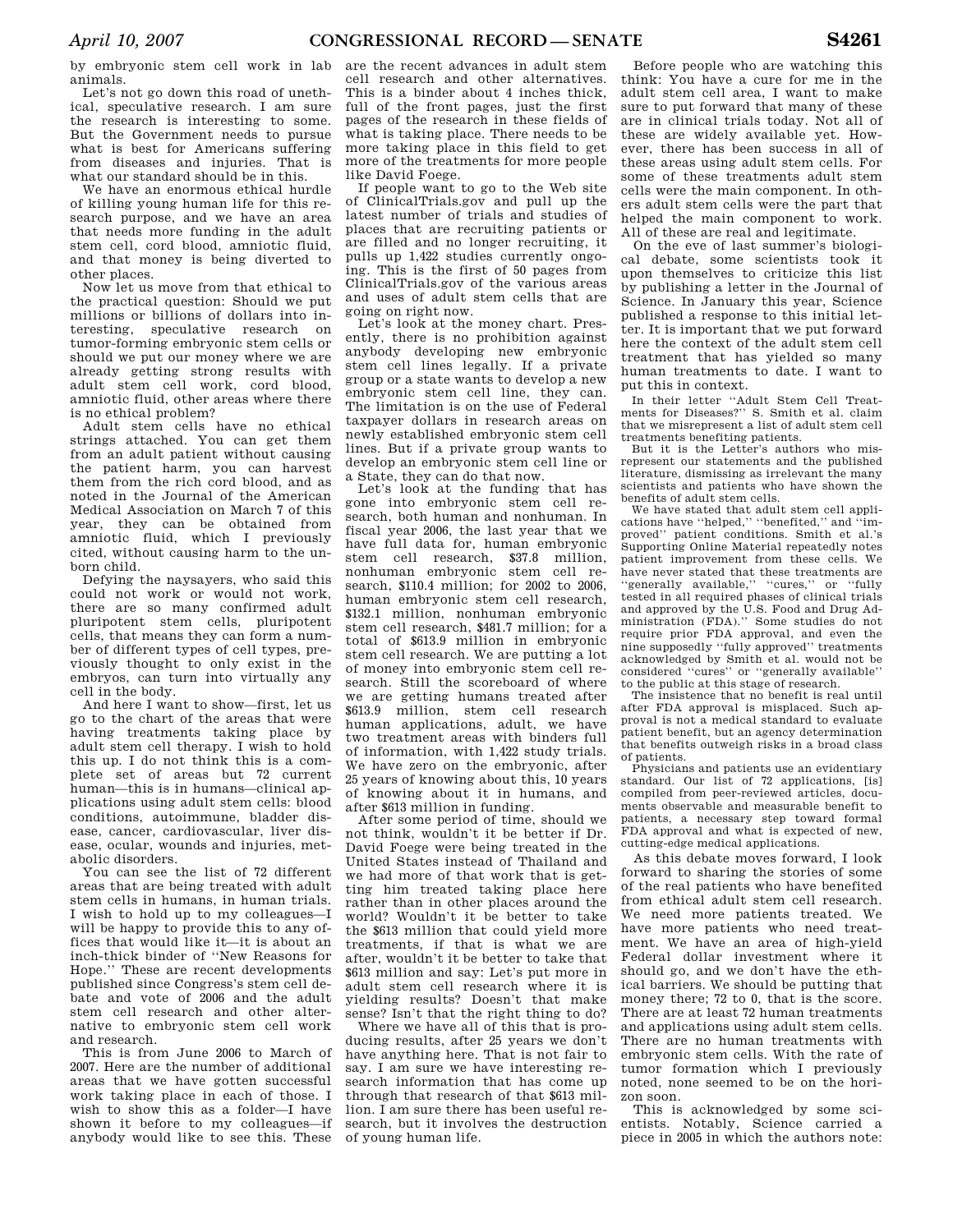the clinical benefits of the research are years or maybe decades away. This is a message that desperate families and patients will not want to hear.

Yet we do have a message that desperate families and patients do want to hear; that is that we have treatments on the horizon, and we do in the adult and cord blood and amniotic fluid. We need the research money.

Harvard stem cell researcher David Shaywitz wrote in a 2005 Washington Post op-ed:

While stem cell advocates have helped voters connect embryonic stem cell research with compelling images of patients who might one day benefit from treatment, such therapies are unlikely to emerge soon enough to benefit most current proponents. . . .

. scientists must do a better job of articulating the limitations of our existing acknowledge, taking care to emphasize not only the ultimate therapeutic potential of these cells, but also how far we are from achieving such therapies.

Which road will we choose? Will we choose the ethical adult stem cell road that holds great promise and is currently producing treatments, or will we choose the unethical embryonic stem cell road that tramples on human dignity and has produced tumors to date? That is the point of the discussion.

This is not just an academic discussion, nor is it just a policy discussion. It involves real people. I showed you one person who was a real person. I started off with talking about David Foege who is excited about being alive. Let me show you Jacki Rabon, a paraplegic. I met Jacki last year. She has continued to improve. I want to share her story with you.

She lives in central Illinois. She had come to DC last year with her mother and sister because she wanted to tout her successful adult stem cell treatment. The courage of Jacki and many others like her is truly amazing. Years earlier, as an active 16-year-old, she was paralyzed in an automobile accident. As the car was flipping multiple times, Jacki was thrown from the vehicle and landed on her back on a country road. Her dreams of earning a volleyball scholarship for college were shattered.

In a letter sent to me last year, Jacki wrote this:

That day changed my outlook, my future aspirations and my complete life. Before the accident I was a very active 16-year-old. I played volleyball in school and was very good. I had hopes of going to college on a volleyball scholarship. I truly was living a nightmare after this tragedy. I really thought my life was over. I couldn't imagine not playing volleyball anymore, jumping on my trampoline with my young nephew, chasing after my niece or just taking a walk around my small community. Not only does something like this change the victim but it also disrupts and seriously affects your family.

I spent a little over a month in the hospital. I had back surgery to stabilize my back. I had a fracture at the T12 area, which made me a paraplegic. I had no feeling below the belly button. I had to learn to become independent again. I had to learn to dress,

bathe, transfer from place to place, and take care of my personal hygiene and toiletry issues. It was so difficult and I struggled with these once simple tasks. After I accomplished these I was released and allowed to come home. I was simply told, ''You'll never walk again.'' That was my prognosis!

I got back to school a few months later and that was another adjustment. Everything looks and works differently when you are sitting in a wheelchair. I had to deal with a lot of depression and sadness. But I tried to continue with my life the best way that I could. I truly believe that my faith got me through. If it wasn't for this amazing love of God and my strong will and determination I don't know if I could have proceeded with what my life had become. But I have great determination along with the comforting faith and I didn't intend on giving up that easily. I wanted to give life another opportunity with my new ''lifestyle.''

Can you imagine the anguish of being a 16-year-old, your whole life in front of you, and then being confronted with this sort of tragedy?

Jacki was very fortunate, however, to have so many people who were looking out for her. Her pastor saw a PBS show called ''The Miracle Cell,'' about a procedure called olfactory mucosa transplantation being done in Portugal by Dr. Carlos Lima. The work involved transplanting adult stem cells from spinal cord patients' own sinus area into their spinal cord at the initial injury site.

This gave Jacki real hope. Continuing her letter, she wrote:

I listened to amazing recovery of returned sensation and even the ability to walk again with continued rehab from others after having this surgery. I remember thinking, ''There's my chance!'' I knew I wanted to pursue this possibility for me.

My mom and I started researching this procedure on the Internet and collected as much information that we could. We discovered a Spinal Cord Injury Institute getting ready to open in Detroit, Michigan, that summer. This institute was closely associated with Dr. Lima. We called to see if we could get an appointment to go and meet Dr. Steve Hinderer and asked about the procedure in depth and inquire about my chances of getting it done.

I did go to Detroit and was told that I could well be a good candidate. I was given the guidelines and criteria for having this done. After many months of additional testing, x-rays, etc., I was accepted.

This was very exhilarating for me. I had read about the success stories of the individuals that have gone before me. Their various success stories gave me so much hope!

I had so much support from my family, friends, church, community and surrounding areas to raise the \$50.000.000 needed to have this surgery. Without this overwhelming support I could not have gone forward with this incredible opportunity.

I went to Portugal in October 2005. I had the procedure done on October 29th. My experience in Portugal was not all pleasant. My mom and I had to deal with the language barrier and the unfamiliar culture. I returned to the states on November 5th. I rested at home for a few weeks then went to Detroit to the Institute for aggressive rehab. Rehab was very tiring and indeed very aggressive. It was an exhausting experience but a very rewarding one. It was there that I took my first steps on the parallel bars. I was up!

My progress since undergoing this surgery has been amazing! I have a lot of hip move-

ment, some tingling and heaviness in my legs. I have continued with my rehab regimen at home. I have leg braces that were fitted to me. I can walk on parallel bars and have begun walking with a walker. I am up on my feet again! That's the most satisfying feeling. Unless you have been confined in a wheelchair for an extended amount of time you can't really know how rewarding it is to be standing again.

This brings me to the ongoing debate over adult stem cell research. I did not think a lot about this issue before the accident but now it has sparked a great interest within me. First, I am very much against embryonic stem cell research and advancement. I do not support this aspect at all. The killing of human life is appalling to me. But with adult stem cell and non-embryonic stem cell research I have become an advocate. My personal experience with adult stem cell transplantation should awaken the United States to the unlimited possibilities. This technique is simply, ''your body healing itself.'' Medical research in the United States has always been respected and admired for the advances toward cure for cancer, arthritis treatments and medication, heart disease and other well-known diseases and ailments. But when it comes to spinal cord injuries the U.S. is very much in the negative category. We as taxpayers pay more money in the daily care of a spinal cord injury victim than we do on a cure. Now why is that? The medical society treats the injury at the onset then teaches the individual to live in a wheelchair and function accordingly. Then they are sent home and told, ''You will never walk again.'' I experienced that first hand.

But I am walking again. I have goals of walking by the end of the year with my braces and crutches. This was made possible by the procedure in Portugal—Portugal, not the United States—and aggressive rehab. But I had to leave the comfort of my home and country and travel to a foreign area to get this done. Now that is sad, isn't it?

This tragedy that happened to me can happen to anyone. It could be your wife, husband, son, daughter or friend. What would you want for them? Simply a statement, ''You'll never walk again'' or ''Never give up hope there is a better option for you.''

Jacki Rabon writes:

Wake up United States! We are missing out. Let's look at the issue in a more personal level—I can walk again.

Sincerely,

JACKI RABON, *Waverly, IL.* 

These are the moving words this cou-

rageous young lady wrote last summer. Jacki's progress does continue. We received an e-mail from Jacki's mom, Becki, in the last few weeks. Becki Rabon writes:

Jacki is doing wonderfully. She did have a slight hip problem a few weeks ago. She was experiencing a lot of pain. We had x-rays, Ultrasounds and lab work done.

Thank God, it was only tightness in her hip muscles. The pain of course was not good . but it was in a way that is good since Jacki is getting more feeling in her hips.

Otherwise, she is still walking with her braces and a walker at our church. She walks independently now. All I do is help her with getting the braces on and stabilizing the walker while she stands up. Then she can walk by herself. The distance has increased considerably. The next step for her is to start walking outside and at home. She needs to be on more normal terrain.

This is an amazing story, and the science that has gone into Jacki's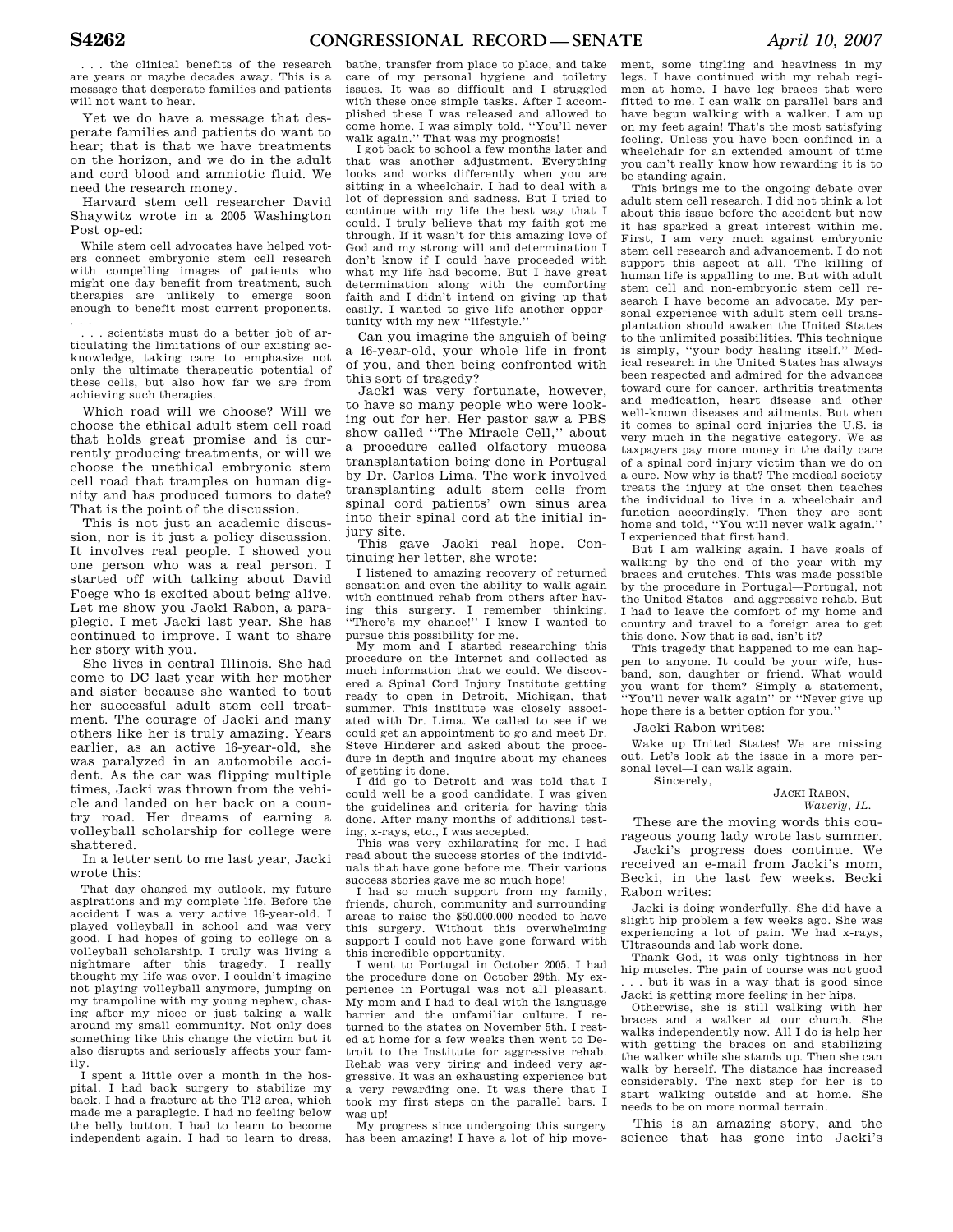treatment is truly revolutionary, miraculous. Adult stem cell therapy what could it do with another \$600 million? How far along could we be?

A June 2006 study in the Journal of Spinal Cord Medicine reported on Dr. Lima having transplanted nasal stem cells into seven patients with spinal cord injury. The patients regained some motor function and sensation, and two patients showed bladder control improvement.

Most of the adult stem cell work in this area is still being done in lab animals, but it is already starting to have human applications. You have to ask yourself, why would we want to go down the unethical embryonic stem cell road when the doors are already being opened by adult stem cells and you already have these types of human stories taking place? Why, when we have something that is working?

Shown in this picture is Jacki Rabon. I am going to tell an amazing story about Dr. Dennis Turner. He came in to testify in the Senate Commerce Committee Subcommittee on Science and Technology. He testified in 2004. He suffered from Parkinson's disease. I want to read portions of his testimony. I show you a picture of Dr. Dennis Turner. He stated:

For 14 years I've had Parkinson's Disease. This irreversible disease involves the slow destruction of specialized cells in the brain, called Dopamine Neurons. By early 1991 I suffered extreme shaking of the right side of my body, stiffness in my gait and movements. After some years of medication, I developed fluctuation and poor response to Sinemet. This made daily activities needing the coordinated use of both hands hard or impossible, such as putting in contact lenses. My disability prevented me from using my right arm.

Other than my Parkinson's symptoms I was physically very active and fit. Because of this Dr. Levesque felt that I'd be a good candidate for an experimental treatment. He explained that he would take a very small tissue sample from my brain, removing its adult neural stem cells. He would then multiply and mature these cells into Dopamine Neurons, then inject these cells back into the left side of my brain. He proposed treating only the left side because it controls the right side of the body, the side with the most severe Parkinson's symptoms.

Dr. Levesque did not tell me that this treatment would permanently cure my condition. Science has yet to learn what causes Parkinson's Disease, much less how to remove it. However, since this cell-replacement approach had never been tried in a human patient we hoped for the best. And since my only other realistic alternative was to continue growing worse until I eventually died, I decided to have the surgical procedures in 1999, one to remove the tissue and another to inject the cells. I was awake for both procedures, under local anesthesia.

Soon after having the cells injected my Parkinson's symptoms began to improve. My trembling grew less and less, until to all appearances it was gone, only slightly reappearing if I became upset. Dr. Levesque had me tested by a Neurologist, who said he wouldn't have known I had Parkinson's if he had met me on the street. I was once again able to use my right hand and arm normally, enjoying activities that I had given up hope of ever doing.

Since being diagnosed with Parkinson's Disease my condition had slowly, but continuously worsened. I can't say with certainty what my condition would have become if Dr. Levesque had not used my own adult stem cells to treat me. But I have no doubt that because of this treatment I've enjoyed five years of quality life that I feared had passed me by.

Last year, after 4 years of being virtually symptom free, my Parkinson's symptoms began reappearing in my body's left side. Today I have various degrees of trembling in both hands, although I feel that the left is slightly worse. Nevertheless, I wouldn't hesitate for a second to have Dr. Levesque use my adult stem cells to treat me a second time, since in my case they were safe, effective, and involved no risk of rejection.

Because of my improvements through Dr. Levesque's treatment I've been able to indulge in my passion for big game photography these past 5 years.

This man suffering severe Parkinson's for 5 years being able to indulge in his passion for big game photography.

While on safari in 2001 I scrambled up a tree to avoid being run over by a Rhino. I swam in the South Atlantic with Great White Sharks. Two weeks ago I returned from Africa after photographing Cheetahs and Leopards in the wild.

This is a man with severe Parkinson's.

Here are a few examples of the pictures I took. They represent memories and experiences I feel I have Dr. Levesque to thank for. I came here to offer him my sincere gratitude, and to offer others with Parkinson's a concrete reason for hope.

This summarizes my history with Parkinson's and the positive effects I experienced through a treatment that used my own adult stem cells. I'm very happy with its results and would dearly love to have a second treatment.

Mr. President, I cite this example because here is a route forward for us. We want to treat people with Parkinson's. Here is a route forward that has been shown in a human clinical trial setting, with positive results for a period of time. Why would we want to waste that? Why wouldn't we want to fund that and to use it aggressively?

The PRESIDING OFFICER (Mr. CASEY). The Senator's time has expired.

Mr. BROWNBACK. Thank you very much, Mr. President. I yield the floor and will continue to use more of my time later.

The PRESIDING OFFICER. The Senator from Michigan.

Ms. STABENOW. Mr. President, I rise today to urge my colleagues to vote yes on S. 5. This is a bill that will bring hope to millions of Americans and their families. This is the bill, this is the opportunity for us to move forward on critically needed research. By passing the Stem Cell Research Enhancement Act, we can make a major step forward in scientific research and bring hope and help to millions of Americans fighting a debilitating disease every day.

I think we all have members of our own families who can speak to those issues—Parkinson's, Alzheimer's, juve-

nile diabetes, other kinds of diseases where we know with a little bit of help and focus, both in terms of stem cell research but also in terms of funding research, we can see huge changes, huge opportunities for treatment and for possible cures. That is what this bill is all about. It is so important we move forward in a positive way and pass this bill as quickly as possible.

It is very sad we have this issue up before us again. In the last Congress, we passed legislation by wide bipartisan margins to lift the President's restriction on Federal funding for embryonic stem cell research. By wide margins, the majority of Americans supported this legislation, and still support this legislation. Unfortunately, the President issued his first and, so far, only veto to strike down our legislation. So we are back here again.

I see Mr. HARKIN, a great Senator from Iowa, on the floor. I commend him for his leadership, and so many of my other colleagues. Earlier today, Senator FEINSTEIN was on the floor, and I thank her, certainly, for her leadership, as well as Senator KENNEDY. So many people have worked so hard in bringing us to this point. I thank our leader, our Senate majority leader, Senator HARRY REID, for making this a priority as an agenda item for us in the Senate.

I know how deeply personal this issue is for many people. I respect that many of my colleagues have different views on stem cell research. I have also studied this issue very extensively. Over the past several years, I have met with people from all different faiths, all different backgrounds, from religious figures to medical researchers on the cutting edge of breakthrough technology. I have met with mothers who have to give multiple daily injections to their children to help them make it through the day.

They argue that many diseases and chronic conditions—as I have mentioned before, diabetes, and also ALS, Parkinson's, spinal cord injuries, many types of cancers—will be treated or even possibly cured with stem cell research. Too many families are struggling to care for children with diabetes or watching elderly parents succumb to Alzheimer's disease, like my husband did, or like my grandmother, who died of Parkinson's disease.

Too many Americans suffer from illnesses that make ordinary things such as daily household chores nearly impossible. As cochair of the Senate bipartisan Parkinson's Caucus, I receive letters and calls from people all across our great Nation on how important stem cell research is to them, how important this legislation, this opportunity at this time is to them and their families.

I have met many Michigan families dealing with chronic health issues every single day. For example, a wonderful advocate and friend, Bob Kullgren, from Grand Rapids, shared with me his daughter Kate's story.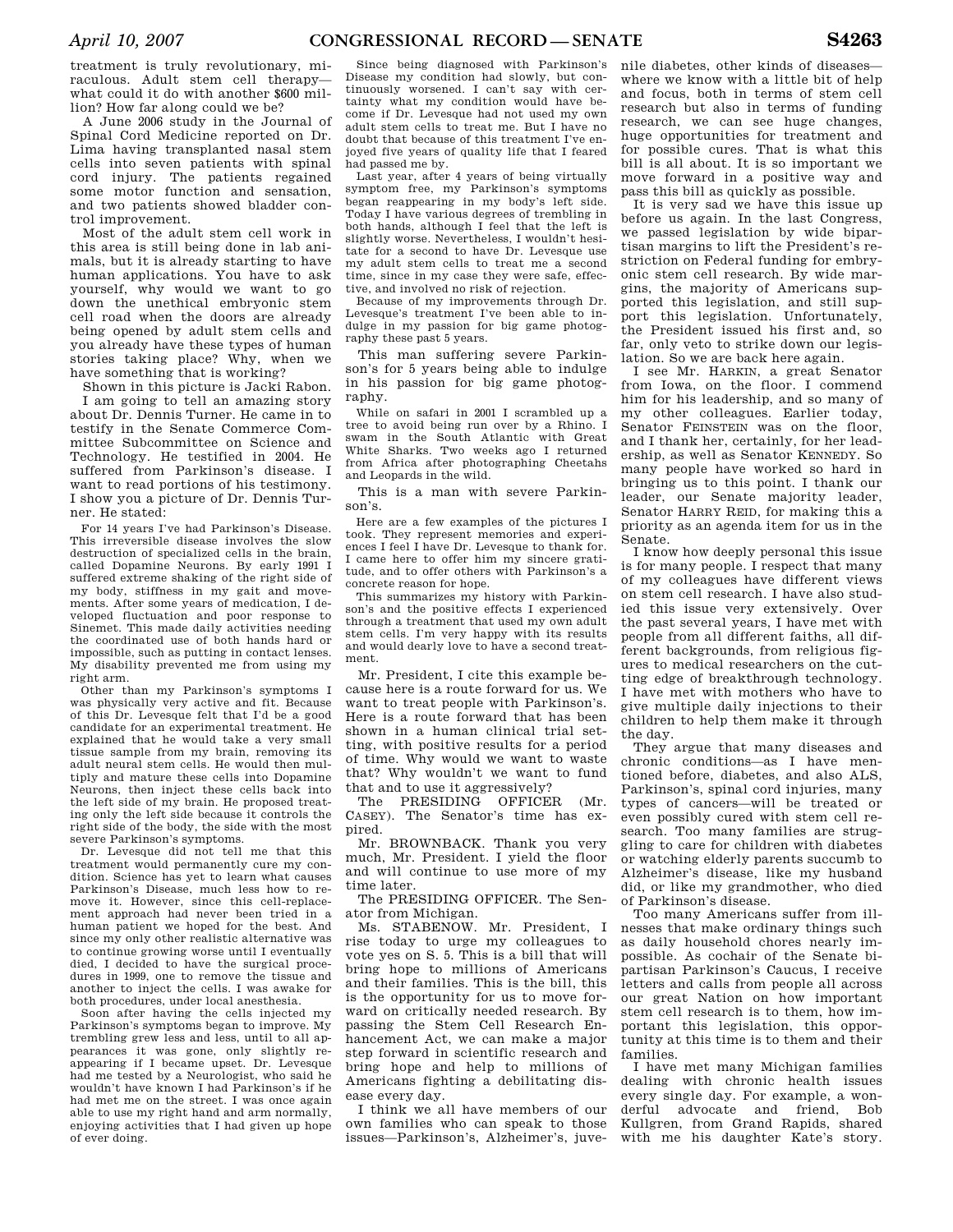When she was 12 years old, she was diagnosed with juvenile diabetes. Her family took her for multiple visits to the hospital and injected her with insulin three to four times every single day. These routines only helped to manage Kate's disease, not cure it.

As a teenager, Kate worked as a counselor at a camp for children with diabetes. She watched as some of her fellow counselors began experiencing the early stages of blindness caused by their juvenile diabetes. I cannot imagine how terrifying it must be to begin to go blind when you should be thinking about going to the prom or graduating from high school. None of us wants that for our children.

Another bright young woman who has visited my office several times is Julielyn Gibbons. For over 12 years, Julielyn has lived with Crohn's disease. It is a disease that causes intense abdominal pain. For her, stem cell research offers the promise of not only curing this lifelong debilitating disease but also the hope of being able to live a normal life. She e-mailed me:

I want to be able to bring children into the world knowing that they will never have to suffer as I have, and that possibility best exists through stem cell research.

S. 5, a strong bipartisan bill, is an important and, in fact, a critical step forward toward giving Julielyn and Kate that hopeful future we all want for our children. S. 5 expands Federal financing of research on additional stem cell lines created from embryos freely donated from in vitro fertilization clinics under strict ethical guidelines. These embryos are frozen and will likely be destroyed. Think about that. These are frozen embryos that will likely be thrown in the garbage can. They are being thrown away. Which is better: To have the opportunity to use those cells, those precious cells to be able to create life, to create cures, or to see them thrown away? That is what is happening right now.

This bill also would authorize the National Institutes of Health to look at other ways of creating new stem cell lines. This does not preclude other opportunities for research. In fact, this is a bill to make it clear we want to use every possibility to save life, to be able to cure diseases, and that we will continue to see that is done with the highest ethical standards, which is what is guaranteed under this legislation.

The current administration's policy, frankly, is tying the hands of scientists and impeding their progress on treatments and cures for diseases that families every day are waiting for. Sean Morrison, the director for the University of Michigan's Center for Stem Cell Biology, told me the federally approved lines are of limited use because they are not genetically diverse enough to realize the full potential of this research—so many more are needed. In other words, we don't have enough right now. We can't do what needs to be done, what families are asking for across this country.

While we look toward the future, we should remember those who have passed while we have had this debate as well. Every day the clock is ticking on somebody who is ill. Every day the clock is ticking on somebody with a fatal disease who could be helped in some way or cured if we were doing everything we could to provide the research and the cures and the treatments. What pains me the most is that some of the brave advocates I have had the privilege to meet during my congressional career are no longer here today. They are no longer here this week to see this vote. Hopefully we will not have many more people who will be seeing their lives deteriorate or lose their lives before we are able to actually begin to do what needs to be done with this research.

It is for them and for all the families I have met that I will cast my vote this week, a vote for life, for hope, for a bright future. I know the cures won't come tomorrow, but they may never come if we do not act now. I urge all of my colleagues to vote yes on S. 5, and I urge the President of the United States to do what is right, to do what the overwhelming majority of the American people are asking him to do and asking us to do, which is to say yes to lifesaving research, to say yes to that which will provide hope for a cure. I hope we will say yes in a very large margin to S. 5.

Mr. President, I yield the floor, and I suggest the absence of a quorum.

The PRESIDING OFFICER. The clerk will call the roll.

The legislative clerk proceeded to call the roll.

Mr. HARKIN. Mr. President, I ask unanimous consent that the order for the quorum call be rescinded.

The PRESIDING OFFICER. Without objection, it is so ordered.

Mr. HARKIN. Mr. President, how much time is remaining on our side in this round?

The PRESIDING OFFICER. There is 42 minutes.

Mr. HARKIN. Mr. President, I yield 10 minutes to the distinguished Senator from Rhode Island.

The PRESIDING OFFICER. The Senator from Rhode Island is recognized.

Mr. WHITEHOUSE. Mr. President, I thank the distinguished Senator from Iowa.

I speak today in support of S. 5, the Stem Cell Research Enhancement Act, offered by the majority leader, to whom we all owe a debt of gratitude for bringing this important bill to the floor. As a new Member of this body, as is the Presiding Officer, it also gives me great pride to express my appreciation for the leadership of Senator HAR-KIN, Senator SPECTER, Senator KEN-NEDY, and Senator HATCH, whose voices over the years have placed us in the position to pass this legislation, as I hope we will tomorrow.

I also wish to recognize the exceptional work and extraordinary leadership of my colleague and friend from

Rhode Island, Congressman JIM LAN-GEVIN. Congressman LANGEVIN has been both a State and national leader on this issue, championing the passage of H.R. 810 in last year's Congress and of H.R. 3 in January, as well as playing an integral role in Rhode Island's stem cell dialogue. Just today he was with our Lieutenant Governor Elizabeth Roberts, as she issued her report, ''Discovering Rhode Island's Stem Cell Future: Charting the Course Toward Health and Prosperity.'' This report is an important step toward developing a comprehensive statewide plan for stem cell research initiatives in Rhode Island.

Congressman LANGEVIN did not arrive at his position on stem cell research easily. He grappled, as we all do, with the ethical and scientific issues involved, meeting with a host of individuals and groups spanning the ideological spectrum. After serious and heartfelt consideration, he concluded, as have many of our Senate colleagues, that a central part of his deeply held beliefs about life is a commitment to those who are challenged by diabetes, by heart disease, by Alzheimer's, by Parkinson's, by spinal cord injury, by stroke, and by the myriad of diseases and conditions that stem cell research might help or even cure. I share this deep commitment to stem cell research and a sincere optimism about the hope it offers for so many lives.

I want to share the story of one of those lives. It is the story of Lila Barber, a 12-year-old girl from Westerly, RI, who came to visit me here in Washington 2 weeks ago. In 2005, Lila started experiencing pain in her leg. The pain got progressively worse over a 5 month period, until it was keeping her, and her parents, up all night. The Barbers began a medical journey, from doctor to doctor and test to test, only to be told that Lila had bursitis. As it turned out, Lila did not have bursitis; she had osteosarcoma, a cancerous bone tumor on her tibia below her knee.

Years ago, doctors would have had no option but to amputate Lila's leg. But reconstructive techniques have improved, and most limbs can now be replaced with a metal and plastic artificial joint or a cadaver bone transplant. Fortunately, Dr. Richard Terek, an orthopedic surgeon specializing in musculoskeletal oncology at Brown University, was able to save her leg using such a cadaver bone transplant, which preserves as much normal tissue as possible. In the year following Lila's surgery, she was home-schooled as she underwent 16 rounds of chemotherapy. Lila's chances of long-term survival are now good—75 percent.

But even if Lila remains cancer free, she will face a painful and ongoing medical struggle. Since the donor bone and cartilage are not living, Lila's transplanted tibia will not grow as she does. Even worse, it will break down over time. This is a place where stem cell research could vastly improve care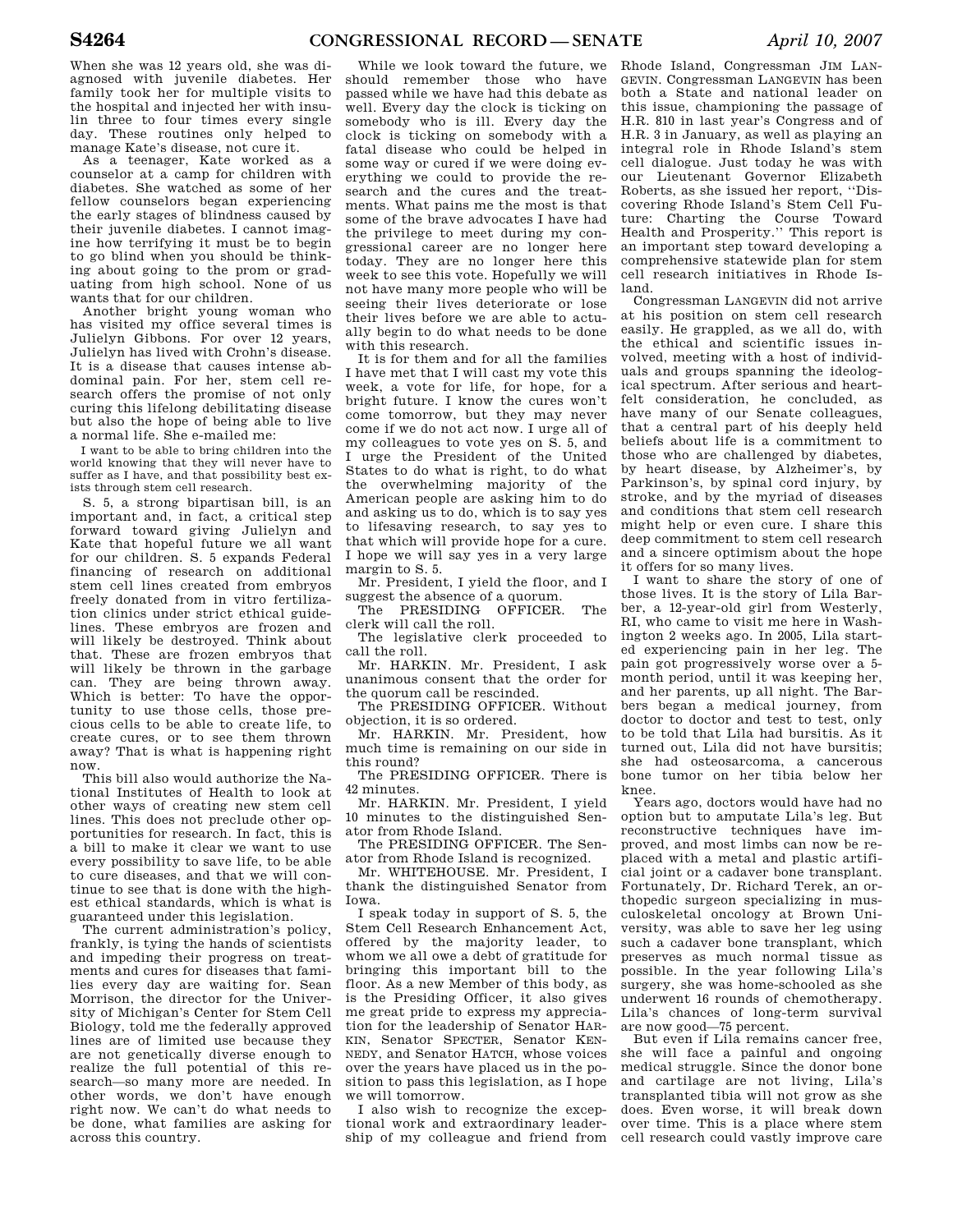for cancers like Lila's. In the shortterm, stem cell research could allow surgeons to develop techniques to use Lila's own cells to biologically and mechanically enhance bone tissue transfer. That is, Lila's own stem cells could be used to repopulate the lost bone and cartilage. In the longer term, stem cell research might allow scientists to grow entirely new replacement bones and joints. One day, children with osteosarcoma and other bone tumors might receive new bones that actually grow with their bodies into adulthood. Such bone tissue enhancements would also be beneficial to individuals with injuries from accidents, sports injuries, or just the wear and stress of age. This is just one area of promise in the broad landscape of hope stem cell research opens to Americans.

As for Lila, with frequent monitoring from Dr. Terek, and sporting a bright bandanna on her first days back to school in the seventh grade, she is getting back to her old ways. She even attended the Nickelodeon Kids' Choice Awards last weekend, a trip made possible by A Wish Come True, an organization in Rhode Island that grants wishes to children with life-threatening and dangerous illnesses.

For the Barber family, their greatest wish is for Lila's good health. Stem cell research holds the promise of making that wish, and millions of wishes like the Barbers', come true. Let us throw off the ideological shackles constraining our progress imposed by the bleak and benighted policies of the Bush administration. Let us all support S. 5 and embrace the promise for life and health and hope and cure that these discoveries present to mankind.

I thank the majority leader for sponsoring this vital legislation. I thank the Senator from Iowa for his leadership on the floor.

I yield the floor.

The PRESIDING OFFICER. Who yields time?

Mr. HARKIN. Mr. President, I am glad to yield 10 minutes to the distinguished Senator from Maine.

The PRESIDING OFFICER. The Senator from Maine is recognized.

Ms. COLLINS. Mr. President, first, let me thank the Senator from Iowa for yielding time to me.

As a longtime supporter of stem cell research, I am pleased the Senate is once again taking up the Stem Cell Research Enhancement Act. I am very proud to be a cosponsor of this bipartisan bill. It will expand the number of stem cell lines that are eligible for federally funded research, enabling scientists to take full advantage of the scientific and medical opportunities provided by stem cells. At the same time, the bill establishes clear standards to ensure this research is conducted ethically.

The promise of embryonic stem cell lines lies in their potential to develop into virtually any cell, tissue, or organ in the body. As a consequence, this research holds tremendous potential to

treat, and perhaps even cure, a vast array of diseases and conditions. Researchers could, for example, potentially generate insulin-producing islet cells for patients with juvenile diabetes; neurons to treat Parkinson's disease, ALS, and Alzheimer's, as well as bone marrow cells to treat cancer. It is estimated that more than 100 million Americans are afflicted by diseases or disabilities that have the potential to be treated through this promising research.

I have heard some of our colleagues today, in arguing against this bill, say that the promise won't be fulfilled, that it is overblown, and that it is raising false hopes. We cannot say for certain what avenue of scientific research is necessarily going to produce the results all of us hope for, but surely it makes no sense to cut off a promising source of research that could benefit from Federal funds. I, for one, am very optimistic about the potential. There are no guarantees. There are no guarantees with any scientific research, but certainly the promise is there. It would be foolhardy for us to continue to restrict this research, to place artificial barriers in the way of research that offers such hope and such promise to so many American families.

In August of 2001, President Bush announced that Federal funds could, for the first time, be used to support research on embryonic stem cells. But that research, under the President's Executive order, was limited to existing stem cell lines that were created prior to 9 p.m. on that day.

In the 51⁄2 years since the President made that announcement, this stem cell policy has fallen far short of its original goals. While the Human Embryonic Stem Cell Registry at the NIH lists 78 stem cell lines, at best, no more than 22 lines will ever be available for research under the current policy. Moreover, as Dr. John Gearhart of Johns Hopkins University told the Special Committee on Aging last year, existing lines are ''contaminated with animal cells, lack genetic diversity, are not disease-specific, and are not adequate for researchers to apply to a wide variety of diseases.'' Limiting researchers to these lines, therefore, places huge and unnecessary roadblocks in the way of possible treatments and cures for a wide range of devastating diseases.

We have learned a lot about stem cells since 2001. For example, scientists have now created methods for growing stem cell lines that are free of animal cells, thus greatly improving their potential for treating and curing disease. They have also created disease-specific stem cell lines. Under the current Federal policy, however, these new and improved stem cell lines are not available to federally funded researchers in the United States. It is time for us to update our stem cell policy to reflect what we have learned so that we can accelerate this important research.

The legislation before us lifts the current restriction so that stem cell lines are eligible for federally funded research, regardless of the date on which they are created. Federal funding, however, would continue to be restricted to stem cells derived from embryos originally created for fertility treatments that are in excess of the clinical need and that otherwise would be discarded. That is the issue before us. Are we going to use these stem cells—these cell clusters which otherwise would be thrown away—for what could be lifesaving and life-enhancing research? That is the issue.

The legislation has other important safeguards that require informed consent of the donors, and it prohibits any financial inducement to donate. Finally, the bill calls upon the NIH to develop strict guidelines to ensure that researchers adhere to clear ethical and moral standards.

As the founder and the cochair of the Senate Diabetes Caucus, I am particularly excited about the promise stem cell research holds for an ultimate cure for diabetes. Early research has shown that stem cells have the potential to develop into insulin-producing cells to replace those which have been destroyed in individuals suffering from type 1 diabetes.

During the last Congress, I chaired a hearing in conjunction with the Juvenile Diabetes Research Foundation Children's Congress to examine the devastating impact juvenile diabetes has had on too many American children and their families. We heard heartbreaking testimony from children who traveled here to tell us what it is like to live with juvenile diabetes, just how serious it is, and how important it is that we fund the research necessary to find a cure.

One of those was a constituent of mine from Falmouth, ME, Steffi Rothweiler. She told the committee that she could not remember having a normal life without diabetes. She described her parents, who have given up a full night's sleep and their weekends, on guard every hour of every day to make sure Steffi's diabetes is controlled as tightly as possible so that she can stay as healthy as possible. Steffi asks that we do all we can to find a cure for diabetes as quickly as possible. We simply cannot ignore the potential embryonic stem cell research holds for children like Steffi.

I am sensitive to the ethical concerns raised by opponents of this research. But I wish to emphasize once again that the cell clusters which will be used for this research would otherwise be discarded. In my view, the ethical choice is to use them for research that may benefit millions of Americans rather than just discard them as medical waste.

Moreover, what is often ignored in this debate is that embryonic stem cell research is now occurring in the private sector and in other countries outside the purview of the NIH. Therefore,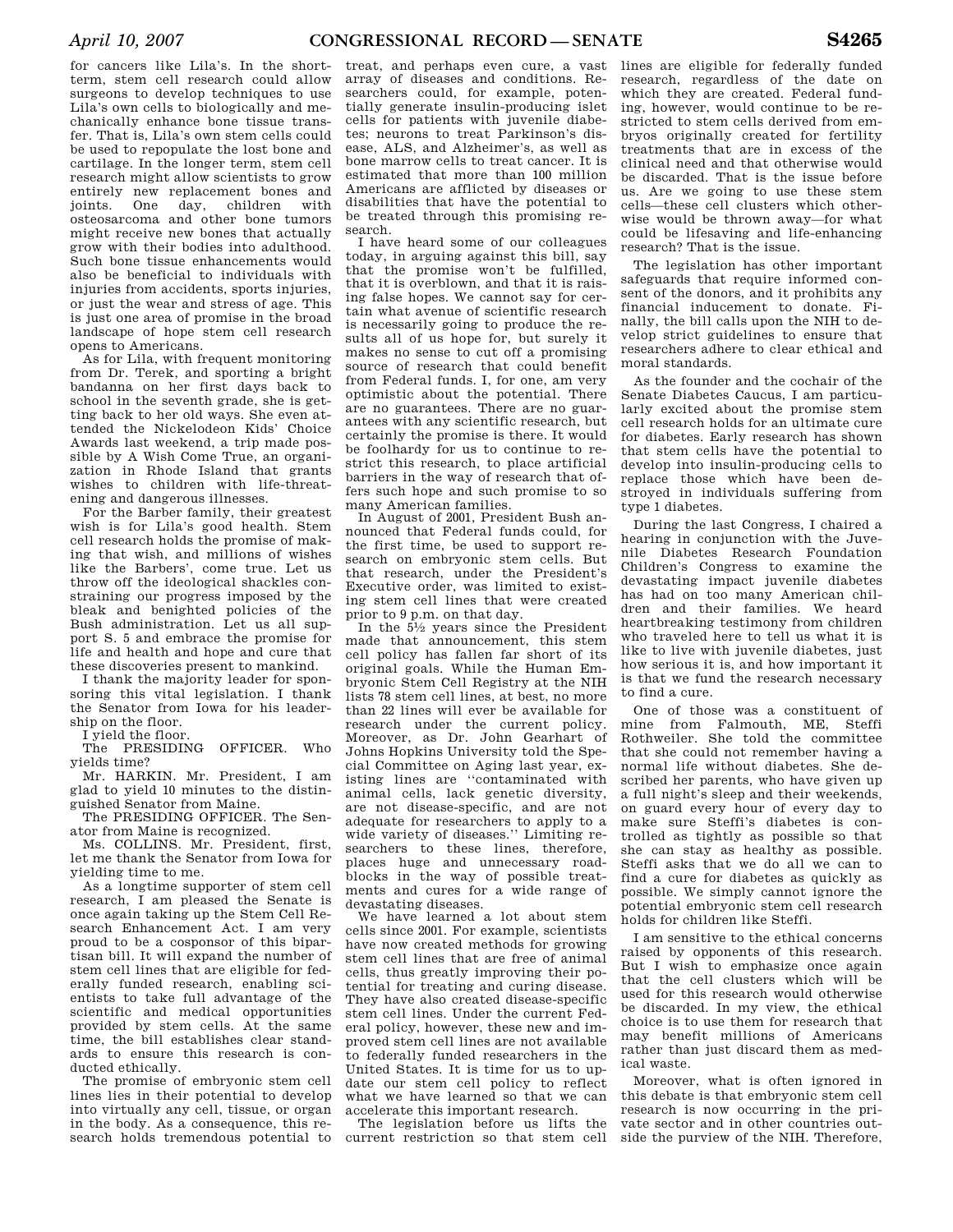if we could extend these ethical guidelines that routinely accompany federally funded research, all of us should be for that as a goal.

I wish to quote testimony from Dr. Allen Spiegel, who was, at the time, Director of the National Institute of Diabetes and Digestive and Kidney Diseases. He made that very point at our 2005 hearing on juvenile diabetes. He testified that, while NIH routinely worked very closely with the private sector, in the area of stem cell research, ''there is a wall.'' By expanding our current stem cell policy, we can tear down that wall, allowing for more research but ensuring that it is conducted with clear ethical standards.

Now, the other argument we always hear is that we don't need to have this kind of stem cell research because adult stem cells derived from tissue, such as bone marrow, are a sufficient replacement for embryonic stem cells in forwarding this important research.

The fact is, both are promising. But, again, as Dr. Spiegel testified at the hearing that I chaired with regard to diabetes research:

We need to do embryonic stem cell first because it can give us a better understanding of what causes type 1 diabetes . . . because it will actually inform our ability to work with adult stem cells . . . and finally, because, and one cannot guarantee or promise this, the embryonic stem cells themselves, if successfully turned into insulin-secreting beta cells, could be the source of cell therapy.

That is the testimony from the experts.

It would be tragic not to take advantage of this opportunity to accelerate research that can potentially help millions of people suffering from devastating illnesses. I urge our colleagues to join in voting for this important legislation.

Again, I thank the chairman for yielding me time. This is legislation that truly can make a difference to the lives and well-being of so many American families.

Thank you, Mr. President.

The PRESIDING OFFICER. The Senator from Iowa.

Mr. HARKIN. Mr. President, I thank the Senator from Maine for her very eloquent statement regarding this bill. The Senator is right on the mark in talking about the ethical—if I can get her attention for a second—part of this issue.

As the Senator knows, in S. 5, we have very strict ethical guidelines. One, the only embryos that can be used are those slated to be discarded anyway from our IVF clinics. Secondly, there has to be written informed consent by the donors. And, third, there cannot be any monetary or other kinds of inducements at all to the donors of these embryos. Those guidelines are actually stricter than what is in law right now. As the Senator knows, we have these strict guidelines.

The other point the Senator brought up, if she has a minute for me to explore this point with her a bit, is that we have in vitro fertilization clinics.

My information is that last year about 50,000 babies were born by IVF. I have friends of mine who had children thanks to IVF; otherwise, they would never have had children. Obviously, there are some embryos left over. They would like to be able to donate those for embryonic stem cell research because they are not going to have any more children.

So it seems to me the ethics question is, are we just going to discard them as hospital waste, which is done every day, or would it be more ethical to say let's use those with the strict guidelines we have to save lives, to make life better, to ease suffering and pain?

The Senator from Maine put her finger on it. That, to me, is the ethical way, I would think. What our bill is trying to do is to let those donors of those embryos say, yes, do this. You can do that, and use that for research. I thank the Senator from Maine for her contribution.

The PRESIDING OFFICER. The Senator from Maine.

Ms. COLLINS. Mr. President, if the Senator will yield for just a moment so I can respond to the excellent points that he made, first, I commend Senator HARKIN, Senator SPECTER, and others who have worked on this bill for including those clear safeguards. This isn't a case where anyone is going to be selling the left over, unused embryos from in vitro fertilization. In fact, the bill appropriately prohibits any financial inducement, any sort of money changing hands. So that is an important safeguard.

But the Senator put his finger on what I think is the primary ethical choice. The left over cell clusters are going to be discarded. They are going to be discarded. They are discarded every day, every month, every year as medical waste. How much more enhancing it would be to use them for research that could save lives, that could prolong lives, that could improve the quality of life for someone suffering from juvenile diabetes or Parkinson's or Alzheimer's or other devastating diseases.

I believe this bill is a very ethical bill that will help move us forward in the search for better treatments, for better diagnoses, and someday a cure. I cannot believe that we would cut off such promising research when we know it can be done in an ethical way.

I applaud the Senator for his leadership in this area. I hope we will proceed to a very strong bipartisan vote in support of legislation that means so much to the American family.

We do a lot of debate on this Senate floor, but it is rare that we have a debate on an issue that touches so many Americans personally. All of us have family members who have suffered from these devastating diseases, and this offers—does not promise—but offers the potential for research that could really make a difference.

I thank the Senator. I am very happy to join him in this effort.

Mr. HARKIN. Mr. President, I thank the Senator from Maine. How much time does our side have remaining?

The PRESIDING OFFICER. There is 17 minutes remaining.

Mr. HARKIN. Mr. President, I will take a couple more minutes to expand on this point.

I mentioned this morning, if you are faced with a situation where embryos are going to be discarded and destroyed totally or these embryos could be donated for embryonic stem cell research and propagated and given life and then proceed to give life to others, is that not the better ethical choice? In other words, what I am saying is, when you discard an embryo from an IVF clinic now as hospital waste, that is destroyed. But if you take an embryo and take out of the embryo the 100 or 200 cells in it, extract them, the embryo itself is not an embryo any longer, but the cells are still alive. They are still alive. They propagate, they grow, they become stem cells that we already know—we have already done that—develop into nerve cells, bone cells, heart muscle tissue, motor neurons. They already know that.

On the one hand, you are really destroying the embryos, and on the other hand, you are taking the embryos, you are changing them into something else that propagates life and that actually could be—we don't know, as the Senator said, we don't know the end result but could actually enhance and make life better for many people. It seems to me this is the more ethical way to go.

Mr. President, I yield the remainder of the time to the Senator from Maryland.

The PRESIDING OFFICER. The Senator from Maryland.

Mr. CARDIN. Mr. President, first, I thank Senator HARKIN for his leadership on this issue and Senator COLLINS and those who have been responsible in bringing forward S. 5 for us to have an opportunity to vote for the Stem Cell Research Enhancement Act.

I join my colleagues. Rarely do we have an opportunity in this body to cast a vote that literally offers hope to over 100 million people in this country. We all have constituents who are suffering from Parkinson's or Alzheimer's disease or juvenile diabetes or ALS or spinal cord injury and other illnesses and injuries that very much the stem cell research offers hope that we will be able to make advancements to improve quality of life.

But there is more involved here than just the health and lives of Americans. We also are talking about the United States and its preeminence internationally in medical research. We have led the world in medical research in this country. People from all over the world come to America to get their health care needs met and to train their health care professionals.

We have been on the cutting edge. In my own State of Maryland, we have the NIH, we have the Naval Medical Center at Bethesda, we have Johns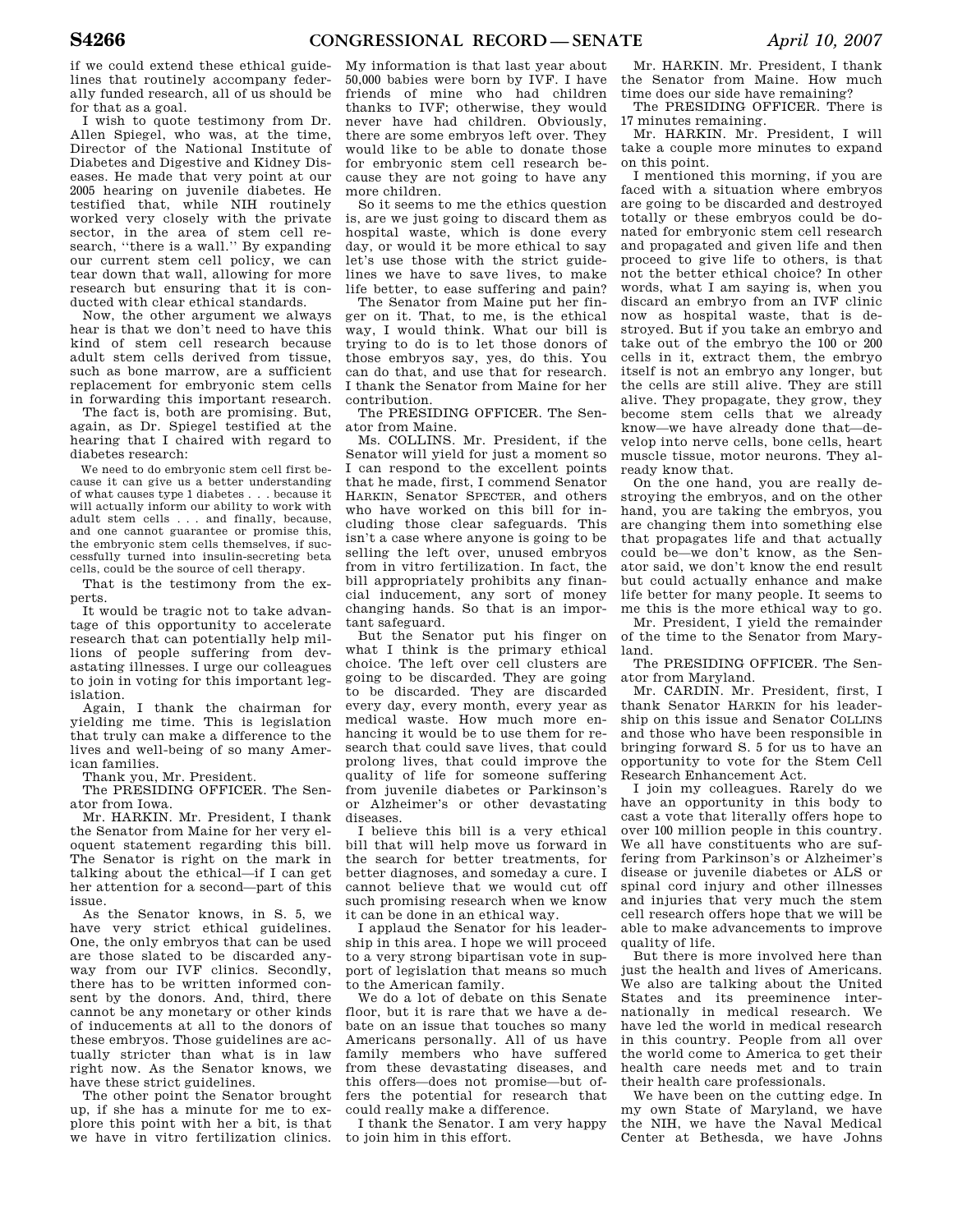Hopkins University, the University of Maryland Medical Center—all on the leading edge of research technology.

S. 5 will help us maintain our preeminence in medical research, as well as help millions of people as we make advancements in medical research.

Let's review quickly the current status of embryonic stem cell research.

It offers tremendous promise, we all know that. We all know embryonic stem cells hold the greatest promise for being able to regenerate parts of our organs and bodies that will allow us to deal with horrible diseases and injuries.

On August 9, 2001, the President's Executive order restricted embryonic stem cell research. If we could go back to 2001 and look at the situation in 2001, there were many who thought maybe that would be adequate at that time. We didn't know a lot about embryonic stem cell research back in 2001. NIH at that time had predicted, I remind my colleagues, that there were 60 to 78 stem cell lines that would be available under the President's Executive order, when in reality there were only 22, and some have been contaminated with mouse feeder cells.

We lack the genetic diversity necessary to perform research today on embryonic stem cells, and the most vulnerable groups are minorities because they are disproportionately affected by the lack of diversity in the stem cells that are available.

What is affected? Research dollars are not being made available. Money is not coming forward to deal with the most promising forms of research in our Nation. The role of the United States in medical research is being jeopardized. We are actually losing our best researchers to other countries which don't have these unreasonable restrictions.

I think the argument can best be made not by researchers, not by legislators, but by listening to some of our constituents.

I had the opportunity to have Josh Basile as an intern in my office. Three years before he was an intern in my office, he was a healthy young person leading a very healthy, very active life—a tennis player and doing all those things that a person his age would do. But then he was on the beaches off the Atlantic, and a wave caught him and he became a quadriplegic overnight. He is determined he is going to walk again. He is determined he is going to make progress. In fact, he is making progress. He is rehabilitating himself the best he possibly can. He has brought back motion where people thought it was impossible for motion to come back because he is determined. He is keeping his body ready, but he is asking us to do our share to allow the medical researchers to have the tools necessary to help him so one day he can walk.

One of my closest friends—my closest friend in law school—Larry Katz, when he was a very active attorney in Baltimore, was diagnosed with ALS. I watched him as his body left him and he died a very difficult death.

Any of us who have experienced these types of life circumstances know that we have a responsibility to do everything we can to make sure that our scientists have the appropriate tools to do the research to bring about the answers to provide the resources, the money, and the appropriate scientific methods in order to unlock the mysteries of so many diseases.

Stem cell research offers tremendous promise. The work being done at the University of Maryland Medical Center and the work being done at Johns Hopkins in my community—Dr. John Gearhart and Dr. Douglas Kerr, I met with these scientists frequently to try to get a better understanding about this. I am not a scientist. I don't know all the technicalities, but I have had a chance to meet with these scientists and see what they are doing and learn firsthand the promise that embryonic stem cell research holds out to all of us. They have been able to implant embryonic stem cell growth in mice and see movement where there was no movement before. It holds out such great promise.

We can do better and we have to allow our scientists the ability to do that. Let me quote from one other Marylander, Dr. Elias Zerhouni, who is the Director of the National Institutes of Health and a resident of Baltimore. Last month, he reiterated his support for lifting the current ban, stating that:

From my standpoint, it is clear today that American science will be better served and the Nation will be better served if we let our scientists have access to more stem cell lines.

There is a lot of fact and a lot of fiction out there as to what this means and what this bill does, what exactly the restrictions are under current law. There are some who argue that this legislation will encourage the creation of in vitro fertilization for research. Nothing could be further from the truth. The only lines that are available are those that are currently in existence. As my colleagues have repeated over and over on this floor, those who claim that this will divert the cell from its original purpose for implantation are wrong. The facts are that these embryos would be otherwise discarded.

Those who say we have to protect against abuse, read the language of the bill. The bill requires the donor's consent, and it can't be with compensation. It provides guidelines for the ethically sound use of embryonic stem cell research.

In June of 2001, 2 months before President Bush issued his stem cell policy, Sue Stamos and her daughter Faith came to visit me in my House office. At the time, Faith was 3 years old, a very brave little girl who had been diagnosed with juvenile diabetes. She asked me for my support for Federal

research to help find a cure for Faith, and I promised back then I would do everything I could to help the Stamos family.

Back in 2001, our knowledge of stem cell research was nowhere near what it is today. We didn't know what promise it held at that time. Today, 6 years later, we have a much broader and deeper knowledge about the scientific possibilities of stem cells but much less capacity to research stem cell lines than we had anticipated.

Last year, I voted to keep my promise to Sue and Faith Stamos and to the thousands of other Marylanders who are waiting for cures. Today, again for Faith and Josh and thousands of other Marylanders, I will vote to expand the stem cell lines available for federally funded research. I hope my colleagues will join in sending a message to Americans that this Congress will not stand in the way of medical progress through the proper use of embryonic stem cell research.

I urge my colleagues to support this legislation, and with that, Mr. President, I yield the floor.

Mr. ISAKSON. Mr. President, I wish to associate myself with the remarks of many of the speeches that have been made this afternoon, particularly when Senator COLLINS of Maine a little while ago talked about whether we should decide—''we'' meaning Members of the Senate—what the promise of embryonic stem cell research is. We can't. We are not scientists. Mr. COBURN certainly would qualify as a medical doctor, but there are no scientists here of the eminence of people doing this critical work.

Ms. COLLINS made a very good point, and the point I would like to reiterate from the presentation I made this morning is that there is nobody here arguing against furthering science and furthering embryonic stem cell research. The question is which route we take.

The proposal in S. 30, which Senator COLEMAN and myself have brought forward, is an affirmation of the need to expand embryonic stem cell research. It is an affirmation that there is a way to do it. In the course of the last couple of years, we have discovered a lot of new, interesting, and dynamic things, most important of which is that 5 of the 21 lines that exist right now, under the grandfather clause the President issued in August of 2001, are lines derived not from the destruction of a live embryo or an implantable embryo but from a naturally dead embryo.

Let me briefly but succinctly go back to that definition. It is very much the same as a clinically dead person with an irreversible cessation of brain waves but the rest of their body still lives on life support so that they are able to donate, through a medical power of attorney, their organs to be transplanted and which can then save a human life. It is the same medical principle, where with that determination of death, although there is still life in the body,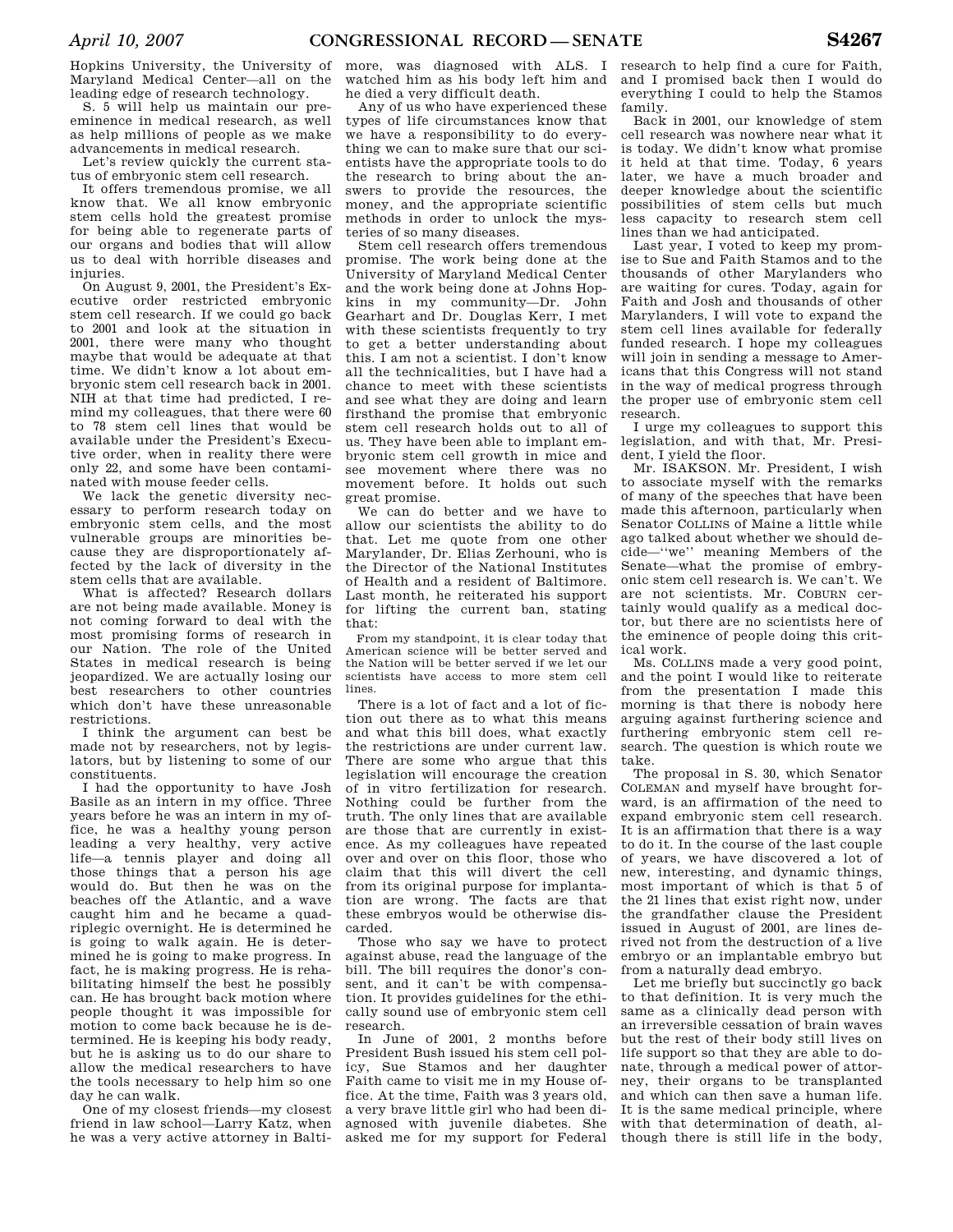that individual is able, through their grant, to donate their organs in order to save another life.

This is the same principle in terms of naturally dead embryos. Embryos developed for in vitro fertilization, after 3 days, are implantable viable embryos. In 4 additional days, additional embryos are created with the cell mass necessary to become a viable fetus and ultimately a human being. But after the seventh day, which is called level III, or the Gardner III principle, the embryonic stem cell embryos are clinically dead, although cells within the embryo are alive. That is the same principle as an organ donation from an individual who suffers from an irreversible cessation of brain waves.

S. 30, which I stand on the floor today to promote and commend to the Members of the Senate, does exactly and precisely what most of the Members of this body want to do, and that is further the NIH investment in embryonic stem cell research. As I said this morning, three of those lines happen to exist in the State of Georgia. Three lines currently under the grandfather clause issued by the President's Executive order in August of 2001, three lines that currently are continuing to be funded by the National Institutes of Health, three lines that are contributing to the breakthrough or hopefully the steps of the breakthroughs, in terms of any number of cures, but in particular those of diabetes and those of spinal column injury.

By adopting S. 30, sending it to the House and the House adopting it, and the President having said he will sign it, then we know we can break through this logjam and we can create additional lines for embryonic stem cell research and exponentially bring forward the public information that is so necessary in the research and medical community. Because the critical benefit the National Institutes of Health investment makes is it makes the discoveries come into the public domain because the NIH is a public entity and it is the taxpayers' money.

So I would submit that S. 30 is the right way to enhance what most, if not all, here want to do and that is to enhance the cure of dread diseases, the breakthroughs necessary to solve any number of problems, and do so in a way that clearly respects the viability of an embryo by selecting those lines only from embryos that are clinically dead. You are then not destroying what could become a viable human being, but you are adding to and furthering embryonic stem cell research in the same way that 5 of the existing 21 lines currently being researched are being brought forward.

I wish to read one paragraph from Dr. Edward Ferdin, who wrote on the Landry and Zucker report on this very subject, and I quote:

Dr. Landry points out a similar standard is invoked at the end of life—meaning this dead embryo standard—in the use of neurological criteria for the determination of death.

When the integrative unit of the body ceases because of the loss of brain wave, a patient is declared dead even though the individual cells and tissues of the body may continue to function for some period of time. In the absence of the brain, there is no longer a person presently within the body. The fact that individual cells, tissues, and organs in the brain-dead body continue to live is what enables transplant surgeons to save thousands of lives each year through organ donation.

The same could be true if we were to make the same use of cells of deceased embryos in pursuit of the cures for degenerative diseases and further the advancement of embryonic stem cell research.

I see my colleague from Texas, Senator CORNYN, has come to the floor to speak, so I yield the floor.

The PRESIDING OFFICER (Mr. CARDIN). The Senator from Texas.

Mr. CORNYN. Mr. President, let me begin by expressing my heartfelt appreciation to the Senator from Georgia, Mr. ISAKSON, and the Senator from Minnesota, Mr. COLEMAN, for working diligently, creatively, and in a very determined way to try to solve a problem that has previously existed in this area that has made it difficult, if not impossible, for some of us to support the expansion of embryonic stem cell research because we were concerned that a very important moral line would be crossed.

I, for one, strongly support medical research, development, and innovation to combat disease and develop effective treatments to improve the quality of health for all Americans, and I am sure we all feel the same way. During the 109th Congress, I was proud to support legislation that promoted expansion of stem cell research without harming or destroying human embryos, and today I am proud to join Senators COLEMAN and ISAKSON in cosponsoring the HOPE Act, the Hope Offered Through Principled and Ethical Stem Cell Research bill.

This HOPE Act advances stem cell research, while respecting life and focusing on cures by allowing the Secretary of the Department of Health and Human Services to establish guidelines for research on embryos that have died from natural causes. The bill directs HHS, Health and Human Services, to prioritize research likely to produce the greatest results in the near term, and authorizes Federal funding for research only if such lines have been derived in such a manner that it does not harm or kill a living human embryo. Finally, it directs the Institute of Medicine to conduct a study to delve further into the possibilities of amniotic and placental cell bank programs, areas which I understand from my reading have a lot of promise.

I am also encouraged by the scientific advances made in the roughly \$3 billion of Federal money put into stem cell research since about 2001 that have created real advances in adult and cord blood stem cell research, and I strongly support efforts to build upon these promising therapies which are already

being used in medical treatments for a variety of reasons. Current Federal stem cell policy funds research using established embryonic stem cell lines, thus taxpayers are not forced to support research that would require the use and destruction of human embryos at the earliest stage of development.

It is essential to note that there is no law that prohibits embryonic stem cell research in this country. I think, unfortunately, this has been misportrayed and misunderstood in many quarters. In fact, this administration is the first one to support federally funded embryonic stem cell research within parameters. But the issue before us is solely an issue of whether American taxpayers will be forced to fund research that many of them oppose on fundamental moral grounds. It creates a slippery slope when human life is sacrificed for medical experimentation.

The current Federal policy does not forbid others from conducting such research on lines other than those approved by the President, provided it is funded from sources other than the Federal taxpayer. There are States, I think notably California and others, that have voted to spend their own taxpayers' money for that purpose but not the Federal taxpayers' money.

Adult stem cells—and this is again one of those areas where, when you mix science and politics, I fear always the science suffers—and this is part of the good news of this research, this \$3 billion invested in stem cell research since 2001—the good news is that adult stem cells are treating real patients who suffer from more than 70 different diseases and disorders right now.

I think many people would be surprised to learn that embryonic stem cells have had few modest successes in animal trials and so far have produced zero treatments for human beings. I think many people would be surprised because of the overhyped and oversold story about embryonic stem cell research. I think our job ought to be to try to come up with a reasoned piece of legislation based on the facts, not based on hype. I think that is what Senator ISAKSON and Senator COLEMAN have done.

All of us have deep sympathy for parents, for children, for families who continue to struggle with painful, serious diseases. I continue to study this issue with great care. I remember every year the parents of children who suffer juvenile diabetes coming to my office along with their children. It really tugs at your heartstrings to see these parents wanting their children to be cured from this terrible disease. We all hope and pray that someday they will be.

I have been encouraged by recent reports from America's scientific community which revealed that great potential exists for obtaining embryoniclike stem cells without creating and then harming human life. At the beginning of this month there were 1,373 publicly available clinical trials related to adult stem cells—1,373 publicly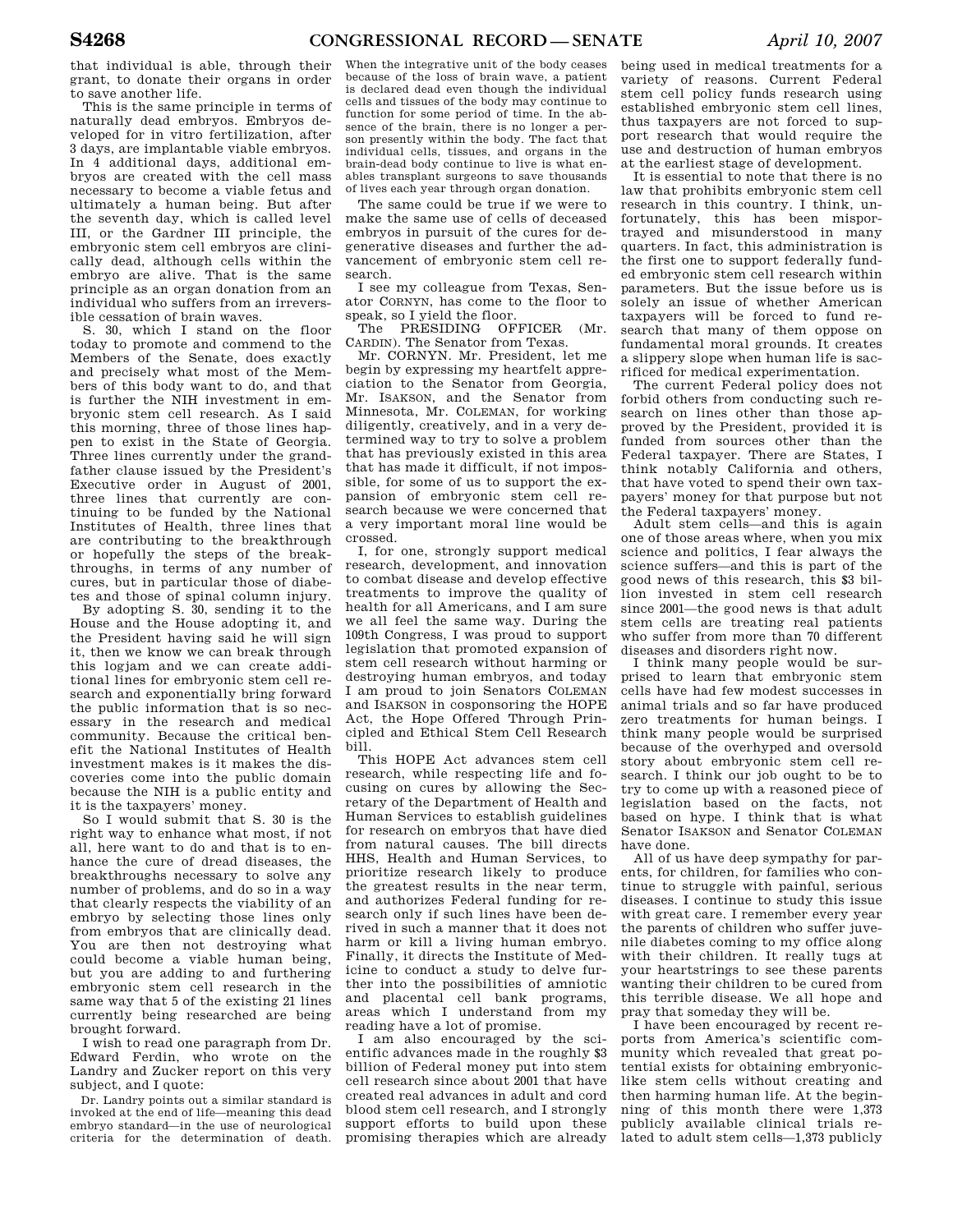available clinical trials related to adult stem cells—including 671 that are currently recruiting patients.

In my State of Texas, for example, 93 adult stem cell clinical trials are currently being conducted on everything from brain injuries to different forms of cancer to heart disease.

I am proud to say that medical research in my State has been at the forefront of the adult stem cell research field. For example, the Texas Heart Institute reported evidence of the effectiveness of treating congestive heart disease with the patient's own stem cells. Heart disease, as we all know, is the No. 1 killer in the United States. Yet the researchers at the Texas Heart Institute are finding that adult stem cells injected directly into the heart are not only improving blood flow and blood vessel formation, but they are even growing new heart tissue.

Another clinical trial in Texas, started this last year at the University of Texas Medical School at Houston and Memorial Hermann Children's Hospital, is among the first to apply adult stem cells to treat traumatic brain injury. The researchers in this trial are using children's own bone marrow stem cells to treat brain trauma. This is an especially important area to see adult stem cell research branching out into because of the devastating effect that brain injuries have had on survivors' lives.

These trials and others like them are bringing us new treatments all the time for real patients right now. I will continue to support the expansion of research that may lead to the improved treatment of disease without compelling taxpayers to fund destruction of human embryos, a procedure that many find morally objectionable.

Let me say in conclusion, again, how much I appreciate the creativity and determination of my two colleagues who have led the effort on this important legislation. I am proud to cosponsor it, proud to support it. I think generations yet unknown will continue to benefit from the kind of medical research that we will approve if we pass this bill and when it is signed by the President.

I yield the floor.

The PRESIDING OFFICER. The Senator from Georgia.

Mr. ISAKSON. Mr. President, I ask unanimous consent that a letter from the American Medical Association dated April 10, 2007, be printed in the RECORD.

There being no objection, the material was ordered to be printed in the RECORD, as follows:

AMERICAN MEDICAL ASSOCIATION,

*Chicago, IL, April 10, 2007.*  Hon. MITCH MCCONNELL,

*Minority Leader, U.S. Senate,* 

*Washington, DC.* 

DEAR SENATOR MCCONNELL: As Congress considers stem cell legislation, the American Medical Association (AMA) believes that it is important that any such legislation follow certain research and medical practice guidelines.

In general, the AMA supports federal funding of biomedical research which promises significant and scientific benefits. More specifically, we—

support biomedical research on multipotent stem cells (including adult and cord blood stem cells);

encourage strong public support of federal funding for research involving human pluripotent stem cells (embryonic); and

encourage continued research into the scientific issues surrounding the use of umbilical cord blood-derived hematopoietic stem cells for transplantation.

Further, AMA research policy supports certain ethical considerations, including donor anonymity, non-coercion of donors, absence of financial inducement and written informed consent of the donor regarding the nature and scope of the research involved. The AMA advocates these guidelines to ensure appropriate and ethical stem cell research, with the hope that continued stem cell research may lead to potential cures and therapies for those suffering from many devastating diseases.

Sincerely,

MICHAEL D. MAVES, MD, MBA, *Executive Vice President, CEO.* 

Mr. ISAKSON. I would like to address that for a second. This is a letter that does not endorse a particular bill, but it lays out the AMA's support for embryonic stem cell research. I want to make a couple of affirmations quickly, if I can.

It says:

In general, the AMA supports Federal funding of biomedical research which promises significant scientific benefits. More specifically we, support biomedical research on multipotent stem cells, (including adult and cord blood stem cells); encourage strong public support of federal funding for research involving human pluripotent stem cells (embryonic); and, encourage continued research into scientific issues surrounding the use of umbilical cord blood-derived hematopoietic stem cells for transplantation.

Further, AMA research policy supports certain ethical considerations, including donor anonymity, non-coercion of donors, absence of financial inducement and written informed consent of the donor regarding the nature and the scope of the research involved.

S. 30, the Coleman-Isakson bill, contains exactly each and every one of those items laid out by the American Medical Association.

I might further add, unlike any other legislation, it does not pick a favorite, but it encourages NIE to make investments in all research that has the most imminent promise in terms of benefiting the lives of individuals.

So you heard people talking about embryonic, you heard people talking about adult, you heard people talking about cord blood. The Coleman-Isakson bill recognizes the value of all and leaves to the scientists at NIH the prioritization of those investments but ensures those investments are made in the furtherance of the research, just exactly as indicated in the letter from the AMA.

I see my colleague from Minnesota, Mr. COLEMAN, is on the Senate floor.

I yield to Senator COLEMAN.

The PRESIDING OFFICER. The Senator from Minnesota.

Mr. COLEMAN. Mr. President, I thank my colleague from Georgia for

his leadership and the opportunity to work together on something that I hope is a unifying force for this body. Let's agree where we can agree. I think that is what S. 30 offers.

I listened to the debate on S. 5. I see my colleague, the Senator from Iowa. I do not know if there is a greater champion in the Senate than the Senator from Iowa when it comes to supporting the rights of individuals with disabilities. I worked on disability discrimination when I graduated law school 30 years ago. One of my heroes in this regard has always been the Senator from Iowa.

Coauthor of S. 5 is my colleague from Utah, Senator HATCH. I don't know if there is a man of greater moral integrity in this body than ORRIN HATCH. He is an extraordinary man. He and I have had long conversations about this bill. Good people disagree.

For some of us there is that moral line that says we cannot support Federal funding for the destruction of a human embryo. It is a line that a number of people cannot cross. So what happens is, if we have a concern of just having S. 5—and there is a battle that is being waged there. Again, it will pass. It will pass in this body and pass in the House. Then the reality is it will be vetoed. There will not be enough votes to override the veto. So in the end, those with good intentions who want to move science forward are not going to be able to do that.

This message to those who are suffering from ALS and suffering from juvenile diabetes—the research is not going to be moved forward at all.

A number of my colleagues have put forth S. 30 as an opportunity. Dr. Hurlbut said: We offer one small island of unity in a sea of controversy, a place we can come together and promote the opportunity and support pluripotent stem cell research, research that has the ability to provide the kind of flexible cell material that offers great hope. Again, hope; it offers great hope.

The good news is research is going forward in this area. This research offers an opportunity, not just in the area of stem cell research, but if you talk to some of the scientists, science itself is going to be opened, perhaps, to other advancements. We are going to learn more about stem cells just from doing this research.

I have a chart that lays out what ANT is. This is just one of the options under S. 30. S. 30 would provide Federal funding for research that does not involve the destruction of an embryo. Some of it is dead embryo research. This is ANT. Under the natural process you have a fertilized egg, the egg and sperm, the fertilized egg that becomes an embryo.

SCNT, as I understand it, is the way we got Dolly the sheep. We have a somatic cell from an adult. It was an animal—or it could be from a human. You put that cellular material, which has all the DNA, all that program in the enucleated egg, the egg gets fertilized, and you get an embryo.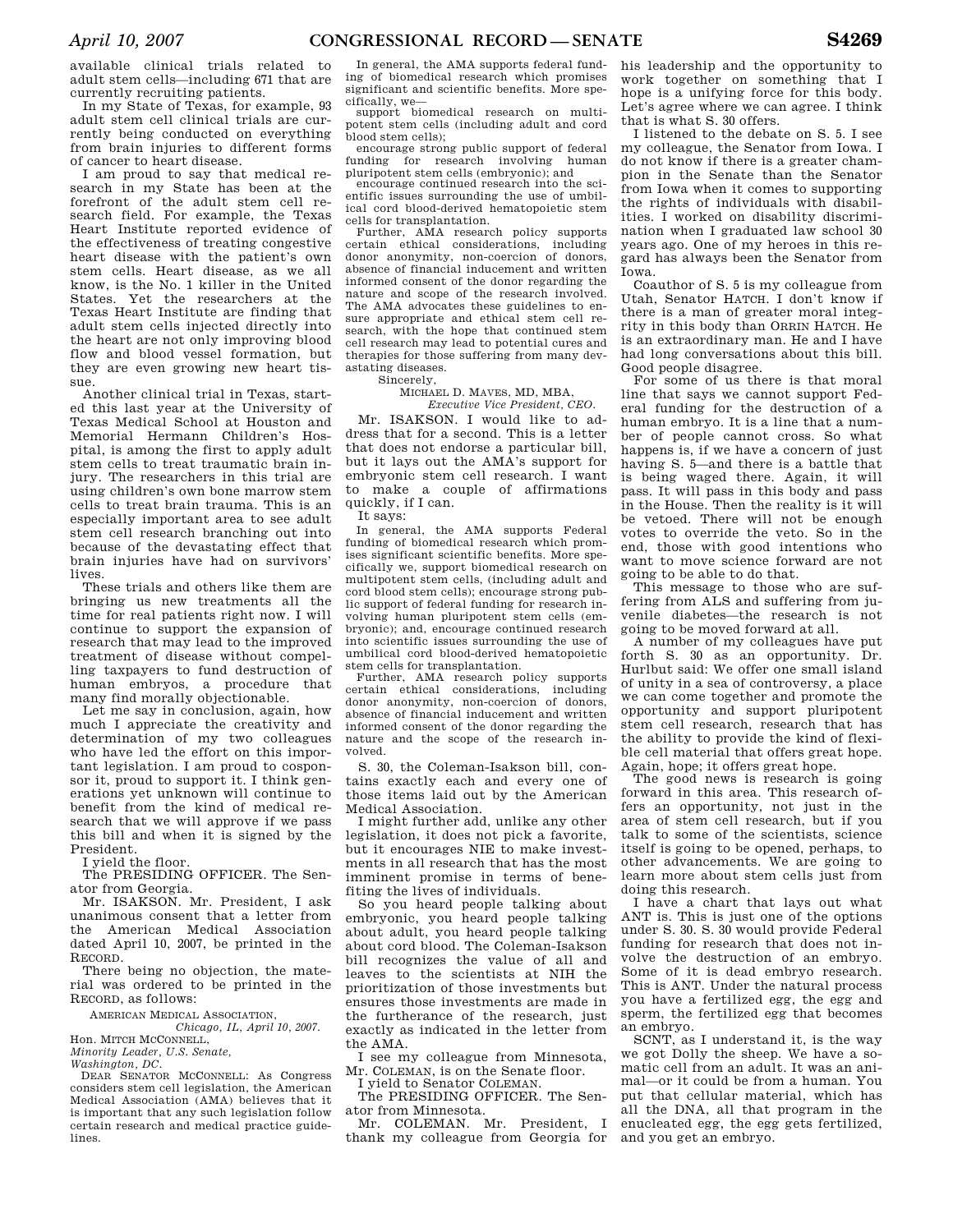What ANT does, and the type of research, among a number of options there are some thoughts you could reprogram these cells. You could do a range of things, but what you are doing is altering the cell nucleus. It is kind of a key in there, something that unlocks the cell. If you take it out—I think it is CDX2, but I am not a scientist. But what you essentially do if you take that out before you transfer into this enucleated egg, before you put this genetic material with all the DNA and everything in there, in the end what you are going to get is an inner cell mass with all the ability to produce the pluripotent cells that you would get, but there is no embryo, and it doesn't cross the moral line.

The opportunity for this Congress, in a bipartisan way, to support this kind of research is a positive thing.

I see my colleague from Missouri. I have some other comments, but I believe we have some time, and I will use that time later.

I want to reiterate that I hope my colleagues who support S. 5—we simply have disagreement over crossing that line—I hope they can come with us and support S. 30.

My concern is about the House. Last year this body passed a bill similar to S. 5. It also passed the Specter-Santorum bill, which provided, by the way, a number of alternative means of producing cells. Some of those, by the way, are included in S. 5. But, again, S. 5 will not become law.

If you want alternative ways to go forward, you have to support S. 30. The House killed the Specter-Santorum bill. Their approach was, they wanted to have 100 percent of nothing—no alternative ways if they didn't get exactly what they wanted in their bill that was similar to S. 5.

I hope my colleagues who are looking to provide hope will understand there is a path to move the science forward. There is a path for funding. There is a path to set up, as we have in S. 30, a stem cell bank, a bank of amniotic and placental stem cells. I hope our colleagues in the House do not do a repeat of what happened last year in which an effort to support alternative means was destroyed because they did not get their way in their version of S. 5.

This is an opportunity to come together. It is not a whole package. It is not everything. It is not all the research that will come forward in S. 5 because for some of us, there is a line that we should not cross. But I think all of us can agree we want to support alternative means. We want to support dead embryo research, ANT, reprogramming, and create the opportunity to have more research being done next year than is being done this year.

That is the promise. That is the hope that S. 30 offers.

With that, I see my colleague from Missouri. I yield the floor.

The PRESIDING OFFICER. The Senator from Missouri is recognized.

#### IRAQ FUNDING

Mr. BOND. Mr. President, this is a very important debate, but I have another very important subject that I need to bring to the attention of this body. First and foremost, as I address this body, Congress has yet to take the necessary steps to approve emergency funding for our troops serving in a war zone. While I applaud the steps taken by the leadership of the Senate to appoint conferees moments after passing the supplemental appropriations bill, Speaker PELOSI and the House leadership have been too busy conducting foreign policy to appoint conferees.

I am here. We are ready—I, along with a number of my colleagues—to get to work and get the funds where they are needed. As I said time and time again on the Senate floor, our generals and military commanders are in the best position and are best suited to know the needs of our forces. When they tell us they need the funds urgently, I do not believe they are leaving much room for interpretation.

General Schoomaker, Army Chief of Staff—a no-nonsense operator—said:

Without approval of the supplemental funds in April, we will be forced to take increasingly draconian measures which will impact Army readiness and impose hardships on our soldiers and their families.

Secretary Gates, whom war critics and opponents alike embraced this straight-talking, candid Secretary of Defense, said:

This kind of disruption to key programs will have a genuinely adverse effect on the readiness of the Army and the quality of life for soldiers and families.

In addition, this, too, would degrade the already perilous State of the National Guard's home front mission to support civil authorities. We are told that 88 percent of the Guard units at home are not equipped to respond to natural disasters or a potential terrorist attack.

That is why I was proud to support, with my friend and National Guard Caucus cochairman, Senator LEAHY, inclusion of a billion dollars in the supplemental for Guard equipment.

The most significant and important constitutional role this Congress is supposed to be undertaking is exercising its power over the purse. Yet, ironically and most detrimentally to our troops, that one paramount duty seems to be the last one on the to-do list of some in Congress. Instead, the retreat-and-defeat crowd has sought to micromanage the war from 8,000 miles away, setting timetables and prescribing troop movements. This same message will discourage our allies, who are beginning to help, obviously, our troops, and only encourage our enemies.

The recent action taken by the retreat-and-defeat crowd would suggest they are vested in defeat in order to achieve the goals of the far left wing of the Democratic Party where Michael Moore, George Soros, and others who support their party with tens of mil-

lions of dollars for 527s will do anything to undermine President Bush, even if it means losing the war that radical Islam and al-Qaida have declared on us.

As we have seen in recent weeks since the implementation of General Petraeus' plan, there is movement in the right direction. It cannot be changed overnight and nobody should expect an immediate turnaround, but it is the best hope we have. Senator MCCAIN, who just returned from Iraq, reports that Sunni sheiks in Anbar are now fighting al-Qaida, more than 50 joint United States-Iraqi stations have been established in Baghdad, Muqtada al-Sadr has felt the heat, and his followers overall are not contesting them. Finally, Senator MCCAIN observed that Iraqi Army and police forces are increasingly fighting on their own, with their size and capability growing.

While Senator MCCAIN and I would agree that there are no guarantees for victory and we have a long way to go, we certainly need to make every effort to achieve it. Yet some Members of this body and the other body say the real war on terror is in Afghanistan, not Iraq. If that is so, why are our marines fighting in Al Anbar against al-Qaida?

Charles Krauthammer, on March 30 in the Washington Post, wrote on this very topic:

Thought experiment: Bring in a completely neutral observer—a Martian—and point out to him that the U.S. is involved in two hot wars against radical Islam insurgents. One is in Afghanistan, a geographically marginal backwater with no resources and no industrial or technical infrastructure. The other is in Iraq, one of the three principal Arab states, with untold oil wealth, an educated population, an advanced military and technological infrastructure that, though suffering decay in the later years of Saddam Hussein's rule, could easily be revived if it falls into the wrong hands. Add to that the fact that its strategic location would give its rulers inordinate influence over the entire Persian Gulf region, including Saudi Arabia, Kuwait, and the Gulf States. Then ask your Martian: Which is the more important battle? He would not even understand why you are asking the question.

The war in Iraq is a very important front on the larger global battlefield. If anyone doubts this, then all we need to do is to listen to what Osama bin Laden had to say back in December 2004 in a message to Muslims in Iraq.

Bin Ladin said: I now address my speech to the whole of the Islamic Nation. Listen and understand. The issue is big, and the misfortune is momentous. The most important and serious issue today for the whole world is this Third World War which the crusader Zionist coalition began against the Islamic Nation. It is raging in the land of the Two Rivers. The world's millstone and pillar is in Baghdad, the capital of the caliphate.

That is what Osama bin Laden said. He has gone on to say: The whole world is watching this war and the two adversaries—the Islamic Nation, on the one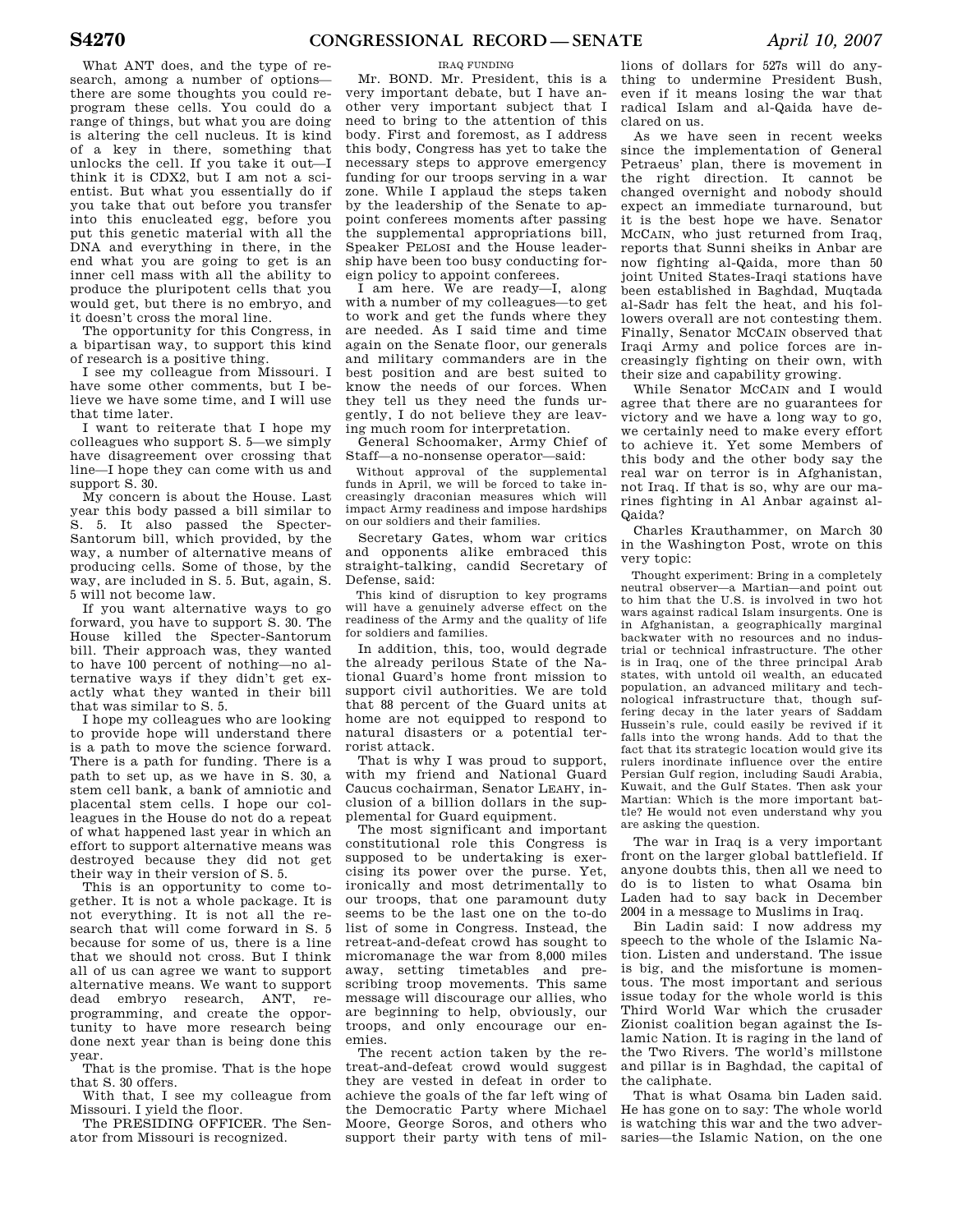hand, and the United States and its allies on the other. It is either victory and glory or misery and humiliation.

Now, obviously we did not declare war on radical Islam; it declared war on us.

In addition, some in the House have sought to strike the term ''global war on terror,'' pandering again to the likes of the George Soros wing of the party, undercutting U.S. efforts.

The global war on terror is a real mission that 9/11 showed us has no geographical boundaries and one that so many of our brave men and women have died for since the attacks of 9/11.

The terrorists have been targeting the United States throughout the 1980s and 1990s. The United States never responded to those attacks, and the message sent was one of weakness, not strength. We would be repeating the same mistake today by communicating a weakness of our will by our political leaders. We withdrew from Vietnam, we withdrew from Beirut, we withdrew from Mogadishu. These repeated withdrawals signal to our enemies all over the world that if they inflict enough damage on our most heroic citizens, the marines will never surrender, but Washington will.

A precipitous withdrawal, such as that being prescribed by the wannabe generals here in the Congress, would be disastrous. The Iraq Study Group's recommendations reached the same conclusion. James Baker, the group's cochairman, just wrote:

The report does not set timetables or deadlines for the removal of troops as contemplated by the supplemental spending bills the House and Senate passed. In fact, the report specifically opposes that approach. As many military and political leaders told us, an arbitrary deadline would allow the enemy to wait us out and would strengthen the positions of extremists over moderates. A premature American departure from Iraq, we unanimously concluded, would almost certainly produce even greater sectarian violence and further deterioration of conditions in Iraq and possibly other countries.

The intelligence community, in open hearing, said precipitous withdrawal on a political timetable would lead to heightened killings of Shias and Sunnis, offer a safe haven for al-Qaida to reestablish itself, and likely a region-wide war between Sunni and Shia countries.

To ignore these questions and considerations simply because they are unpalatable is shortsighted at best and dangerous at the worst. Those who want to end the war precipitously because they want to embarrass the President do not want to talk about the fact that the war in Iraq will do anything but end—in fact, would only grow even more dangerous. If we leave, radical Islamists will follow us home.

What I say to those who want to get out either immediately or on a political timetable, not based on the conditions on the ground, is if you want to run the war on terror from this body, you will own it. Even if some would-be

generals in this body think they are smarter than General Petraeus and can devise a better plan in legislation—and I doubt that they can—how can they adjust their legislation conditions on the battlefield? To micromanage a war is to ensure defeat.

When a newly revitalized al-Qaida carries out renewed 9/11-scale attacks, you will own those attacks as well. There are hundreds of thousands of soldiers, marines, guardsmen, and reservists and their families who will remember, and I will help remind everyone.

As you may know, I proudly hail from the Show Me State. If all of the rhetoric in Washington about supporting the troops is true, and I believe people mean it, then I suggest that the Congress show our troops we do support them by getting them the funds and giving them a chance to succeed and not taking away management from the hands of our capable generals in the field and bringing to it this body where, in our great military wisdom, we know better than the troops, the officers, and the commanders on the ground what the conditions are in Iraq and the other battlefields.

Mr. President, I yield the floor.

The PRESIDING OFFICER. The Senator from Georgia.

Mr. ISAKSON. Mr. President, how much of our time remains?

The PRESIDING OFFICER. Twentyfive minutes.

Mr. ISAKSON. Mr. President, I yield 10 minutes to the Senator from Georgia, Mr. CHAMBLISS.

The PRESIDING OFFICER. The Senator from Georgia is recognized.

Mr. CHAMBLISS. Mr. President, I rise today in support of the Isakson-Coleman stem cell research bill. For me, this issue is personal on many levels, and it weighs heavily on my heart, my mind, and my conscience. I have given great care in coming to my decision to be a cosponsor of this bill and have spent much time reflecting, thinking, and praying about making the right decision on this issue of stem cell research because it is a very controversial but yet a very forward-leaning issue.

Today we are debating the various types of research and what many view as the potential to cure diseases. There is no question that everyone here is supportive of medical research and, in particular, of stem cell research. However, there is still so much to be learned from science, so many discoveries yet to be made, and so much that we still do not know.

I am aware that there are very promising alternatives to embryonic stem cell research, such as deriving stem cells from umbilical cord blood and bone marrow. Those cells have demonstrated the capability of turning into most tissue types, thus helping to provide the basis for advanced research to find cures for diseases such as juvenile diabetes, Parkinson's disease, sickle cell anemia, and heart disease. Research from adult stem cells has

saved thousands of lives, and funding for this research certainly should continue.

While I am familiar with the advancements made in the adult stem cell research, there is still a lack of scientific evidence to show that embryonic stem cell research yields the strong results we have from the adult stem cell lines. There is also the issue of whether taxpayer dollars should be used for research that many believe is morally wrong.

While the morality of embryonic stem cell research is an issue for many Americans, including myself, I also believe there is a constant need to continue working to advance science and medical research. As a country, it is important that we stay on the cutting edge of medical research and remain globally competitive, because the United States offers the best health care in the world.

This legislation, introduced by Senators ISAKSON and COLEMAN, will not only advance science, it will allow for embryonic research to take place using non-viable embryos. The cells in those embryos have naturally quit dividing and therefore would not be used for fertilization. Even if these embryos were frozen or saved, no practicing physician would ever attempt to implant them because the developmental stages have naturally stopped.

This legislation will allow the Department of Health and Human Services to extend Federal funding for research on embryonic stem cell lines only if the lines were derived without harming a viable embryo. I believe this approach is an effective way to provide for advancements in science and give them to those who are waiting for cures without compromising the value of life.

Many of us have personally benefitted or had family members who benefitted from the advancements made in modern medicine over the past 5, 10, or 20 years. I think we are all grateful for the progress that has been made. It is my most sincere hope that we continue to see monumental steps made in medical research—stem cell and otherwise—and that we find cures for those suffering from diseases such as Alzheimer's, cancer, multiple sclerosis, and spinal cord injuries.

Make no mistake about it, if you sincerely, as a Member of this body, want to see an advancement in the area of medical stem cell research, this is the alternative you must vote for because this is a bill, if it gets the required number of votes, which will go to the President's desk, and it is the bill which the President will sign, and we can move forward on the issue of embryonic stem cell research. I am proud to be a cosponsor and intend to vote for this legislation. I urge my colleagues to do the same.

I yield my unused time back to the manager of the bill.

The PRESIDING OFFICER. The Senator from Georgia is recognized.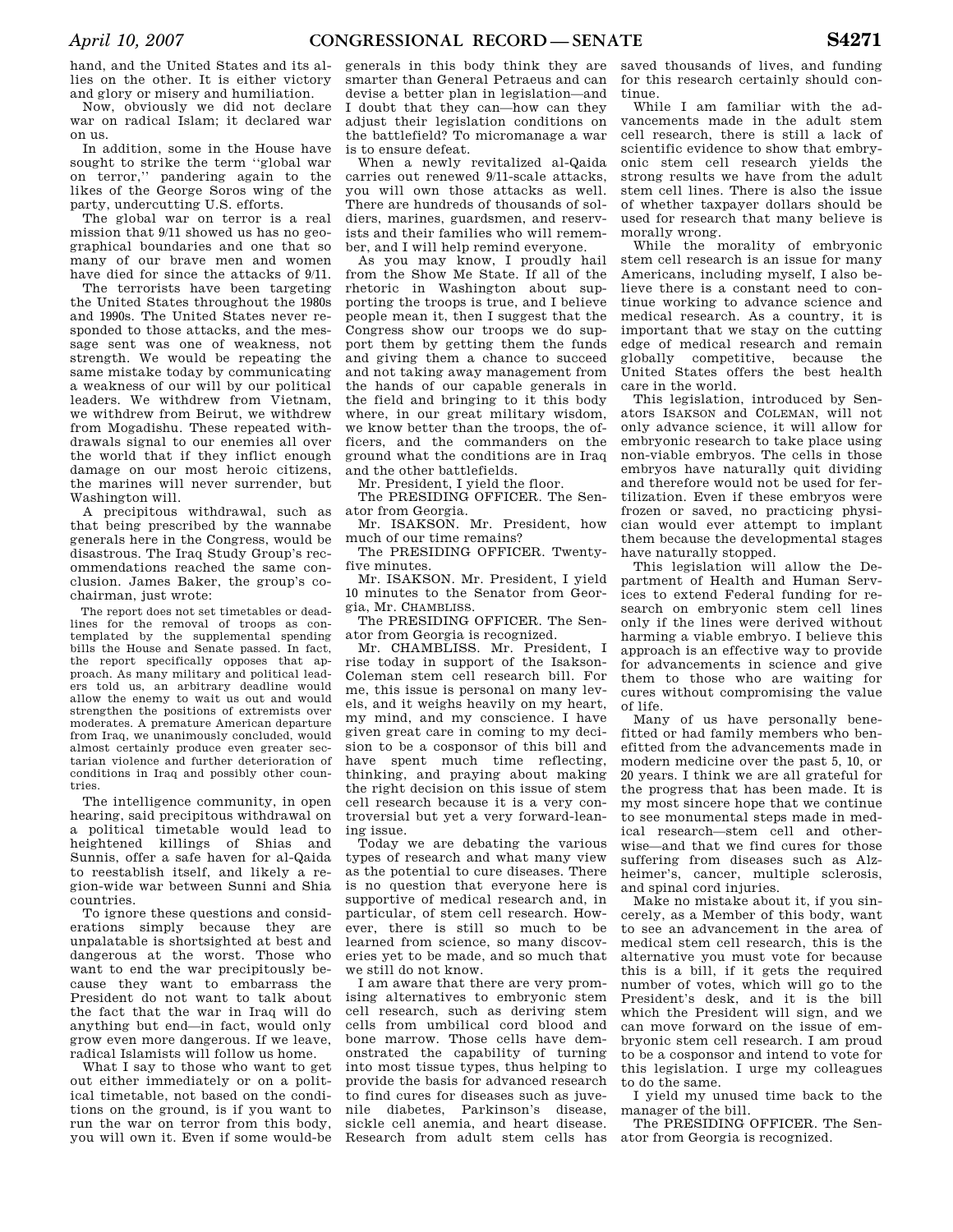Mr. ISAKSON. Mr. President, how much time remains?

The PRESIDING OFFICER. Twenty minutes.

Mr. ISAKSON. Mr. President, I yield 10 minutes to the Senator from Oklahoma.

The PRESIDING OFFICER. The Senator from Oklahoma is recognized.

Mr. COBURN. Mr. President, I have been listening to the debate on this bill from my office. I have written down some of the miraculous statements that have been made on the floor of the Senate, and I thought I would resubmit some of them with some constructive criticism.

Seventy-eight stem cell lines are no longer useful. That is not accurate. All stem cell lines are contaminated with mouse feeder cells. Not true, either. The policy does not work. Not true. Research on stem cells under the present cannot go forward. I would remind the body that stem cells, embryonic stem cells are being researched every day in this country with private money. This is about using Federal dollars to destroy embryos; it is not about blocking embryonic stem cell research.

The statement was made by the Senator from California that these are embryos that would already be destroyed. Now that is not accurate at all. Only S. 5 embraces all forms of stem cell research. S. 30 embraces every form of stem cell research, including embryonic stem cells, but it makes the correct distinction of taking a nonviable embryo that is still viable for embryonic stem cells but not viable to create a human and uses those instead of the true potential-for-life embryos. There would be no limitation on the numbers of these.

If we go to a fertility clinic today where embryos are created, what we see is a range of embryos in terms of their quality. Then they are graded. Some are implantable. Some are frozen. Some have quit dividing. Those that quit dividing but are not dead but don't have the potential are the ones S. 30 will allow to be used for embryonic stem cells. It bypasses the ethical dilemma we have and still gives us embryonic stem cell research.

It was just released by the Journal of the American Medical Association and was on CNN, 13 young people from the ages of 14 to 31, now living in Brazil, who had type 1 diabetes were treated with their own immune cells given back to them, and they now live without insulin. That was released today. It didn't have anything to do with an embryonic stem cell.

Someone during the debate said: We all know embryonic stem cells hold the most potential. I believe the Presiding Officer now in the chair said that. That is not true. They don't hold the most potential. They hold great research potential, but what we ought to be interested in is therapeutics. How do we treat diseases? How do we accomplish therapies to do the most good for the most people?

What we are going to find out is, there will be some potential from embryonic stem cells. But if I had a child with diabetes, I would want it fixed as soon as I could, not 10 or 15 years from now. The fact is, we have all these treatments that are coming about. I am convinced, as much as I am alive and standing here today, that within 10 years new onset type 1 diabetics will be cured within 2 months of the onset of their disease. That is going to happen. We are going to see that. We will see tremendous treatments for that, whether from germ cell lines, embryonic stem cell lines that are harvested correctly and ethically, and other treatments, including autologous or their own stem cells used to treat the body.

I introduced into the RECORD the RAND study on the available embryos. We had it quoted today, there are 400,000 of them out there. That is not true. It is more like 13,000 available. So when we have this exaggerated claim that 400,000 embryos are waiting to be destroyed for embryonic stem cell research, that is not true.

Mr. COLEMAN. Will the Senator from Oklahoma yield?

Mr. COBURN. I am happy to yield.

Mr. COLEMAN. I believe the Senator from Oklahoma earlier introduced a RAND study that talked about the number of embryos. I believe there are nearly 400,000 that may be in IVF clinics. Apparently, only 2.8 percent have the potential to be discarded. Is that correct?

Mr. COBURN. That is correct.

Mr. COLEMAN. Is there a sense that the Senator from Oklahoma has in terms of decisions that parents and others are making about the kind of life potential of those 97 percent that are not being discarded, that are being frozen for future attempts at pregnancy?

Mr. COBURN. There is no question it happens every day. One of the things we have seen in our State is, we sometimes overfertilize eggs and create too many. But when it comes down to the individual couple who says: We are going to try this implantation, we are going to save these, then if they have a child, they may want to have another child, so that many of these are saved in reserve for that family. To say there are 400,000 when, in fact, there are probably less than 13,000 that could be available, if you look at the other side of that, how many nongrowing, nonviable embryos are available today? Fifty to seventy to one hundred thousand of the stage 3 embryos that can be used for embryonic stem cell that doesn't violate the ethical dilemma we face today. So the reason I put the RAND study in there is so the RECORD will show the facts, not the desire of a Member of the Senate to overstate the case. The fact is, there are less than 13,000 available. The fact is, level 3 embryos, there are 100,000 available. Nobody talks about that. In fact, 3 of the 10 that are the best lines right now

running came from exactly that source. So we know that is the potential.

Let me continue. We had the statement: Science without ethics is like a ship without a rudder. That is true. Therefore, when we start destroying life, where is our rudder? When we start marginalizing the weakest and the most vulnerable in our society to say we are going to do something good somewhere when, in fact, the science doesn't show that yet, where is our rudder? That is what S. 30 does. S. 30 gives an ethical option for every need we have in the scientific community to accomplish everything the scientific community wants to accomplish. There are no limitations in S. 30.

The Senator from Minnesota has made the point, President Bush is going to veto S. 5. He has already said he is going to veto it. So a year from now, where do we want to be in terms of stem cell research? Do we want to have more embryonic stem cell lines and do we want to have more embryonic stem cell lines the NIH can use money to research on? The answer is, yes, we do. There is one way to do that. That is S. 30. S. 30 allows that. I am convinced, as an obstetrician and as a scientist, that 10 years from now we won't use embryos whatsoever to produce stem cells. We will use embryonic stem cells to help us research genetics and drug treatments for difficult diseases that we already have, and we will use other methods to produce cell lines that will give us cures to disease.

I ask unanimous consent to print in the RECORD the recent announcement of the article in JAMA on CNN, ''Type 1 diabetics live without insulin in stem cell experiment.''

There being no objection, the material was ordered to be printed in the RECORD, as follows:

[From CNN.com]

TYPE 1 DIABETICS LIVE WITHOUT INSULIN IN STEM CELL EXPERIMENT

Chicago, IL (AP).—Thirteen young diabetics in Brazil have ditched their insulin shots and need no other medication thanks to a risky, but promising treatment with their own stem cells—apparently the first time such a feat has been accomplished.

Though too early to call it a cure, the procedure has enabled the young people, who have Type 1 diabetes, to live insulin free so far, some as long as three years. The treatment involves stem cell transplants from the patients' own blood.

''It's the first time in the history of Type 1 diabetes where people have gone with no treatment whatsoever . . . no medications at all, with normal blood sugars,'' said study co-author Dr. Richard Burt of Northwestern University's medical school in Chicago, Illinois.

While the procedure can be potentially life-threatening, none of the 15 patients in the study died or suffered lasting side effects. But it didn't work for two of them.

Larger, more rigorous studies are needed to determine whether stem cell transplants could become standard treatment for people with the disease once called juvenile diabetes. It is less common than Type 2 diabetes, which is associated with obesity.

The hazards of stem cell transplantation also raise questions about whether the study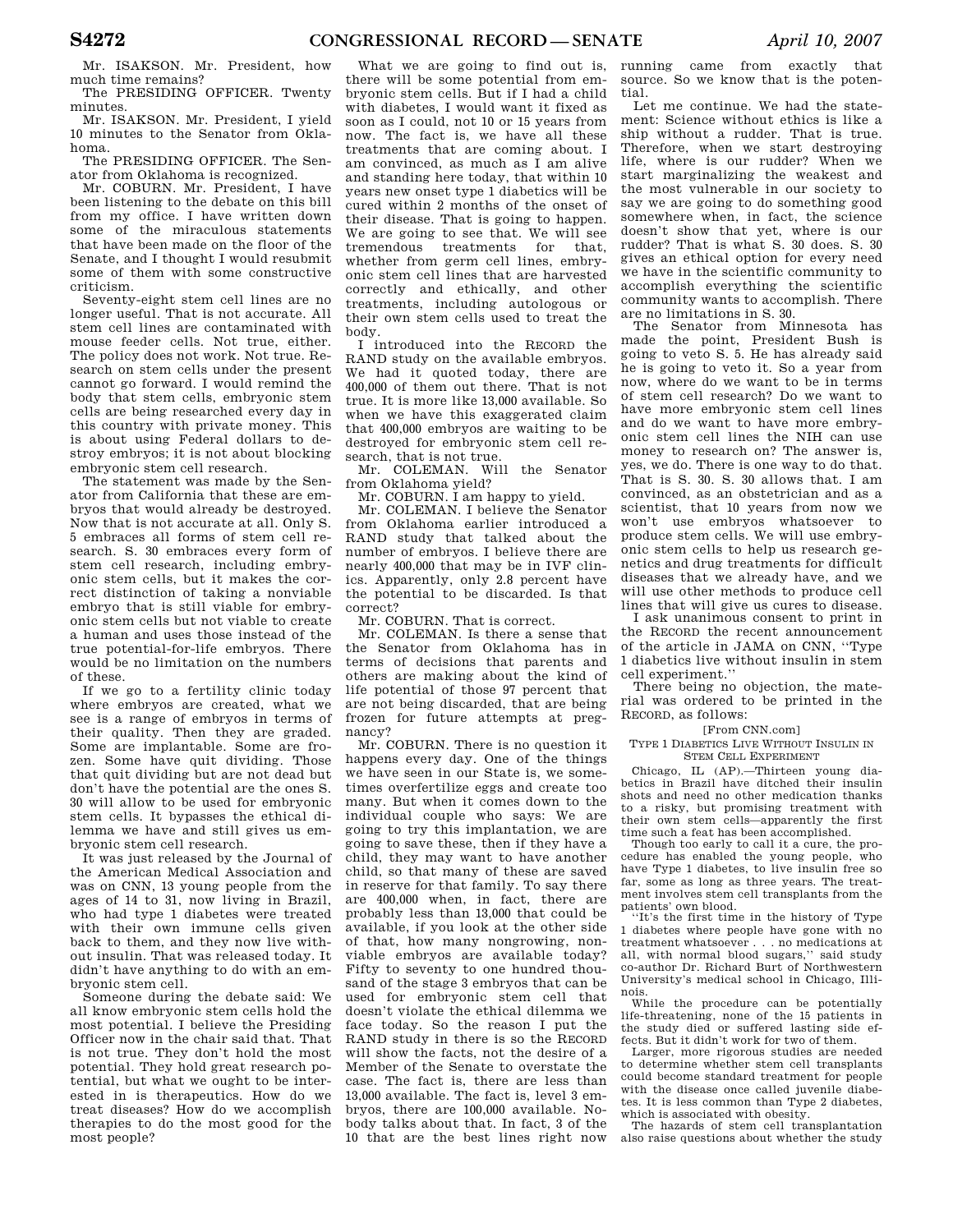should have included children. One patient was as young as 14.

Dr. Lainie Ross, a medical ethicist at the University of Chicago, said the researchers should have studied adults first before exposing young teens to the potential harms of stem cell transplant, which include infertility and late-onset cancers.

In addition, Ross said that the study should have had a comparison group to make sure the treatment was indeed better than standard diabetes care.

Burt, who wrote the study protocol, said the research was done in Brazil because U.S. doctors were not interested in the approach. The study was approved by ethics committees in Brazil, he said, adding that he personally believes it was appropriate to do the research in children as well as adults, as long as the Brazilian ethics panels approved.

Burt and other diabetes experts called the results an important step forward.

#### 'VERY PROMISING TIME'

''It's the threshold of a very promising time for the field,'' said Dr. Jay Skyler of the Diabetes Research Institute at the University of Miami.

Skyler wrote an editorial in the Journal of the American Medical Association, which published the study, saying the results are likely to stimulate research that may lead to methods of preventing or reversing Type 1 diabetes.

''These are exciting results. They look impressive,'' said Dr. Gordon Weir of Joslin Diabetes Center in Boston, Massachusetts.

Still, Weir cautioned that more studies are needed to make sure the treatment works and is safe. ''It's really too early to suggest to people that this is a cure,'' he said.

The patients involved were ages 14 to 31 and had newly diagnosed Type 1 diabetes. An estimated 12 million to 24 million people worldwide—including 1 to 2 million in the United States—have this form of diabetes, which is typically diagnosed in children or young adults. An autoimmune disease, it occurs when the body attacks insulin-producing cells in the pancreas.

Insulin is needed to regulate blood sugar levels, which when too high, can lead to heart disease, blindness, nerve problems and kidney damage.

Burt said the stem cell transplant is designed to stop the body's immune attack on the pancreas.

A study published last year described a different kind of experimental transplant, using pancreas cells from donated cadavers, that enabled a few diabetics to give up insulin shots. But that requires lifelong use of antirejection medicine, which isn't needed by the Brazil patients since the stem cells were their own.

The 15 diabetics were treated at a bone marrow center at the University of Sao Paulo.

All had newly diagnosed diabetes, and their insulin-producing cells had not been destroyed.

That timing is key, Burt said. ''If you wait too long,'' he said, ''you've exceeded the body's ability to repair itself.''

The procedure involves stimulating the body to produce new stem cells and harvesting them from the patient's blood. Next comes several days of high-dose chemotherapy, which virtually shuts down the patient's immune system and stops destruction of the few remaining insulin-producing cells in the body. This requires hospitalization and potent drugs to fend off infection. The harvested stem cells, when injected back into the body, build a new healthier immune system that does not attack the insulin-producing cells.

Patients were hospitalized for about three weeks. Many had side effects including nausea, vomiting and hair loss. One developed pneumonia, the only severe complication.

Doctors changed the drug regimen after the treatment failed in the first patient, who ended up needing more insulin than before the study. Another patient also relapsed.

The remaining 13 ''live a normal life without taking insulin,'' said study co-author Dr. Julio Voltarelli of the University of Sao Paulo. ''They all went back to their lives.''

The patients enrolled in the study at different times so the length of time they've been insulin-free also differs.

Burt has had some success using the same procedure in 170 patients with other autoimmune diseases, including lupus and multiple sclerosis; one patient with an autoimmune form of blindness can now see, Burt said.

''The body has tremendous potential to repair,'' he said.

The study was partly funded by the Brazilian Ministry of Health, Genzyme Corp. and a maker of blood sugar monitoring products.

Mr. COLEMAN. I yield 2 additional minutes to the Senator from Oklahoma.

Mr. COBURN. There are two ethical questions America has to answer. One is, is it OK to destroy life with the potential of helping cure maladies—we haven't seen it yet—with the potential, the hope to cure maladies? In the midst of that ethical question, is it OK to destroy that life when you could do the same thing without destroying life by using class 3 embryos? That is the first ethical dilemma. The second ethical dilemma we face as a nation and as citizens of this country and as Members of this body is, if in fact it is true there are other ways to get to the exact same goal of treatments—we all want to fulfill the hopes and the desires, whether they are paraplegics, quadriplegics, diabetics, Parkinson's or others, all these tremendous diseases that we know we are going to be able to eventually find a cure for—if we can do that without ever having to destroy the first embryo, wouldn't we all rather go that way? That is what S. 30 offers. S. 30 offers an opportunity to accomplish exactly the same thing without destroying the first life. How we answer that question is going to say a lot about our country.

My hope is a year from now we are standing on this floor and seeing all this promise come true, whether it be altered nuclear transfer, whether it be germ cell, which I happen to believe is going to be another great option in terms of multipotent and pluripotent stem cells, that we will see the fruits and the wisdom of the Senate that passes a bill, S. 30, which actually makes a difference. S. 5 isn't going to make any difference. It is going to get vetoed. It is not going to do anything to help us except create a political posture that the President has said he will not bow to. He is not going to sign it. He is going to veto it, and the House will not override it. So the question is, if you want to give hope, if you want to promote a potential for treatment and cures for all these strong and tough diseases families are facing and individual patients are facing, the way to

do that is to make sure S. 30 becomes law. It will, in fact, be the thing that makes the difference. S. 5 won't. S. 5 is going to get vetoed, and we will be back here doing the same thing next year and the next year and the next year.

The point is, let's do what we can today, and S. 30 accomplishes that.

I thank the Senator and yield the floor.

The PRESIDING OFFICER. The Senator from Minnesota.

Mr. COLEMAN. I thank the Senator from Oklahoma for both his passion and his expertise. I think he said this morning—how many babies has the Senator delivered?

Mr. COBURN. A shade over 4,000.

Mr. COLEMAN. This is one Senator who understands the value of life and has a hands-on approach.

It is interesting. President Clinton's bioethics commission concluded, if we have some other alternatives, why wouldn't we use them? They concluded the derivation of stem cells from embryos remaining following infertility treatments is justifiable only if no less morally problematic alternatives are available for advancing the research. I believe what is happening is the science is moving faster than the politics, that we have today the opportunity through a number of processes to move forward with pluripotent stem cell research in ways that are less morally problematic, that don't cross a line, that don't cross the line that says we should not have Federal funding for the destruction of a human embryo.

I know my colleagues and friends who support S. 5 quite often have talked about excess embryos that we have and that may not be used for any other purpose. I would ask them to ask these questions. I believe their intent is this narrow intent, but as you look at S. 5, the question raised is, is this the beginning of the production of embryos? If in fact this is the acceptable path to go, why wouldn't we produce embryos that would then get Federal funding to do the research? Is the use of these embryos only for the purpose of stem cell research? Where would we draw the line? Who draws that line? Why wouldn't we use this to study embryonic growth, cell patterns, a whole range of other things? Once we have crossed the line, where does it end? If it is difficult to coax embryonic stem cells into the desired kinds of differentiated type cell types, would we want to allow the embryos to develop longer so we could kind of coax them into later development so we can see that later stage embryos may be a better source of more advanced cells and tissues and organs? Even if we don't do that, if we move down this path, are there other nations or other countries that don't have the kind of moral concerns we have? Why would they not want to go that route?

We have already begun the process. What we offer in S. 30 is a possibility to bring this country together to provide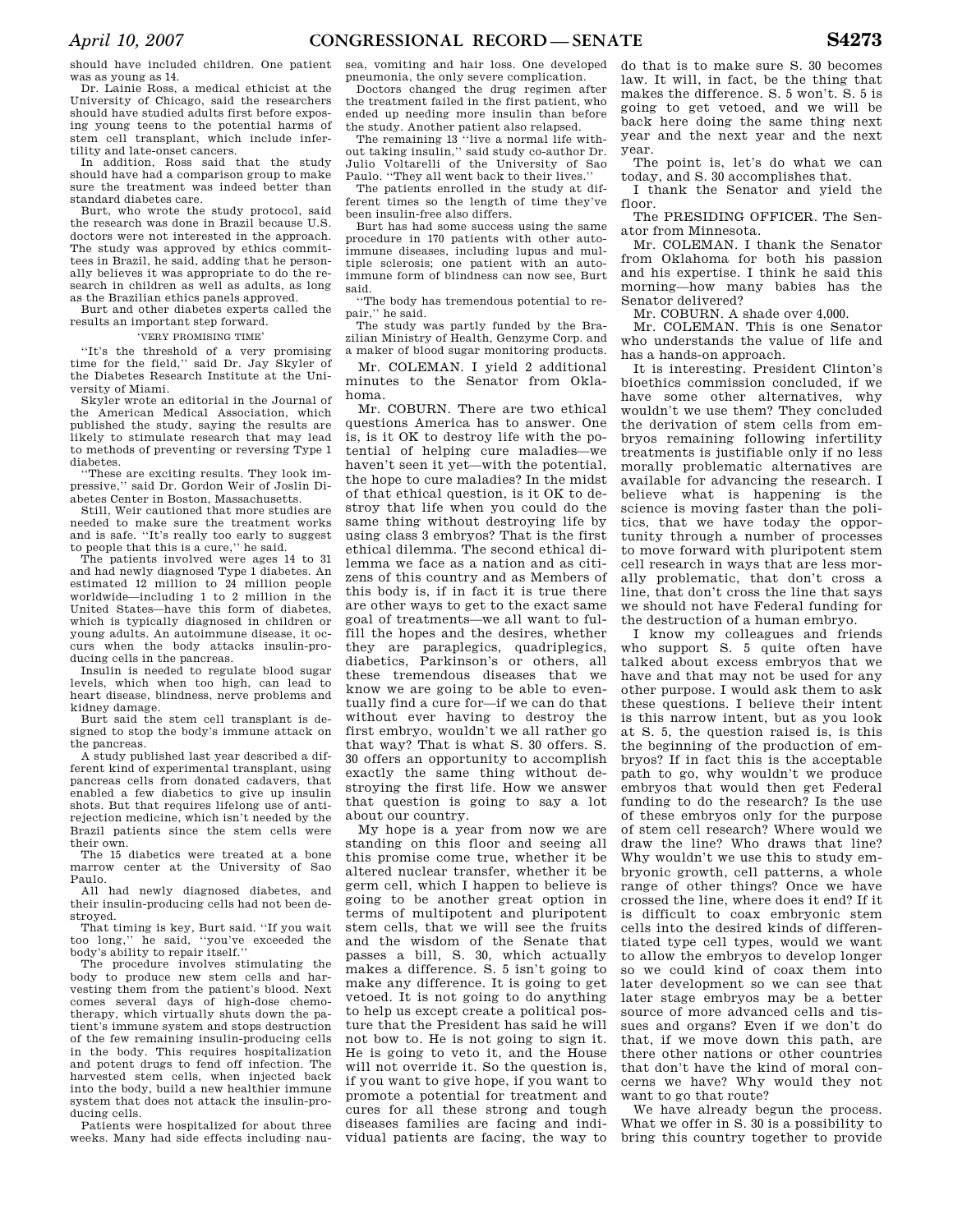Federal funding for stem cell research that provides the hope of what pluripotent stem cells may be able to do. It sets up a tissue bank for amniotic and placental stem cells which offer great promise without the moral dilemma. At a time when clearly the Nation is divided, we offer a time to come together.

My concern is, last year we passed a bill in this Senate that provided for alternatives, Specter-Santorum. It was rejected in the House. I hope my colleagues don't take an all-or-nothing approach. I hope they don't look to get 100 percent of nothing—nothing meaning that S. 5 is going to be vetoed—and then stop us from at least moving forward with the opportunity to put Federal dollars in research and production doing stem cell research that doesn't cross a moral line.

I see my colleague from Oklahoma.

Mr. COBURN. I wanted to add one other thing. When the American people think about stem cells and potential treatments, the thing that is never talked to them about is the idea of tissue rejection. There isn't going to be an embryonic stem cell that produces a cell that can be used in any human without the use of antirejection drugs. The only way you can get around that is to clone yourself. The only way you can get around it totally, without any rejection whatsoever, is to be a female and clone yourself, because cells have these wonderful little engines in them called mitochondria. They have separate DNA. That DNA of the cloned egg will be accomplished as a part of that.

So this idea we think we are going to have this great answer, even once we get to treatments—treatments that use embryonic stem cells rather than altered nuclear transfer, or oocyte-assisted reprogramming—those cells will all have to have accompanying with them, all those treatments, anti-rejection drugs.

If you know anybody who has had any type of organ transplant, ask them how it is to take those drugs. The only way you do that is, we come to the next ethical dilemma: Is it OK for you to clone yourself, then destroy that life you have cloned so you can take part of that for you? All those ethical dilemmas are gone in altered nuclear transfer because now you are inserting stem cells from your own body. They are your own cells. There is no rejection.

In this study in Brazil I just put in the RECORD, there is no rejection because they are using their own cells. They have eliminated the ability of their body to destroy their islet cells in their pancreas and have done that with their own cells. There is no rejection so they are not on any medicines. They are not on insulin anymore because they are now producing insulin.

So the fact is, we should make sure we understand if and when—and there is no guarantee the ''when'' is going to come—we have embryonic stem cell treatments, those are going to be ac-

companied by antirejection treatments as well. However, if you use your own cells for the same treatment—we heard Senator BROWNBACK talk about the numerous studies that are ongoing now with autologous or self-giving reparations from your own body—there is no rejection issue.

So it is easy for us to talk, and it is easy for us to offer hope, but we need to make sure when we talk about that hope, when we talk about embryonic stem cells, we are balancing it with a realism that we are not off treatment, even though we offer a cure, because now we have a treatment to make sure the cure works. So it is a step that is positive, but it is not the panacea that has been described on this floor today.

Mr. COLEMAN. Mr. President, how much time do I have left?

The PRESIDING OFFICER. Two minutes.

Mr. COLEMAN. Mr. President, I ask unanimous consent to have printed in the RECORD a letter from Markus Grompe, MD, from the Oregon Health & Science University.

There being no objection, the material was ordered to be printed in the RECORD, as follows:

OREGON STEM CELL CENTER, OR-EGON HEALTH & SCIENCE UNIVER-SITY,

*Portland, OR, April 10, 2007.*  Embryonic stem cells have many potential uses in biomedical research, including cell transplantation therapy, in vitro studies of developmental and disease processes as well as drug testing. To date, the establishment of human pluripotent stem cell lines that can be used for these applications always involves the destruction of nascent life, the embryo. Human embryos can be generated by fertilization or by cloning (somatic cell nuclear transfer).

However several recent studies, pioneered in animals, have firmly established that it is also possible to generate pluripotent cells equivalent to embryonic stem cells without destroying embryos (the alternative methods). While these approaches have been only tested in animals to date, it is highly likely that similar approaches will work for human cells as well. Additional research is needed to realize the potential of the alternative methods and make them practical on a large scale. For this reason I strongly support Senate Bill 30. This bill will provide the necessary support to establish and validate methods for producing pluripotent cells without destroying human life.

Several of the proposed methods have scientific as well as ethical advantages. The third and fourth techniques described in the President's Council on Bioethics May 2005 White paper will produce cells that are immunologically matched to the patient from who they were derived. These cells could then be used for transplantation without being rejected by the immune system. It is also expected that these approaches will make the production of pluripotent cell lines technically easier and more efficient that methods that rely on embryos.

In my own laboratory we would use the alternative methods to produce liver and pancreas cells for the treatment of liver diseases and diabetes.

Sincerely, MARKUS GROMPE, M.D.,

*Director.*  Mr. COLEMAN. In that letter Dr. Grompe talks about what my colleague

from Oklahoma just talked about. He talks about producing cells that are immunologically matched to the patient from whom they were derived. He says:

These cells could then be used for transplantation without being rejected by the immune system. It is also expected that these approaches will make the production of pluripotent cell lines technically easier and more efficient than methods that rely on embryos.

Then he goes on to say:

In my own laboratory we would use the alternative methods to produce liver and pancreas cells for the treatment of liver diseases and diabetes.

We have an opportunity under S. 30 to move the research forward, to move it forward in a unified way, a way that avoids the culture wars, avoids the great divide, that has the opportunity for moving forward without dealing with the issues of immune reactions that opens up a vision of hope. This is about hope. S. 30 is hope offered through principled and ethical stem cell research—the HOPE Act.

I hope my colleagues on both sides of the aisle—whatever their position is on S. 5—understand if they want to move the ball forward, if they want to look into the eyes of their constituents and say we are going to give you something, some sense of hope, we are going to move research forward, the only way to do that today is through supporting S. 30. I urge my colleagues to support S. 30.

Mr. President, I yield the floor and yield back the remainder of our time.

The PRESIDING OFFICER (Mr. SALAZAR). Who yields time?

The Senator from Iowa.

Mr. HARKIN. Mr. President, do I understand the situation is that now our side has 60 minutes?

The PRESIDING OFFICER. The Senator is correct.

Mr. HARKIN. Mr. President, I yield 10 minutes to the Senator from Florida.

The PRESIDING OFFICER. The distinguished senior Senator from Florida is recognized.

Mr. NELSON of Florida. Mr. President, this, to me, is an issue where we ought to be using some common sense. We have all of these enormously plaguing diseases that are upon us, and we have the first rays of hope we can cure these diseases.

Who among Americans has not been touched by diseases such as ALS and Parkinson's and spinal cord injury and diabetes and Alzheimer's and cardiovascular disease and cancer? Who among us, one way or another, has not been touched by it? Now we have this ray of hope that the scientists tell us, by growing these stem cells, we have this opportunity for enormous medical breakthroughs.

At the National Prayer Breakfast this year, the speaker was Dr. Francis Collins. He is the fellow who headed the project of mapping the entire human genome. I have heard Dr. Collins speak on other occasions in which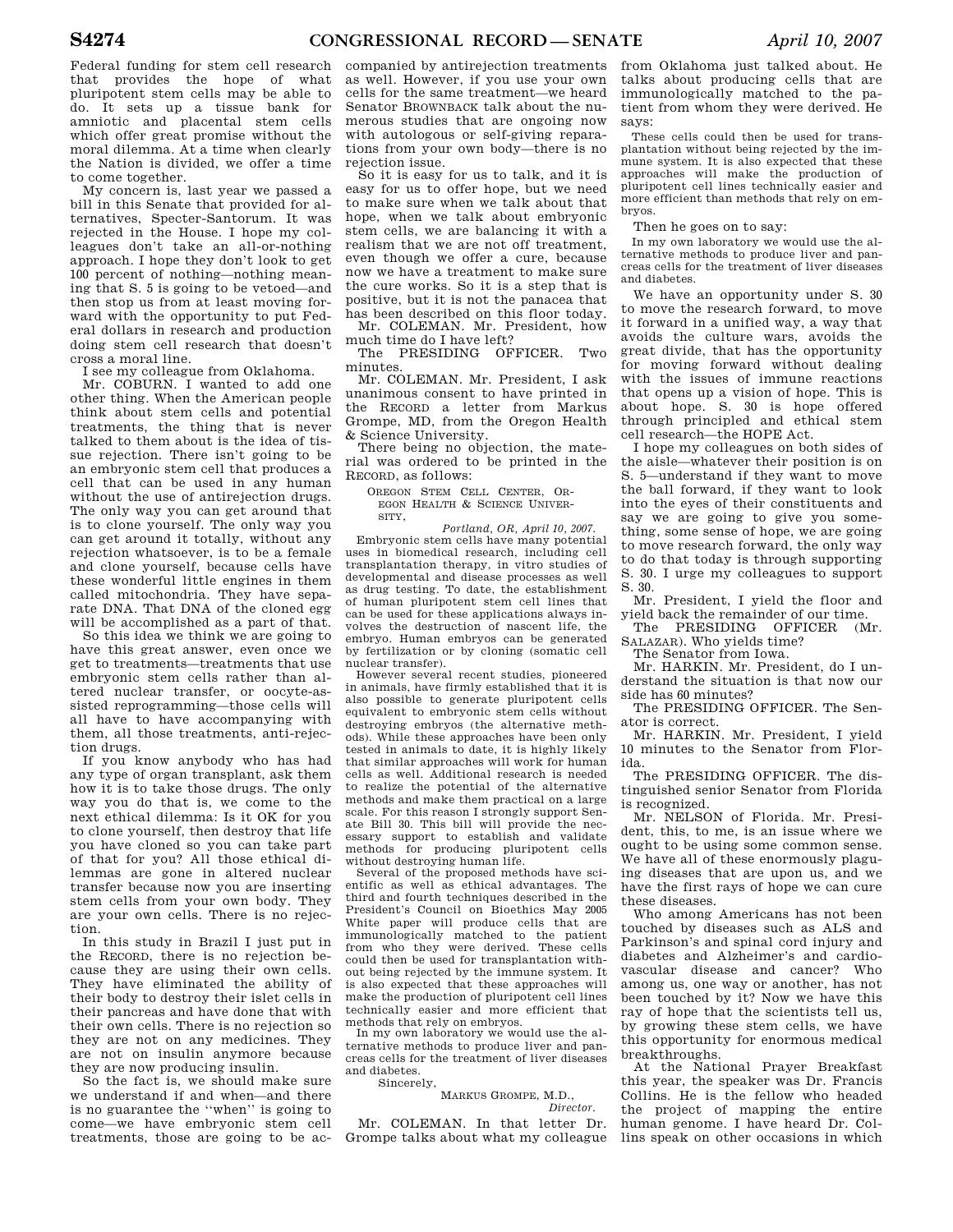he has talked about the promise of all of the stem cell research.

Dr. Collins—and I say this for a specific reason—was the speaker at the National Prayer Breakfast because he is this eminent scientist who successfully mapped the human genome, but he is also a man of a deep and abiding faith who happens to support not only the stem cell research that we address here today—which is in this bill to open the coffers of the Federal Government so we can finance beyond the limited number of lines in embryonic stem cell research—but Dr. Collins would make the case for going beyond in something known as somatic cell nuclear transfer, which is taking an egg, scooping out the nucleus, taking a donor's skin cell, taking the nucleus from that, and implanting it in the egg, stimulating the process to grow, and growing a specific line of stem cells that are exactly tailored to the donor's cells, and growing whatever the stem cells are.

But that is another advance. That is not even what we are addressing today. We are addressing Federal funding for the first kind of growing stem cells. Why we would not use the resources of the Federal Government to attack these diseases that the scientists and the medical profession feel have enormous progress, why we would not do that is beyond me.

With regard to the second kind—somatic cell nuclear transfer—you are not even dealing with a fertilized egg, so you do not have that question. The question there is, are you going to where you do cloning? Well, we have the capability of passing the laws that say cloning for a human, where it would be implanted into the womb—we can say that is not only unlawful, that is criminal. That does not mean we do not proceed with the research and the development on stem cell research—in that case, somatic cell nuclear transfer.

So this is a matter that can bring hope to millions. As I said, there is simply not an American who has not been touched one way or another through friends or family by this list of horrible diseases. If that gives us promise, that is enough for this Senator, and I hope it is enough for a two-thirds majority of this Senate so when the President vetoes it, we can override it.

This is a bipartisan bill that is going to expand the number of stem cell lines that would be eligible for federally funded dollars for research. It clearly would accelerate the progress toward the cures and treatments for these dread diseases.

Every other Senator and I have heard from thousands of people back in our States who suffer—suffer daily—from these dread diseases. With this ray of hope—like a sunburst coming through the clouds—we cannot turn our face from it. We have to face it. We have to give hope to these people who are suffering. That is the task before this Senate.

Mr. President, I yield the floor. The PRESIDING OFFICER. The Senator from Iowa.

Mr. HARKIN. Mr. President, I am waiting for the arrival of another Senator to speak.

I listened to some of the debate that was just concluded, and I thought I heard—I am almost certain I heard the distinguished Senator from Oklahoma say S. 5 would provide money for the destruction of human embryos.

Well, I am sorry, I hate to disagree with my friend from Oklahoma, but that is not so. As a matter of fact, we do not provide that kind of Federal money now with the stem cell lines that are being researched—the few that are being researched now—and we do not under our bill. We still operate under what is called the Dickey-Wicker amendment which prohibits the use of Federal funds being used to destroy embryos. So we do not do that anyway. I think the Senator from Oklahoma ought to read the bill a little bit more carefully and understand we do not provide for the destruction of embryos.

I always find curious, every time someone speaks for the President—a spokesperson for the President—they always say the one line the President will not cross is he will not provide taxpayer money for the destruction of embryos. Well, if that is the case, then he should have no problem with S. 5, the bill we have before us, because it does not provide Federal funding for the destruction of embryos. It provides Federal funding for the research on stem cell lines that are derived by others—private entities, State entities, or whatever. But we do not provide any funding for the destruction of embryos whatsoever. I wanted to clear that up to make certain that did not sit out there.

I also listened earlier to my good friend—and he is a good friend—Senator BROWNBACK talking about the 72 diseases being treated with adult stem cells. Well, if all of these diseases are being treated so well with adult stem cells, then why do all the patient advocacy groups that are affiliated with those diseases support our bill, S. 5? We have 525 different patient advocacy groups supporting our bill.

I wish to ask the Senator from Kansas, how many does he have supporting S. 30? Senator BROWNBACK's list includes several types of leukemia and lymphoma, but I have a letter from the Leukemia & Lymphoma Society, by Mr. George Dahlman, the vice president for public policy. He wrote a letter dated April 4 of this year. He says:

On behalf of The Leukemia & Lymphoma Society, I am writing in response to assertions that adult stem cells have treated or cured several blood cancers, including several leukemias, lymphomas and multiple myeloma.

As a representative of more than 700,000 patients and their caregivers in this country who battle blood cancers on a daily basis, our organizations would like to emphasize, as the Senate debates S. 5, the Stem Cell Research and Enhancement Act, that we exist

today because we have not found cures for these devastating diseases.

He says:

Furthermore, the claim that treatment of blood cancers with cord blood, blood, or marrow stem cells demonstrates the potential of "adult stem cell" research or is a substitute for embryonic stem cell research is misleading and disingenuous.

So again, Senator BROWNBACK's list included leukemia and lymphoma, but the various organizations that represent all these people support S. 5. I ask unanimous consent that a copy of that letter be printed in the RECORD.

There being no objection, the material was ordered to be printed in the RECORD, as follows:

THE LEUKEMIA & LYMPHOMA SOCIETY. *April 4, 2007.* 

Hon. HARRY REID,

*Majority Leader, U.S. Senate,* 

*Washington, DC.* 

DEAR SENATOR REID: On behalf of The Leukemia & Lymphoma Society, I am writing in response to assertions that adult stem cells have treated or cured several blood cancers, including several leukemias, lymphomas and multiple myeloma.

As a representative of more than 700,000 patients and their caregivers in this country that battle blood cancers on a daily basis, our organization would like to emphasize as the Senate debates S. 5, the Stem Cell Research and Enhancement Act, that we exist today because we have not found cures for these devastating diseases.

Furthermore, the claim that treatment of blood cancers with cord blood, blood or marrow stem cells—known as hematopoietic stem cells—demonstrates the potential of ''adult stem cell'' research or is a substitute for embryonic stem cell research is misleading and disingenuous. While these hematopoietic treatments can rejuvenate similar cell lines, they have not demonstrated robust ''plasticity'' or the ability to give rise to more varied lineages. That ability is the characteristic that gives hope to researchers and patients and should be clearly understood in this debate. The concept that ''adult stem cells'' can differentiate into more diverse tissue types is highly controversial and evidence to date has been inconclusive. While deserving of further scientific study, there is no clear evidence that the use of adult stem cells can substitute for pluripotent stem cells that have the capability of making diverse tissue types.

We support exploring every avenue of research, including embryonic stem cell research, until a cure is found. The most respected scientists in our field view embryonic stem cells as an area of research that must be explored, and one that our government must make a commitment to support. The Leukemia & Lymphoma Society asks that you and your colleagues pass S. 5, and not accept any substitutes. Sincerely,

GEORGE DAHLMAN, *Vice President, Public Policy, The Leukemia & Lymphoma Society.* 

Mr. HARKIN. Mr. President, I see my colleague, Senator BROWN from Ohio, is here. I yield to him 10 minutes. If he needs more time, I can yield him more. The PRESIDING OFFICER. The Sen-

ator from Ohio is recognized.

Mr. BROWN. Mr. President, I thank the Senator from Iowa, who, frankly, more than anybody in this institution and almost anybody in the country, has led the charge on embryonic stem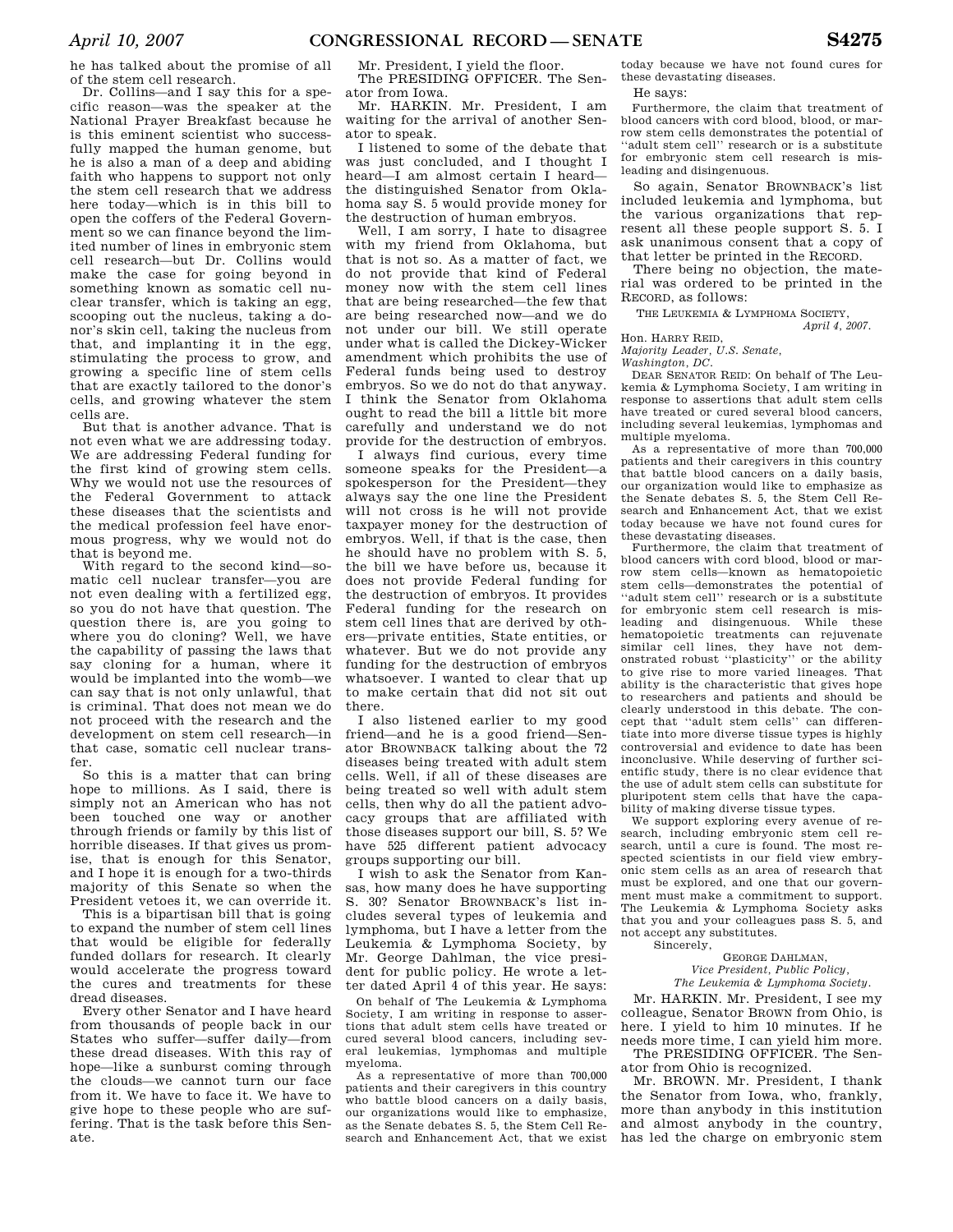cell research and the work he has done will save lives, which is what this issue is all about.

The Senate is about to vote on legislation that ends the ban on Federal funding for embryonic stem cell research. President Bush, as we hear—although I still hope he changes his mind—does not support lifting the ban on stem cell research, but do we know who does? The American Medical Association thinks we should lift the ban. So does the American Society for Microbiology, the Association of American Medical Colleges, the Cancer Research Foundation of America, the Juvenile Diabetes Research Foundation, the Parkinson's Action Network, Project ALS, and the Society for Pediatric Research. The list goes on and on and on.

We in this body should ask ourselves: Why do these groups support Federal funding? Because the research offers victims of these diseases hope. Not a magic bullet, not a miracle cure, not certainty but, quite simply, hope: hope that a child with a spinal injury will recover the ability to walk; Hope that a parent with Alzheimer's will be able to step back from the abyss of dementia. Hope.

Recently the Director of the National Institutes of Health stated in a Senate hearing that he supports expanded stem cell research. Dr. Zerhouni, who basically is one of the President's chief medical advisers and an appointment of President Bush, said:

It is clear today that American science would be better served and the Nation would be better served if we let our scientists have access to more cell lines.

That would give them the opportunity to expand their research, to open one more door, provide one more opportunity for research; in a word, to provide hope.

If we don't listen to the leader of one of our Nation's most prestigious scientific institutions, whom will we listen to? Because of embryonic stem cell research, medical science may one day be able to dispense with the use of terms such as ''incurable'' or ''irreversible'' or ''unremitting,'' words that spell disaster to loved ones, words that spell no hope so often for patients. If we can do what we have the opportunity to do today, to open another door, to give another window of opportunity to our medical scientists, to our researchers, we can provide that hope to so many patients and so many loved ones of those patients. That is amazing. Getting anywhere near that goal would be amazing.

More than 200,000 people in my State, more than 200,000 Ohioans have Alzheimer's disease. More than 40,000 Ohioans have Parkinson's disease. Almost 700,000 Ohioans have diabetes. That is about 1 in 14 Ohioans who have diabetes. I have a family member suffering from diabetes. My best friend, John Kleshinski, is someone who provided hope for so many. He lived in Boston for many years. He grew up in

Ohio with me. John Kleshinski provided hope to so many children in inner-city Boston because of his philanthropy, because he gave young children in Boston a chance to learn music, to play the piano, to sing, to learn other musical instruments. John Kleshinski always provided hope. John was diagnosed with juvenile diabetes when he was 13. Last November, at the age of 55, he died of a heart attack. Throughout his life, he did everything possible, everything within the limits of modern medicine to prolong his life and to live the healthiest life he could. If we had done the advancements in embryonic stem cell research, it could have made a difference in John Kleshinski's life. If we are going to choose life, if we are going to value life, this issue is so very important to give people hope.

Looking at these conditions alone, at Parkinson's, diabetes, especially juvenile diabetes, and Alzheimer's, it is clear there are huge stakes involved when Federal actions delay the moment when embryonic stem cell research produces its first human treatment. We can act tomorrow and pass this legislation. We can continue to try to persuade the President, as his own medical adviser did, to change his mind. His own medical adviser changed his mind over the last couple of years about stem cell research. If we can pass this bill tomorrow and hopefully convince the President to change his mind, it will provide hope for so many Americans.

This bill, Senate bill 5, will advance stem cell research, and most legislators are in support of S. 5, which passed the HELP Committee, and it has passed in the other body. But President Bush has threatened to veto this bill. He vetoed similar legislation last year as his first and only veto since he has been President. I hope he takes a step back. I hope he considers the people he is hurting by stifling embryonic stem cell research. I hope he listens to his own medical adviser, Dr. Zerhouni. I hope he listens to the millions of Americans whose lives will be shattered by disabling and terminal illnesses, the families whose hearts will be broken by the loss of a loved one, the children who will not grow up, the parents who will not meet their grandchildren, the grandparents who will no longer recognize their friends and their family members. Parkinson's disease, Lou Gehrig's disease, Alzheimer's disease, cancer, arthritis, diabetes, paralysis, the advancement of embryonic stem cell research can provide hope for cures of all these diseases.

Investing in embryonic stem cell research is an expression of empathy and compassion. We have an opportunity to turn potential cures into real ones. We must not squander it. Hope, Mr. President, hope.

Mr. HARKIN. Mr. President, I wish to thank the Senator from Ohio for his eloquent statement. This is what it is all about. He got it right when he said this

is about hope. It is not hope based upon any kind of false foundation. All the leading scientists, Nobel Prize winners, heads and former heads of NIH, and 525 different advocacy groups, all relying upon good scientific expertise, have said the foundation here is solid, that we can build hope because we know embryonic stem cells develop into all the cells of the human body. We know. We have had embryonic stem cells that have differentiated into nerve tissue, more neurons, heart and muscle tissue, and bones. So we know the possibility is there because it has already been done.

Again, we have a long way to go. No one is saying that absolutely we will do this, this, and this, but that is what scientific research is about. It is about looking and studying and examining and trying to develop these ideas. We know the foundation is there. So the hope we hold out to people with Parkinson's, Alzheimer's, ALS, and spinal cord injury is one that is real, but it will not happen unless we get about embryonic stem cell research and lift the handcuffs, the shackles off our scientists.

So the Senator from Ohio is right. It is about hope. That is what this bill is all about. It is about hope. Not the false hope of saying: Oh, adult stem cells will take care of it. Adult stem cells have their place, and some of them have proven adequate to do different things but not everything. There is hope with amniotic fluid stem cells, cord blood stem cells. Now, the bill S. 30 talks about that, which is taking it from naturally dead embryos. That raises ethical questions in and of itself. Who decides when something is naturally dead? I would ask my colleagues who are promoting S. 30—and they are my good friends; I know they mean well and they are trying to advance a certain point of view, but are they saying you can take something that is dead and bring it back to life? If so, that is—I have only known where that has happened once in the history of humankind, and we just celebrated Easter Sunday. So they can't be saying they are taking something dead and bringing it back to life. So if it is not dead, what is it? Is it a sick embryo? Is it an embryo that isn't quite propagating as fast? What is it and who decides? Who gets to decide? S. 30 doesn't say that. S. 30 has no ethical guidelines to decide, or who decides what is naturally dead. So that raises all kinds of ethical questions in and of itself. So that is why, even if S. 30 were to become law— I don't think it will be—I don't mind supporting S. 30. The fact is our bill, S. 5, does everything S. 30 wants to do. If they want to do research to take embryonic stem cells from blastocysts that are not developing correctly, that can happen under our bill. Our bill opens the door to all kinds of research.

Here is the difference between S. 5 and S. 30. S. 5, the bill we are supporting, does both things. It opens the door for embryonic stem cell research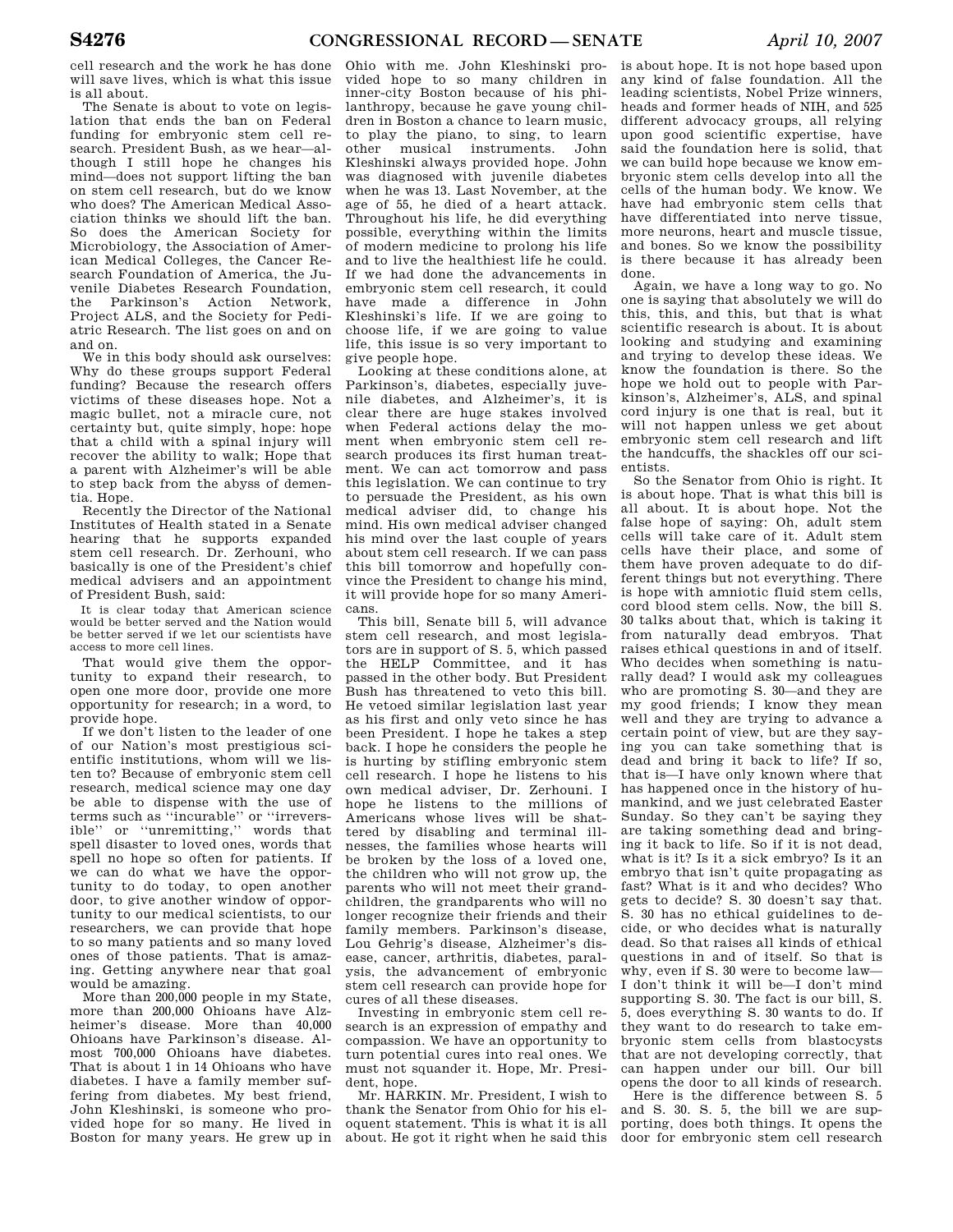from leftover embryos from in vitro fertilization clinics, under strict ethical guidelines which I talked about today and laid out. It also would provide for research into naturally dead embryos. Now, S. 30, their bill, the Isakson-Coleman bill, it does one of those. It does research only into stem cells from naturally dead embryos. That is the difference. Our bill allows that to go ahead. Their bill does not allow the more promising embryonic stem cell research to go ahead, and that is from leftover embryos at in vitro fertilization clinics. That is what this is all about. That is what this is all about.

Again, I repeat: It is about what the Senator from Ohio said. It is about hope. Listen, we are not fooling anybody around here, the people watching, the medical community out there, the research scientists, the families of loved ones who are suffering from these illnesses, the kids with juvenile diabetes, they get it. They get it. They know what that is all about. They know there is only one bill on the floor of the Senate now that gives them hope, and that is S. 5. They know it. All this mumbo jumbo we hear, it doesn't mean anything. Only one thing means anything, and that is to pass the bill that takes the shackles off our scientists, that provides for strict ethical guidelines for people who have leftover embryos at an in vitro fertilization clinic who say: I don't want them discarded as hospital waste. I want them to be donated to science to cure diseases and illnesses and to help suffering people.

That is what S. 5 is about. S. 30 does not do that. It simply keeps the handcuffs on our scientists, and we want to remove those handcuffs.

Mr. President, I see my good friend from New Jersey is on the floor, so I yield 10 minutes to the Senator from New Jersey.

The PRESIDING OFFICER. The Senator from New Jersey is recognized.

Mr. MENENDEZ. Mr. President, I appreciate the Senator from Iowa yielding time, and I appreciate his leadership on this issue.

Mr. President we are back again—almost a year after Congress passed breakthrough legislation—discussing embryonic stem cell research and, again, I rise in strong support of this lifesaving, life-enhancing legislation.

I am a proud cosponsor of S. 5, the Stem Cell Research Enhancement Act, because I believe the bill has the potential to make a profound and positive impact on the health of millions of Americans. I believe that it can do so in an ethical manner.

We know embryonic stem cells have the unique ability to develop into virtually every cell and tissue in the body. We know numerous frozen embryos in fertility clinics remain unused by couples at the completion of their fertility treatments. Why should they not be allowed to donate those embryos to Federal research to save lives? We allow people to donate organs to save

lives. Why couldn't a couple, if they so choose, donate their frozen embryos instead of simply discarding them, throwing them away, throwing away hope?

We can do this ethically and still cure illnesses, enhance lives and, hopefully, even save lives. But the truth is, we should not even be having this debate right now because if the President had done his duty last year and not vetoed H.R. 810, this bill would already be law, and this country's dedicated medical researchers would be well on their way to discovering treatments and cures for many of the most savage diseases afflicting us. But when given the opportunity to carry out the will of the people, he stood for ideology and ignorance over science and research.

Mr. President, enough is enough. It is time for a change. I have no doubt that the Senate will pass this important legislation and thus seek to advance federally funded research on embryonic stem cells. I have no doubt that if it becomes law, the bill would save and improve lives all over America. I have no doubt that the majority of Americans want us to pass this bill into law. My only doubt is whether our President will do his duty and sign it into law.

During the last Congress, President Bush vetoed H.R. 810, crushing the hopes of millions of Americans. This year, I fear and suspect that he will follow the same misguided path. But before he takes us down that route, one that leads to more heartbreak and suffering, I have one question. Why? Why is he standing in the way of research that will save lives? Why is he keeping our parents, our children, and our friends locked in wheelchairs and hospital beds? Why is he letting conservative ideology rob the lives of so many suffering Americans?

The simple fact is, whatever the claims of those who ignore science in favor of ideology, embryonic stem cell research offers one of the most promising leaps forward in the history of medicine. Speak to those who are eager to do the research and you hear of potential cures for juvenile diabetes, Alzheimer's, Parkinson's disease, and spinal cord injuries. If we unlock the door to this research, we can find treatments and cures for these debilitating and painful diseases. We owe it to our parents, our children, and our grandchildren to unlock that door.

But President Bush prefers ignorance and pain over mercy and miracles. Where is the compassion he often speaks of? His own scientists are trying to explain the power of this research, but he continues to turn a deaf ear, refusing to listen to common sense and reason. Mr. President, it is time to start listening.

The preamble of our Constitution says all Americans have the right to ''life, liberty, and the pursuit of happiness.'' I believe this implies the freedom to be physically able. By not allowing embryonic stem cell research,

we are prohibiting individuals from pursuing their rights. We are blocking them from a possible cure or treatment. And we are standing in the way of their freedom.

Last Congress, the interim chair of the National Institutes of Health stem cell task force, bravely and bluntly spoke of the importance of embryonic stem cell research and the drawbacks of the current policy prohibiting research.

He said:

Science works best when scientists can pursue all avenues of research. If the cure for Parkinson's disease or juvenile diabetes lay behind one of four doors, wouldn't you want the option to open all four doors at once instead of one door?

How can we tell our loved ones that their cure could be waiting behind a laboratory door, but that door is locked? We must pursue all avenues of research and unlock the potential that embryonic stem cell research holds.

But if that isn't enough, recently, before the Health Education, Labor, and Pensions Committee, the Director of the NIH, Elias Zerhouni, said the great promise of human embryonic stem cell research is being impeded by President Bush's policy. He said:

It is in the best interest of our scientists, our science, and our country that we find ways and the nation finds a way to go full speed across adult and embryonic stem cells equally.

So if President Bush won't listen to his own scientists, who will he listen to? Perhaps he will listen to the American people who are crying out in virtual unison for change. More than 70 percent of Americans support embryonic stem cell research. Three out of four Americans understand the hope and promise this research provides.

This bill means all the prayers for cures and therapies for Alzheimer's disease, muscular dystrophy, heart disease, and other illnesses could be answered. This bill provides a promise that families might no longer have to see a loved one suffering. This bill means hope for individuals challenged and fighting to live a life with dignity. I have met with children and families all over New Jersey who have shared their daily struggle with diseases and conditions that could be cured or treated if we were to pursue embryonic stem cell research.

Young children have come to my office and told me how they have to prick themselves with a needle, administer insulin shots, or use an internal pump on the side of their body in order to keep their juvenile diabetes under control. These children might be freed of this grave responsibility if we support embryonic stem cell research. Don't we owe them the opportunity of a better life? Don't we owe it to the husband whose wife shakes uncontrollably from Parkinson's disease to help find a cure that will restore her body? Don't we owe it to the athletes who told me about their life-altering spinal cord injuries, to give them the freedom to walk again?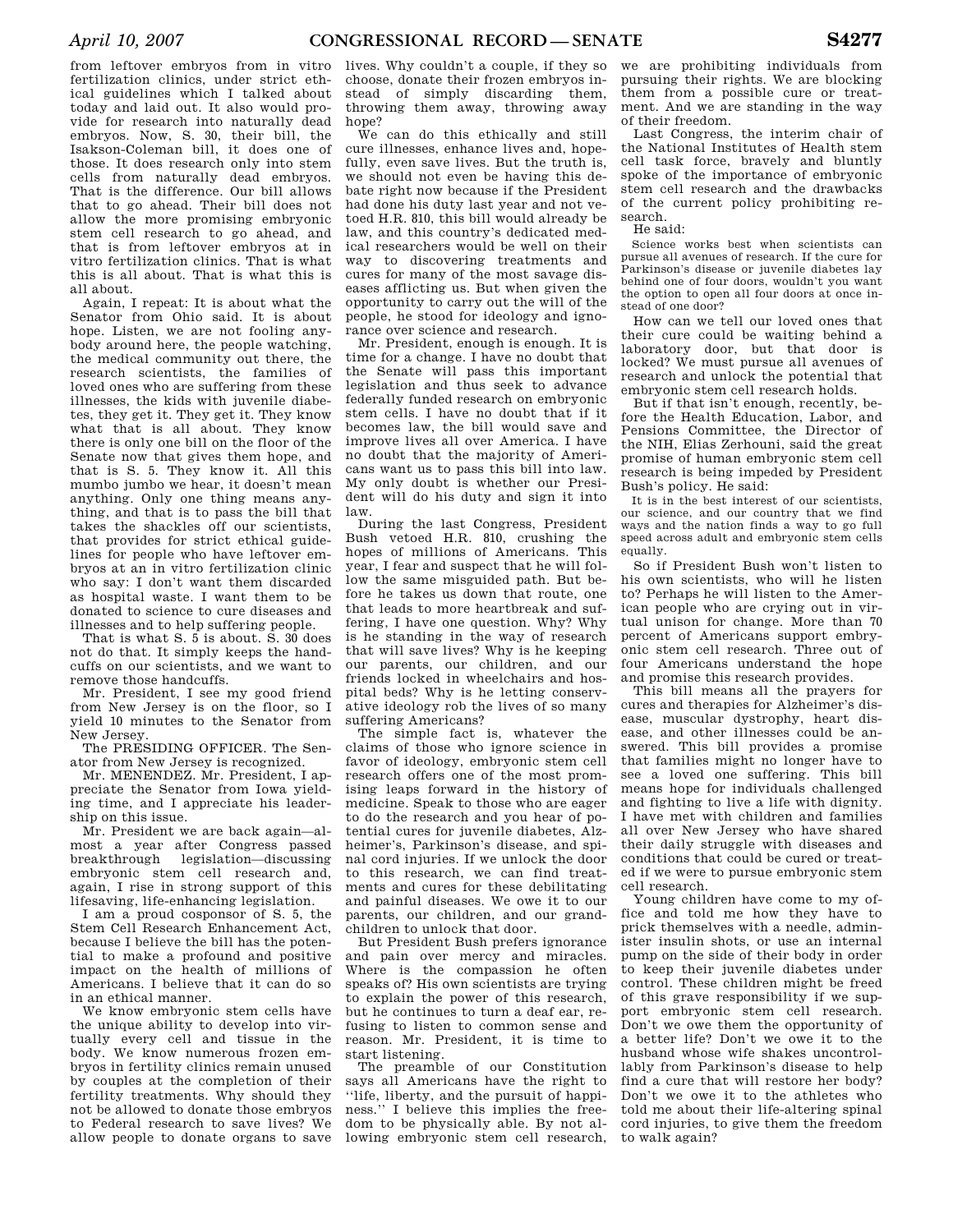None of these individuals chose their current situations. But we can choose to help get them out of those situations. We owe it to the American people, to the millions of Americans and their families suffering from life-altering disabilities and diseases, to demonstrate our Nation's full commitment to finding a cure and doing all we can to help their dreams and hopes come true. Stem cell research has vast potential for curing diseases, alleviating suffering, and saving lives. I know my colleagues recognize the enormous potential of this research, too. It is time for the President to start listening.

The question is, Why does President Bush continually ignore the American people? He ignores what the American people are saying about Iraq, and now he ignores what they are saying about embryonic stem cell research. Both decisions result in lost lives, and both decisions cause pain and suffering. This is unacceptable to me and the overwhelming majority of Americans. It should be unacceptable to the President as well.

I am very passionate and dedicated to this cause because the promise of stem cell research has personally captivated my family, like it has so many other American families. My mother suffers from severe Alzheimer's disease. When I look at her empty gaze and her shriveled body, I cannot help but wonder if we had started embryonic stem cell research years ago, would she still be suffering today, would she be cured, would she at least be able to recognize her children and her grandchildren, would she have been with me on the day I took the oath of office in this Chamber.

I don't want my children to be asking the same types of questions. We cannot wait any longer.

The Stem Cell Research Enhancement Act is an ethical life-enhancing, lifesaving piece of legislation. I believe it is the moral obligation of the United States Government and the President of the United States to allow this process—these potential cures—to be fully explored.

Embryonic stem cell research holds the promise of hope and the possible restoration of life.

We owe it to current and future generations to ensure that their lives remain as bright and prosperous as today's science allows.

It is time for the President to start listening to the American people and to the scientists, not just special interests. It is time for him to sign this important piece of legislation into law and open the door to the hope and promise of embryonic stem cell research.

It is time for hope and cures—not despair and disease.

Mr. President, I yield the floor.

The PRESIDING OFFICER. The Senator from Iowa is recognized.

Mr. HARKIN. Mr. President, I thank the Senator from New Jersey for a very eloquent and poignant presentation of

his position on embryonic stem cell research. I think what the Senator reflected is, again, the hopes of so many families in America who have a loved one suffering from Alzheimer's or juvenile diabetes, or a young person who has had an accident and is a paraplegic for life with a spinal cord injury. You say: What can we do to help? How can we help? Well, it is one thing to be sympathetic—and we are sympathetic to those who suffer from illnesses or injuries—but if we have it within our grasp, as the Senator from New Jersey said, to open some doors and see what is behind those doors, it seems to me we are compelled to do that.

We don't know where the scientific research may lead. But we do know if we don't do it, it is not going to lead anywhere. We know that. As I said earlier, the foundations are there to give hope to people that embryonic stem cell research will lead to great discoveries and treatments and interventions. I can only say to my friend from New Jersey that, in all of my meetings with scientists over the last dozen years or more—and especially since Gerhardt and Thompson isolated stem cells in 1998—the scientific community's enthusiasm for this is almost boundless because they realize that harnessing the power of embryonic stem cells that can develop into any form of a cell in the body could lead to interventions and cures that are now beyond our grasp.

I listened to the Senator from New Jersey, especially when he talked about opening doors. I have often likened biomedical research, scientific research, to saying if there are 10 doors, and you don't know what is behind any of those doors, if you are only going to open one door, what are your odds of finding the right answer? Well, if you open two doors, the odds get better. If you open five doors, you know it is 50– 50. So the more doors we open, the better our chances are of finding these discoveries.

The Senator is right. If we open one door at a time, the odds are always going to be 10 to 1—or I guess it would be 9 to 1. It would be 9 to 1 that you are not going to find the right answer.

If we start opening all these doors and get the scientists talking with one another and looking at things, well, that means the span of time that it would take to find these cures is collapsed.

Scientists don't work in a vacuum. They collaborate. They talk with one another. They read one another's papers. They find out what other scientists are doing. They find out if a scientist has opened a different door and collaborate on that. That is why it is necessary to begin to open these doors. I thank the Senator from New Jersey

for talking about that point.

Earlier I was responding to the comments of my friend from Kansas, Senator BROWNBACK. He was talking about 72 diseases being treated with adult stem cells. I pointed out his list in-

cluded several types of leukemia and lymphomas, but I had printed in the RECORD earlier a letter from George Dahlman of the Leukemia and Lymphoma Society saying they support S. 5.

Senator BROWNBACK's list also included testicular cancer. I have a letter from Craig Nichols, M.D., board member of the Lance Armstrong Foundation. Here is what he says:

As a member of the Lance Armstrong Foundation Board of Directors, I am writing in response to assertions that adult stem cells have treated or cured the disease of testicular cancer. . . . I feel it is important to set the record straight on this issue. . . .

There is not an FDA-approved adult stem cell treatment generally available to treat testicular cancer. Rather, adult stem cells enable testicular cancer patients to withstand a higher dose of chemotherapy during treatment for the disease.

We support exploring every avenue of research, including embryonic stem cell research within specified ethical limits, until a cure is found.

The Lance Armstrong Foundation asks that you and your colleagues pass S. 5, and not accept any substitutes.

I ask unanimous consent that a copy of this letter be printed in the RECORD.

There being no objection, the material was ordered to be printed in the RECORD, as follows:

LIVESTRONG,

LANCE ARMSTRONG FOUNDATION,

APRIL 6, 2007.

Hon. HARRY REID,

*Majority Leader, U.S. Senate,* 

*Washington, DC.* 

DEAR SENATOR REID: As a member of the Lance Armstrong Foundation's (LAF) Board of Directors, I am writing in response to assertions that adult stem cells have treated or cured the disease of testicular cancer. While the mission of the LAF is to inspire and empower people affected by all types of cancer, I feel that it is important to set the record straight on this issue.

Testicular cancer is the most common cancer among men ages 15–35 and approximately 8,000 men will be diagnosed with testicular cancer in the United States this year. While testicular cancer is one of the most curable forms of cancer, our organization would like to emphasize as the Senate debates S. 5, the Stem Cell Research and Enhancement Act, that we have not completely eradicated the disease.

There is not an FDA-approved adult stem cell treatment generally available to treat testicular cancer. Rather, adult stem cells enable testicular cancer patients to withstand a higher dose of chemotherapy during treatment for the disease.

We support exploring every avenue of research, including embryonic stem cell research within specified ethical limits, until a cure is found. The most respected scientists in our field view embryonic stem cells as an area of research that must be explored, and one that our government must make a commitment to support. The Lance Armstrong Foundation asks that you and your colleagues pass S. 5, and not accept any substitutes.

Sincerely,

CRAIG NICHOLS, M.D., *Member of the Board, Lance Armstrong Foundation.* 

Mr. HARKIN. Mr. President, Senator BROWNBACK's list of 72 diseases includes Parkinson's disease. I have a letter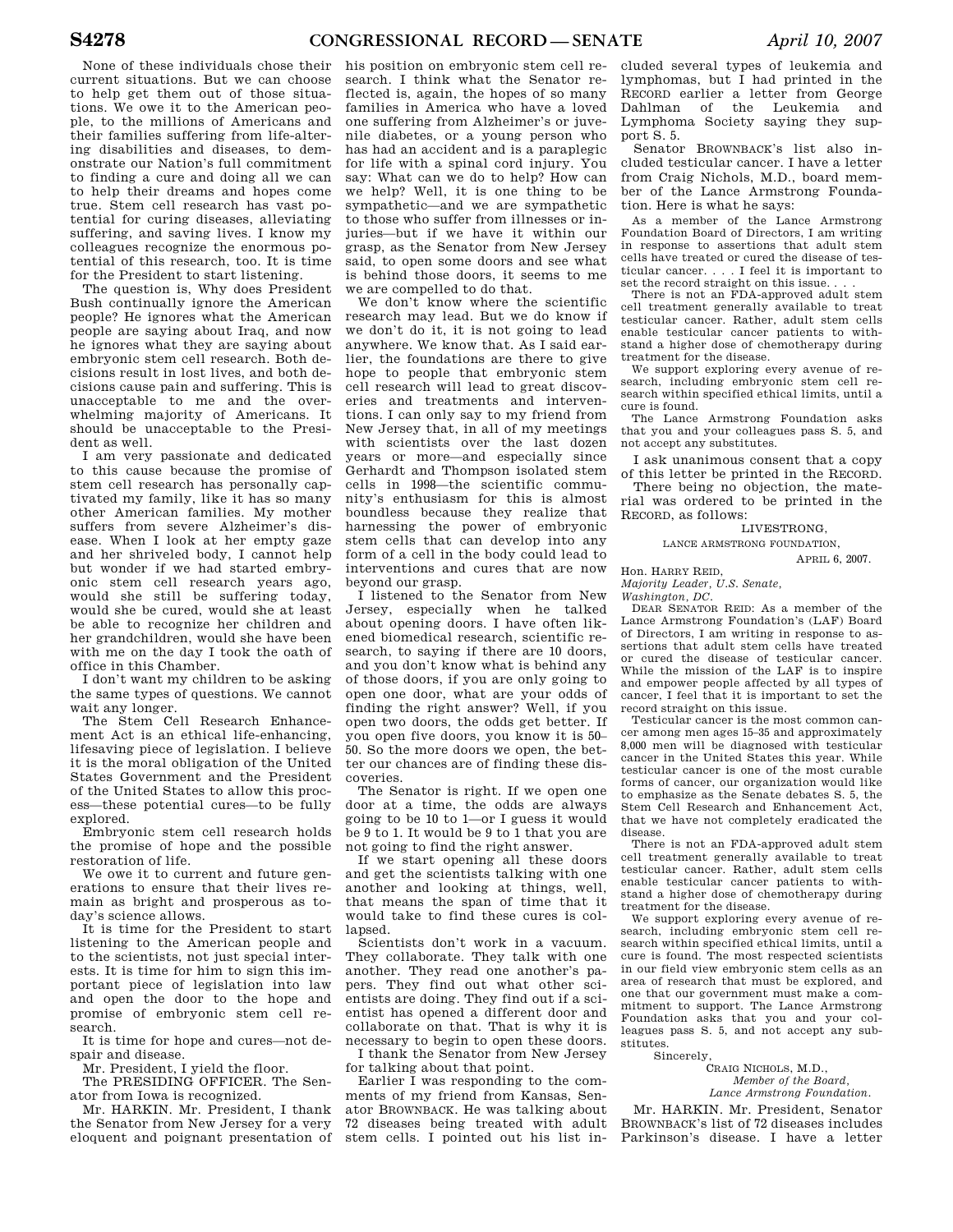from six Parkinson's groups: The American Parkinson's Disease Association, the Parkinson's Action Network, the Michael J. Fox Parkinson's Research Foundation, the National Parkinson Foundation, the Parkinson's Disease Foundation, and the Parkinson's Alliance & Unity Walk.

Here is what they say:

Opponents of S. 5 are using as ammunition the assertion that embryonic stem cell research is not needed in this country because many diseases, 72 of them, including Parkinson's, have been treated or cured with adult stem cells. This assertion is an absolute falsehood. If there were a therapy to adequately treat the symptoms or halt the progression of this unrelenting disease, the millions of Parkinson's patients, caregivers and their physicians would be pursuing that treatment right now. . . .

The Parkinson's community asks that you and your colleagues pass S. 5 and not accept any substitutes.

I ask unanimous consent that this letter be printed in the RECORD.

There being no objection, the material was ordered to be printed in the RECORD, as follows:

PARKINSON'S ACTION NETWORK,

*Washington, DC, April 6, 2007.* 

Hon. HARRY REID, *Majority Leader, U.S. Senate,* 

*Washington, DC.* 

DEAR SENATOR REID: We recognize that you are hearing from many patient advocacy and research organizations refuting a belief that adult stem cells have been used in treating or curing a long list of ailments, conditions and diseases. As representatives of more than one million people with Parkinson's disease and their families, our organizations would like to emphasize as the Senate debates S. 5, the Stem Cell Research and Enhancement Act, that we exist today because we have NOT found a cure or adequate treatments for Parkinson's using adult stem cells or otherwise. Furthermore, Dr. Elias Zerhouni, Director of the National Institutes of Health and President Bush's top scientist, when recently testifying before the Senate declared that the idea that adult stem cells hold as much promise as embryonic stem cells ''doesn't hold scientific water.''

Because the unique promise of embryonic stem cell research is critical to advancing understanding of and treatments for Parkinson's disease, the Parkinson's community is dedicated to expanding federal funding for embryonic stem cell research. As you may know, Parkinson's occurs when dopamine producing neurons in the brain die. To this date, scientists have had more success in generating dopamine cells from human embryonic stem cells than any other type of stem cell, including adult, umbilical, or amniotic.

While replacement of these neurons may be one therapy resulting from additional embryonic stem cell research, other avenues of Parkinson's research will benefit from this legislation and expansion of the current policy. Researchers will be aided in studying the causes of Parkinson's, developing more accurate models to improve our understanding of the disease, and, ultimately, halting the unrelenting neurological degeneration and loss of quality of life for Parkinson' s patients.

Opponents of S. 5 are using as ammunition the assertion that embryonic stem cell research is not needed in this country because many diseases, 72 of them , including Parkinson's, have been treated or cured with adult stem cells. This assertion is an absolute falsehood. If there were a therapy to adequately treat the symptoms or halt the progression of this unrelenting disease, the millions of Parkinson's patients, caregivers and their physicians would be pursuing that treatment right now.

The most respected scientists in our field view embryonic stem cells as an area of research that must be explored and one that our government must make a commitment to support. The Parkinson's community asks that you and your colleagues pass S. 5 and not accept any substitutes.

Sincerely,

JOEL GERSTEL,<br>American Parkinson *American Parkinson Disease Association*. AMY COMSTOCK RICK,<br>Parkinson's Action  $Parkinson's$ *Network.*  DEBI BROOKS, *The Michael J. Fox Parkinson's Research Foundation.*  JOSE GARCIA-PEDROSA, *National Parkinson Foundation.*  ROBIN ELLIOTT, *Parkinson's Disease Foundation.*  CAROL WALTON, *The Parkinson Alli-*

*ance & Unity Walk.* 

Mr. HARKIN. Mr. President, Senator BROWNBACK's list includes multiple sclerosis. Here is a letter from the National Multiple Sclerosis Society:

S. 5 is the only bill that is pro-patient, procure, and pro-research. Please work to pass S. 5 immediately. Thank you for bringing this important vote to the Senate floor.

Joyce Nelson, President and CEO of the National Multiple Sclerosis Society.

I ask unanimous consent that this letter be printed in the RECORD.

There being no objection, the material was ordered to be printed in the RECORD, as follows:

NATIONAL MULTIPLE SCLEROSIS

SOCIETY, *Washington, DC, April 5, 2007.* 

Hon. HARRY REID,

*Senate Majority Leader,* 

*Washington, DC.* 

DEAR SENATOR REID: The National Multiple Sclerosis (MS) Society strongly supports the Stem Cell Research Enhancement Act (S. 5). We ask that as Majority Leader, you help champion S. 5 through the Senate without any amendments and with the widest possible majority of support.

The National MS Society believes all promising avenues of research that could lead to the cure or prevention of MS or relieve its symptoms must be explored. The Society supports the conduct of scientifically meritorious medical research, including research using human cells, in accordance with Federal, State, and local laws and with adherence to the strictest ethical and procedural guidelines. Research on all types of stem cells is critical because we have no way of knowing which type of stem cell will be of the most value in MS research. Stem cells—adult or embryonic—could have the potential to be used to protect and rebuild tissues that are damaged by MS, and to deliver molecules that foster repair or protect vulnerable tissues from further injury.

Until there is a cure for MS, we hold that every ethical avenue of research, which may have the potential to prevent or repair the consequences of this disease, must proceed and be supported. Please communicate to

your colleagues that only a vote in favor of S. 5 is a vote in favor of moving stem cell research forward in our county. A vote against S. 5 is a vote against the 400,000 individuals living with the devastating effects of MS and against progress for research.

S. 5 is the only bill that is pro-patient, procure, and pro-research. Please work to pass S. 5 immediately. Thank you for bringing this important vote to the Senate floor. Sincerely,

#### JOYCE NELSON, *President and CEO.*

Mr. HARKIN. Mr. President, Senator BROWNBACK's list also included spinal cord injury. Here is a letter from the Christopher and Dana Reeve Foundation:

While there are indeed a number of promising avenues now being investigated that address paralysis and spinal cord injuries through rehabilitation, cellular therapies and pharmaceuticals, there simply is no merit to any claim that adult stem cells have successfully treated or cured spinal cord injuries. . . .

The Christopher and Dana Reeve Foundation strongly endorses the Stem Cell Research Enhancement Act, S. 5, and thanks you for your leadership in bringing this vital legislation to the Senate floor.

Signed by Peter Wilderotter, President.

I ask unanimous consent that this letter be printed in the RECORD.

There being no objection, the material was ordered to be printed in the RECORD, as follows:

> CHRISTOPHER AND DANA REEVE FOUNDATION,

*April 5, 2007.* 

Hon. HARRY REID, *Majority Leader, U.S. Senate,* 

*Washington, DC.* 

MAJORITY LEADER REID: On behalf of the Christopher and Dana Reeve Foundation (CDRF), I am writing to chronicle our support of the Stem Cell Research Enhancement Act, S. 5. The CDRF advocates for millions of Americans afflicted by paralysis from injury or disease for expanded federal support for embryonic stem cell research to ensure that science is enabled to move forward as vigorously as possible. The Stem Cell Research Enhancement Act is an ethical and responsible means for science to do so, and I urge all of our Senators to please vote ''Yes.''

We believe that absolute candor should rule in the stem cell research debate and that the time has come to overthrow the misguided tenets of its opponents. Research is not performed in a vacuum. The CDRF funds a number of research initiatives through our individual grants program, research consortia, and translational fund and examines various methods of research that can complement and ideally expedite discoveries and treatments. While there are indeed a number of promising avenues now being investigated that address paralysis and spinal cord injuries through rehabilitation, cellular therapies and pharmaceuticals, there simply is no merit to any claim that adult stem cells have successfully treated or cured spinal cord injuries.

The CDRF believes that embryonic stem cell research must receive federal funding in order to advance this area of scientific endeavor and which will potentially lead to treatments and possibly cures for many truly devastating diseases and disorders.

The Christopher and Dana Reeve Foundation strongly endorses the Stem Cell Research Enhancement Act, S. 5 and thanks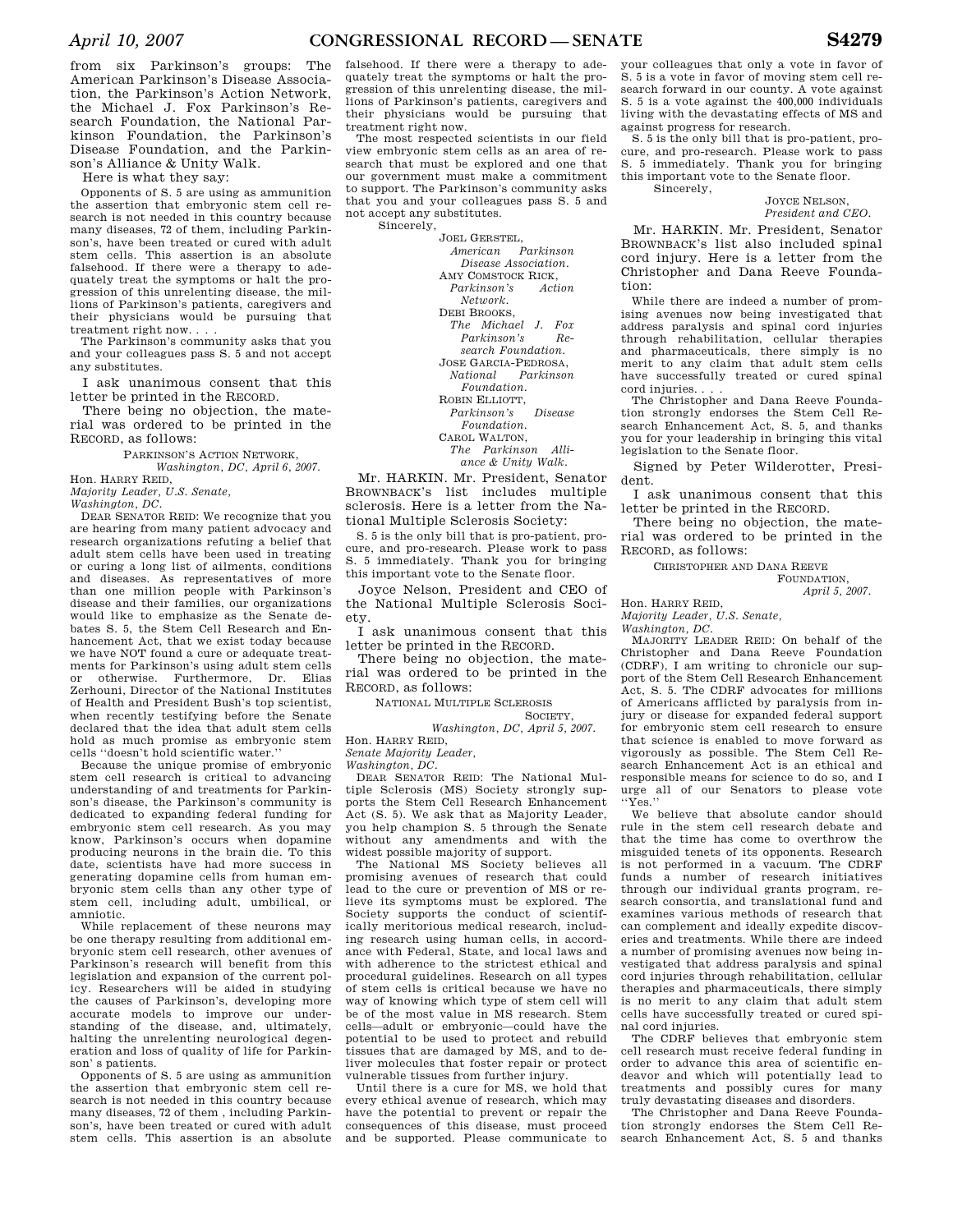you for your leadership in bringing this vital legislation to the Senate floor.

#### Sincerely,

#### PETER T. WILDEROTTER, *President.*

Mr. HARKIN. Mr. President, again, Senator BROWNBACK's list includes several blood conditions. Here is a letter from the American Society of Hematology:

ASH supports S. 5 because our members are interested in expanding the current federal policy on embryonic stem cell research to allow scientists to explore the full promise of this field. The other bill that will be considered by the Senate will not change current policy in any meaningful way. . . .

Again, our Society urges your support of S. 5. . . .

I ask unanimous consent that this letter be printed in the RECORD.

There being no objection, the material was ordered to be printed in the RECORD, as follows:

> THE AMERICAN SOCIETY OF HEMATOLOGY, *Washington, DC, April 4, 2007.*

Hon. HARRY REID, *Majority Leader, U.S. Senate,* 

*Washington, DC.* 

DEAR SENATOR REID: On behalf of the American Society of Hematology (ASH), I urge you to vote ''yes'' on the Stem Cell Research Enhancement Act (S. 5). This legislation expands current policy by providing for federal funding of embryonic stem cell research on lines derived after August 9, 2001 while still requiring strong ethical guidelines for research.

Stem cell research is an issue that has been gaining import with the general public over the past year and it is clearly a high priority for our country. S. 5 is scheduled for floor consideration in the Senate on April 10. Although at least one additional bill will also be considered by the Senate, a vote in favor of S. 5 is most critical. A vote against S. 5 is unacceptable.

ASH represents more than 10,000 hematologists in the United States who are committed to the study and treatment of blood and blood-related diseases. ASH supports S. 5 because our members are interested in expanding the current federal policy on embryonic stem cell research to allow scientists to explore the full promise of this field. The other bill that will be considered by the Senate will not change current policy in any meaningful way.

Hematologists have pioneered the field of stem cell research for over 40 years with innovative discoveries about adult bone marrow stem cells and how they could be used to cure human diseases. Today, ASH members are poised to contribute to research on embryonic stem cells that has the potential to lead to the next generation of important therapies for a broad range of intractable diseases.

Embryonic stem cell research could make a major difference in the fight against many blood and blood-related diseases, in addition to cancer, Parkinson's, Alzheimer's, diabetes, and spinal cord injuries. After nearly six years under President Bush's restrictive federal policy, there are only 21 embryonic stem cell lines available for federal funding. Research in this area has slowed to pace that is unacceptable; S. 5 will reinvigorate embryonic stem cell research in this country for the benefit of patients who are suffering.

Again, our Society urges your support of S. 5. The current federal embryonic stem cell research policy needs to expand to help researchers find treatments and cures for over 100 million Americans who suffer from many deadly and debilitating diseases. Thank you,

> ANDREW I. SCHAFER, MD, *President*

Mr. HARKIN. Mr. President, a report in Science magazine analyzes the list to which Senator BROWNBACK referred. The authors found there are FDA-approved treatments for only nine diseases on Senator BROWNBACK's list and all of those are blood-related diseases such as leukemia.

I ask unanimous consent that this article in Science be printed in the RECORD.

There being no objection, the material was ordered to be printed in the RECORD as follows:

**SCIENCEXPRESS** 

ADULT STEM CELL TREATMENTS FOR DISEASES?

Opponents of research with embryonic stem (ES) cells often claim that adult stem cells provide treatments for 65 human illnesses. The apparent origin of those claims is a list created by David A. Prentice, an employee of the Family Research Council who advises U.S. Senator Sam Brownback (R–KS) and other opponents of ES cell research.

Prentice has said, ''Adult stem cells have now helped patients with at least 65 different human diseases. It's real help for real patients''. On 4 May, Senator Brownback stated, ''I ask unanimous consent to have printed in the Record the listing of 69 different human illnesses being treated by adult and cord blood stem cells''.

In fact, adult stem cell treatments fully tested in all required phases of clinical trials and approved by the U.S. Food and Drug Administration are available to treat only nine of the conditions on the Prentice list, not 65 [or 72]. In particular, allogeneic stem cell therapy has proven useful in treating hematological malignancies and in ameliorating the side effects of chemotherapy and radiation. Contrary to what Prentice implies, however, most of his cited treatments remain unproven and await clinical validation. Other claims, such as those for Parkinson's or spinal cord injury, are simply untenable.

The references Prentice cites as the basis for his list include various case reports, a meeting abstract, a newspaper article, and anecdotal testimony before a Congressional committee. A review of those references reveals that Prentice not only misrepresents existing adult stem cell treatments but also frequently distorts the nature and content of the references he cites.

For example, to support the inclusion of Parkinson's disease on his list, Prentice cites Congressional testimony by a patient and a physician, a meeting abstract by the same physician, and two publications that have nothing to do with stem cell therapy for Parkinson's. In fact, there is currently no FDA-approved adult stem cell treatment and no cure of any kind—for Parkinson's disease.

For spinal cord injury, Prentice cites personal opinions expressed in Congressional testimony by one physician and two patients. There is currently no FDA-approved adult stem cell treatment or cure for spinal cord injury.

The reference Prentice cites for testicular cancer on his list does not report patient response to adult stem cell therapy; it simply evaluates different methods of adult stem cell isolation.

The reference Prentice cites on non-Hodgkin's lymphoma does not assess the treatment value of adult stem cell transplantation; rather, it describes culture conditions for the laboratory growth of stem cells from lymphoma patients.

Prentice's listing of Sandhoff disease, a rare disease that affects the central nervous system, is based on a layperson's statement in a newspaper article. There is currently no cure of any kind for Sandhoff disease.

By promoting the falsehood that adult stem cell treatments are already in general use for 65 diseases and injuries, Prentice and those who repeat his claims mislead laypeople and cruelly deceive patients.

Mr. HARKIN. Mr. President, I see that my friend from New Jersey is also in the Chamber. He has been a strong supporter of medical research through all his lifetime. I yield 10 minutes to the Senator from New Jersey. I assure him that if he needs more time, we will yield him some more time. I yield to the distinguished Senator, my good friend, Mr. LAUTENBERG.

The PRESIDING OFFICER. The senior Senator from New Jersey is recognized.

Mr. LAUTENBERG. Mr. President, I thank my friend and colleague for his leadership on this issue. I hope we can find out there are lots of leaders around here who just have not shown their intention to lead. I congratulate Senator HARKIN for his hard work.

People ask me why stem cell research isn't available. The people who ask me that question most frequently are the families who come to see me. I love seeing their children. I am a grandfather of 10 kids. The oldest is 13, the youngest is 3. When I look at what my responsibilities as a Senator are, I think of my children and grandchildren, and I think about everybody else's children and grandchildren at the same time. I couldn't make it good enough for my grandchildren when it comes to helping them rid themselves of a condition, or permitting them to live an easy, normal life in many cases.

My oldest grandson is 13, and he is asthmatic. Whenever my daughter takes him to play sports, she always checks to see where the nearest emergency clinic is because if he starts to wheeze or he needs some help, she wants to know where to go.

I see it with lots of visitors I have, like families with a diabetic child. I had one boy who was 10 years old come to my office in New Jersey. I sat around a long table with families who have a child who is diabetic. I asked the kids their responses to their disease, what is the worst part of it. They all said: Sticking your finger, and not feeling good when everybody else looks as if they are having fun.

People ask me: Why can't we do something about this? We are spending billions on a war that brings us gloom and despair, and we spend billions on tax cuts for people who don't need them—but we need help.

This 10-year-old boy I referred to, when I asked him what the worst part of having diabetes was, he said: I can't go to sleep-overs anymore.

I said: What do you mean?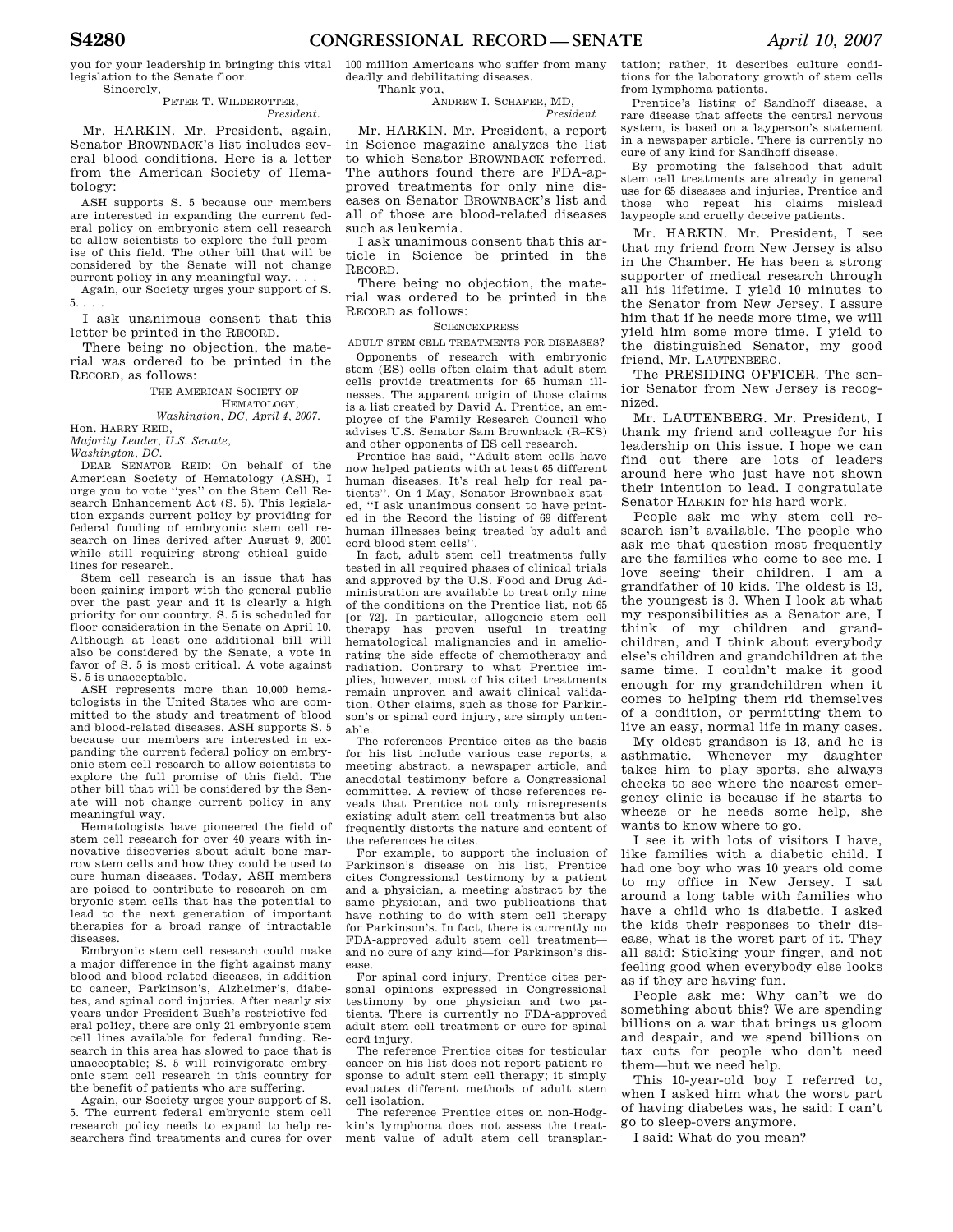He said: One time I slept over at my friend's house and during the night I got sick and he called his mother and she got mad. So my parents won't let me go to sleep-overs anymore. I am sad about that because I like my friend, but we can't do anything about that.

Then he said: But I'm only going to live to 31 anyway.

With that his father sat right up and said: No, no, that's not true at all. We are going to take care of you.

I wish President Bush was in that office when I had some of those kids in there or when I have families with an autistic child come to meet with me. It affects everything that the family does. It would means the world to them if their child could be treated to become healthy.

We have an epidemic across our country with autism. We see that 1 in every 150 families in America are affected by autism and the fact that they must go to public agencies or hire teachers or send children to particular schools.

When we look at the situation, we see that stem cells have the potential to save lives and alleviate the suffering of millions of Americans. Of course we should fully fund research for embryonic stem cells regardless of when they were developed. That is common sense. But we have a President who is held captive by ideologues who are at war with science.

Over 5 years ago, President Bush enacted a policy that made no scientific sense, only political sense for his base. He put a stop to the development of new stem cell lines for research. Once again, that is a devastating blow to people who have a diabetic in their family, or cancer, Parkinson's, autism, or other diseases.

In New Jersey, the number of those affected by autism is staggering. In 1991, there were 234 cases of autism diagnosed. In 2005, less than 15 years later, we saw 7,400 cases of autism.

We say we want to help these people, but the President says he doesn't believe in it and threatens another veto when this bill is presented to him.

There is no good answer I can give these families and children. But I do assure them that I will do all I can to reverse the President's policy so we can work hard for a cure for their diseases.

Tomorrow we will have the opportunity to vote to help these kids. The science is clear: Stem cell research, particularly embryonic stem cell research, has tremendous potential to help us better understand treatments and cure a number of diseases. That is why Americans overwhelmingly support stem cell research. Studies show that 7 out of 10 Americans—70 percent—favor embryonic stem cell research. Virtually every major medical scientific and patient group supports embryonic stem cell research. Organizations such as the American Medical Association, the American Diabetes Association, the Christopher Reeve Foundation, the Elizabeth Glazer Pedi-

atric AIDs Foundation, and the list goes on and on. In my home State of New Jersey, support for stem cell research is overwhelming. In fact, Rutgers University, our State university, is one of the leading advocates of stem cell research.

Our country has always been about hope, about the chance for a better life. So when President Bush talks about vetoing a stem cell research bill, it denies hope to millions of Americans. Last year, Congress passed similar legislation that would have reversed the President's policy on stem cells, but the President vetoed that bill based on what he calls ethics and morality. What is ethical about denying a cure to children suffering from diabetes? Is there anything moral about denying people who have paralysis the chance to perhaps walk again?

Any real ethical issues are addressed by this bill. New stem lines will come from embryos donated by fertility patients under strict guidelines. They will not be embryos created for research. What we are talking about in this bill are embryos that would otherwise be disposed of, discarded, thrown away.

We stand at a crossroads in America. We can either take the position that cells in a petri dish are a gift for healing or we can throw away the opportunity to alleviate human suffering. The men, women, and children who suffer from diabetes and other life-threatening conditions are racing against time. Recent statistics show that one out of three children born today will suffer diabetes in their lifetime.

We have wasted so much time and opportunity already, between the President's policy and his veto last year. Those who would benefit from the potential of embryonic stem cell research need the President to put aside politics and deal with the facts. I would love to see President Bush meet some of these families or see the children who come to meet with me who are diabetic. We have had 300 children in one of the meeting rooms in the Senate. To see those children, how beautiful they are, and how desperately they want help. Yet for some reason, our Government wont' help out. We see the President again threatening a veto and saying he will not permit funding for this research. It is a terrible thing.

I salute the bipartisan leadership of Senators HARKIN and SPECTER on this issue. Everybody in Congress and in this country has had contact with someone who is suffering from a condition who desperately needs help. It is hard to understand why we wouldn't have 100 votes in this body to say, yes, we want to do whatever we can for children who are sick or children who are likely to encounter these problems in the future. Yet the President has insisted on turning his back on these opportunities. It is a pity.

Mr. President, I yield the floor.

The PRESIDING OFFICER (Mr. MENENDEZ). The Senator from Iowa.

Mr. HARKIN. How much time remains on our side, Mr. President?

The PRESIDING OFFICER. The Senator's time on this side has expired.

Mr. HARKIN. Mr. President, I obviously yield the floor, and I suggest the absence of a quorum.

The PRESIDING OFFICER. The clerk will call the roll.

The legislative clerk proceeded to call the roll.

Mr. BROWNBACK. Mr. President, I ask unanimous consent that the order for the quorum call be rescinded.

The PRESIDING OFFICER. Without objection, it is so ordered.

Mr. BROWNBACK. Mr. President, I wish to resume the discussion on embryonic stem cell research. I wish to resume the discussion on adult stem cell successes and why we should not move forward on destroying more human life for the purposes of research.

I wish to start out with a simple picture, a picture of one child, Hannah. She was a frozen embryo. I wish to just go through this briefly because we talk about frozen embryos as though this is something you can discard and there is really no significance here, or if there is, it is minimal, it is not really human, it is just something that is sitting there in a frozen state and we should just research on this person. I note this because Hannah was a frozen embryo. She was adopted. She was implanted. Then here we are looking at her in April of 2001 at age 28 months.

I met Hannah. She has been in my office. She is a bright, young, vivacious girl. I point out that she starts out as what we are talking about researching on here—she starts out being frozen, alive, adopted as an embryo, arrives in a clinic, is thawed, implantated, and develops a heartbeat. Here is a picture of her at 21 weeks. We can see her, and we can see the development.

The reason I point this out, and I guess it should be obvious to everybody, but what we are talking about is something in embryology books that is defined as human. It is defined as a person with a 46-chromosomes. It is defined as a unique person who will never be recreated. We are defining and talking about somebody. If these frozen embryos are adopted, they can be implanted and grow into human beings.

Hannah as she was in April of 2001, Hannah who was in my office.

I urge more people to look at this as a possible option. A number of people have embryos at IVF clinics, frozen embryos at IVF clinics. This is a viable option if people don't want to have them implanted in themselves. If they are extra, they could consider that there are a number of people who cannot conceive who want to adopt. I urge people to look at this as a possible and viable option and a beautiful option that people would look at. This is happening quite a few times in places across the United States. It is important. It is a great option.

My wife and I have adopted two children—not at the frozen embryo stage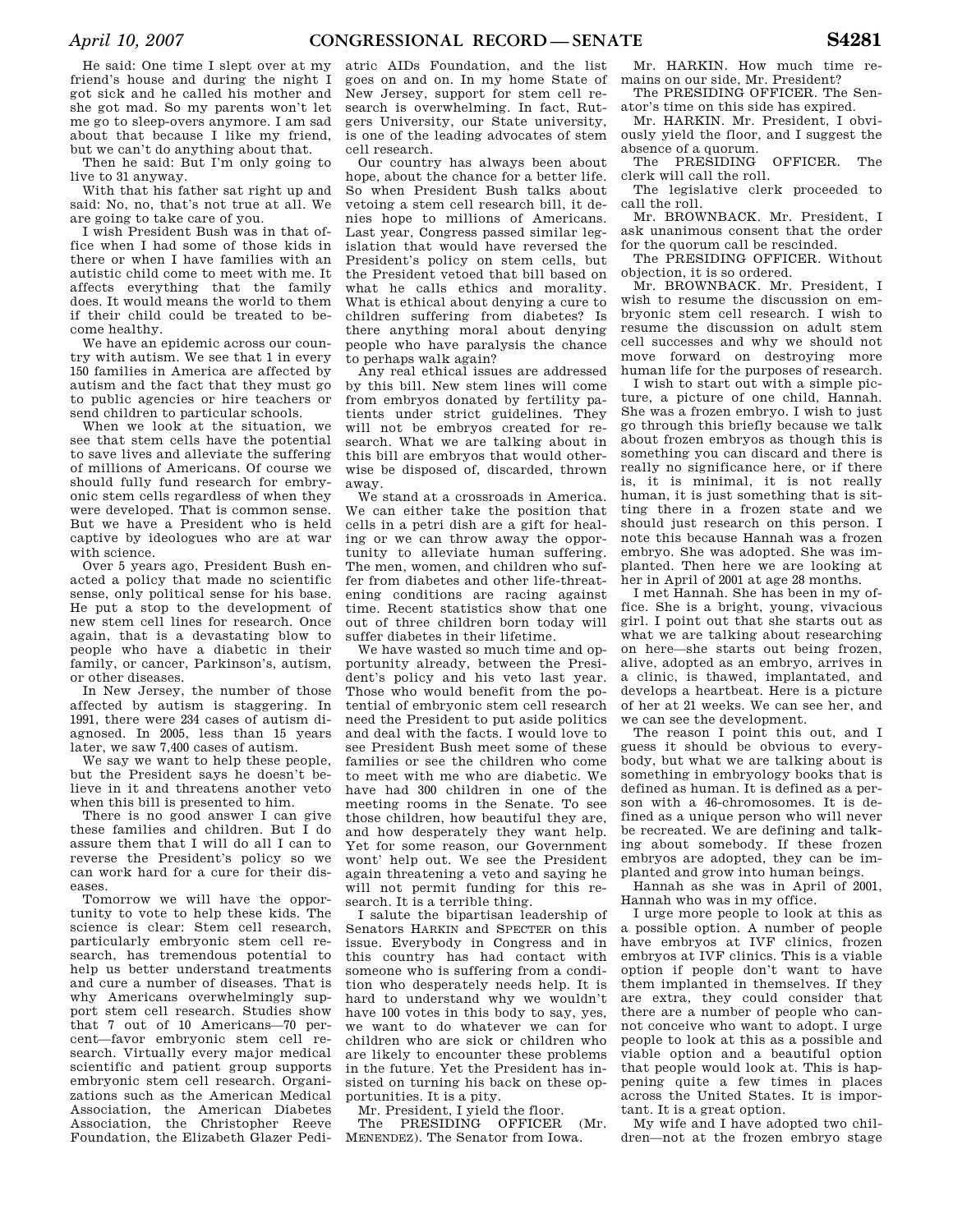but at a later stage. I can say with all candor, it is a wonderful thing. It has been a great gift to our family to have two of our children who are adopted. With the rest of our family, it has just been fabulous for all of us.

I hope people will look at this as a viable option. It is a viable option technologically. This is something people can do. You can do this today. This can take place. It does take place. It is a regular event that takes place. It is something you can feel good about in doing and having a beautiful child who is here and functioning and in the world and bringing joy to people's eyes.

Our two adopted children are both 9, and they bring great joy to everybody they are around. Even when they are bugging their older sister, they bring her joy. It is just a great thing to do, and I really hope we can do a lot more of this if people would consider this as a real option rather than just saying these are extra embryos or these are throwaways or they are going to be disposed of anyway. Why not look for the best option? Why not look for this beautiful option which is out there instead of saying: Well, we can't do anything with them anyway; let's just discard them.

There is another option here. There is a different chance. There is another hope. That child, then, can bring into the world so much joy and possibilities that are endless. Why not that one? What is wrong with that option? I hope people will really look at this as a real chance and something they can do.

In my earlier remarks, I read a definition from an embryology textbook which affirmed that each individual life begins as a 46-chromosome embryo. The Presiding Officer did. I did. Senator HARKIN from Iowa did. Textbook definitions are good, but living examples are often even better, and that is what I am showing in this chart. Of course, each one of us alive today is an example that life begins at an embryonic stage because we were all once embryos. Another clear example of this truth is those children today—137, I am told, with 16 currently in utero—who used to be numbered among the socalled spare or leftover embryos. That is not as many as I hope it will be, and I hope in the future we can have a lot more.

Last year, I had the privilege of meeting one of these young children, a young girl named Hannah. We can see her life growth along this continuum in this chart. Of course, if she is terminated in any phase along this way, she is not out here. Life is that continuum. I would like to draw the attention of my colleagues to this and in particular ask, how can we just wantonly destroy these embryos for research purposes with taxpayer funding because they are allegedly spare, left over, or just going to be destroyed anyway? It is wrong to turn living human persons into research objects to be exploited. I believe those embryos which have been adopted make this point very well.

I also wish to note that currently in the United States, it is not illegal anywhere in the country for a person to donate an embryo to develop a stem cell, an embryonic stem cell line. It is not illegal anywhere. What we are talking about in the Senate today is expanding the Federal taxpayer funding for human embryonic stem cell research. We are talking about taxpayer funding of this research that is considered highly unethical to a number of our fellow Americans. It is something we do not need to do.

On the point of not needing to do fund this research with taxpayer dollars, I ask unanimous consent that an article be printed in the RECORD at the end of my statement.

The PRESIDING OFFICER. Without objection, it is so ordered.

(See exhibit 1.)

Mr. BROWNBACK. This was an article posted at CNN at 4:05 eastern daylight time that ''Type I diabetics live without insulin in stem cell experiment.'' This is just out on CNN this afternoon. ''Thirteen young diabetics in Brazil . . . '' That is a point I have been making. This research should be done in the United States. Instead, it is going other places:

Thirteen young diabetics in Brazil have ditched their insulin shots and need no other medication, thanks to a risky but promising treatment with their own stem cells—apparently the first time such a feat has been accomplished.

This is just a highlighting of this particular article. Again, the research is being done in Brazil. You will see some consistency on points. If you followed my earlier comments, I was talking about a gentleman who was getting a heart treatment with his own stem cells in Bangkok, Thailand; a young lady in Illinois who received treatment for her spinal cord injury, a paraplegic, in Portugal. Now this diabetic work is being done in Brazil. All of this adult stem cell work that is taking place is outside of the country rather than being done here and us funding and doing it in America. If we are losing the battle in the research anywhere, it seems to be in the adult stem cell field that is producing these types of treatments.

Let me proceed. This is an AP story. It was on CNN. I am reading:

Thirteen young diabetics in Brazil have ditched their insulin shots and need no other medication thanks to a risky but promising treatment with their own stem cells—apparently the first time such a feat has been accomplished. Though too early to call it a cure, the procedure has enabled the young people, who have Type 1 diabetes, to live insulin-free so far, some as long as three years. The treatment involves stem cell transplants from the patients' own blood.

''It's the first time in the history of Type I diabetes where people have gone with no treatment whatsoever . . . no medications at all, with normal blood sugars,'' said study co-author Dr. Richard Burt of Northwestern University's medical school in Chicago, Illinois.

While the procedure can be potentially life-threatening, none of the 15 patients in

the study died or suffered lasting side effects. But it didn't work for two of them. Larger, more rigorous studies are needed to determine whether stem cell transplants could become standard treatment for people with the disease once called juvenile diabetes. It is less common than Type 2 diabetes, which is associated with obesity.

The hazards of stem cell transplantation also raise questions about whether the study should have included children. One patient was as young as 14. Dr. Lainie Ross, a medical ethicist at the University of Chicago, said the researchers should have studied adults first before exposing young teens to the potential harms of stem cell transplant, which include infertility and late-onset cancers. In addition, Ross said that the study should have had a comparison group to make sure the treatment was indeed better than standard diabetes care.

Burt, who wrote the study protocol, said the research was done in Brazil because U.S. doctors were not interested in the approach. The study was approved by ethics committees in Brazil, he said, adding that he personally believes it was appropriate to do the research in children as well as adults, as long as the Brazilian ethics panels approved. Burt and other diabetes experts called the results an important step forward.

''It's the threshold of a very promising time for the field,'' said Dr. Jay Skyler of the Diabetes Research Institute at the University of Miami. Skyler wrote an editorial in the Journal of the American Medical Association, which published the study, saying the results are likely to stimulate research that may lead to methods of preventing or reversing Type 1 diabetes.

''These are exciting results. They look impressive,'' said Dr. Gordon Weir of Joslin Diabetes Center in Boston, Massachusetts. Still, Weir cautioned that more studies are needed to make sure the treatment works and is safe. ''It's really too early to suggest to people that this is a cure,'' he said.

The patients involved were ages 14 to 31 and had newly diagnosed Type 1 diabetes. An estimated 12 million to 24 million people worldwide—including 1 to 2 million in the United States—have this form of diabetes, which is typically diagnosed in children or young adults. An autoimmune disease, it occurs when the body attacks insulin-producing cells in the pancreas. Insulin is needed to regulate blood sugar levels, which, when too high, can lead to heart disease, blindness, nerve problems and kidney damage.

Burt said the stem cell transplant is designed to stop the body's immune attack on the pancreas.

A study published last year described a different kind of experimental transplant, using pancreas cells from donated cadavers, that enabled a few diabetics to give up insulin shots. But that requires lifelong use of antirejection medicine, which isn't needed by the Brazil patients since the stem cells were their own.

The 15 diabetics were treated at a bone marrow center at the University of Sao Paulo. All had newly diagnosed diabetes, and their insulin-producing cells had not been destroyed. That timing is key, Burt said. ''If you wait too long,'' he said, ''you've exceeded the body's ability to repair itself.''

And he talks about repairing itself later in this article. I wish to hit that point. The procedure involves stimulating the body into producing new stem cells and harvesting them from the patient's blood. Next comes several days of high-dose chemotherapy, which virtually shuts down the patient's immune system and stops destruction of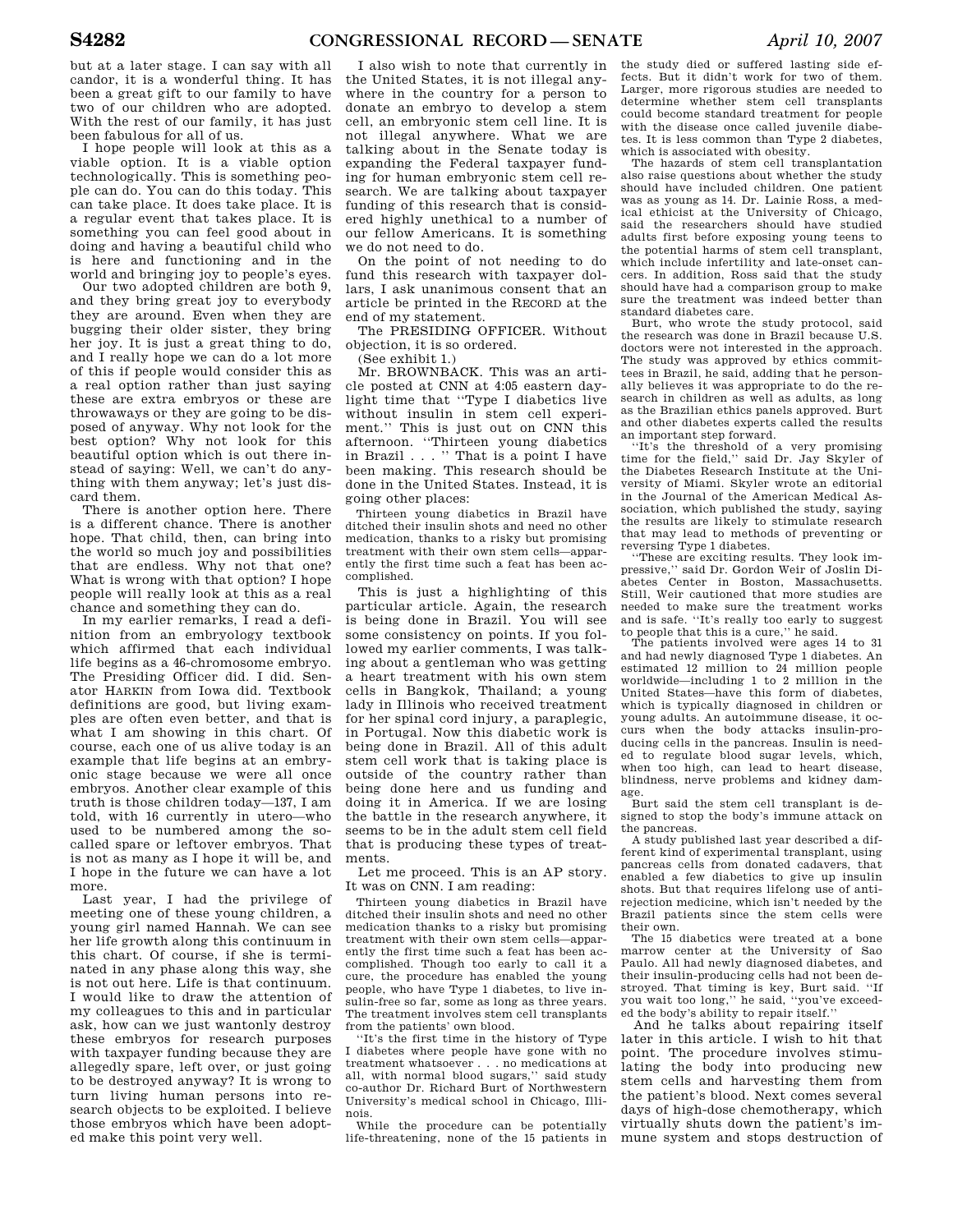the few remaining insulin-producing cells in the body. This requires hospitalization and potent drugs to fend off infection. The harvested stem cells, when injected back into the body, build a new healthier immune system that does not attack the insulin-producing cells.

Patients were hospitalized for about 3 weeks. Many had side effects. One developed pneumonia, the only severe complication. The doctors changed the drug regime after treatments failed in the first patient who ended up needing more insulin than before the study, and another patient also relapsed. The remaining 13 live ''a normal life without taking insulin,'' said the study coauthor, Dr. Julio Voltareli of the University of Sao Paulo. ''They all went back to their lives.''

The patients enrolled in the study at different times so the length of time they have been insulin-free also differs. Dr. Burgess had some success using the same procedure in 170 patients with other autoimmune diseases, including lupus and multiple sclerosis; one patient with an autoimmune form of blindness can now see, Dr. Burgess said, and then he had this quote: The body has a tremendous potential to repair.

The study was partly funded by the Brazilian Ministry of Health and Genzyme Corporation, a maker of blood sugar monitoring products.

Now, why are we not doing these treatments in America? Why would we not be funding this sort of work? We do not have unlimited amounts of funds to go around. We are putting \$613 million into speculative embryonic stem cell research that has produced no cures. Yet we are having people from the United States go to Bangkok and to Portugal and to Brazil to get these treatments that are financed by the Brazilian Ministry of Health, along with a private corporation that is the maker of blood sugar monitoring products. Why is it not being done here? There are now 13 young diabetics who ditched their insulin shots. That is beautiful news. It should be done here.

Yet we are starving this field that is producing so many results, putting in \$613 million into embryonic stem cell research that is highly speculative, that is considered unethical by many of our fellow citizenry in the United States, and is producing no treatments or cures, while people are going to Brazil to be able to deal with diabetes or to Portugal to deal with spinal cord injuries or to Thailand to deal with congestive heart failure and heart disease.

Now is something wrong with this? I think it clearly is wrong when we are not seeing these treatments here, the treatments are going to other places, and we are not funding them. We need to do more in the adult stem cell field, in the cord blood field, we need to do more in amniotic fluid, we need to do more in the placenta stem cell field. American citizens should not have to

go to Brazil and other places to get this cutting-edge technology.

Yet we will spend a lot of time debating on the floor over embryonic stem cells, or the need to do research on both adult and embryonic, but the problem is we do not have infinite amounts of money. We do have a limited research budget. The money we are putting into the embryonic field, destroying human life at taxpayer expense, does not go into adult stem cell work. It does not go into other areas where we could do more research, to get the results that would treat people so that diabetics do not need their insulin shots. It is cutting-edge work being done somewhere else. We are not funding it.

I want to talk, too, about another aspect of this that I have not brought up previously, and that is private-sector funding. I note on this diabetes story that was out on the AP wire that there was a private corporation, Genzyme Corporation, a maker of blood sugar monitoring products.

It is not illegal anywhere to do embryonic stem cell research in this country, and if it is so promising in the health care field, one would think there would be heavy private-sector investment taking place in embryonic stem cell research. If this is producing and holds the key to curing Alzheimer's and Parkinson's and diabetes, then one would think there would be a flood of private-sector money coming into this field to develop and to get the early patents on some of the work.

Let's see what is happening in the investor community on this. How many private investors are going into it? We can talk about following the money into the field. This is a July 17, 2006, edition of the New York Sun, an article written by Harold Furchtgott-Roth, former FCC Commissioner. I wish to quote some from this article. I will put this in. He says this:

For investors, the debate over Federal funding of embryonic stem cell research is an indication that profits are remote. In many, if not most, areas of technology—including electronics, chemistry, and computing—the frontiers of research and development are spearheaded by private business. Where profits are a powerful inducement, innovation needs little federal funding.

From pharmaceuticals to electronic monitoring equipment, much of medical research advances to the drumbeat of capitalism. Innovative ideas are rewarded. Tens of billions of private dollars in America and around the world finance new research because it offers visible roads to rewards.

What does he say about stem cell research? We knew this to be true, that there is heavy investment in the commercial sector in pharmaceutical supplies and electronics and computing.

One of the big driving areas is the private sector or the investors going into these fields and investing heavily. So what are they doing in stem cell research, in embryonic stem cell research today?

To date, private investment in stem cell research has been relatively small and

unrewarding. Several publicly traded but relatively small American companies

He lists a couple—

. . . conduct research and development on stem cells. Many privately held companies also pursue stem cell research, but venture capital backing for stem cell research is waning.

It is not growing, it is waning.

Nor is there substantial private research and development migrating abroad. American financial institutions raise enormous funds to invest in businesses engaged in medical research both in America and abroad—

We certainly know that to be true but little if any of that money targets foreign investment in stem cell research companies.

The current policy does not appear to have left America backward in the basic science of stem cell research. According to a recent study in ''Nature Biotechnology,'' American scientists account for the dominant share of research publications on embryonic stem cell research, and the number of publications is growing rapidly. Perhaps American science will be even more dominant with greater Federal funding, but the stimulus for that funding should not be that we are falling hopelessly behind the rest of the world.

Mr. President, I ask that the rest of this article in its entirety be inserted at the conclusion of my comments.

The PRESIDING OFFICER. Without objection, it is so ordered.

(See exhibit 2).

Mr. BROWNBACK. Mr. President, my point in saying this is that we know this is true. We know that in the medical health field, if there are some great results that are coming that could be patentable or provide treatments—that the medical sector of our economy is growing as a percentage of the gross national product, that I think is somewhere around 15 percent now, growing faster, that there is a heavy investment in medical research taking place, we know that in the pharmaceutical industry, we know that in the medical treatment areas that is taking place.

So why is that not happening in embryonic stem cells? The reason is because it is not producing any results. Instead, we have health ministries and corporations going abroad to make these investments in the adult field when they feel like there is not sufficient interest here taking place.

That should tell us something; that is, the private sector is not putting money in. Indeed, the private-sector research is waning. These are all indicators that we ought to be looking at and asking ourselves: What is taking place?

Now earlier I covered some of the advances in stem cell research that has happened, and I note I wish to build on the statement put forward by today's AP story on Type 1 Diabetes being treated in Brazil with adult stem cells and my comments about the lack of private-sector investment.

I wish to hit another point as to why the private sector is not investing in embryonic stem cell research. I made it part of this presentation earlier, but I wish to make it stronger now; that is,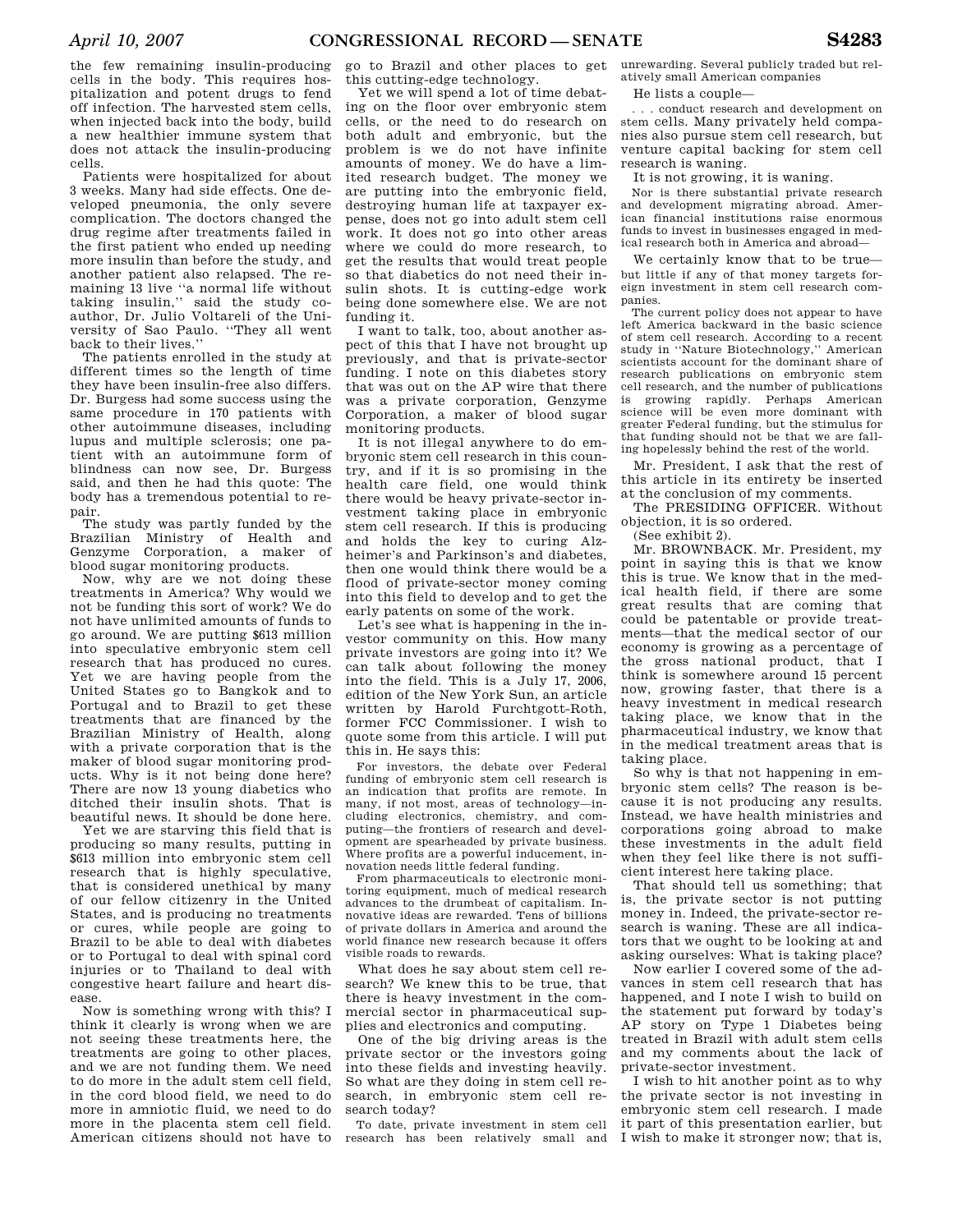that embryonic stem cells produce tumors.

This is continuing to come out in all the data, and I think it is part of the reason why you do not see private investors going into this field. If this is the pharmaceutical field and the drugs you are treating people with are producing tumors, it is unlikely that that drug is going to get approved by the FDA, it is unlikely it is going to move forward in any sort of drug delivery system or it is going to be accepted by the public if there is a high likelihood that you are going to get tumors.

Mr. President, I ask unanimous consent to put this set of documents in at the end of my statement.

The PRESIDING OFFICER. Without objection, it is so ordered.

(See exhibit 3).

Mr. BROWNBACK. This is a series of front pages of articles of the various scientific publications where we have had, to date, tumors being developed by embryonic stem cells. These are in animal models because, of course, we do not have any human clinical trials that are taking place yet with embryonic stem cells. These are all in the animal field. But we are seeing continuously in the research results, as I stated earlier, that the embryonic stem cells injected into animal models are creating teratomas, creating tumors.

This, as I quoted earlier, happened in the fetal tissue debate of 15 years ago, when they were creating teratomas or tumors, and we are now seeing the tumors come up again consistently in the research data on embryonic stem cell work. And here—this gets quite technical. But I wish to read some of the quotations in these various articles, that if any of my colleagues would like to look it up, this will be in the RECORD.

Here is a research article from 2004, when cultures were transplanted in diabetic mice—we were just talking about a successful diabetic treatment in humans—this is in diabetic mice. They formed teratomas—again those are tumors—and did not reverse the hyperglycemic state. This is the first page of a 2004 scientific publication. Here is an embryonic stem cell publication, and this is the front page of this article, that is out in a 2006 article: Embryonic stem cells derived neuroprogeny, more than 70 percent of mice that received these types of embryonic stem cells developed teratomas, thus posing a major safety problem is what this article noted, that 70 percent of mice developed tumors. It does not sound like that one is going very well.

We have another one in the Stem Cell publication, again 2006 publication, developed severe teratomas, in this particular publication, using human embryonic stem cells again in lab rats, grafted into lab rats. That one is not going very well.

Here is a 2005 article from a publication: Four weeks postimplantation, cells implanted in high numbers

formed teratomas in the majority of that first set of chromosomes from the animals implanted. That one is not going very well.

Here is a Brazilian publication involving brain tissue: Unlimited self-renewal in high differentiation poses the risk of tumor induction after engraftment. This is December of 2004. That one is taking place, and it is not going very well.

Here is another publication. This one is from 2003. Conclusions: Transplanted ES cells can be grafted. The cells will, however, form a tumor if they leak into an improper space such as the thoracic cavity. Now we have a bigger problem. If the stem cells leak into another area, they form tumors in other parts of the body. That is not going very well.

Here is another publication. This is a 2005 publication. When the cultured cells were transplanted into diabetic mice, they reversed the hyperglycemic case for 3 weeks, but the rescue failed due to immature teratoma formation and then formed cancer cells. So they did something for 3 weeks, and that didn't work out very well.

Here is another publication. This is out of Washington University, 2004. Results suggest transplanting ES cells into the injured spinal cord does not improve locomotive recovery and can lead to tumor-like growth of cells, accompanied by increased debilitation, morbidity, and mortality. That one is not going well.

That is a set of publications. This is just the front pages of these that I am entering into the RECORD. My point is not to belittle embryonic stem cells. My point is this is highly consistent with the fetal tissue work earlier and what is working. We have a route that is moving. Why would we move on forward, putting \$620 million of Federal money into an area that has not worked for 25 years.

I recognize my colleague from Alabama.

Mr. SESSIONS. I wanted to ask my colleague if he will yield for a question?

Mr. BROWNBACK. I am happy to yield for a question.

Mr. SESSIONS. I thank my colleague for the many hours of effort he has put into this to analyze the data that is out there about this important issue. It has been helpful to us. I know some people think it is an easy question for them. Senator BROWNBACK has taken the road less traveled. He has been willing to dig into the issue because it does touch on real moral and ethical questions. It is not a light matter.

Let me ask the Senator a question. Is it true that the embryonic stem cells we are talking about here, if allowed to grow and mature, would be a human being, and that human being's height, hair, eye color, and all, would have been determined at that very moment when it was at that embryonic stem cell stage, how they would grow and mature?

Mr. BROWNBACK. Yes. My colleague states the obvious. It is when you get your mother and father that your hair color, so many of your features are determined. It doesn't change. That is your genetic material, and you get it from the very earliest instance.

Mr. SESSIONS. So the life that is being proposed here, it is life, I think no one can dispute that. It is a living organism. This life, if allowed to develop, will be developed into a distinct human person?

Mr. BROWNBACK. Yes.

Mr. SESSIONS. So I think that implicates some questions to all of us. It is not a thing outside the realm of reason. Good people question whether we should experiment on that life. You had a number of children who were brought here, snowflake babies. I didn't get to be with you on that occasion, but it was reported to me. Would you tell us about those children you saw?

Mr. BROWNBACK. I have a picture of one here. This is Hannah, one of the first snowflake babies. It is a pretty simple and direct story. Just like you and me, they started out as embryos. They went into a frozen state for a period of time. Then they were allowed to be adopted by other individuals and implanted into a mother's womb and then grew in a normal process that takes place. The point you made earlier that I think should be so obvious to all of our colleagues is this is Hannah here and this is Hannah at an earlier stage when she is an embryo, just as we were at one point in time.

Mr. SESSIONS. This very type embryo is what we are talking about experimenting with under the legislation that is before us.

Mr. BROWNBACK. With Federal taxpayer dollars; that is what we are talking about.

Mr. SESSIONS. With regard to this, we know good people can differ. I certainly believe good people can differ. I don't count myself morally superior to anybody on these questions. I am not a scientist. I certainly haven't studied it to the extent that you or other Members of this body have. Senator COBURN and Senator HATCH and others have studied it. Some have different opinions about it. I don't think it is an insignificant matter that this is a piece of life, a small embryonic life that would grow into a distinct human being. That is what we are talking about providing Federal funds to experiment with.

It is not a crime today for a private person or a university to experiment on this, even if it causes people moral and ethical problems, is it?

Mr. BROWNBACK. That is correct. It is not a crime today.

Mr. SESSIONS. Private people are doing that today?

Mr. BROWNBACK. That is correct.

Mr. SESSIONS. I guess in 2001, President Bush acknowledged there were embryonic lines available at that time and that any action we took at that moment against those lines did not implicate human life. He said those lines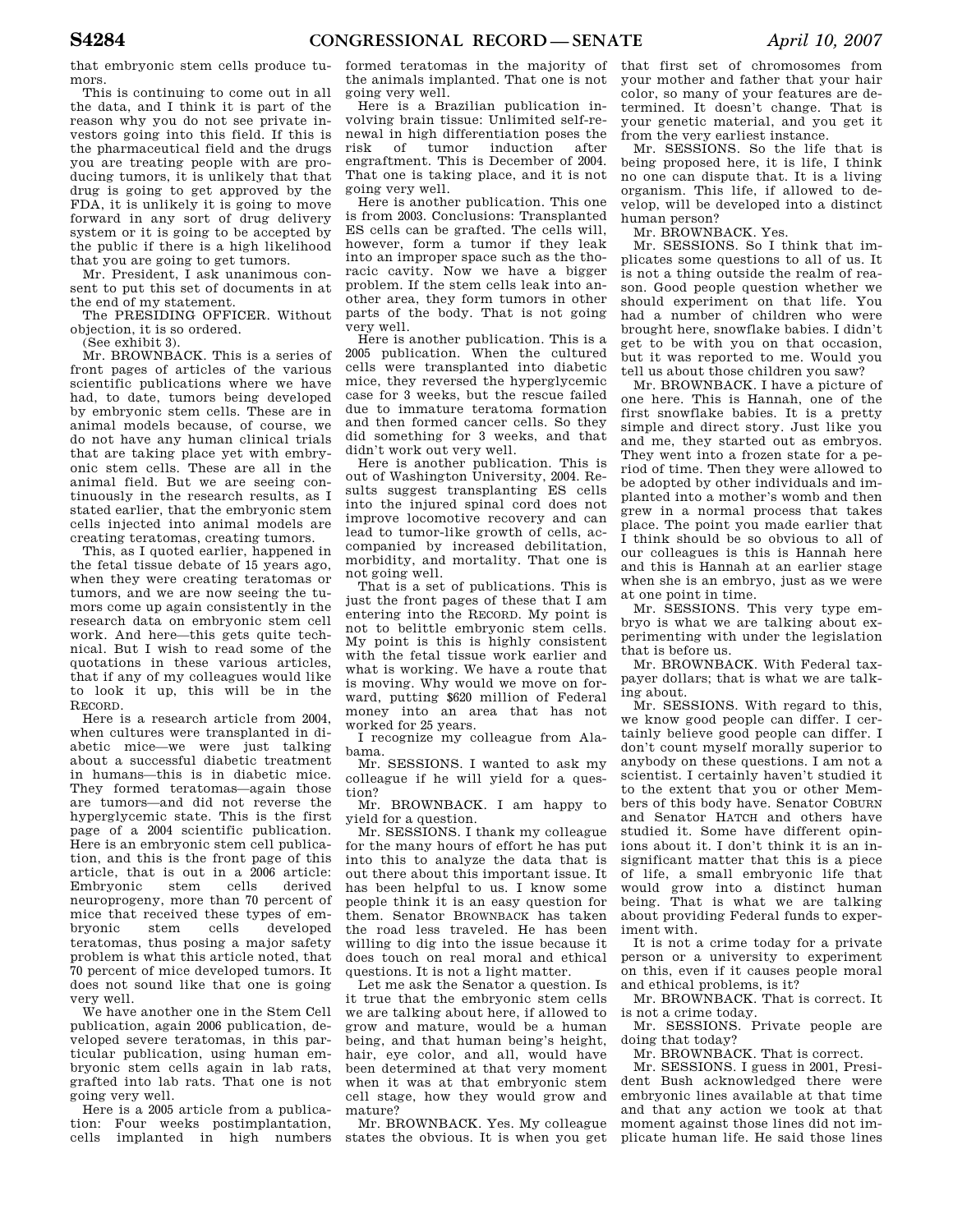would be available for embryonic stem cells for any university that would apply; is that correct?

Mr. BROWNBACK. That is correct, and that Federal taxpayer funds could be used to experiment on those human embryonic stem cell lines where the life-and-death decision had already been made.

Mr. SESSIONS. I had heard at some point that those lines may not be continuing, but I am informed that in fact those lines do continue, at least some of them, and that there is a substantial number of embryonic cells available for research if they were asked for, but they haven't been all utilized; is that correct?

Mr. BROWNBACK. That is correct as well.

Mr. SESSIONS. So when we get up to this line of experimenting with human life, one of the things I would ask myself is, is this medically necessary? Is this a matter about which we are debating that would prevent some sort of research? The way I see it, there are federally funded stem cells available for research today, as you have explained. Then there is no limit whatsoever on the number of stem cells that are available in the private sector, at our universities and our great research centers in the world and in the United States; is that correct?

Mr. BROWNBACK. That is correct. Any sort of private sector investment can take place, any sort of State or local investment can take place, although, as I noted in the article, the private sector does not seem to be putting much money into the field. I believe that is clearly because of a lack of results.

Mr. SESSIONS. I think that is important for you to share with us. Because decisions become easier when there is not a crisis. We deal with selfdefense issues and moral issues a lot of times, but doesn't seem to me we are at that critical juncture in our scientific activity that would require the American people, through the expenditures of their dollars, to affirm this procedure. Would the Senator not agree if the American people fund this procedure, then it represents a national blessing of the procedure, in effect, an approval of this procedure as moral and legitimate?

Mr. BROWNBACK. Well, it clearly does. It says you treat the youngest of human life as property, not as a person. You noted this is alive. Yet some would say it is not a life. It is alive, but it has not yet risen to the level of being a human life. This would say we can treat humans at the youngest age of their life continuum as property and that we will use Federal taxpayer dollars to destroy them and to do research on them at that point in time. If you can do that at earlier stages, why not later? What is the differentiation? At what point in time does this become removed from property to becoming a person as it somehow does magically in this process? My point is, the place to

start is at the beginning, when the life begins. Otherwise, there is no significant place you can draw any line along the way saying at this point in time it becomes a person entitled to the protection of the law and society. Right now we are treating the youngest of humans as property.

Mr. SESSIONS. I am uneasy about it. I don't claim to know all of it. I haven't studied it to the extent you have. I know entities of great augustness such as the Catholic Church have serious theologians and scientists. They are uneasy with it. I am not Catholic, but I understand that. People have invested a lot of time and effort and feel this is crossing a line that is dangerous for us to cross. From what I am hearing from your remarks, you don't think it is necessary to cross that line to do the kind of research that could actually save lives and that we all hope will save lives one day?

Mr. BROWNBACK. If our objective is healing people, if that is our objective, we have a far more likely route, a route that is already producing substantial success that is lying right in front of us, without ethical concerns or dilemmas—adult stem cells, cord blood. Increasingly, in the future, in amniotic fluid we will find abundant supplies of stem cells with no moral problems whatsoever. That is what doesn't make any sense to me either. We are going to take away all human dignity from the youngest humans. We are going to do so in an arbitrary fashion because we are not saying where you develop the status of human dignity at some point in time, but we are going to take it away from you here. We are going to use Federal taxpayer dollars to destroy you. Yet we have another way that is producing good results in the adult stem cells, stem cells in your body and in mine, and this route is producing tumors. It doesn't seem to make a whole lot of sense why we would invest \$613 million more into the future as we have in the past since 2002. Why would you put more into this area that has all these problems? I respect my colleagues who are on the other side of this debate. They want to produce results and they want to cure people. But it seems as if all the evidence is leading us the other way without ethical dilemma. So why would we then do that, if all the evidence is pointing another way and we don't have unlimited resources, we can't put this to better, higher use, and not having hopefully people in the future have to leave our country to get adult stem cell therapies from out of country?

Mr. SESSIONS. I will say this, I thank you for utilizing the free speech this great Senate allows us to raise questions that some perhaps just as soon would not talk about. I do think a decent respect for those millions of Americans who strongly believe this is not a good thing to do, that this is crossing boundaries we ought not to cross, and saying we are going to take your money in disrespect of your views

and spend it on a procedure you strongly feel is not the right thing, committing our Nation officially as approving this procedure is not a bridge we have to cross. That is where I come down at this point. I do not claim to be all knowing, but that is what I would say.

I say to Senator BROWNBACK, I would share with you a letter I received in March, just about a month ago, from a constituent in my State who e-mailed me in support of S. 5, and I sent back some of the thoughts my staff and I had put together on it. I got this letter. It is addressed to me, but it could probably be better addressed to you based on the work you and others have done. He had a child who had a recent fourwheeler accident and was a quadriplegic. This is his quote:

In our desire to see our son again have use of his limbs, we allowed our opinions to be influenced by the media. You were so kind to respond to our e-mail with a letter stating your opinions and thoughts. After doing more research, listening to the opinions of a long-time quadriplegic, and praying about this issue, we are pleased with the position you have taken against this legislation. We felt we owed you an apology—

They certainly did not—

and thank you for your adherence to Christian moral boundaries when voting on public policy.

I know a lot of people have different views on this issue, and some think everybody in the country has a certain view on it. But I think if more people understood the remarks you made, the great research that is ongoing that could actually cure or heal spinal cord injuries, could help with diabetes and Parkinson's and other diseases—if this were critical to the passage of this legislation, I think we would have a more difficult choice to make.

But I think, as you have explained it, at this point in history and in science, we are at a point where that research can continue. It is not stopped, and it is not necessary for us to make that final step to cross this barrier and begin to officially, as a nation, experiment with human life.

So I say to the Senator, thank you for your work. You have led me around to this position. I think I will not be supporting S. 30 and will be supporting S. 5. I think it is a better way—excuse me, which one is it, I ask Senator BROWNBACK?

Mr. BROWNBACK. S. 30.

Mr. SESSIONS. Yes, I think you are correct. I will be supporting S. 30 and voting against S. 5. And this has been an important debate. The American people have had the opportunity to hear some good arguments and a great deal of science and research. We are heading in the right direction, I believe, with the President saying he will not accept S. 5. I respect him for it. He stood up, absolutely. He has studied the issue, and he has firm views about it. Whereas the legislation may pass here, I am hopeful it will not finally become law.

Thank you very much.

Mr. BROWNBACK. I thank my colleague from Alabama. I note for his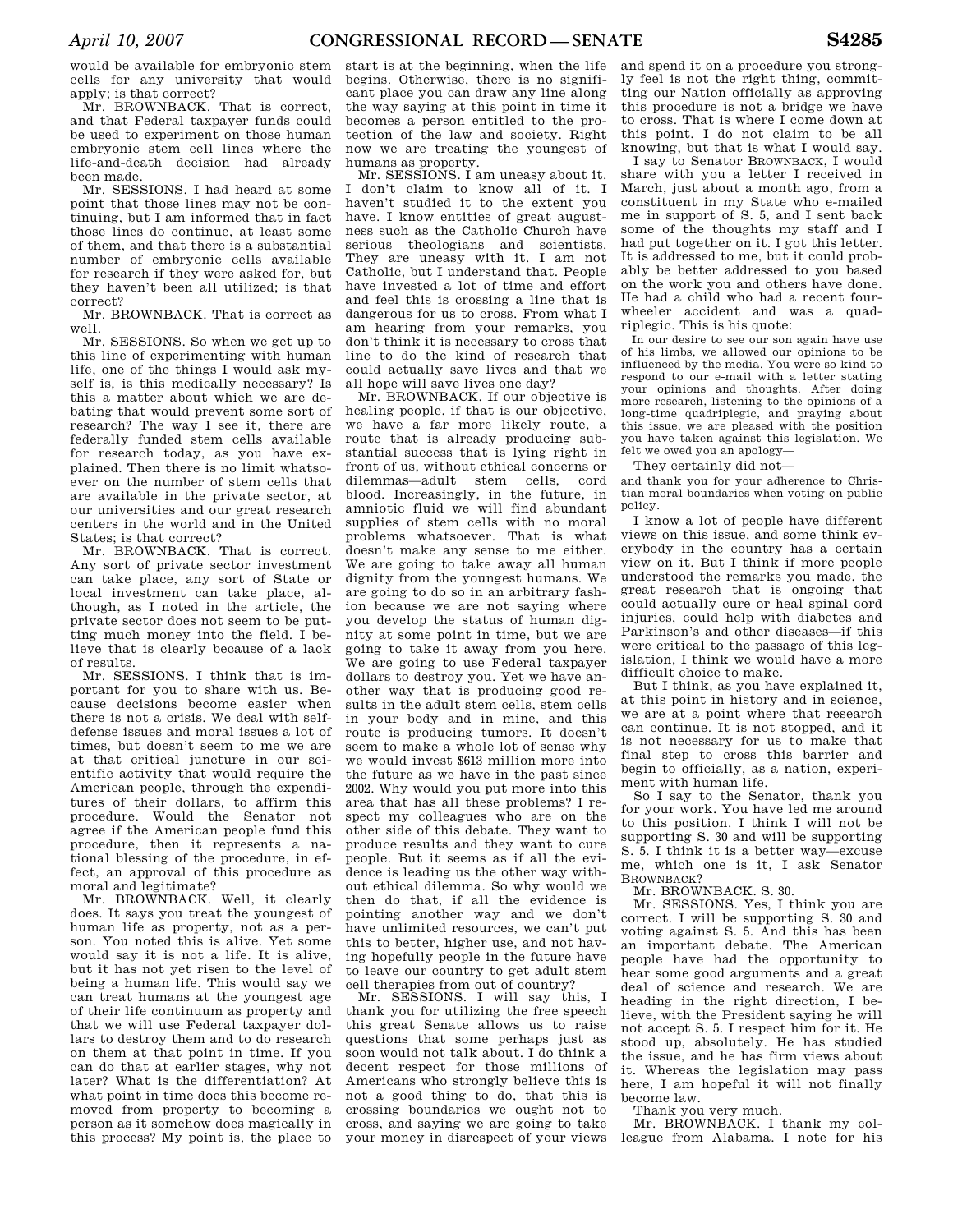constituent, who sent such a kind letter, one of our lead examples is this woman shown in this picture, Jacki Rabon, who is a paraplegic, not a quadriplegic, from a car accident and was treated with adult stem cells—her own—in Portugal instead of the United States and is now walking with the aid of braces. There is tingling and feeling now throughout her legs, and hopefully that will continue. In all of these cases, it is important we get early treatments and people get treated—and I want to see that increasingly in the United States.

Mr. SESSIONS. Let me just interrupt you there because people miss this, perhaps. You are saying she was treated with adult stem cells?

Mr. BROWNBACK. She was treated with her own stem cells.

Mr. SESSIONS. So it was not necessary for her treatment to have embryonic stem cells?

Mr. BROWNBACK. It was not necessary. The only thing that was necessary is she had to travel to Portugal. The PRESIDING OFFICER. The time

controlled by the Senator has now expired.

Mr. BROWNBACK. Thank you, Mr. President.

#### EXHIBIT 1

#### TYPE 1 DIABETICS LIVE WITHOUT INSULIN IN STEM CELL EXPERIMENT

CHICAGO, IL (AP).—Thirteen young diabetics in Brazil have ditched their insulin shots and need no other medication thanks to a risky, but promising treatment with their own stem cells—apparently the first time such a feat has been accomplished. '

Though too early to call it a cure, the procedure has enabled the young people, who have Type I diabetes, to live insulin-free so far, some as long as three years. The treatment involves stem cell transplants from the patients' own blood.

''It's the first time in the history of Type I diabetes where people have gone with no treatment whatsoever . . . no medications at all, with normal blood sugars,'' said study co-author Dr. Richard Burt of Northwestern University's medical school in Chicago, Illinois.

While the procedure can be potentially life-threatening, none of the 15 patients in the study died or suffered lasting side effects. But it didn't work for two of them.

Larger, more rigorous studies are needed to determine whether stem cell transplants could become standard treatment for people with the disease once called juvenile diabetes. It is less common than Type II diabetes, which is associated with obesity.

The hazards of stem cell transplantation also raise questions about whether the study should have included children. One patient was as young as 14.

Dr. Lainie Ross, a medical ethicist at the University of Chicago, said the researchers should have studied adults first before exposing young teens to the potential harms of stem cell transplant, which include infertility and late-onset cancers.

In addition, Ross said that the study should have had a comparison group to make sure the treatment was indeed better than standard diabetes care.

Burt, who wrote the study protocol, said the research was done in Brazil because U.S. doctors were not interested in the approach. The study was approved by ethics commit-

tees in Brazil, he said, adding that he personally believes it was appropriate to do the research in children as well as adults, as long as the Brazilian ethics panels approved.

Burt and other diabetes experts called the results an important step forward.

#### VERY PROMISING TIME

''It's the threshold of a very promising time for the field,'' said Dr. Jay Skyler of the Diabetes Research Institute at the University of Miami.

Skyler wrote an editorial in the Journal of the American Medical Association, which published the study, saying the results are likely to stimulate research that may lead to methods of preventing or reversing Type I diabetes.

''These are exciting results. They look impressive,'' said Dr. Gordon Weir of Joslin Diabetes Center in Boston, Massachusetts.

Still, Weir cautioned that more studies are needed to make sure the treatment works and is safe. ''It's really too early to suggest to people that this is a cure,'' he said.

The patients involved were ages 14 to 31 and had newly diagnosed Type I diabetes. An estimated 12 million to 24 million people worldwide—including 1 to 2 million in the United States—have this form of diabetes, which is typically diagnosed in children or young adults. An autoimmune disease, it occurs when the body attacks insulin-producing cells in the pancreas.

Insulin is needed to regulate blood sugar levels, which when too high, can lead to heart disease, blindness, nerve problems and kidney damage.

Burt said the stem cell transplant is designed to stop the body's immune attack on the pancreas.

A study published last year described a different kind of experimental transplant, using pancreas cells from donated cadavers, that enabled a few diabetics to give up insulin shots. But that requires lifelong use of antirejection medicine, which isn't needed by the Brazil patients since the stem cells were their own.

The 15 diabetics were treated at a bone marrow center at the University of Sao Paulo.

All had newly diagnosed diabetes, and their insulin-producing cells had not been destroyed.

That timing is key, Burt said. ''If you wait too long," he said, "you've exceeded the body's ability to repair itself.''

The procedure involves stimulating the body to produce new stem cells and harvesting them from the patient's blood. Next comes several days of high-dose chemotherapy, which virtually shuts down the patient's immune system and stops destruction of the few remaining insulin-producing cells in the body. This requires hospitalization and potent drugs to fend off infection. The harvested stem cells, when injected back into the body, build a new healthier immune system that does not attack the insulin-producing cells.

Patients were hospitalized for about three weeks. Many had side effects including nausea, vomiting and hair loss. One developed pneumonia, the only severe complication.

Doctors changed the drug regimen after the treatment failed in the first patient, who ended up needing more insulin than before the study. Another patient also relapsed.

The remaining 13 ''live a normal life without taking insulin,'' said study co-author Dr. Julio Voltarelli of the University of Sao Paulo. ''They all went back to their lives.''

The patients enrolled in the study at different times so the length of time they've been insulin-free also differs.

Burt has had some success using the same procedure in 170 patients with other autoimmune diseases, including lupus and multiple sclerosis; one patient with an autoimmune form of blindness can now see, Burt said.

''The body has tremendous potential to repair,'' he said.

The study was partly funded by the Brazilian Ministry of Health, Genzyme Corp. and a maker of blood sugar monitoring products. EXHIBIT 2

[From the New York Sun, July 17, 2007]

IN THE STEM CELL DEBATE, COUNT INVESTORS **OUT** 

#### (By Harold Furchtgott-Roth)

The Senate this week will consider legislation to expand federal funding for scientific and medical research of human embryonic stem cells. It promises to be an emotional debate, largely uninfluenced by the sober calculus of the investment community. Whatever the outcome, investment opportunities are not immediate.

Large parts of the academic and scientific community insist on the medical benefits of expanded federal funding for such research, a view shared by Majority Leader Frist and many Senate Democrats. But the commercial benefits are not there yet.

For investors, the debate over federal funding of embryonic stem cell research is an indication that profits are remote. In many, if not most, areas of technology—including electronics, chemistry, and computing—the frontiers of research and development are spearheaded by private business. Where profits are a powerful inducement, innovation needs little federal funding.

From pharmaceuticals to electronic monitoring equipment, much of medical research advances to the drumbeat of capitalism. Innovative ideas are rewarded. Tens of billions of private dollars in America and around the world finance new research because it offers visible roads to rewards.

Other areas of research have enormous merit and advance scientific knowledge, but promise little if any profit. Sponsors of such research request federal and other noncommercial funding because private investment would be profoundly risky, if not pointless.

Thus, in this week's Senate debate, the primary issue is not whether stem cell research is lawful, but which forms the federal government will fund. Some day, perhaps, profit incentives for stem cell research will make federal funding unnecessary, but we are far from that outcome.

To date, private investment in stem cell research has been relatively small and unrewarding. Several publicly traded but relatively small American companies, including Aastrom, Geron, StemCells, and ViaCell, conduct research and development on stem cells. Many privately held companies also pursue stem cell research, but venture capital backing for stem cell research is waning.

Nor is there evidence of substantial private research and development migrating abroad. American financial institutions raise enormous funds to invest in businesses engaged in medical research both in America and abroad, but little if any of that money targets foreign investments in stem cell research companies.

Many leading medical research areas such as Germany have far greater restrictions on stem cell research than America. A few, such as Britain, Japan, Korea, and China, have relatively few restrictions on stem cell research, but most research is conducted by the government.

The current policy does not appear to have left America backward in the basic science of stem cell research. According to a recent study in ''Nature Biotechnology,'' American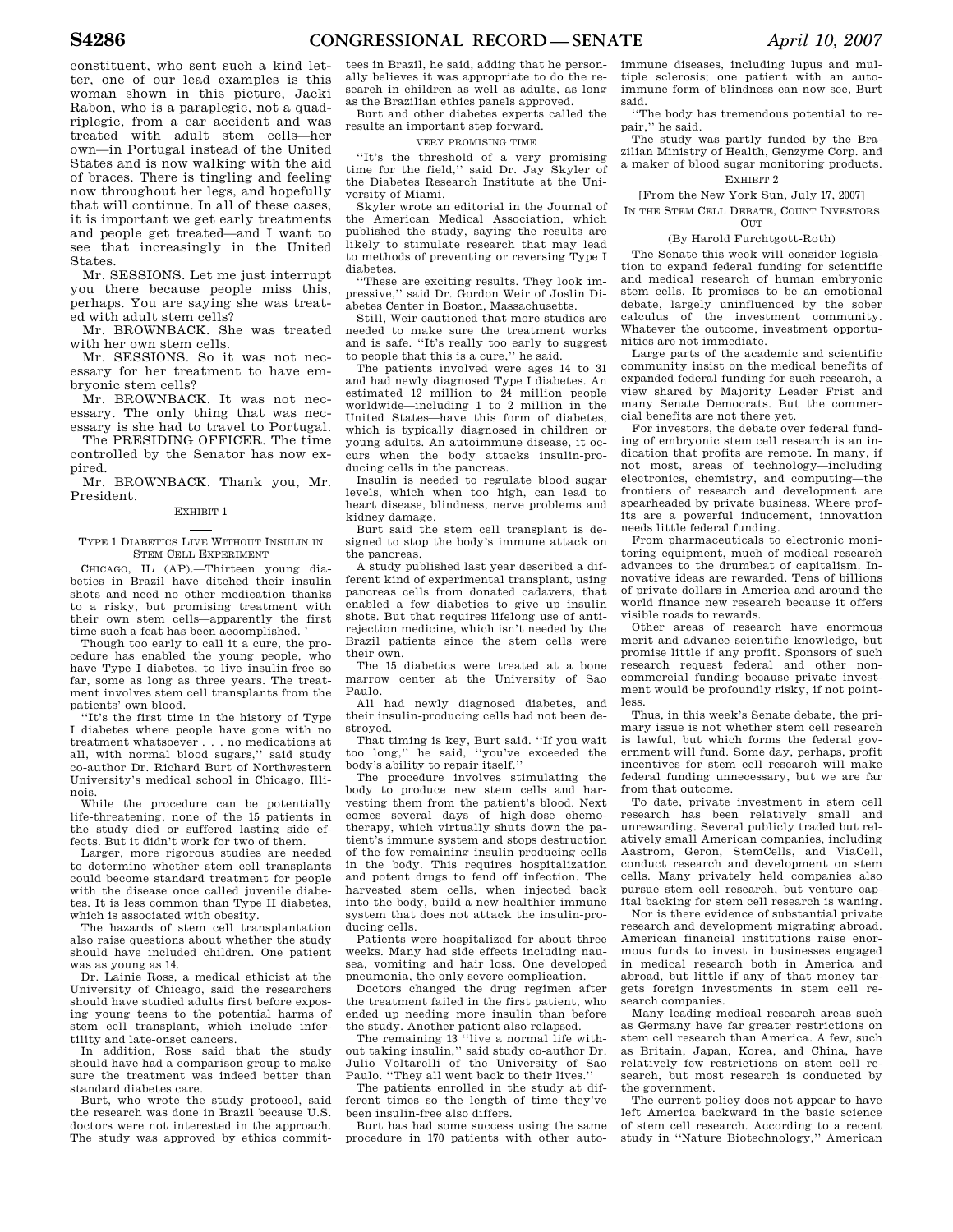scientists account for the dominant share of research publications on embryonic stem cell research, and the number of publications is growing rapidly. Perhaps American science will be even more dominant with greater federal funding, but the stimulus for that funding should not be that we are falling hopelessly behind the rest of the world.

The Senate debate will not be strongly influenced by the investment community. Because investment opportunities are small, American financial institutions are not waiting to pour hundreds of billions of dollars in private companies if the federal government were to expand funding for stem cell research.

Most of the debate is about the ethics of stem cell research. Most Senate Republicans worry about the ethics of embryonic research, particularly about possible incentives for creating embryos for harvesting. Senate Democrats focus more on potential benefits from research.

Federally funded scientific research often takes years or decades to yield commercial applications, if ever. Embryonic stem cell research, despite all of its enormous promise and political cache, is no different. If it were different, it would not need federal funding. This week's debate, while having enormous political stakes for the Senate, will simply confirm to investors that widespread commercial applications of stem cell research remain distant.

Almost five years ago, President Bush unveiled a policy that for the first time permitted limited federally funded research of stem cells. It was attacked from both sides at the time and will certainly be attacked again this week in the Senate. Despite the rhetoric, the policy has not put American scientists or investors at an international disadvantage.

#### EXHIBIT 3

- INSULIN EXPRESSING CELLS FROM DIFFEREN-TIATED EMBRYONIC STEM CELLS ARE NOT BETA CELLS
- [By S. Sipione, A. Eshpeter, J. G. Lyon G., S. Korbutt, and R.C. Bleackley]

#### ABSTRACT

Aim/hypothesis. Embryonic stem (ES) cells have been proposed as a potential source of tissue for transplantation for the treatment of Type 1 diabetes. However, studies showing differentiation of beta cells from ES cells are controversial. The aim of this study was to characterise the insulin-expressing cells differentiated in vitro from ES cells and to assess their suitability for the treatment of diabetes.

Methods. ES cell-derived insulin-expressing cells were characterised by means of immunocytochemistry, RT–PCR and functional analyses. Activation of the Insulin I promoter during ES-cell differentiation was assessed in ES-cell lines transfected with a reporter gene. ES cell-derived cultures were transplanted into STZ-treated SCID-beige mice and blood glucose concentrations of diabetic mice were monitored for 3 weeks.

Results. Insulin-stained cells differentiated from ES cells were devoid of typical beta-cell granules, rarely showed immunoreactivity for C-peptide and were mostly apoptotic. The main producers of proinsulin/insulin in these cultures were neurons and neuronal precursors and a reporter gene under the control of the insulin I promoter was activated in cells with a neuronal phenotype. Insulin was released into the incubation medium but the secretion was not glucose-dependent. When the cultures were transplanted in diabetic mice they formed teratomas and did not reverse the hyperglycaemic state.

Conclusions/Interpretation. Our studies show that insulin-positive cells in vitro-dif-

ferentiated from ES cells are not beta cells and suggest that alternative protocols, based on enrichment of ES cell-derived cultures with cells of the endodermal lineage, should be developed to generate true beta cells for the treatment of diabetes. [Diabetologia (2004) 47:499–508]

- EMBRYONIC STEM CELL-DERIVED NEURONALLY COMMITTED PRECURSOR CELLS WITH RE-DUCED TERATOMA FORMATION AFTER TRANS-PLANTATION INTO THE LESIONED ADULT MOUSE BRAIN
- [By Marcel Dihne, Christian Bernreuther, Christian Hagel, Kai O. Wesche, and Melitta Schachner]

#### ABSTRACT

The therapeutic potential of embryonic stem (ES) cells in neurodegenerative disorders has been widely recognized and methods are being developed to optimize culture conditions for enriching the cells of interest and to improve graft stability and safety after transplantation. Whereas teratoma formation rarely occurs in xenogeneic transplantation paradigms of ES cell-derived neural progeny, more than 70% of mice that receive murine ES cell-derived neural precursor cells develop teratomas, thus posing a major safety problem for allogeneic and syngeneic transplantion paradigms. Here we introduced a new differentiation protocol based on the generation of substrate-adherent ES cell-derived neural aggrgates (SENAs) that consist predominantly of neuronally committed precursor cells. Purified SENAs that were differentiated into immature but postmitotic neurons did not form tumors up to four months after syngeneic transplantation into the acutely degenerated striatum and showed robust survival. Stem Cells 2006:24: 1458–1466.

- TRANSPLANTATION OF HUMAN EMBRYONIC STEM CELL-DERIVED CELLS TO A RAT MODEL OF PARKINSON'S DISEASE: EFFECT OF IN VITRO DIFFERENTIATION ON GRAFT SUR-VIVAL AND TERATOMA FORMATION
- [By Anke Brederlau, Ana Sofia Correia, Sergey V. Anisimov, Muna Elmi, Gesine Paul, Laurent Roybon, Asuka Morizane, Filip Bergquist, Ilse Riebe, Ulf Nannmark, Manolo Carta, Erik Hanse, Jun Takahashi, Yoshiki Sasai, Keiko Funa, Patrick Brundin, Peter S. Eriksson, and Jen-Yi Li]

#### ABSTRACT

Human embryonic stem cells (hESCs) have been proposed as a source of dopamine (DA) neurons for transplantation in Parkinson's disease (PD). We have investigated the effect of in vitro predifferentiation on in vivo survival and differentiation of hESCs implanted into the 6-OHDA (6-hydroxydopamine)-lesion rat model of PD. The hESCs were cocultured with PA6 cells for 16, 20, or 23 days, lending to the in vitro differentiation into DA neurons. Grafted hESC-derived cells survived well and expressed neuronal markers. However, very few exhibited a DA neuron phenotype. Reversal of lesion-induced motor deficts was not observed. Rats grafted with hESCs predifferentiated in vitro for 16 days developed severe teratomas, with hESCs predifferentiated for 20 and 23 days remained healthy until the end of the experiment. This indicates that prolonged in vitro differentiation of hESCs is essential for preventing formation of teratomas. Stem Cells 2006:24:1433– 1440.

- SURVIVAL AND ENGRAFTMENT OF MOUSE EM-BRYONIC STEM CELL-DERIVED IMPLANTS IN THE GUINEA PIG BRAIN
- [By A.J. Robinson, A.C. Meedeniya, K.M. Hemsley, D. Auclair, A.C. Crawley, and J.J. Hopwood]

#### ABSTRACT

α-Mannosidosis is a lysosomal storage disease resulting from a deficiency of the enzyme α-D-mannosidase. A major feature of αmannosidosis is progressive neurological decline, for which there is no safe and effective treatment available. We have a guinea pig model of α-mannosidosis that models the human condition. This study investigates the feasibility of implanting differentiated mouse embryonic stem cells in the neonatal guinea pig brain in order to provide a source of α-mannosidase to the affected central nervous system.

Cells implanted at a low dose (1.5 103 cells per hemisphere) at 1 week of age were found to survive in very low numbers in some immunosuppressed animals out to 8 weeks. Four weeks post-implantation, cells implanted in high numbers (105 cells per hemisphere) formed teratomas in the majority of the animals implanted. Although implanted cells were found to migrate extensively within the brain and differentiate into mature cells of neural (and other) lineages, the safety issue related to uncontrolled cell proliferation precluded the use of this cell type for longer-term implantation studies. conclude that the pluripotent cell type used in this study is unsuitable for achieving safe engraftment in the guinea pig brain.

- NEURALLY SELECTED EMBRYONIC STEM CELLS INDUCE TUMOR FORMATION AFTER LONG-TERM SURVIVAL FOLLOWING ENGRAFTMENT INTO THE SUBRETINAL SPACE
- [By Stefan Arnhold, Helmut Klein, Irina Semkova, Klaus Addicks, and Ulrich Schraermeyer]

Purpose. To determine whether transplantation of embryonic stem (ES) cells into the subretinal space of rhodopsin-knockout mice has a tumorigenic effect.

Methods. Mouse ES-cell–derived neural precursor cells carrying the sequence for the green fluorescent protein (GFP) gene were grafted subretinally into the eyes of  $r$ hodopsin<sup>-/-</sup>mice, whereas control animals underwent sham surgery. Eyes were retrieved after 2, 4, and 8 weeks after cell injection or sham surgery for histologic analysis.

Results. Gross morphologic, histologic, and immunohistochemical analysis of eyes at 2 and 4 weeks after engraftment exhibited no morphologic alterations, whereas neoplasia formation was detected in 50% of the eyes evaluated at 8 weeks after engraftment. Because the neoplasias expressed differentiation characteristics of the different germ layers, they were considered to teratomas. The resultant tumor formation affected almost all layers of the eye, including the retina, the vitreous, and the choroid.

Conclusions. Although ES cells may provide treatment for degenerative disease in the future, their unlimited self-renewal and high differentiation potential poses the risk of tumor induction after engraftment. Thus, more care must be taken before using ES cell transplantation as a therapeutic option for patients with degenerative disease. Invest. Ophthalmol. Vis. Sci. 2004;45:1251–1255)

Advances in stem cell research and associated technologies over the past decade have increased hopes for the development of cellular therapies for age-related degenerative diseases. These diseases arise due to progressive cell loss; thus, replacing these cells would be an ideal therapy.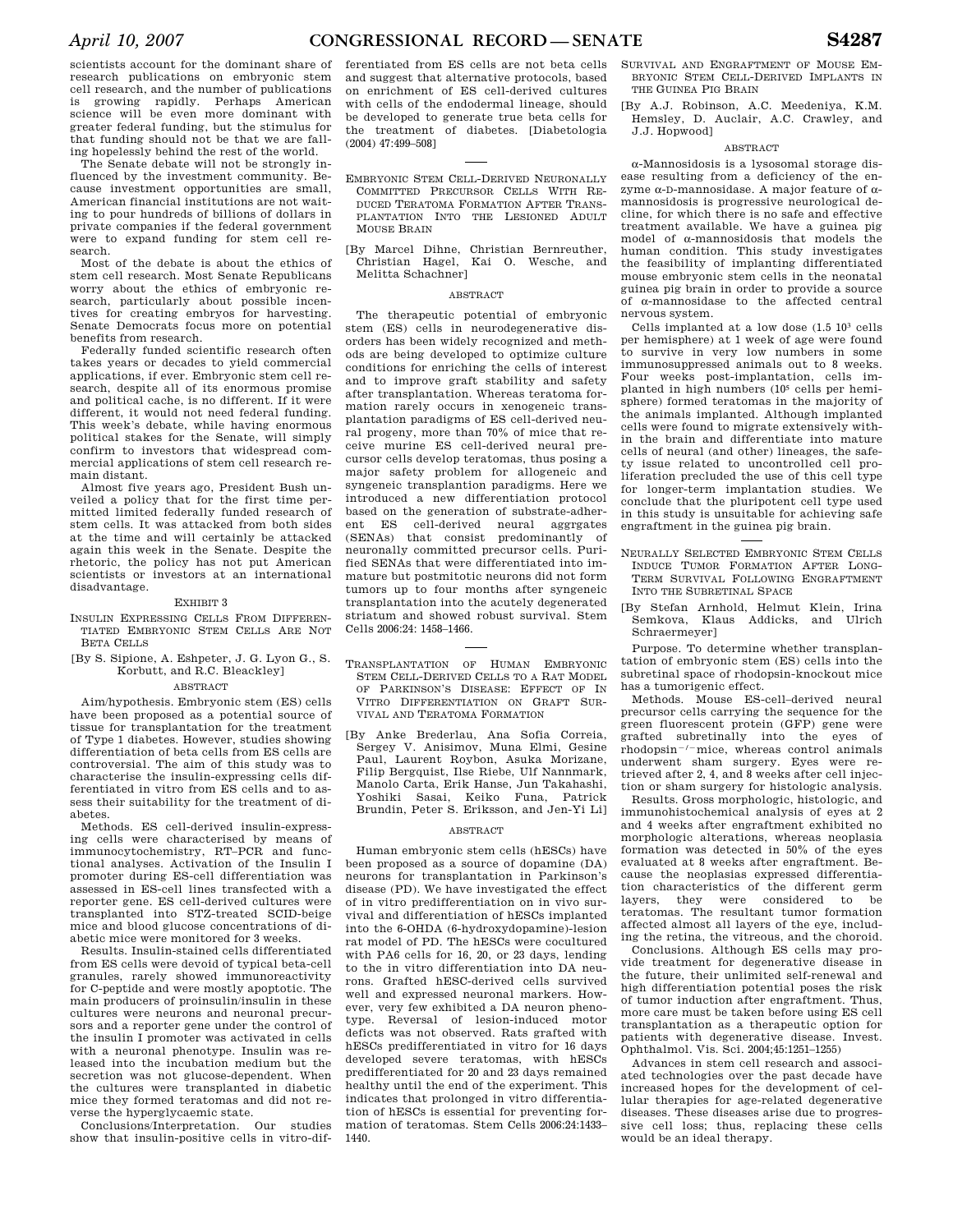With respect to degenerative diseases of the mammalian visual system, the death of specific cell populations within the retina is associated with blinding diseases of the eye, such as age-related macular degeneration (AMD) and retinitis pigmentosa (for review see Ref. 1). Transplantation of stem cells into the retina to replace lost cells or to act as supporting cells to prevent further degenerative cell loss is also discussed increasingly as a practical approach for treating blindness. Unfortunately, the application of cellular therapies is limited because of a scarcity of donors for suitable cell populations, such as neural stem or progenitor cells, that can be transplanted either into the subretinal space or into the vitreous chamber. However, these cell populations can be obtained in huge quantities by differentiating embryonic stem cells into the respective cell types, thus making cell replacement therapies more plausible.

The isolation of human embryonic stem cells from preimplantation blastocysts has made cell replacement therapy an even more realistic option as human ES cells share similarities with their counterparts in the mouse. Many attempts have been made to induce in vitro differentiation of ES cells into many cell types, including hematopoietic precursor, heart and skeletal muscle, endothelial, and neural cells. Interesting data from an in vitro study in which ES cells were exposed to defined extracellular factors demonstrated the differentiation potential of ES cells into retinal neural progenitor cells.

Herein, we describe the transplantation of GFP-labeled, ES-cell–derived neural precursor cells into the subretinal space of the rhodopsin knockout mouse to determine the integrative capacity of these cells and to evaluate their potential to differentiate into retinal cells. Furthermore, any rescue effects or associated complications exerted by the transplanted cells were evaluated.

MATERIALS AND METHODS—ES CELL CULTIVA-TION AND NEURAL PRECURSOR SELECTION

ES cells of the cell line D3 of the mouse strain 129 were purchased from ATCC (Manassas, VA). To keep ES cells in an undifferentiated state, we cultivated them feeder cell independent, with the supplementation of leukemia inhibitory factor (LIF: 100 nM; Invitrogen-Life Technologies, Gaithersburg, MD) in DMEM (Invitrogen-Life Technologies) plus 15% fetal calf serum (FCS) and the established supplements as previously described. The cells were allowed to aggregate in hanging drops to form embryoid bodies (EBs). Hanging drops containing the EBs were rinsed off after 2 days and subsequently cultivated in suspension (DMEM, 10% FCS) for another day. Finally, at day 3, EBs were transferred to tissue culture dishes (DMEM with 10% FCS) and allowed to adhere for 12 hours. Selection of neural precursor cells was achieved by cultivation in an astrocyteconditioned, serum-free medium containing insulin, transferrin, selene chloride, and fibronectin, as previously described. Selection was performed for up to 18 days. The efficiency of the selection procedure was continuously investigated immunocytochemically with an antibody against the intermediary filament nestin, which is specifically expressed in neural precursor cells. To study the further differentiation of selected neural precursor cells, we transferred them to a medium (DMEM/Ham's F12) with a serum content of 10% FCS.

For an alternative way to induce neurogenesis, ES cells were cultured in hanging drops as spheroidal aggregates (EBs) in DMEM supplemented with 20% FCS for 3 days. Afterward, EBs were cultured in suspension in the presence of 0.1 μM retinoic acid for another 4 days.

ENGRAFTMENT AND TUMOR FORMATION AFTER ALLOGENEIC IN UTERO TRANSPLANTATION OF PRIMATE EMBRYONIC STEM CELLS

[By Takayuki Asano, Naohide Ageyama, Koichi Takeuchi, Mikio Momoeda, Yoshihiro Kitano, Kyoko Sasaki, Yasuji Ueda, Yutaka Suzuki, Yasushi Kondo, Ryuzo Torii, Mamoru Hasegawa, Shigeo Ookawara, Kiyonori Harii, Keiji Terao, Keiya Ozawa, and Yutaka Hanazono]

Background. To achieve human embryonic stem (ES) cell-based transplantation therapies, allogeneic transplantation models of nonhuman primates would be useful. We have prepared cynomolgus ES cells genetically marked with the green fluorescent protein (GFP). The cells were transplanted into the allogeneic fetus, taking advantage of the fact that the fetus is so immunologically immature as not to induce immune responses to transplanted cells and that fetal tissue compartments are rapidly expanding and thus providing space for the engraftment.

Methods. Cynomolgus ES cells were genetically modified to express the GFP gene using a simian immunodeficiency viral vector or electroporation. These cells were transplanted in utero with ultrasound guidance into the cynomolgus fetus in the abdominal cavity (n=2) or liver (n=2) at the end of the first trimester. Three fetuses were delivered 1 month after transplantation, and the other, 3 months after transplantation. Fetal tissues were examined for transplanted cell progeny by quantitative polymerase chain reaction and in situ polymerase chain reaction of the GFP sequence.

Results. A fluorescent tumor, obviously derived from transplanted ES cells, was found in the thoracic cavity at 3 months after transplantation in one fetus. However, transplanted cell progeny were also detected (∼17) without teratomas in multiple fetal tissues. The cells were solitary and indistinguishable from surrounding host cells.

Conclusions. Transplanted cynomolgus ES cells can be engrafted in allogeneic fetuses. The cells will, however, form a tumor if they ''leak'' into an improper space such as the thoracic cavity.

- TERATOMA FORMATION LEADS TO FAILURE OF TREATMENT FOR TYPE 1 DIABETES USING EMBRYONIC STEM CELL-DERIVED INSULIN-PRODUCING CELLS
- [By Takahisa Fujikawa, Seh-Hoon Oh, Liya Pi, Heather M. Hatch, Tom Shupe, and Bryon E. Petersen]

Embryonic stem (ES) cells have been proposed to be a powerful tool in the study of pancreatic disease, as well as a potential source for cell replacement therapy in the treatment of diabetes. However, data demonstrating the feasibility of using pancreatic islet-like cells differentiated from ES cells remain controversial. In this study we characterized ES cell-derived insulin-expressing cells and assessed their suitability for the treatment of type I diabetes. ES cell-derived insulin-stained cell clusters expressed insulin mRNA and transcription factors associated with pancreatic development. The majority of insulin-positive cells in the clusters also showed immunoreactivity for C-peptide. Insulin was stored in the cytoplasm and released into the culture medium in a glucosedependent manner. When the cultured cells were transplanted into diabetic mice, they reversed the hyperglycemic state for 3 weeks, but the rescue failed due to immature teratoma formation. Our studies demonstrate that reversal of hyperglycemia by transplantation of ES cell-derived insulinproducing cells is possible, However, the risk of teratoma formation would need to be eliminated before ES cell-based therapies for the treatment of diabetes are considered. (Am J Pathol 2005, 166:1781–1791)

Diabetes mellitus is one of the major causes of death in advanced countries, and has been shown to adversely affect health and quality of life, It is associated with various severe or fatal complications, including blindness, kidney failure, heart disease, stroke, neuropathy, and amputations. Type I diabetes, or insulin-dependent diabetes, results from the cellular-mediated autoimmune destruction of pancreatic islet cells that are known to produce insulin. Type I diabetic patients experience high blood glucose levels as a result of insulin deficiency. There is no cure for this form of diabetes to date. Several approaches have been used in attempts to reverse the disease process for type I diabetes, including whole organ pancreas transplant and islet transplants. In addition, options such as the potential use of pancreatic stem and progenitor cells are being investigated. Currently, the only clinically approved treatment for type I diabetes, with the exception of insulin injection, is islet cell transplantation in combination with immunosuppresive therapy. Unfortunately, this option is only available to a very limited number of patients because of a severe shortage of donor tissue sources. This shortage has focused interest in developing renewable sources of insulin-producing cells appropriate for transplant.

Embryonic stem (ES) cells have been proposed as a potential source of pancreatic B cells because they are self-renewing elements that can generate the many cell types of the body. Recent studies suggest that mouse ES cells can be manipulated to express and secrete insulin. However, insulinproducing grafts derived from ES cells in these initial reports have a high degree of cellular heterogeneity and proliferation, uncharacterized growth and tumor-forming potential, as well as low insulin levels compared to pancreatic islets. Additionally, some researchers claim that the insulin-positive cells derived from ES cells may not be real insulin-producing B-like cells. In one study, contrary to previous reports, no message for insulin was detectable in culture, which suggested that the cells may be concentrating the hormone from the medium rather than producing. Another study showed that the main producers of insulin in culture were neurons and neuronal precursors.

TRANSPLANTATION OF APOPTOSIS-RESISTANT EMBRYONIC STEM CELLS INTO THE INJURED RAT SPINAL CORD

[Michael J. Howard, Su Liu, Frank Schottler, B. Joy Snider, and Mark F. Jacquin]

#### ABSTRACT

Murine embryonic stem cells were induced to differentiate into neural lineage cells by exposure to retinoic acid. Approximately one million cells were transplanted into the lesion site in the spinal cords of adult rats which had received moderate contusion injuries 9 days previously. One group received transplants of cells genetically modified to over-express bc1–2, which codes for an antiapoptotic protein. A second group received transplants of the wild-type ES cells from which the be1–2 line was developed. In the untransplanted control group, only medium was injected. Locomotor abilities were assessed using the Basso, Beattie and Bresnahan (BBB) rating scale for 6 weeks. There was no incremental locomotor improvement in either transplant group when compared to control over the survival period. Morbidity and mortality were significantly more prevalent in the transplant groups than in controls. At the conclusion of the 6 week survival period, the spinal cords were examined. Two of six cords from the bc1–2 group and one of 12 cords from the wild-type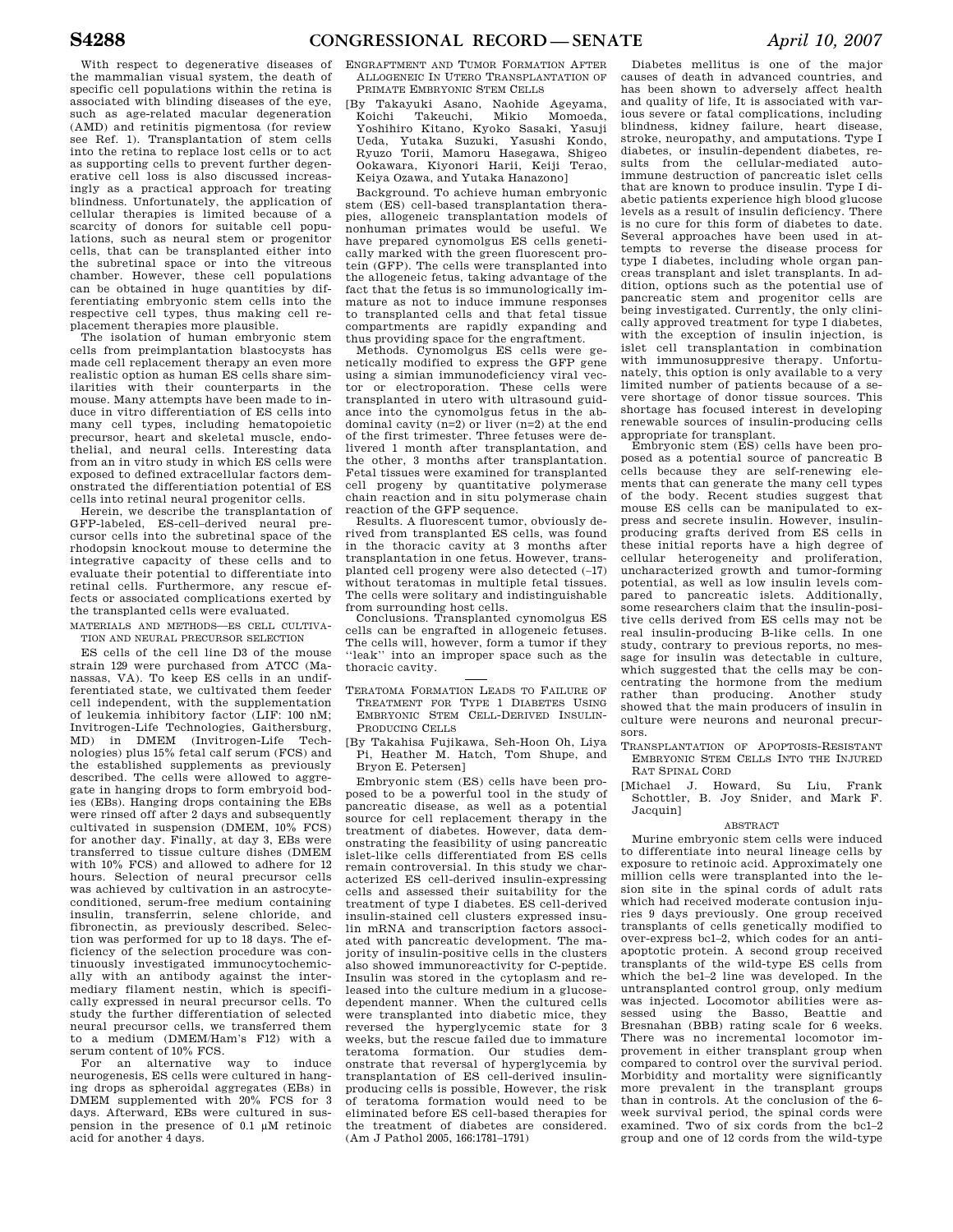group showed gross evidence of abnormal growths at the site of transplantation. No similar growth was seen in the control. Pathological examination of the abnormal cords showed very large numbers of undifferentiated cells proliferating at the injection site and extending up to 1.5 cm rostrally and caudally. These results suggest that transplanting KD3 ES cells, or apoptosis-resistant cells derived from the KD3 line, into the injured spinal corddo does not improve locomotor recovery and can lead to tumorlike growth of cells, accompanied by increased debilitation, morbidity and mortality.

- INSULIN EXPRESSING CELLS FROM DIFFEREN-TIATED EMBRYONIC STEM CELLS ARE NOT BETA CELLS
- [By S. Sipione, A. Eshpeter, J.G. Lyon, G.S. Korbutt, R.C. Bleackley] ABSTRACT

Aim/hypothesis. Embryonic stem (ES) cells have been proposed as a potential source of tissue for transplantation for the treatment of Type I diabetes. However, studies showing differentiation of beta cells from ES cells are controversial. The aim of this study was to characterize the insulin-expressing cells differentiated in vitro from ES cells and to assess their suitability for the treatment of diabetes.

Methods. ES cell-derived insulin-expressing cells were characterized by means of immunocytochemistry, RT-PCR and functional analyses. Activation of the Insulin I promoter during ES-cell differentiation was assessed in ES-cell lines transfected with a reporter gene. ES cell-derived cultures were transplanted into STZ-treated SCID-beige mice and blood glucose concentrations of diabetic mice were monitored for 3 weeks.

Results. Insulin-stained cells differentiated from ES cells were devoid of typical beta-cell granules, rarely showed immunoreactivity for C-peptide and were mostly apoptotic. The main producers of proinsulin/insulin in these cultures were neurons and neuronal precursors and a reporter gene under the control of the insulin I promoter was activated in cells with a neuronal phenotype. Insulin was released into the incubation medium but the secretion was not glucose-dependent. When the cultures were transplanted in diabetic mice they formed teratomas and did not reverse the byperglycaemic state.

Conclusions/Interpretation. Our studies show that insulin-positive cells in vitro-differentiated from ES cells are not heta cells and suggest that alternative protocols, based on enrichment of ES cell-derived cultures with cells of the endodermal lineage, should be developed to generate true beta cells for the treatment of diabetes. [Diabetologia (2004) 47:499–508]

The PRESIDING OFFICER. The Senator from Iowa.

Mr. HARKIN. Mr. President, how much time do we have on our side? The PRESIDING OFFICER. Fifty-

five and a half minutes.

Mr. HARKIN. Mr. President, I will take about 10 minutes or so, I suppose—maybe 15 at the most. Then I will yield back the remainder of my time for anyone who is interested in what is happening on the floor. I think Senator ISAKSON will follow up and close off the debate for the remainder of today.

But I want to respond to a couple things that have been said that I was listening to both on the floor and off the floor so people understand that

sometimes things are not as clear cut as perhaps they are presented. There are always two sides to every story, as we know.

But I heard my good friend from Kansas talking about the type 1 diabetes research that was conducted in Brazil. Indeed, the JAMA, the Journal of the American Medical Association, reported today they had some success with this. I just want to read, though, from the Juvenile Diabetes Research Foundation that obviously has been following this issue very closely. They said that today's report underscores the need for continued work across a range of important scientific areas. They said:

For that reason, we continue to strongly support passage of S. 5, the Stem Cell Research Enhancement Act, which will allow scientists to more fully explore this critical area of research.

I will not go into all of the things they are saying about the procedure. It is a risky procedure that happened in Brazil. They do not know at this point whether the people are really cured. Will their symptoms—diabetes symptoms—come back after a few months? No one really knows. But it is promising. Again, I am hopeful that research pans out. But I want to point out, the Juvenile Diabetes Research Foundation says that is fine, but still, let's get S. 5 passed so we can continue on with this needed research in embryonic stem cells.

I also want to talk for a little bit about two or three issues. One is just the broader issue of why embryonic stem cell research has not yet led to human treatments. Well, scientists have been doing research on adult stem cells for over 30 years. There are no—I repeat, no—arbitrary restrictions on research with adult stem cells. Scientists and private companies do not have to be skittish about doing this research. They do not have to worry about that all of a sudden the Federal Government is going to ban it or limit it.

Now, compare that situation with embryonic stem cells. First of all, scientists did not even know how to extract them until November of 1998. The first Federal grant for these stem cells was not awarded until 2002, and again on a limited number of lines that are available. Even now only a tiny fraction of the total Federal budget for stem cell research is used for embryonic stem cells. The vast majority still goes for adult stem cells.

Here is a chart I have in the Chamber that shows that. Embryonic research lags far behind adult stem cells. For fiscal year 2006, the National Institutes of Health funding for embryonic stem cells, \$38.3 million; for adult stem cells, \$200.3 million. So, again, people say: Well, why isn't embryonic stem cells doing more? You can see it is being totally underfunded as compared with adult stem cells.

Again, we have not had the 30 years of research. There has been more than five times as much funding for adult stem cell research as for embryonic stem cells. So, again, scientists are studying embryonic stem cells with one arm tied behind their back.

The fact is, it does not matter what many of the Senators think about the potential of embryonic stem cell research. What matters is what scientists think. What is their view, those who know this area, who are studying it, Nobel prize laureates, the head of NIH? Let's look at what the head of NIH this is a man appointed by President Bush. He heads, as Senator SPECTER has often said, the crown jewel of the Federal Government; that is, the National Institute of Health. Here is what he said:

The presentations about adult stem cells having as much or more potential than embryonic stem cells, in my view, do not hold scientific water. . . .I think they are overstated. . . .My point of view is that all angles in stem cell research should be pursued.

That was Dr. Elias Zerhouni, the head of NIH.

Breakthroughs are coming, but they take time. To clamp down on embryonic stem cell research before it even has a chance shows a total lack of understanding about how science works. More importantly, it denies hope to the millions of Americans who suffer from Parkinson's, ALS, juvenile diabetes, spinal cord injuries, and other treatable diseases and conditions.

Secondly, I want to respond to an issue that is presented in the Isakson-Coleman bill, S. 30—this whole idea of the promise of extracting embryonic stem cells from dead embryos. I must say—and I say to my good friend from Georgia—this still kind of mystifies me. As I said earlier, when something is dead, it is dead. I do not know anybody who can extract and bring back to life something that is dead. So we have to get over the idea we are talking about dead embryos. They are not dead; they are alive. They are living. They are living organisms. They are not dead. So again, an embryo dies or gets sick or ill for a reason. There is something wrong with it. Chances are the stem cells that come from that ''dead embryo'' aren't so great either. So why does anyone think a dead embryo holds the secret to, say, curing juvenile diabetes?

Here is what three top scientists wrote about dead embryos:

There is no proof that dead embryos will work. Beyond the fact that scientists haven't developed a reliable method for determining an embryo's ''death,'' there is no scientific evidence that stem cells derived from these embryos would have the required properties or be safe for human therapies.

Paul Berg of Stanford, George Daley of Harvard, and Lawrence S. B. Goldstein of the University of California at San Diego, these three people have been involved in embryonic stem cell extraction research. They say there is no evidence this will have the required properties or be safe for human therapies.

I want to read from the bill, S. 30. This is the definition of naturally dead: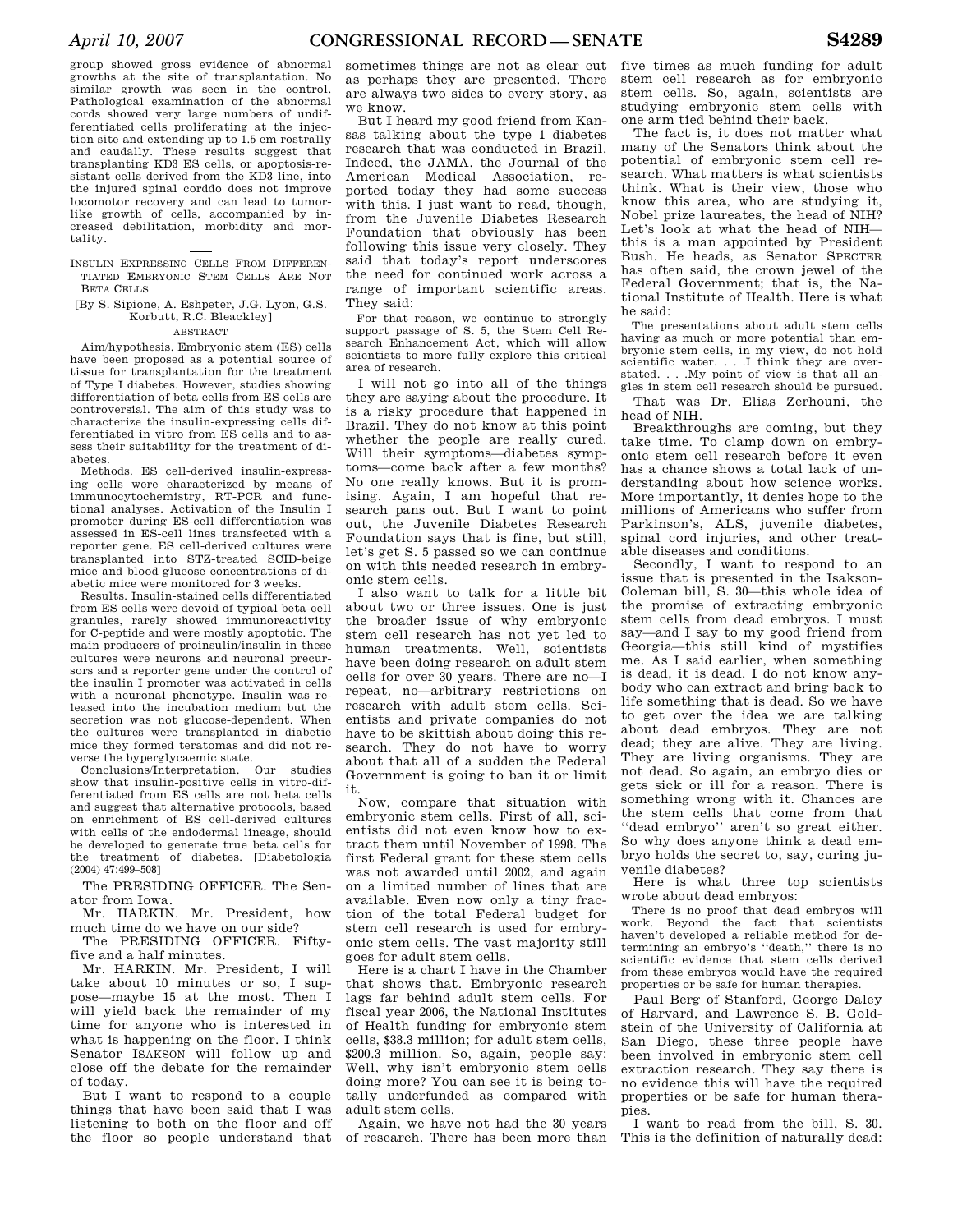The term ''naturally dead'' means having naturally and irreversibly lost the capacity for integrated cellular division, growth, and differentiation that is characteristic of an organism, even if some cells of the former organism may be alive in a disorganized state.

Well, I have a hard time understanding that, but then this is not a scientific definition. I submit there is no scientific test to determine when an embryo reaches this state where they can say it won't differentiate or grow. It is an eyeball test. I have been told when people get in vitro fertilization and they produce embryos, the embryologist, if I can use that term, will look at them and some exhibit better signs than others. Some look healthier than others, have more activity than others. These are the ones they will implant. The other ones that look healthy, they freeze. If there are some that don't look very healthy, they are discarded.

I assume these are the ones we are talking about in S. 30; is that right?

Mr. ISAKSON. Mr. President, if the Senator will yield, I am very grateful for the opportunity. The Senator from Iowa is exactly right, because he is describing in layman's terms what is known as the Gardner principles of in vitro fertilization. After an in vitro fertilization, at the end of 72 hours, clearly transplantable or implantable embryos are formed. Within the next 4 days, up to 7 days, additional viable embryos can actually be developed. At the end of the seventh day, the cellular division process stops. That is called Level III Gardner principles.

To try and use layman's terms to answer the question, because the Senator from Iowa is a great Iowan and I am a Georgian, but I am not a scientist and he isn't either, and we are down here talking about some pretty complicated stuff, the best analogy to make in terms of a naturally dead embryo is the same description you have of death when someone donates their organs after a traumatic brain injury that causes an irreversible cessation of brain waves. By definition in all 50 States, the individual is clinically dead and a living will or a durable power of attorney can direct what is done with the rest of their life in terms of transplanting organs or whatever. The same thing is true in the Gardner principles. After that seventh day, the cellular division stops. The embryo is not sick. The embryo is not handicapped. It is not transplantable and it can't become a fetus, but you can derive stem cells.

I won't take any more of the Senator's time except to say one other thing. There are 21 lines grandfathered in the August 2001 order of the President that still have NIH money being invested. Five of those 21 lines are lines which were derived from naturally dead embryos. For 51⁄2 years, the NIH has invested money in those lines that were derived from embryos that were destroyed and invested money in those that were derived from embryos that were naturally dead.

I don't have the paper in front of me so I can't read it verbatim, but to go back to my opening remarks today, in each case they have found, in comparing those studies, of those lines over the last 51⁄2 years, since August of 2001, that they are pluripotent, undifferentiated cells in lines BG01, 02, and 03, which are three of the five lines derived that way. So we have the NIH for 5 years investing in it. We have a clear scientific definition of what an embryo is, which is not a sick embryo, but it is a natural process in Gardner Level III principles of in vitro fertilization. What it does do is it allows you to address the ability to expand stem cell research without crossing the line or destroying a viable embryo.

I yield back.

Mr. HARKIN. No, no. I would ask my friend as we engage in this—and I have obviously been talking to scientists and others about this—we get into another problem, and I will read something from a scientist who wrote me a letter on this. Who decides? Who decides when that embryo is not implantable? How is that decided? I am told there is no scientific dividing line on that. It is sort of an eyeball test. One scientist might say no, another scientist may say yes. Your bill, with all due respect, does not give any clear delineation.

Mr. ISAKSON. Again, if the Senator will yield.

Mr. HARKIN. Yes.

Mr. ISAKSON. In the Gardner principles, all the doctors who perform the great science of in vitro fertilization, which has touched my family and many others—it is great research. It has allowed families to have children who couldn't. After the fertilization you have 3 stages: 72 hours where you have clearly implantable embryos, at 7 days where you still can develop those embryos, and then the remainder which are embryos but do not have under the microscope the cellular collection and cluster of the 8 critical cells to make up an implantable embryo that becomes a fetus. That is made through a scientist, not a politician, looking into a microscope and making those decisions. Again, making the analogy to the irreversible cessation of brain waves, how do we scientifically today, when someone has a traumatic brain injury, determine if they are legally dead? It is done by measuring the brain waves, the same way an in vitro fertilization doctor would measure the cellular division and collection in the remaining embryos after the seventh day.

Mr. HARKIN. Mr. President, I ask my friend for further clarification. Is it not true that some of these after 7 days could be implantable?

Mr. ISAKSON. The only thing I can tell the Senator is the only doctor in the house, Senator COBURN, when asked that question in committee when we had the hearing—and I was at the hearing and so were you—said: Any doctor who did that would be out of his mind

because they would know the implantation could not result in a viable fetus and ultimately a child. That is my only—I am not a scientist, but that is the quote.

Mr. HARKIN. Let me read, though, from a letter from George Daley, who is one of the foremost researchers on embryonic stem cell research at the Dana Farber Cancer Institute at the Harvard Medical School. Mr. Daley has testified, and I think he testified that day we were there. I wrote him a letter asking him about his views on using embryonic stem cells that have been called ''naturally dead.'' He said:

Though some Senators might be persuaded to vote for expanded funding for human embryonic stem cells derived from ''naturally dead'' stem cells, this would be a step backwards for embryonic stem cell research. The definition of a ''naturally dead'' embryo as required in the alternative bill is highly problematic. S. 5 remains the greatest hope for advancing embryonic stem cell research in this country. The concept that human embryonic stem cells might be derived from a ''naturally dead'' embryo originated in an article authored by Landry and Zucker in the Journal of Clinical Investigation 2004. The article contained the following passage:

'For a developed human organism, brain death marks the irreversible loss of the capacity for all ongoing and integrated organic function . . .<sup>'</sup>

As we just mentioned.

We propose—

Get this:

We propose that the defining capacity of a 4 or 8 cell human embryo is continued and integrated cellular division, growth, and differentiation. We further propose that an embryo that has irreversibly lost its capacity, even as its individual cells are alive, is properly considered organismically dead. Even at its earliest stages, the life of the developing organism is more than the sum of the lives of its constituent cells.

So again, they propose this. It is not an accepted scientific principle. The cessation of brain waves is, on the living organism, an accepted scientific fact, but this is only a proposal.

Mr. ISAKSON. Will the Senator yield?

Mr. HARKIN. Yes.

Mr. ISAKSON. Mr. President, I quoted from that very study today. Those are two distinguished scientists at Columbia University in New York. That paper proposes a principle in terms of future development and decisions. However, I want to repeat for the Senator, in 2001, in August, when the President signed his directive, 5 of the 21 lines that are currently invested in by NIH are those that were developed from naturally dead embryos.

Dr. Steven Stice, the eminent scholar of the Georgia Research Alliance and at the Institute at the University of Georgia operates those three lines today under NIH supervision. They were all derived from naturally dead embryos, and the research they are quite famous for already in terms of addressing diabetes is taking place on those lines.

So I agree 100 percent with everything the Senator read. I read that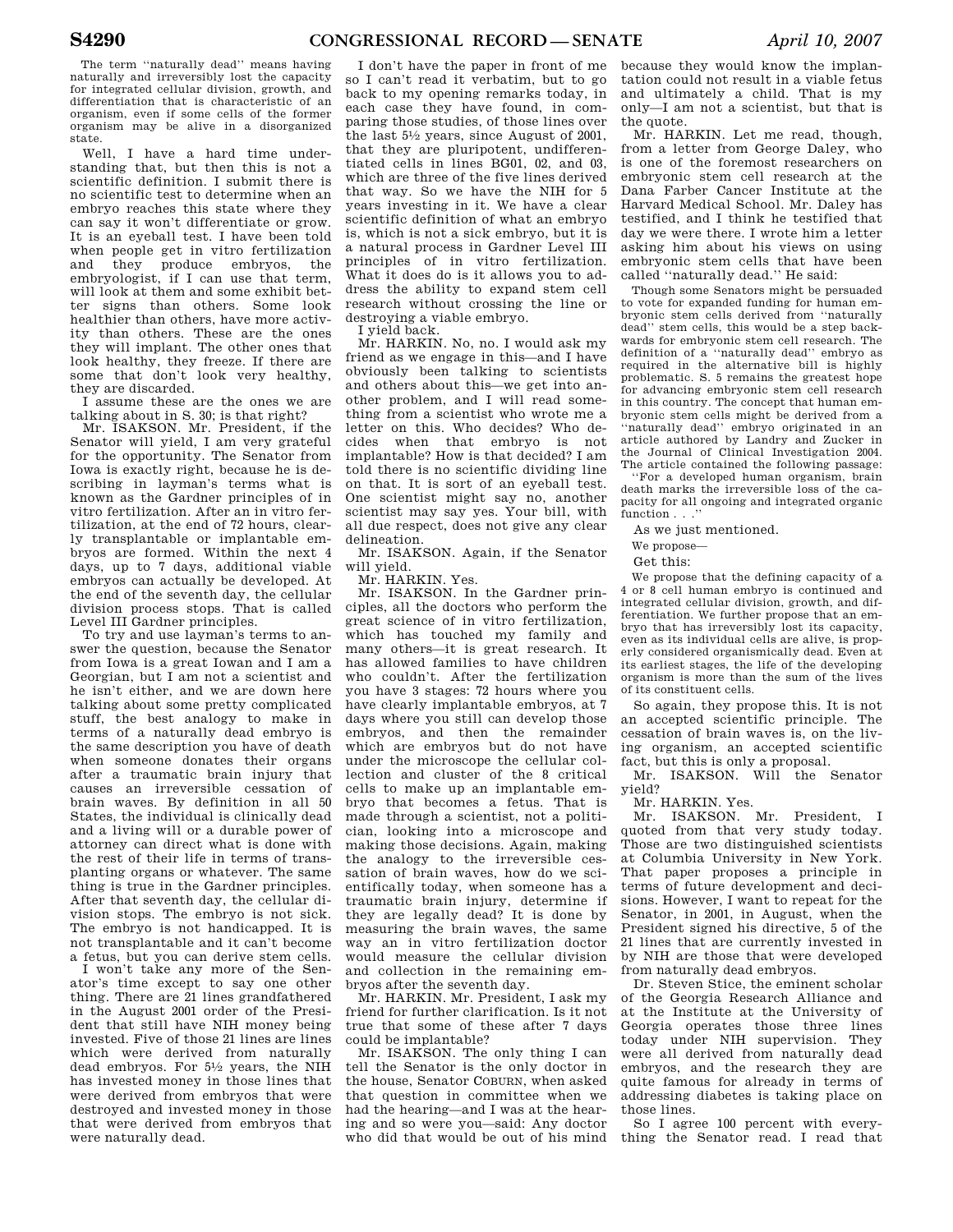paper and I have quoted from that paper. It was just put in front of me and I don't have my glasses on, so I will not get into the big words either. But you are absolutely correct. That was a proposal made on the premise of for the future, but that does not mean the practice did not already exist.

Lastly, the Gardner principles are an accepted principle for in vitro fertilization which have been in existence for decades that clearly delineate the decision between 72 hours, 7 days, and naturally dead embryos.

I yield back to the Senator.

Mr. HARKIN. Mr. President, this is a good discussion.

I ask unanimous consent that this letter from Dr. George Daley be printed in the RECORD.

There being no objection, the material was ordered to be printed in the RECORD, as follows:

> CHILDREN'S HOSPITAL BOSTON, DEPARTMENT OF MEDICINE,

> > *Boston, MA, April 2, 2007.*

DEAR SENATOR HARKIN: I am responding to your request to provide my views on the feasibility of deriving human embryonic stem cells from embryos that have been called "naturally dead." This concept is articulated in bill S. 30 pending before the U.S. Senate that states:  $\cdot$  It is the purpose of this act to promote the derivation of pluripotent stem cell lines without the creation of human embryos for research purposes and without the destruction or discarding of, or risk of injury to, a human embryo or embryos other than those that are naturally dead.'' An embryo that is ''naturally dead'' is later defined as ''having naturally and irreversibly lost the capacity for integrated cellular division, growth, and differentiation that is characteristic of an organism, even if some cells of the former organism may be alive in a disorganized state.''

Some senators might be persuaded to vote for expanded funding for human embryonic stem cells derived from ''naturally dead'' embryos at the expense of voting for expanded research support under S. 5. This would be a step backwards for embryonic stem cell research. The definition of a ''naturally dead'' embryo, as required in the alternative bill, is highly problematic, and S. 5 remains the greatest hope for advancing human embryonic stem cell research in this country.

The concept that human embryonic stem cells might be derived from a ''naturally dead'' embryo originated in an article by Landry and Zucker (Journal of Clinical Investigation, 2004). The article contained the following passage: ''For a developed human organism, brain death marks the irreversible loss of the capacity for all ongoing and integrated organic functioning. We propose that the defining capacity of a 4- or 8-cell human embryo is continued and integrated cellular division, growth, and differentiation. We further propose that an embryo that has irreversibly lost this capacity, even as its individual cells are alive, is properly considered organismically dead. Even at its earliest stages, the life of the developing organism is more than the sum of the lives of its constituent cells.''

IVF clinics grade embryos based on morphologic criteria that have been shown in limited studies to correlate with successful births (see Gardner et al., Fertil Sterility 2000). Embryos of highest morphologic quality are transferred to the uterus or frozen for possible future use, and embryos of poor morphologic quality are discarded because

they have little possibility of surviving freezing and thawing. Some have argued that these poor quality embryos might be considered ''dead'', and therefore provide a more acceptable source for ES cells.

In actual clinical practice, even poor quality embryos that might be considered ''naturally dead'' by in vitro criteria can give rise to successful pregnancies. Landry and Zucker propose studies that would correlate failure of an embryo to divide in vitro with certain biomarkers that could serve as surrogate criteria for embryo death. However, any such definition of embryo death that depends on in vitro criteria only is scientifically problematic, as embryo incubation in vitro is not as conducive to embryo development as the native in uterine environment. I also cannot envision an ethically acceptable clinical study that would correlate the pregnancy outcomes of enough poor quality embryos to ensure the reliability of criteria for 'embryo death.'

Using poor quality embryos for ES cell derivation will inevitably mean destroying some embryos that might have resulted in a successful pregnancy. I am skeptical that we can devise any highly reliable criteria to define embryo death that will appease the critics of ES cell derivation.

My laboratory has accumulated significant experience with attempts to derive human embryonic stem cells from poor quality embryos—those that are deemed by clinical embryologists to be unsuitable for clinical use and are destined to be discarded as medical waste. We are preparing our data for publication in the scientific literature and thus I offer the following summary for informational purposes only. I will provide you with the final version of our paper once it has been subject to peer-review.

Our experience shows that the poorest quality embryos have the lowest probability of yielding ES cells. Out of approximately 100 embryos that would most likely be considered ''naturally dead,'' we isolated only a single human ES line. Although the chromosomes in this cell line appear normal, I worry that this line might harbor occult genetic defects. Out of approximately 100 embryos that developed slightly better in vitro (yet were still deemed clinically unacceptable and discarded) we derived 5 ES lines. This efficiency is within the expected success rates for human ES cell derivation from healthy embryos; however, I suspect that these lines may have arisen from those embryos that are not truly ''naturally dead.'' Again, I am highly skeptical that any clinical study can be designed that will reliably exclude embryo viability and yet maintain feasibility for deriving human ES cells.

I am left to wonder why we would choose to allow only poor quality embryos for medical research when many thousands of normal embryos are otherwise destined to be discarded as medical waste. I believe we should respect the preference of many couples to donate such excess embryos to medical science, and believe that such embryos are preferable as objects for medical research and possible sources for cell replacement therapies. Human embryonic stem cell research is vitally important for the future of medicine and should be vigorously supported by our federal government. Senate passage of S. 5 is the most sure-fired means of achieving this end.

I am available to answer more detailed questions about this complex issue.

Sincerely.

GEORGE Q. DALEY, MD, PHD, *Associate Professor, Biological Chemistry and Molecular Pharmacology.* 

Mr. HARKIN. Mr. President, he pointed out in this letter that some-

times in actual clinical practice even poor quality embryos that might be considered naturally dead can, by in vitro fertilization, give rise to successful pregnancies. He says he also ''cannot envision an ethically acceptable clinical study that would correlate the pregnancy outcomes of enough poor quality embryos to ensure the reliability of criteria for 'embryo death.'''

He is saying that the quality for in vitro may be different for in utero. Therefore, it might be a poor quality in vitro, but that doesn't necessarily mean it would be poor quality for implantation in utero. He raises this ethical question.

He says:

I am skeptical that we can devise any highly reliable criteria to define embryo death that will appease the critics of embryonic stem cell derivation.

What you are talking about is the Gardner principle, which has to do with what embryos they implant. That is what that really has to do with. So therefore, sure, you are going to take the healthiest, most vibrant embryo that you are going to implant, first of all, with the hope that it will develop. I still say to my friend that while you can take the ones that don't develop after a week or so and say we will take the stem cells from them—and some happen that way. That is fine. But it just sort of begs the question, if you really want to derive the best stem cells, why wouldn't you use the healthiest embryos rather than the sickest embryos? I am not a scientist, but to me it seems that if you want the best, most vibrant and healthy stem cells, you go after the most vibrant and healthy embryos that have been frozen in vitro fertilization, as our bill says, that otherwise will be discarded. That is my point.

I will soon yield. But I am not opposed to the Senator's bill. I am not opposed to looking at this kind of stem cell derivation. I don't have a problem. I think there are problems defining exactly when it dies and that kind of stuff. But if you pass S. 5, that takes care of all that, and it covers that whole issue. It would seem to me, again, that you would want to go after the healthiest and use the healthiest ones.

Mr. ISAKSON. The Senator is a distinguished member of the Senate and a great debater. I want to make one point. Both the Senator's bill and the bill we have introduced and the added ethical criteria you placed in this year's bill prohibit the fertilization of eggs for the purpose of research.

Mr. HARKIN. That is true.

Mr. ISAKSON. If that is the case, when the Senator made the statement that I was only talking about those used in in vitro, which is different from in utero, which I guess meant implantation, both bills do exactly the same thing. You would never create fertilization farms for research purposes under your legislation, nor under S. 30.

Mr. HARKIN. That is true.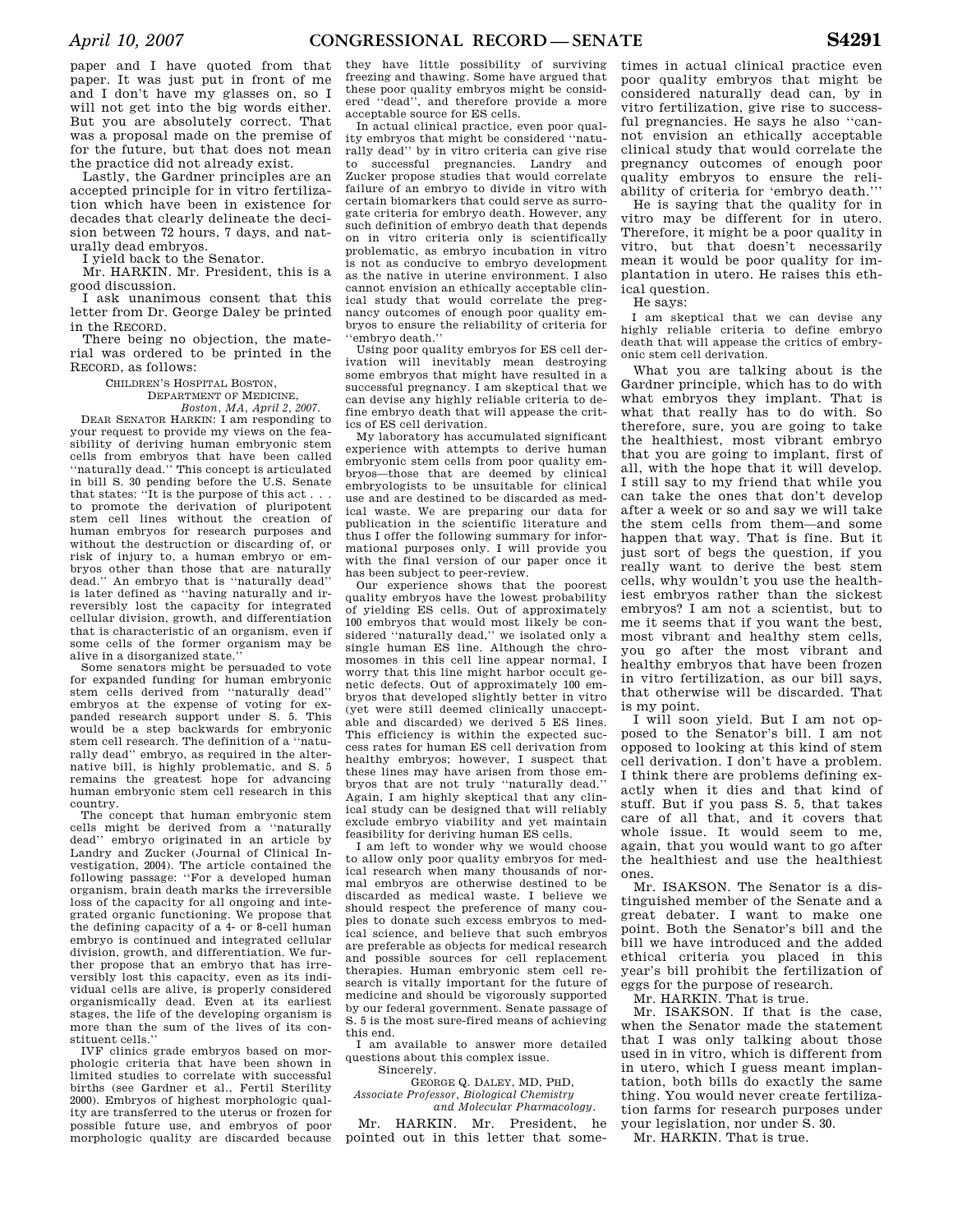Mr. ISAKSON. Those embryos developed in in vitro fertilization would in all cases be eggs fertilized for the purpose of creating a viable embryo.

Mr. HARKIN. Right.

Mr. ISAKSON. The difference, with all due respect—and I have great respect for the Senator and the character and the quantity and the content of this debate—if you ultimately want to further embryonic stem cell research in the environment that we have, the Gardner principle division in in vitro fertilization for level 3 for the natural death of the embryo, that bridges the ethical question on the destruction of an embryo that was otherwise viable and would be something the White House would sign. So it would further embryonic stem cell research under a proven method which exists today, and NIH, in five different cases, is invested in in terms of BG01, 02 and 03, which happen to be the lines with which I am familiar. With all due respect, since we both prohibit the fertilization of eggs for the purpose of deriving cells for scientific research, it is a matter of how you draw that line.

I appreciate the Senator giving me the time to make that explanation.

Mr. HARKIN. Again, it is a good debate. We should have more of these kinds of exchanges on the Senate floor. I respect my friend, and I respect his approach. Again, we have our differences in the way we approach things. I picked up on one word my friend just said—the ''environment'' in which we are operating. I assume he means the environment being the Presidential declaration of August 9, 2001, that only Federal funding could be used for stem cells derived prior to 9 p.m. but none after that. I assume that is the environment we are talking about.

Mr. ISAKSON. If the Senator will let me respond, that is precisely what I am talking about. As we have had 51⁄2 years since the Presidential directive, and since we—fortunately, and unbeknownst to me certainly, and probably the Senator from Iowa, none of us knew you would have these five lines in those original lines that were grandfathered. So we have had  $5\frac{1}{2}$  years of experience at NIH, with lines derived without destroying physically a viable embryo, but it would, rather, be a natural death. So since you have that, and since it doesn't cross that ethical line, that is what I was referring to. And you would have the opportunity to further the science in a bill that can be passed and not vetoed. So, with all due respect, that is what I was referring to.

Mr. HARKIN. That is what I thought. My proposal is to change the environment. That is what we have to do. I say we have to change the environment. The American people want it changed, the scientific community wants it changed, the head of NIH—former head of NIH and 525 different advocacy groups out there want it changed. Why should one person—the President of the United States—have the say-so of what

is moral and what is not moral, depending upon a time?

Mr. ISAKSON. May I respond?

Mr. HARKIN. Sure, but why is 9 p.m. of August 9 the moral dividing line that Federal funds can be used on stem cell lines? Before that it is moral, but after that it is immoral. I cannot understand that.

Mr. ISAKSON. I will never, hopefully, debate or question any individual's judgment and morality. I admire it in everybody, and I admire the Senator from Iowa and his principles. The President has made his statement and has said what he would do. My reference was that if science, in the last 51⁄2 years, has shown us this is a way to further that science without crossing that line, then with respect for his principles and morals, I am looking to find ways that fit rather than ways to argue. That is my point.

Mr. HARKIN. I appreciate that. We have to do what we can do sometimes here. Certainly, we have been funding adult stem cell research. Senator SPEC-TER and I have made certain of that in our Appropriations Committee.

Mr. ISAKSON. And also \$132 million for embryonic—those 21 lines.

Mr. HARKIN. Don't get me started on that because those have all been contaminated on mouse feeder cells. My friend from Oklahoma said that was not true the other day, but it is true. They have been growing on mouse feeder cells, every one of them. Again, we don't know if they will ever be able to be used for any kind of human therapies. Maybe yes, maybe no. We do know that the 400-some stem cell lines derived since then privately, or by State involvement, or whatever, have not been used on mouse feeder cells. We know those, more than likely, will have the capacity of being used in human therapy.

I respect people's morality, but I just don't know that I like it when somebody imposes their self-imposed morality on all of the American people. I respect the President's moral views, I really do. But I have a hard time understanding how the President can say Federal funding should not be used for embryonic stem cell research if they were derived after 9 p.m., August 9, 2001, and before that it is morally OK. For the life of me, I have never been able to understand that.

If it is morally unacceptable to use Federal dollars for embryonic stem cell research, then it ought not to be used for these 21 lines either.

Mr. ISAKSON. The Senator makes the point, but if the Senator will yield, I will simply respond.

The President issued that directive in August of 2001. He established that date of August 9. The White House has now said that in the case of S. 30, had the stem cells survived from the naturally dead prohibition, they would live.

That is not everything the Senator from Iowa would like. I understand and respect that. Acknowledging the nice things you said about the legislation,

it is a ray of sunshine in the furtherance of that research. I am grateful to the Senator for the time he has allotted me.

Mr. HARKIN. Quite frankly, that is why I don't have any problems with this line of research. All I can say to my friend is that all of the scientists who write me letters and who have weighed in on this issue, and the groups that rely upon scientists and Nobel laureates, they all say that this might be an area of interest, but it doesn't substitute for lifting the ban. I am hopeful. I guess I am a hopeful person.

I am hopeful that the President will understand that we are not asking him to cross his moral line. He said repeatedly through his spokespeople, very recently, that the one bright line the President will not cross is using Federal funds to destroy embryos. I wish they would read the bill. S. 5 doesn't provide money for the destruction of embryos. We don't do that now. We have not done it in the past. So, therefore, this bill should be able to be signed because it doesn't provide one single cent of taxpayer dollars for the destruction of embryos. Of course, neither does the bill of the Senator from Georgia; of course not. So that is why I am a hopeful person, thinking that the President or his people will read this and say: You are right. We have stricter ethical guidelines in this bill than exist right now.

So I am hopeful. I am hopeful that we can get this job done.

Anyway, I just wanted to make one other point tonight before I yield the floor.

Mr. ISAKSON. Before the Senator does that, I appreciate the Senator asking the questions and allowing me the opportunity to respond and, hopefully, in some way clear up, if not totally at least say where we are coming from based on the scientists I have talked to. I respect him very much.

Mr. HARKIN. I wish we could do more of this on the Senate floor. By having respect for one another's opinions and thought processes and sources of information, I think we can get a clearer understanding of where people are coming from. Lots of times we give our speech and leave and nobody is around discussing anything.

Some of the best times I have had on the Senate floor were debating Phil Gramm of Texas. We used to get into some good debates. He was always willing to give and take and talk back and forth in a congenial manner. We need more of that on the floor of the Senate. That is just my opinion.

Mr. President, I want to say one other thing that came up. Again, it has to do with understanding these kinds of moral lines, so to speak. It is true that we all started out as an embryo. I want to remind people what an embryo is. It is a blastocyst that has between 100 and 200 cells. The embryos we are talking about in S. 5 are sitting in in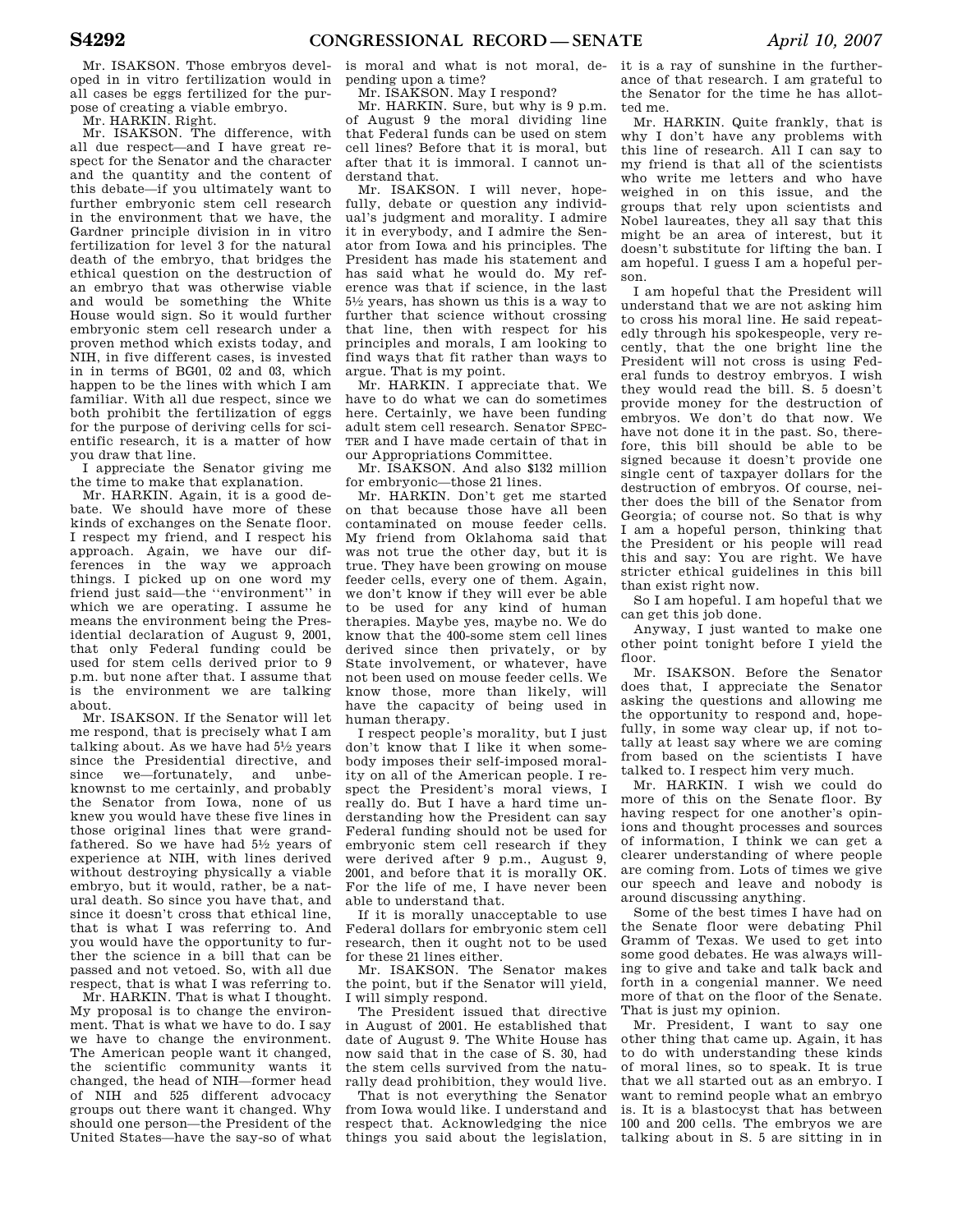vitro fertilization clinics and are frozen in liquid nitrogen. They are smaller than a period at the end of a sentence, and they are stored in tiny straws like this.

What I am holding up here is one of the devices used to store embryonic stem cells in liquid nitrogen. They take this top off here, if I can get it off. They have a little tube like this. In this tube, the opening of which is about as big as the end of a period at the end of a sentence, they would put in that little tube an embryo. Then they would put it in this enclosure and put it in liquid nitrogen in a tank and freeze it. Then if the couple who donated the embryos were unsuccessful in having children—I have a couple friends of mine who are now doing that, and their first pregnancy wasn't successful. They were going back for a second. They get one of these frozen embryos, thaw it out, and it is implanted in utero. So that is what these tiny little straws are.

An embryo will never become a human being unless and until it is implanted into a uterus, takes hold, and develops. Sometimes they are implanted and they don't take hold; they are discharged.

So an embryo is what I think we can rightfully call potential life—potential in that if it is implanted and takes hold, it could become a human being. Therefore, it is potential.

Let's look at another chart.

This is Karli Borcherding of Ankeny, IA. She is 12 years old and has type 1 diabetes. These are all the needles she uses in 1 month, 120. Think: How would you like to give yourself four shots every day? Look at all those needles she goes through every month at 12 years of age. Karli has juvenile diabetes, as I said. She knows what will happen if she is not cured. At some point in her life, she will probably become blind. She will probably lose a foot, a leg, or one or more of her limbs. At some point in her life, diabetes will take her.

This is not potential life. This is real life—a human being living right now.

That embryo stored in liquid nitrogen, is it alive? Of course. It is not dead, it is alive. Is it a human being? No. It is a potential human being. Karli Borcherding is a real human being.

So read S. 5. Under the ethical guidelines of this bill, NIH can fund research only on those embryos which are left over from in vitro fertilization and which would otherwise be discarded. Every day, fertility clinics discard unwanted embryos. Last year, 50,000 babies were born to couples who wanted to have a baby, couldn't, and wanted in vitro fertilization. Out of those 50,000, a lot of embryos are left over. When a couple has had one child, two, three however many they decide—and they have leftover embryos, what happens to them? The clinic calls them up and says: If you want to keep them, you have to pay us every month. Parents may say: We don't want them any-

more, we have had all our children. And if you are not willing to pay to keep them frozen for the next 200, 300, 400, 500, 1,000 years or however long, they are discarded. It happens every day of every week of every year.

What we are saying and what the real question is, as long as we have leftover embryos, is it better to have them discarded and flushed down the drain or used for the kind of scientific research that would one day cure Karli Borcherding?

What we are talking about is potential life, potential life frozen in nitrogen, or we are talking about real life. That is really the difference—potential life that would otherwise be flushed down the drain versus Karli Borcherding and her real life. That is why I think Senator HATCH had it correct. He said the real pro-life position is S. 5. That is the real pro-life position.

As I have said before, once an embryo is discarded in an in vitro fertilization clinic, it is discarded. It is dead. But if that embryo was taken and the stem cells are taken out and those stem cells are propagated, they are alive. They don't die; they are alive. They continue to be alive. They are developed into nerve tissue, bone tissue, heart muscle tissue that some day—or they could be developed into the kinds of cells that would help Karli Borcherding become insulin free. That is what this debate is about.

It seems to me, if this is a moral problem for the President or anybody else, we ought to have legislation that would shut down every IVF clinic in this country. Shut them down and ban the procedure in the United States because there are leftover embryos. If it is immoral to take those embryos, even with the written, informed consent of the donors, with no money changing hands, and if they are going to be discarded anyway, if that is immoral, wouldn't it be immoral to just discard them? But you have to do one or the other.

Senator BROWNBACK talked about adoption. I am all for that. That is fine. If couples want to adopt babies from in vitro fertilization clinics, that is fine. But as I said, we have 400,000 frozen embryos right now; 50,000 babies born every year from IVF. I think we have had, what, 135 adoptions. That is fine. They can be adopted, and there may be a lot of donors who have donated embryos. They have had their children, but they really don't want to have other people having their children. That raises other kinds of ethical questions. They might want to say: We would rather donate that for stem cell research to save Karli Borcherding's life.

We have to come to grips with this issue. Is it OK to have IVF clinics, is it OK to have in vitro fertilization? If that is the case, then we have to take it step by step and confront reality. The reality is in vitro fertilization is legal, it is acceptable. It provides cou-

ples with children they otherwise could not have, and the reality is that there are leftover embryos. We have to confront that reality. What do you do with them? They are not all going to be adopted. We have to agree that is an impossibility. So are they going to be discarded or with the consent of the donors be used for embryonic stem cell research? That is really the question.

I think there is really only one answer, and that is what all the scientists—I say all, the vast majority of scientists, Nobel laureates, the head of NIH, the former head of NIH, 525 advocacy groups representing all diseases and injuries in the United States that you can imagine, why they all say that S. 5 is the bill we have to pass, that we have to enact into law to take the handcuffs off our scientists. That is why it is so important we have a good solid vote for this bill tomorrow.

With that, I thank my colleague from Georgia for his patience and his kindness.

I yield back whatever time we have remaining on our side for today's purpose.<br>The

PRESIDING OFFICER (Mr. BROWN). The Senator from Georgia.

Mr. ISAKSON. Mr. President, I wish to respond to the distinguished Senator from Iowa. I have also enjoyed today and appreciate the questions, and hopefully we can do it throughout the rest of the debate so when people cast their votes they are informed.

By way of interest, when we talked about the embryonic stem cell lines derived from naturally dead embryos, I thought it would be appropriate to end my remarks today by just acknowledging that lines BG01 and 02, which are under NIH funding now, which were grandfathered in the President's directive, and which were derived from naturally dead embryos, were the lines upon which the research was applied that has developed the first product to be marketed from embryonic stem cell research, pending patent, to deliver neural progenitor cells which will be the cells that deliver pharmaceutical and other therapy for spinal column and brain injuries.

So it is very important to understand that not only is the process, A, an accepted process, B, currently under funding at NIH, C, covered under the President's directive of 2001, but in that 51⁄2 years since, research on two of those lines derived from naturally dead embryos is, in fact, producing a remarkable potential product for better health in all of America.

With that said, I, too, yield back all of our time and again thank the Senator from Iowa.

Mr. HARKIN. Mr. President, I suggest the absence of a quorum.<br>The PRESIDING OFFICER.

The PRESIDING OFFICER. The clerk will call the roll.

The legislative clerk proceeded to call the roll.

Mr. HARKIN. Mr. President, I ask unanimous consent that the order for the quorum call be rescinded.